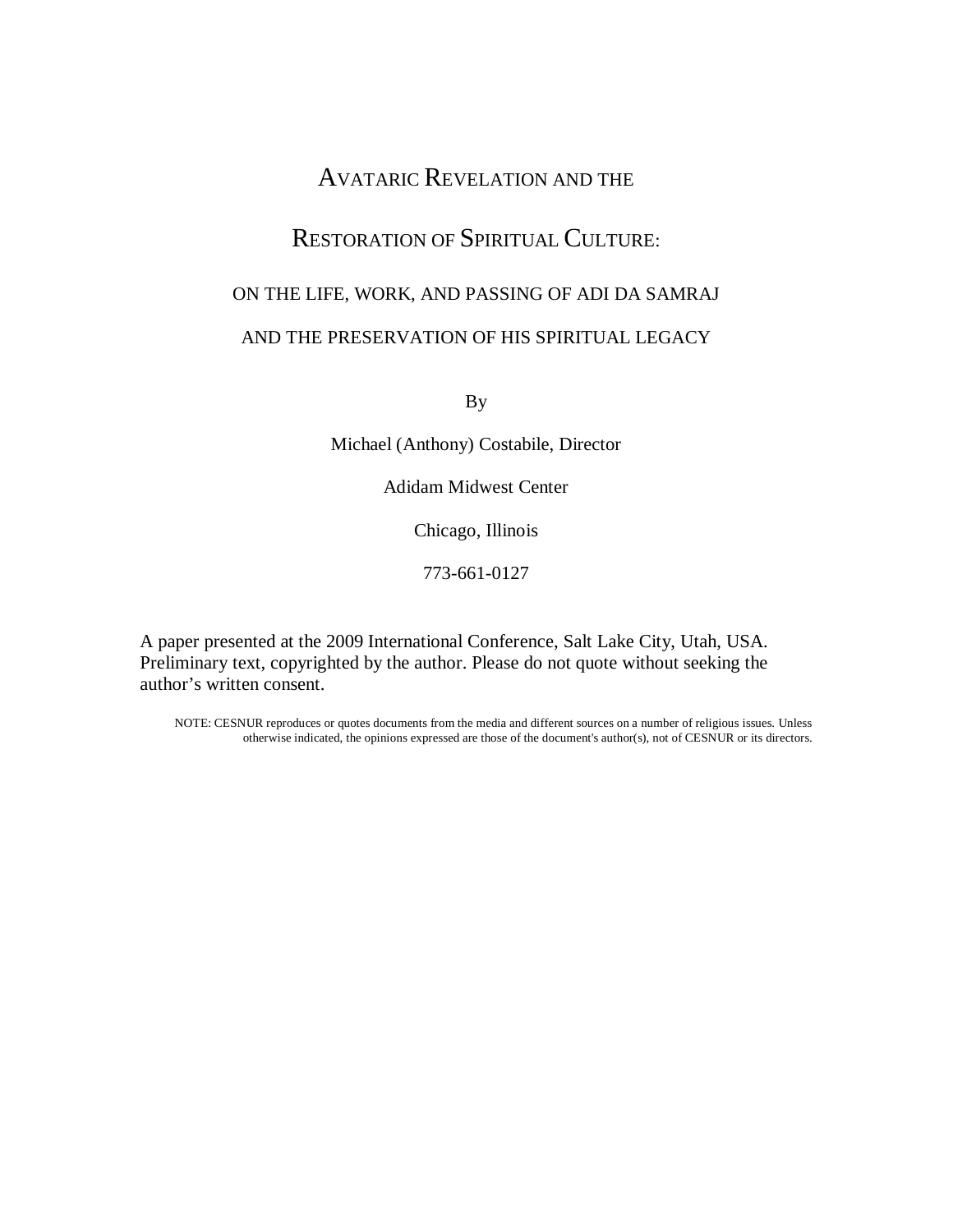Avataric Revelation and the Restoration of Spiritual Culture:

On the Life, Work, and Passing of Adi Da Samraj

and the Preservation of His Spiritual Legacy

#### ABSTRACT

The passing of a spiritual master and the questions of succession, organizational continuity, and fidelity to the master's life, instruction, and work have often been problematic and contentious. These challenges are not specific to any tradition and have been met variously throughout history, but they take on new dimensions in the case of Avatar Adi Da Samraj (1939-2008), the spiritual founder of Adidam Ruchiradam. The multi-tiered task of establishing a new tradition, with all of its spiritual, philosophical, aesthetic, cultural, legal, and organizational expressions is monumental in scale—like the artistic images created by Adi Da in the last decade of his life. There is an untold story in Adi Da's work to create this new spiritual tradition and another in the maturing practice and organizational life of Adidam members—both of which have entered into a new chapter with Adi Da's passing in November 2008. This paper is neither an analytical nor a critical treatment of Adi Da and Adidam, but a narrative one. It provides an overview of the life of Adi Da within the framework of three distinct phases: his early life of "learning humankind" (Part I); his time of "teaching humankind" (Part II), and his time of "blessing humankind" (Part III). Each of these phases was precipitated by significant transformational events that spontaneously called forth the unique approaches, methods of teaching, and demonstrations of spiritual transmission that Adi Da employed throughout his life and work. Understanding these phases is essential to appreciating this contemporary spiritual master, his legacy, and, in the wake of his passing (Part IV), the future prospects for Adidam and its membership.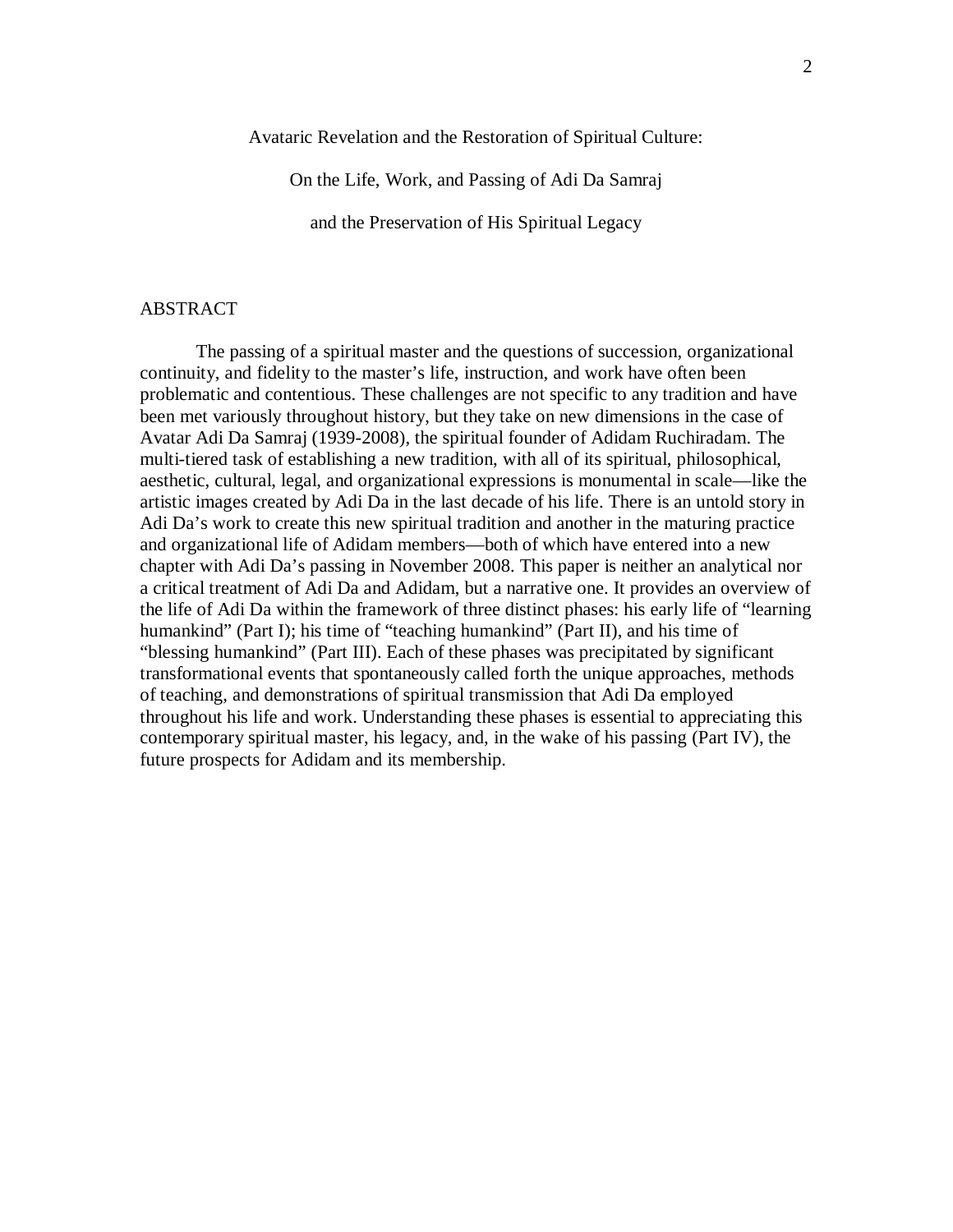# AVATARIC REVELATION AND THE RESTORATION OF SPIRITUAL CULTURE: On the Life, Work, and Passing of Adi Da Samraj and the Preservation of His Spiritual Legacy

*I Have Done What Is Necessary for the Establishment of My Work.* —Adi Da Samraj, August, 2004

## INTRODUCTION: THE CRISIS OF A MASTER'S PASSING

 $\overline{a}$ 

For devotees of any spiritual master, the event of the master's physical death is a heart-wrenching affair, exceeding in many respects the emotional and spiritual challenges of surviving the death of a loved one. Researchers and scholars differ in their observations about how an emerging religious tradition as a whole is affected by the death of its founding master.<sup>1</sup> There is little doubt, however, that the event marks a critical turning point in the life and future of that religion. Members are personally shaken, their faith and spiritual fortitude often severely tested. The religious community faces the challenges of succession, fidelity to the founder's teachings, and the securing of his or her spiritual legacy.

<sup>&</sup>lt;sup>1</sup> To offer two contrasting views from scholars on this issue, J. Gordon Melton writes: "Any religion that can last the lifetime of the leader, has a life far beyond that of its founder. While the founder's death is a sad event, it is not a traumatic one. . . . During the last decade we have watched as a number of groups have passed through the event of their founder's death without missing a heart beat in the group's life." (from A paper presented by J. Gordon Melton at CESNUR 99, Bryn Athn, Pennsylvania © J. Gordon Melton, 1999). While Benjamin Zablocki rejoins: "Like most new small businesses, most new religions do not survive the death of their charismatic founders. . . . Gordon Melton, chronicler par excellence of new American religions has argued (personal communication) that this is not true, that a surprising number of religions do manage to survive the death of their founders. But this perception I think comes from a sampling error. Those religions that do not survive are much less likely to come to the attention of sociologists and are therefore much less likely to be included in any sample." ("The Birth and Death of New Religious Movements", presented at the annual meetings of the Association for the Sociology of Religion, Washington, DC; 2000)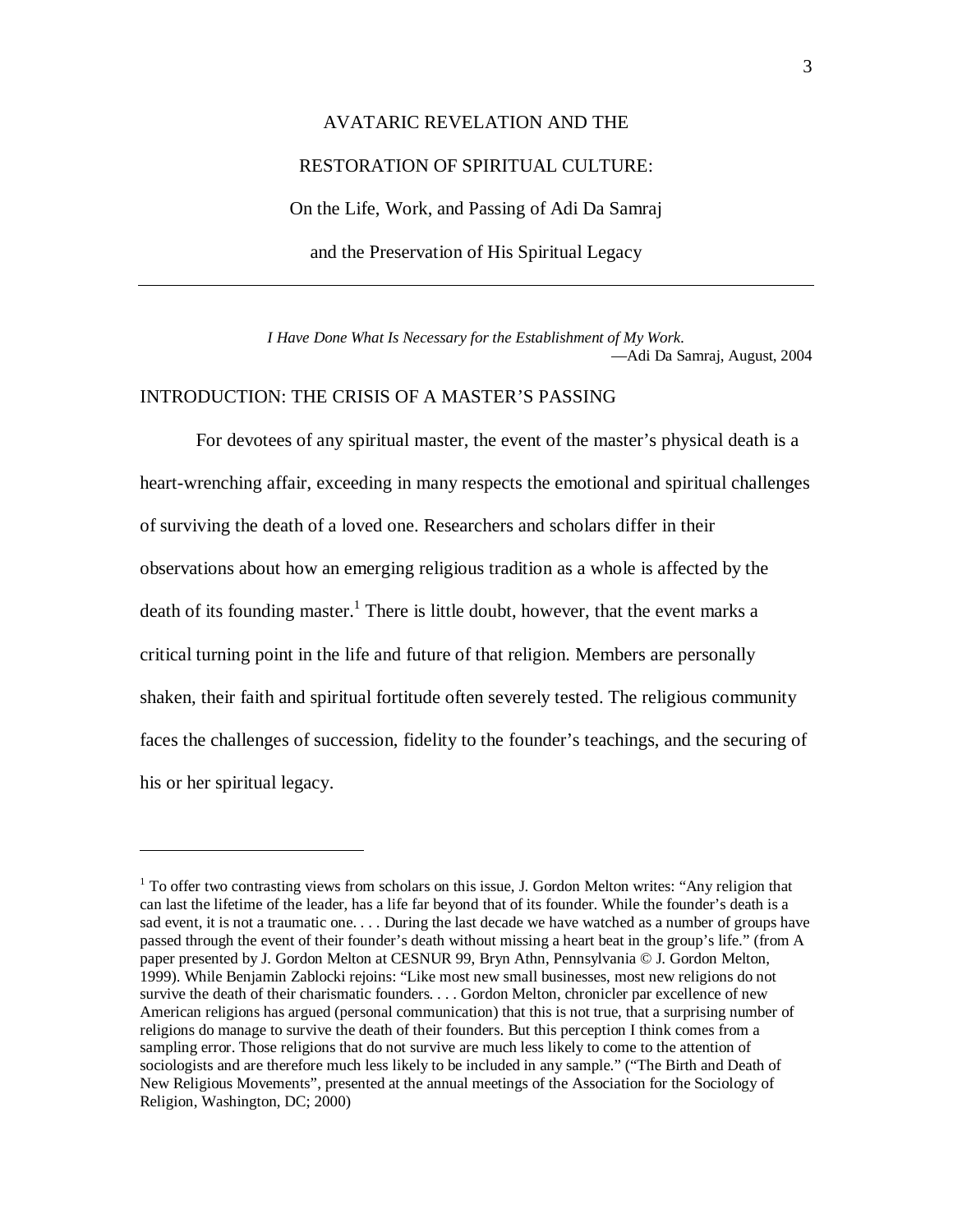Such challenges have often proved problematic and contentious, a situation not limited to any particular tradition. To cite an obvious example: in the wake of Jesus' execution, there was confusion and fear among his apostles concerning their own fate and the future of the small, scattered sect soon to be known as Christians (New Jerusalem Bible, Acts. 11.26). As time passed, various accounts of Jesus' life and conflicting interpretations of his teachings circulated, giving impetus to an array of competing Christianities.<sup>2</sup> Although most of these were short-lived, conflicts over succession, doctrine, and church structure gave rise to heresies and schisms, then wars and conflicts, and ultimately to the present-day multiplicity of Christian sects.<sup>3</sup>

In recent times, the passing of Swami Muktananda (d.1982) precipitated crisis and dissension among SYDA Foundation<sup>4</sup> members. Several months before his death, the swami designated two siblings, Swami Nityanand[a] and Swami Chidvilasananda, to succeed him. In the throes of a personal life-crisis and amidst controversy about breaking his monastic vows, Nityanand[a] abdicated in 1985. These events, along with various political maneuvers within the organization, secured Chidvilasananda's role as sole guru and successor to Swami Muktananda (Wikipedia, "Siddha Yoga," History). Nevertheless, some among Swami Muktananda's longtime devotees quietly withdrew after his death into private circumstances outside of the SYDA organization (Adi Da, Knee 513, 518).

<sup>&</sup>lt;sup>2</sup> Along with Acts, see Erhman, 2003 for a fascinating account of early Christian uncertainty and diversity.

 $3$  The differences among early Christians began with issues around authority and succession. Roman Catholicism continues to affirm papal succession, citing Jesus' conferment of authority to Peter (Matt. 16.8), while the Eastern Orthodox Church asserts a lineage of bishops presumed traceable to one of the original apostles (Acts 6.5,6; 19.6). Church schisms, that of the Eastern Orthodox Church in the  $11<sup>th</sup>$ century and the Reformation in the  $15<sup>th</sup>$ , spawned further divisions.

<sup>&</sup>lt;sup>4</sup> SYDA Foundation is the acronym for Siddha Yoga Dham of America, a not-for-profit religious organization founded in 1973 and based on the Siddha Yoga teachings of Swami Muktananda.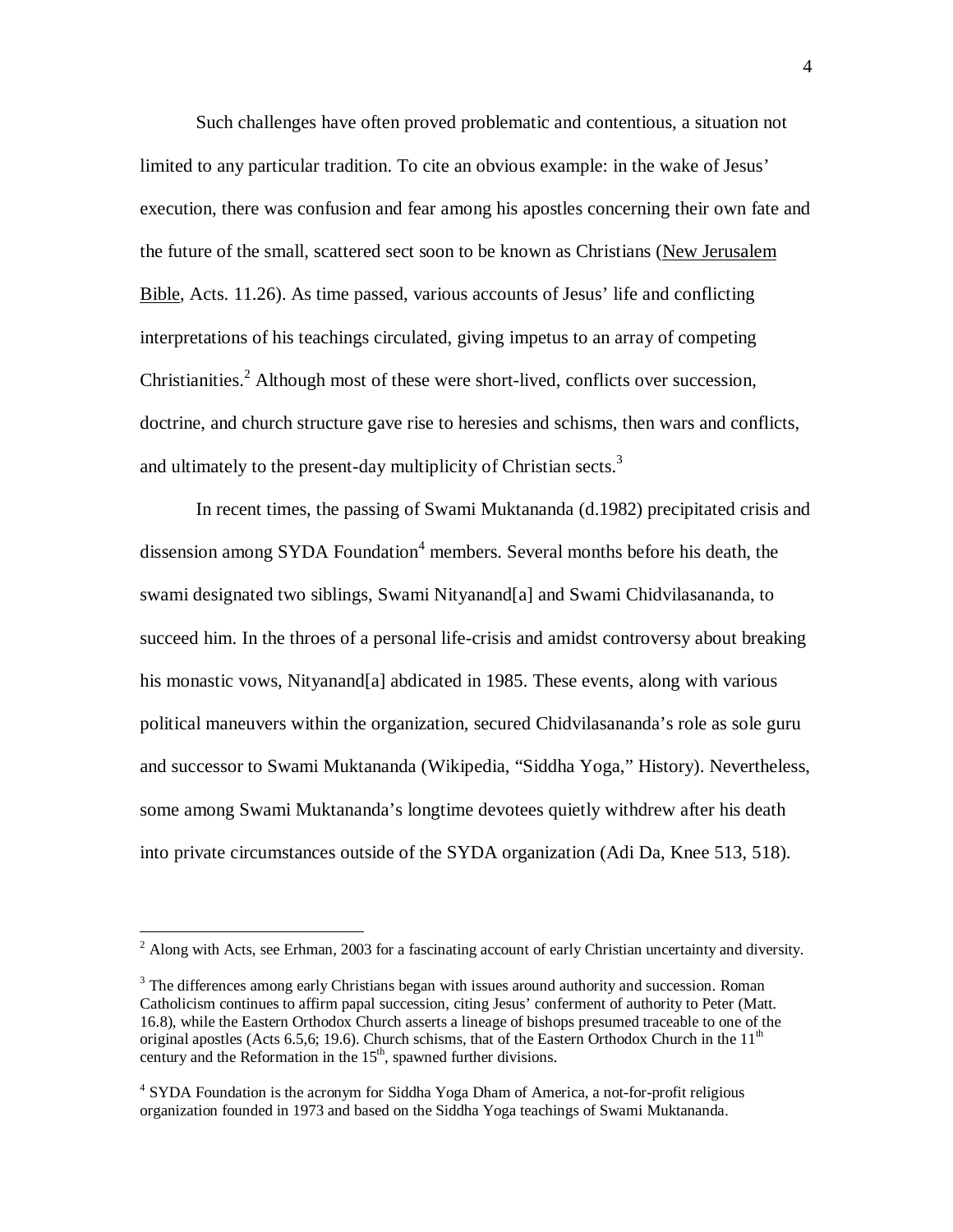In the case of the ever controversial Osho (d. 1990), he himself refused to designate a spiritual successor, affirming:

Nobody is going to be my successor. Each sannyasin is my representative. When I am dead, you all—individually—will have to represent me to the world. There is not going to be any pope. There is not going to be any shankaracharya. Each sannyasin, in his own capacity, has to represent me. This has never happened - but it is going to happen! You are all my successors ("Each Sannyasin," par.1).

To cite a final contemporary example, the Buddhist teacher Chögyam Trungpa Rinpoche (d. 1987) appointed Ösel Tendzin (Thomas Frederick Rich, Jr.), as his regent. Ösel Tendzin died in 1990, reportedly of HIV-related causes. Controversies surrounding his HIV status and reckless promiscuity, along with other lineage issues, left the Shambhala and Buddhist organizations founded by Trungpa divided and in turmoil. It was not until 1995, with the appointment of Chögyam Trungpa's eldest son Sakyong Mipham Rinpoche as head of the principal Shambhala organizations, that the controversy over succession died down (Hayward 405-21).

All of this became urgently relevant for devotees of the American born spiritual master, Avatar Adi Da Samraj, on November 27, 2008 (Fiji Time), when suddenly and unexpectedly, Adi Da entered *Mahasamadhi*. 5 He was 69 years old. The news sent shock waves throughout the Adidam community and to friends and supporters around the world.

<sup>&</sup>lt;sup>5</sup> Mahasamadhi is the Sanskrit term denoting a realized master's conscious transition beyond bodily existence into formless eternality).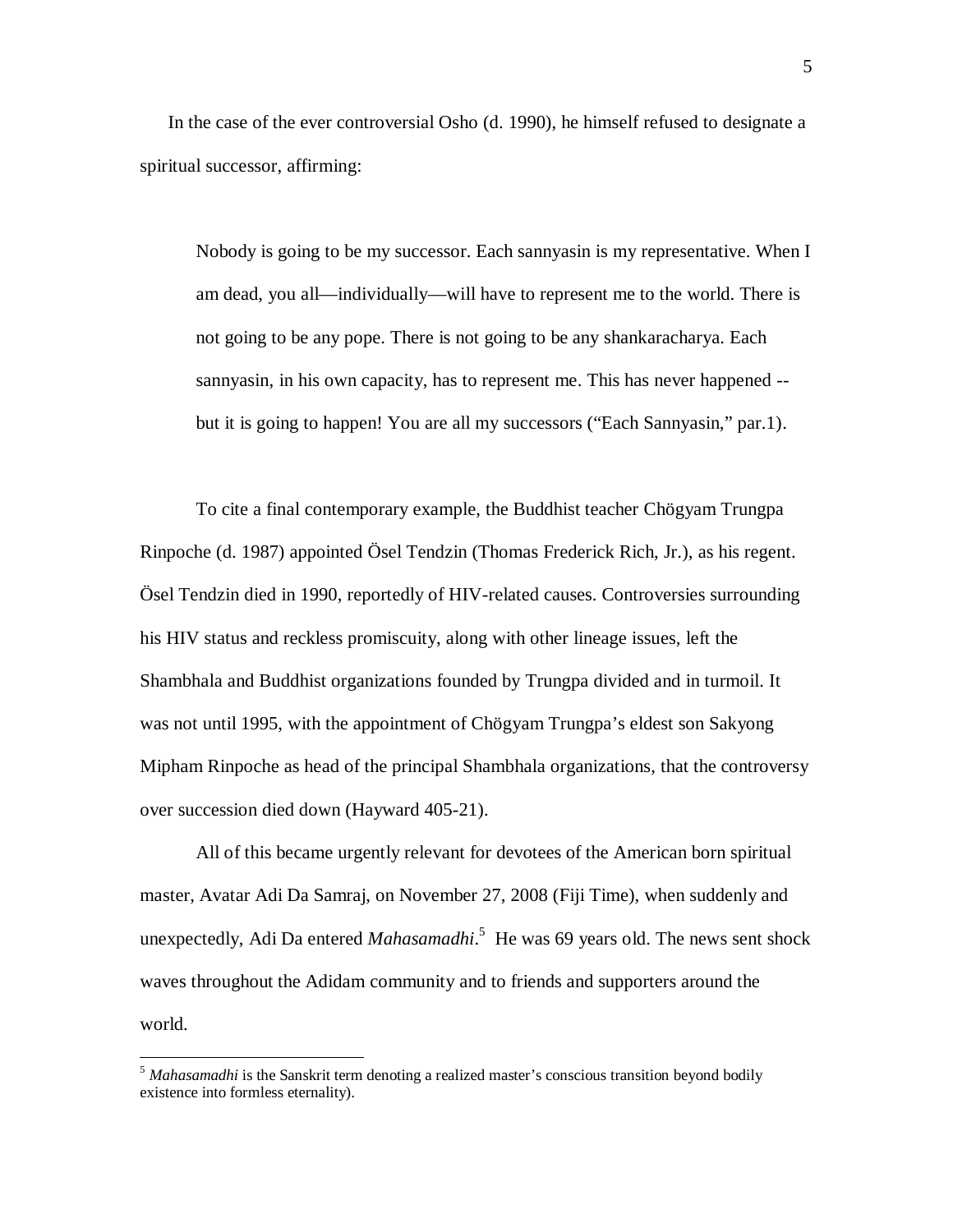This paper presents an overview of Adi Da's life and work and considers his sudden passing, its implications, and the challenges now facing members of Adidam.<sup>6</sup> How are Adi Da's devotees coming to terms with his bodily death? By what means is the transcendental spiritual process that he initiated among them to be preserved in its purity and carried forward in time? How are the spiritual culture and the organizational entities he established to be maintained and developed in alignment with his instructions? And how are devotees to secure Adi Da's spiritual, philosophical, artistic, and literary legacy for future generations?

It is argued here that these issues must be treated within the greater context of Adi Da's life, his avataric self-confessions, his teachings, and the transcendental spiritual work he undertook with devotees. These provide the *mise–en–scène* for the Reality-Way of Adidam and the sacred cultural and organizational entities that Adi Da established during his lifetime.

Nevertheless, the treatment of Adi Da's life and work in Parts I-III is necessarily cursory. A comprehensive treatment would require volumes of spiritually informed narrative and esoteric insight beyond the purview of conventional scholarship. Likewise, this is not a critical or analytical review of Adi Da or Adidam. It seeks to present Adi Da in light of his own words, recounting his unique avataric birth, the process of transformation in consciousness that he voluntarily undertook, his radical teachings and teaching methods, and the esoteric nature of his transcendental spiritual work. It also presents the membership of Adidam in its own right. This has required the extensive citing of passages from Adi Da's writings and firsthand accounts from his devotees.

 $6$  Adidam (or Adidam Ruchiradam) are names given by Adi Da to signify both the way itself that he established and its eponymous sacred, cultural, and organizational entities.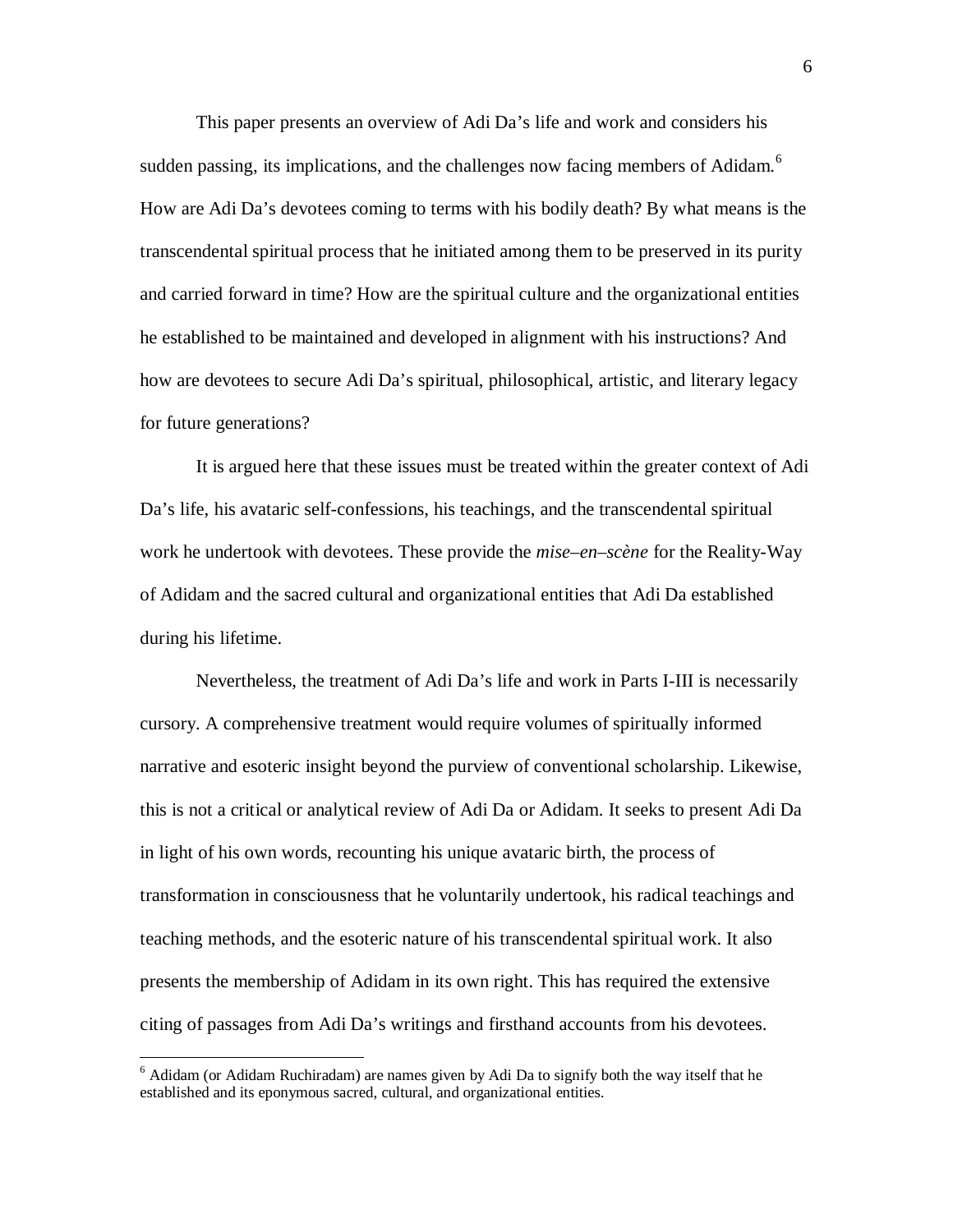I do not here address issues of apostasy, nor do I express the views of those who take issue with Adi Da and his teaching work or methods (although a number of these are clearly referenced). Some may regard this as remiss and imbalanced. However, this is a study of a twentieth- and twenty-first-century Western-born spiritual realizer whose formidable body of work remains largely unacknowledged—not only because it has been viewed as controversial, but also because it is relentlessly paradoxical. On the one hand, scholars, spiritual teachers, and philosophers alike have recognized Adi Da's writings as supremely revelatory, authoritative, and illuminating; on the other hand, his life and work appear inscrutable to the uninitiated, solipsistic and self-promoting to the skeptical, irreverent and profane to the convention-bound.<sup>7</sup> For this reason, Adi Da Samraj warrants a transparent rendering of the transformative events in his life as he relates them and an accurate presentation of his own account of why he spoke, wrote, and acted as he did in service to humankind. What must attend such a study on the part of the open-minded reader is the acknowledgement that authentic spiritual realizers and their revelations *ipso facto* transcend the paradigm of conceptually acquired knowledge (at times coinciding with it, at times defying it, but never subservient to it). The same may be said (so much as these can be discerned in the crucible of postmodern culture) of our social and moral conventions.

# PART I: LEARNING HUMANKIND: THE EARLY LIFE OF ADI DA SAMRAJ *Who Is Adi Da Samraj?*

Upon first encountering Adi Da's writings, one is immediately struck by their literary and scriptural uniqueness. At their central axis are Adi Da's "Divine Self-

<sup>&</sup>lt;sup>7</sup> See Jeffrey Kripal's Foreword to The Knee Of Listening (xii-xvii).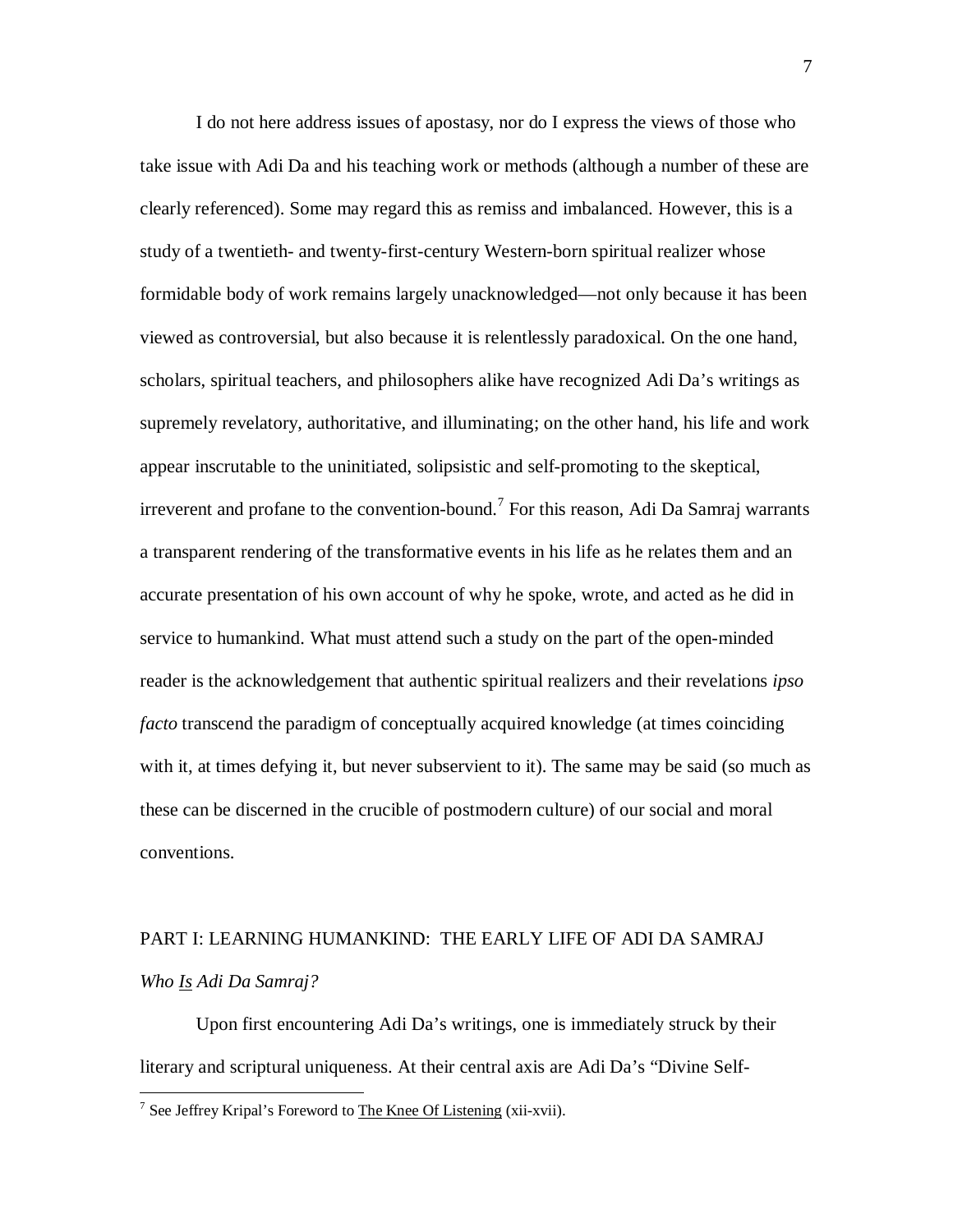Confessions" of his ultimate avataric stature. These are uncompromisingly rendered in his own unique mode of English, with distinctive stylistic conventions developed and honed over decades of spiritual discourses and writings. Frequent underlining and hyphenation are employed, adding not only emphasis, but denotative precision. Capitalizations abound, generally expressive of the ultimate, Non-Conditional Reality, or That Which "Always Already Is". Lower case words denote (in general) that which is associated with conditional reality—the ephemeral, or, more precisely, the merely apparent, illusory, and non-binding modifications of Reality Itself.

Equipped with his own spiritual vocabulary, Adi Da Samraj's self-confession to all is that he is "the Divine Avataric Self-Revelation of the Self-Nature, Self-Condition, and Self-State, and the egoless . . . and Self-Evidently Divine Person of Reality Itself" (Boundless 132). He affirms that his avataric birth and lifetime constitute a spiritual breakthrough into the conditional worlds greater than any before or any yet to follow. To quote one among hundreds of such affirmations:

My Avataric Self-"Emergence" here Is The Consequential (and Factual) Breakthrough in cosmic history. . . . My Divine Avataric Appearance here is about the Divine Avataric Self-"Emergence"-Intervention of the Divine "Bright" Spherical Self-Domain into the apparent sphere of conditionality (Boundless 123).

We have noted that, for a host of reasons, such statements (along with other features of Adi Da's life and work) have proved a stumbling block to his renown and 8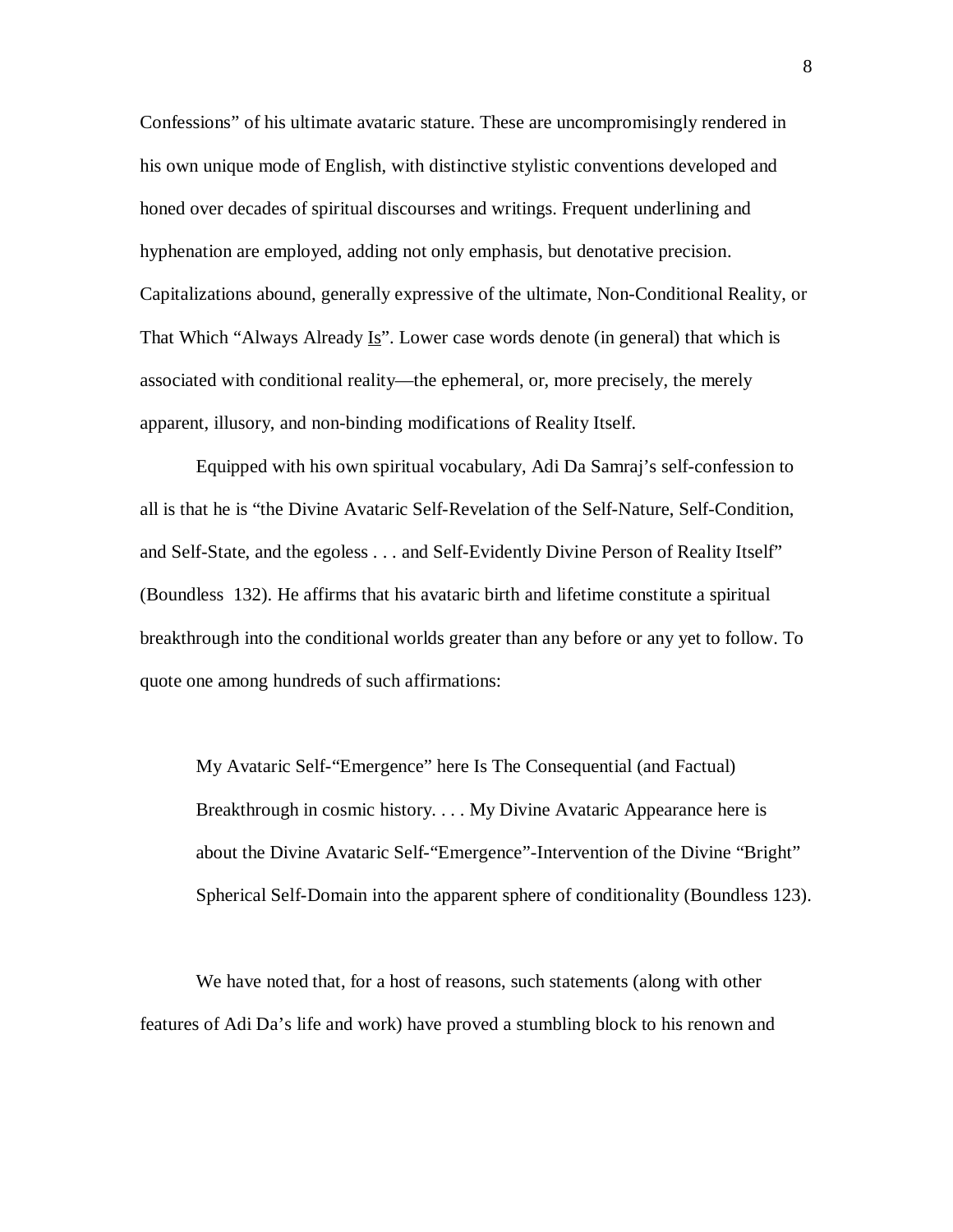acknowledgement among scholars, spiritual aspirants, and the general public.<sup>8</sup> Nevertheless, intuitive recognition of Adi Da as precisely the one he declares himself to be is the *sine qua non* of his followers' devotional response to him and the foundational pre-condition of their acceptance of him as spiritual master.

## *The Childhood Teachings of the "Bright" and the "Thumbs"*

 $\overline{a}$ 

In his autobiography, The Knee Of Listening, Adi Da offers a description of the spiritual and cosmic origins of his divine avataric incarnation.<sup>9</sup> He also narrates the "ordeal of his self-submission" to the human world, accounts for his teaching-methods in relation to devotees, and describes his ultimate work of world-blessing for the sake of all. $10$ 

Adi Da was born Franklin Albert Jones in 1939 in Jamaica, Long Island, New York, to an ordinary middle-class family. But his birth was not in any sense an ordinary one. It was, he says, the avataric incarnation of Indivisible Conscious Light—the Free and Radiant Condition that he simply called the "Bright":

<sup>&</sup>lt;sup>8</sup> The current Adidam membership numbers less than 3000, although readers of Adi Da's books and supporters of Adidam number in the thousands (Ngo, Hoi. "Membership Numbers" E-mail to Costabile 2 May 2009). Adi Da is well known in some circles of discourse, and his influence can be discerned in the writings of Ken Wilber, Gabriel Cousens, and Georg Feuerstein, among others.

<sup>&</sup>lt;sup>9</sup> "Avatar" and "incarnation" are technical terms. "Avatar" means to "cross down or descend". "Incarnation" is defined by Webster as "the embodiment of a deity or spirit in some earthly form". In Adi Da's teaching, "Divine Avataric Incarnation" is a description of Adi Da's birth, having crossed down from the divine domain as the very divine reality to take on a bodily human form. It is also an appellative of Adi Da himself.

 $10$  Adi Da elaborates this throughout his writings, most radically in The Aletheon, his final work completed in manuscript form on the morning of his *mahasamadhi*.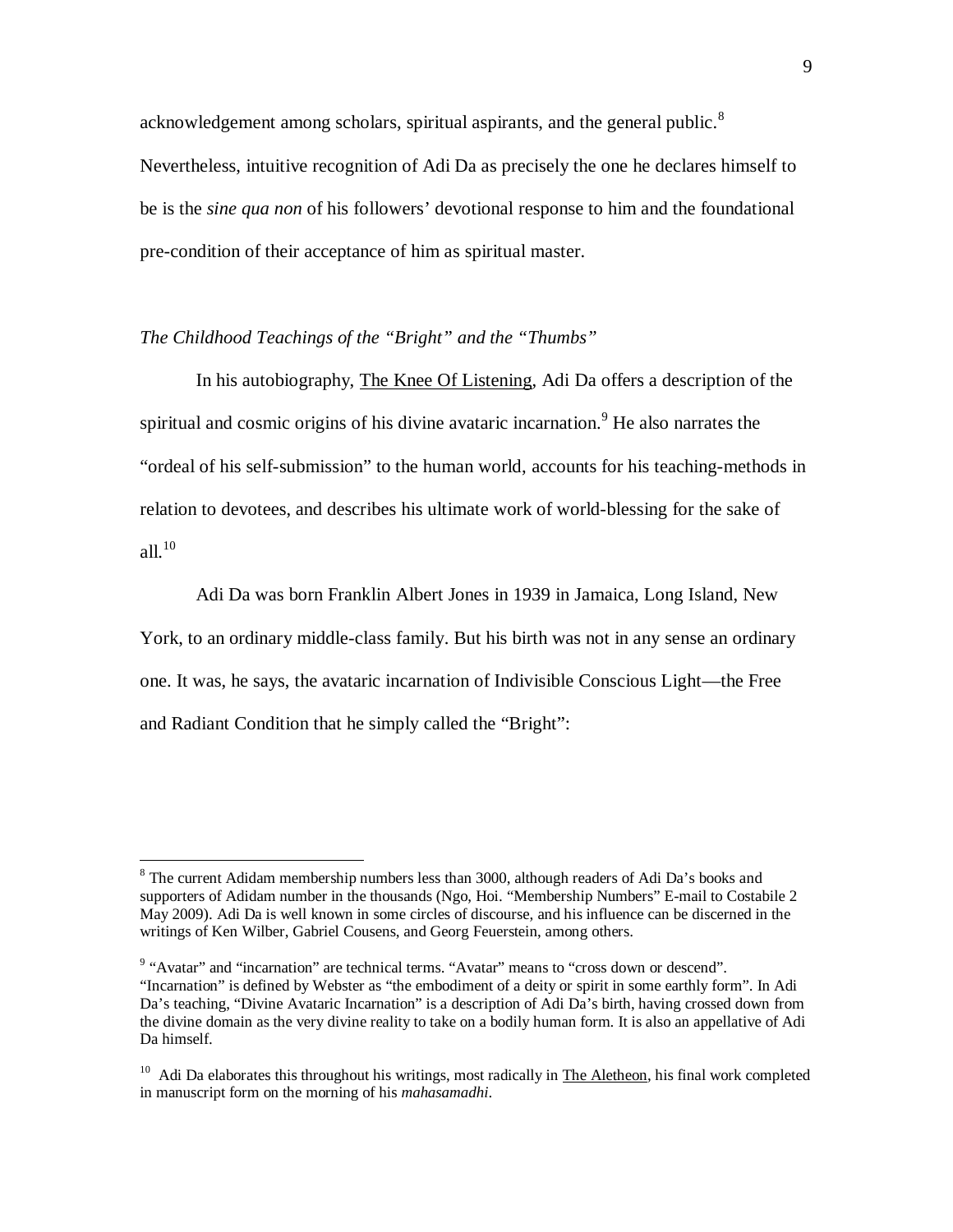I was the Power of Reality, a direct Enjoyment and Communication of the One Reality. I was the Heart Itself, Who Lightens the mind and all things. I was the same as every one and every thing, except it became clear that others were apparently unaware of the "Thing" Itself. Even as a child, I recognized It and knew It, and my life was not a matter of anything else. That Awareness, that Conscious enjoyment, that Self-Existing and Self-Radiant Space of Infinitely and inherently Free Being, that Shine of inherent Joy standing in the heart and Expanding from the heart, is the "Bright". And It is the entire Source of True Humor. It is Reality. It is not separate from anything (Knee 26).

The naming of the "Bright" was the first aspect of what Adi Da calls his "childhood teachings". The "Bright" is the free radiance of conscious light, reality itself, the true and ultimate condition of all beings. By naming the "Bright", Adi Da was using his earliest acquired language to render a description of reality that he would use throughout his lifetime.

The second part of his childhood teachings is what he calls the "Thumbs". Experientially, the "Thumbs" was a pressure he felt from early childhood descending from above his body-mind, pressing down into his throat and then further down, expanding, he says, "without limitation or end into some form of myself that was much larger than my physical body" (Knee 84-85). But it was far more than an experience of descending pressure. The "Thumbs" is the means whereby the "Bright" descends into the conditional domain and thus descended into the body-mind of Franklin Jones. It is also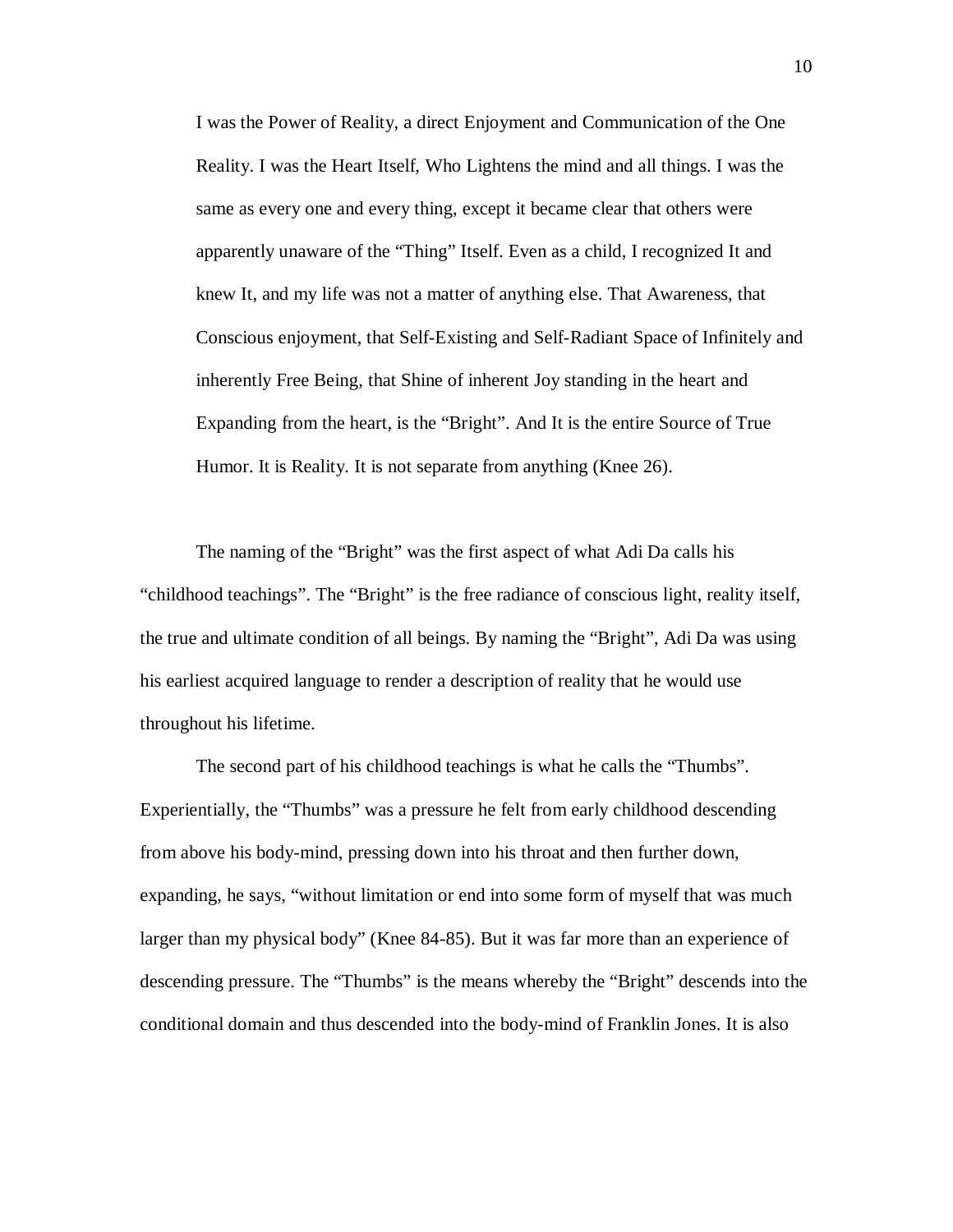the transcendental spiritual force of Adi Da's transmission of the "Bright" to living beings. He writes:

The "Thumbs" is the Means That I Bring to Awaken and Liberate living beings. I Am the "Bright". The "Thumbs" is a Divine Yogic Spiritual Manifestation, and the "Thumbs" is the Means whereby I was able to go through the course of life in this conditionally manifested Vehicle. The "Thumbs" is how My "Bright" Divine Spiritual Transmission is Able to Serve living beings under these mortal and limited conditions (Knee 688).

Thus, Adi Da repeatedly pointed to his "childhood teachings" of the "Bright" and the "Thumbs" as the root-revelations of his entire avataric life and work.

### *The Preparatory Vehicles for Adi Da's Avataric Birth*

 $\overline{a}$ 

Adi Da relates that his avataric incarnation required a unique pattern of conditions generated in the subtle (or super-physical) realms beyond this world. It was, he says, occasioned by a sympathetic love-response of "unknowable Complexity, Subtlety, and Spontaneity" to the sorrows and sufferings, limitations, and illusions of human beings (Knee 473). But his bodily incarnation also required a unique psycho-physical structure, made by a "spiritual conjoining" of two vehicles (or patterns of personality)—one gross (or physical, lower mental, and psychic); the other, deeper (or subtle, higher-psychic, and causal). $^{11}$ 

 $11$  The gross dimension is associated with the physical body and world, and with the waking state. The subtle dimension, which is hierarchically senior to and pervades the gross, "consists of the etheric (or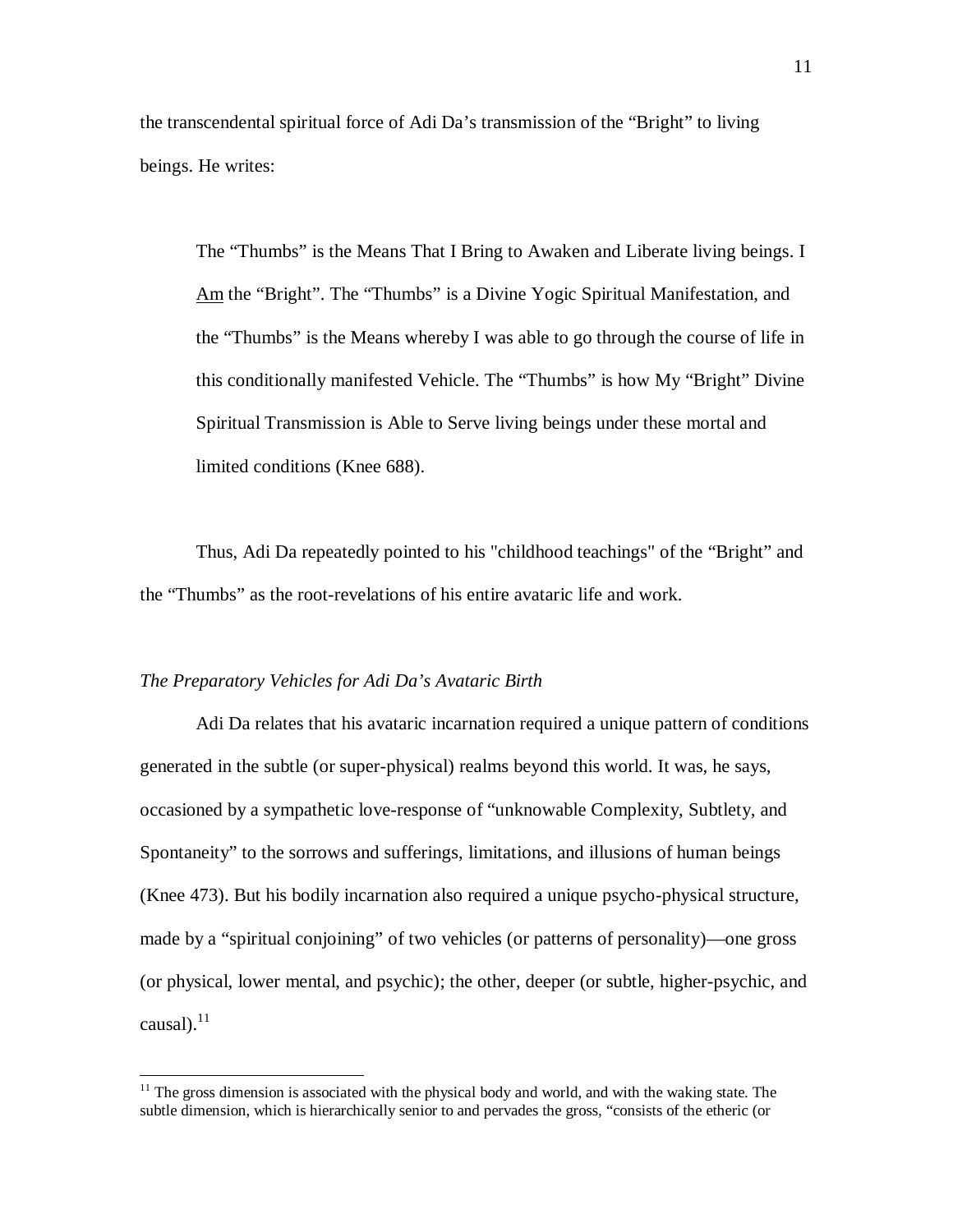The gross personality was that of Franklin Jones. It was an ordinary karmic manifestation, with all the usual physical, emotional, and mental traits inherited through the bloodline of his parents.

Franklin Jones is the gross bodily Vehicle of My Divine Avataric Incarnation, but Franklin Jones is an ordinary birth—the son of very ordinary people, born in an ordinary circumstance, in a domain of life and limitations characteristic of the West. My Conjunction with the birth of Franklin Jones has everything to do with My Divine Avataric Self-Submission. By means of that gross bodily Vehicle, I (first) Did My Work of Divine Avataric Self-Submission, and (then) Purified everything that I had Taken On by virtue of My Work of Divine Avataric Self-Submission (Boundless 82).

Adi Da's deeper personality, however, was a far more complex phenomenon. It was, he says, a spiritual conjoining (in the subtle and causal dimensions) of the "deeper personality vehicles" of Sri Ramakrishna, the nineteenth century Hindu master, and his principal disciple, Swami Vivekananda. As Adi Da describes this mysterious conjunction:

personal life-energy) functions, the lower mental functions (including the conscious mind, the subconscious mind, and the unconscious mind) and higher mental functions (of discriminative mind, mentally presumed egoity, and will), and is associated with the dreaming state . . . the ascending energies of the spine, the brain core, and the subtle centers of mind in the higher brain. The causal dimension is senior to both the gross and the subtle dimensions. It is the root of attention, or the essence of the separate and separative ego-'I'... . Its corresponding state of consciousness is the formless awareness of deep sleep" (Knee 776-77).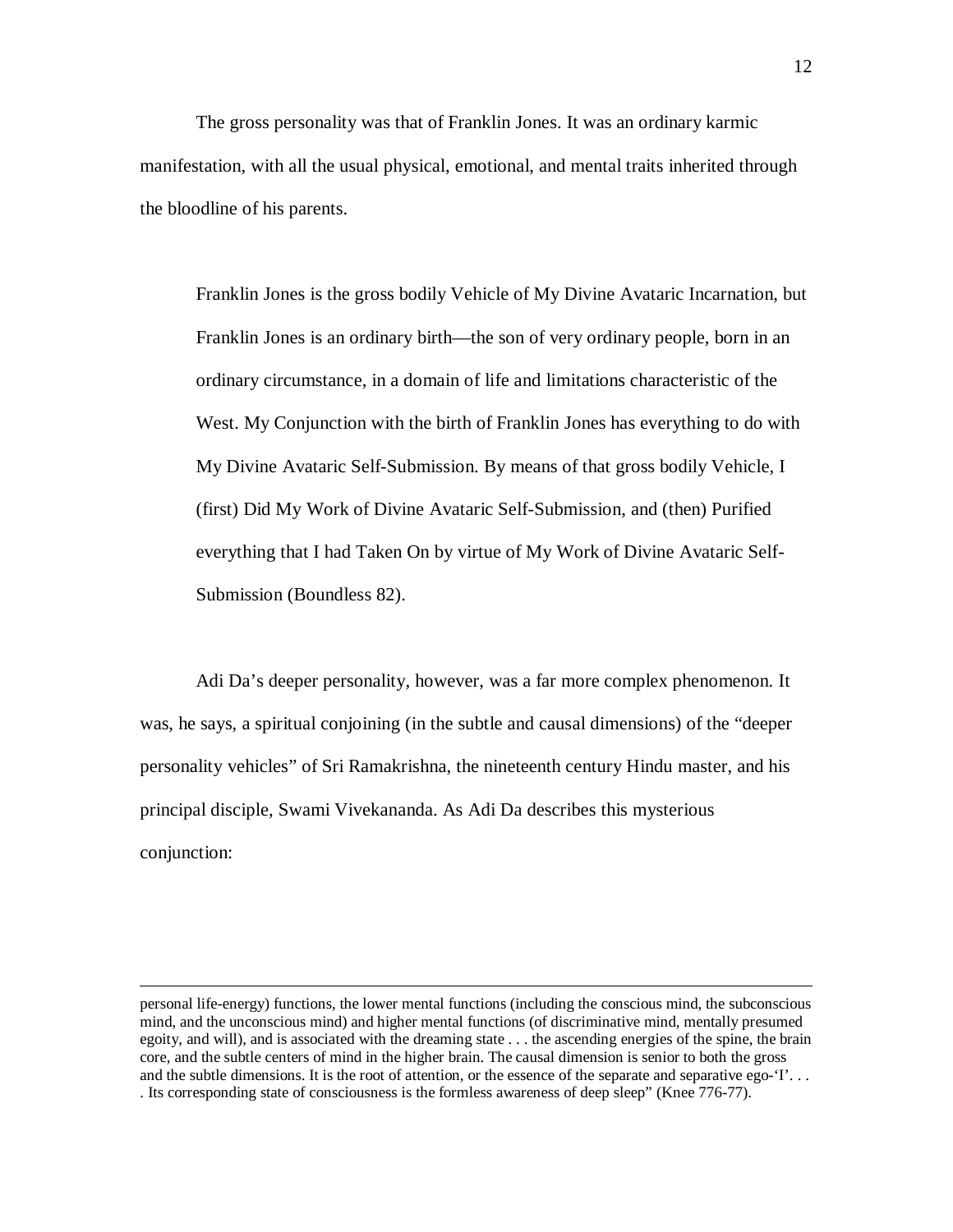[At the end of his life,] Ramakrishna Emptied Himself, by Transferring His by-Divine-Grace-Given Spiritual Power to Swami Vivekananda. . . . Swami Vivekananda was My Forerunner here. He prepared the world (and Himself) for My Divine Avataric Manifestation in the West. He is the Seed and background of My Inherent Oneness with the East. He—or rather, His own Deeper Personality has since become Reincarnated, returned to bodily (human) life as the Deeper (or Internal, subtle, and causal) Personality (or the Central, and Greater conditionally Manifested Vehicle) of My Divine Avataric Incarnation here (and in the entire cosmic domain) (Knee 464-65).

And again:

Swami Vivekananda . . . did His Spiritual Work as a Vehicle of Ramakrishna and, altogether, as a Spiritual Combination of the "Positive" (or "Male") Pole, "Vivekananda", and the "Negative" (or "Female") Pole, "Ramakrishna". And, after the physical death (or Mahasamadhi) of Swami Vivekananda—only the Single Spiritual Personality, Ramakrishna-Vivekananda continued to exist. Now, That Single Spiritual Personality, Ramakrishna-Vivekananda, is the functional Depth, or the total mind-Vehicle (or subtle and causal Vehicle) of My Divine Avataric Incarnation As the Ruchira Avatar, Adi Da Samraj (Knee 471-72).

And finally, to highlight the significance of this conjunction with respect to Adi Da's own avataric birth and the process of his self-submission to all beings and things: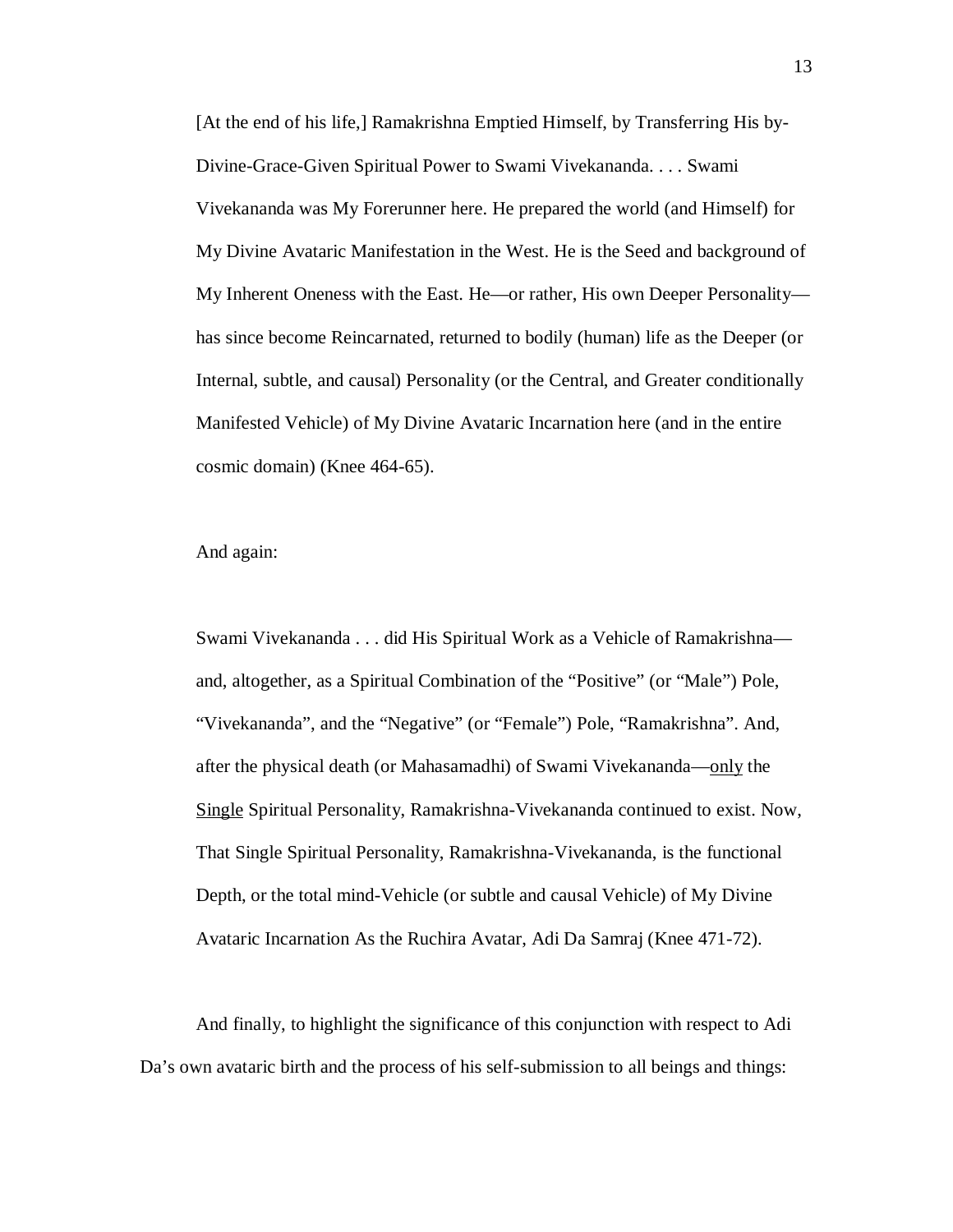The Conjunction of the gross bodily Vehicle (of Franklin Jones) and the deeper-Personality-Vehicle (of Ramakrishna-Vivekananda) . . . Became the complete Means of My Divine Avataric Self-Submission here. [This Conjunction] Brought Me into the Process of Perfect Coincidence with everything and everyone—a State of Essential, egoless, and Perfect Non-"difference", in Which I literally Became everything and everyone, Taking On all the limitations of everything and everyone (Boundless 83).

Adi Da dedicates two extensive chapters in The Knee Of Listening, several essays elsewhere in his writings, and untold hours of recorded discussions with devotees to this startling revelation. But even with all the precision of his writing and any given reader's receptivity to such extraordinarily descriptive revelations, Adi Da's avataric birth and divine identity remain *rahasyas* (great spiritual mysteries)—absolutely the case, he says, yet utterly beyond human comprehension.

Of Me, and of My Pattern here, There Is Infinitely More than Swami Vivekananda (or Ramakrishna-Vivekananda). My Divine Avataric Incarnation here (and in the entire cosmic domain) is Associated with a Pattern of Flows in time as complex as the pattern of water flowing through beds and mounds of sand. . . . My apparent Divine Avataric Birth is Unique, and Its "causes" are even unspeakably complex—but I  $\Delta m$  Reality Itself, Which Is Simplicity Itself (Knee 467).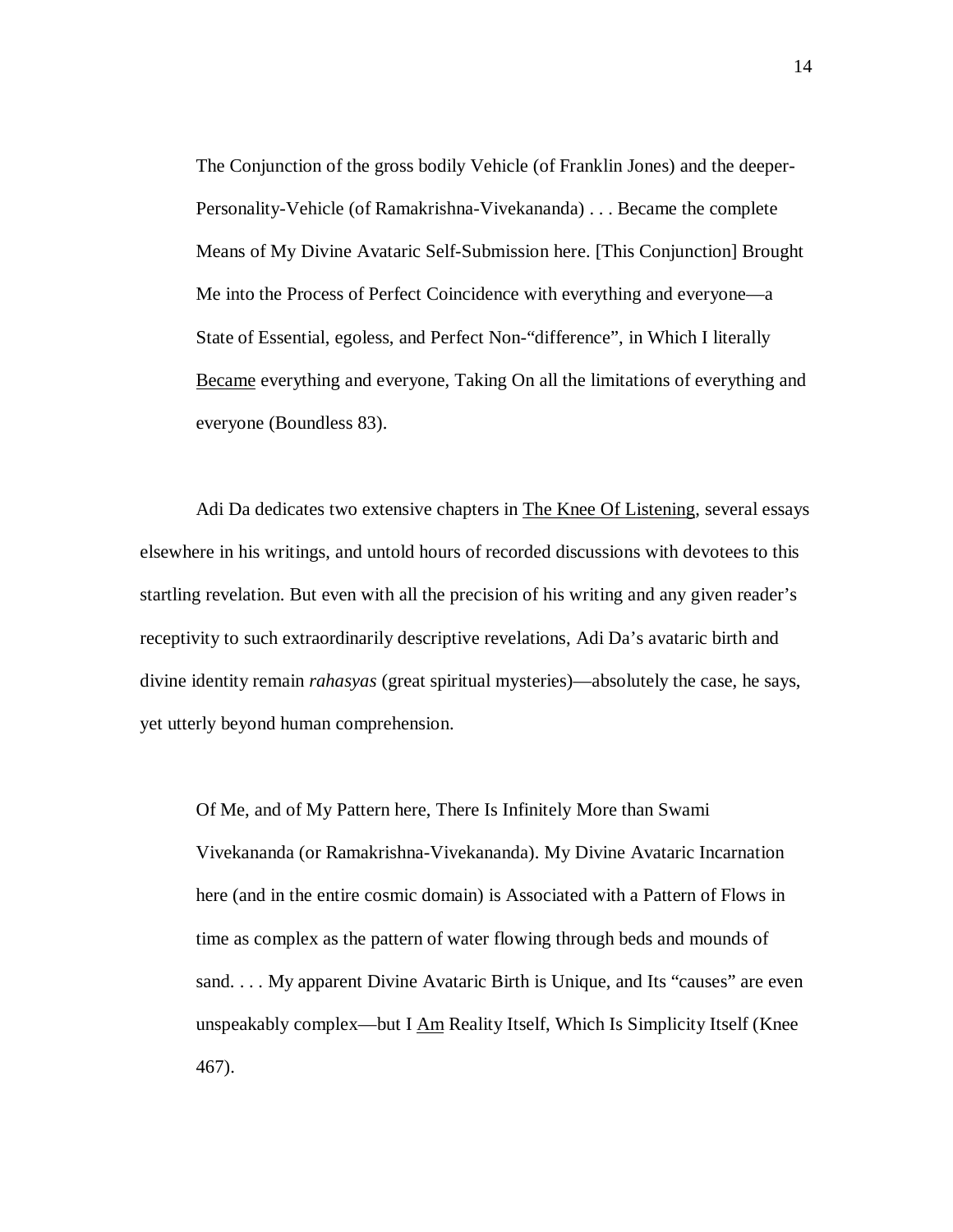Indeed, Adi Da's avataric self-confessions expand to astonishing dimensions with such statements as the following:

I (now, and Hereby) Confess That My Great-Siddha (or Great-Jnani-Siddha) Deeper Personality Is, even Beyond the "Single Form" of Ramakrishna-Vivekananda, the Very Form of all the Great Masters of the entire Great Tradition of mankind. I (now, and Hereby) Confess That I (Myself) Stand Eternally Prior to (and Always Already Transcending) My Avataric (and, yet, merely conditionally born) Deeper Personality—and, also, Eternally Prior to (and Always Already Transcending) even all the Great (and, yet, conditionally born) Masters of mankind's entire Great Tradition (in its every part, and as a whole), and, also, Eternally Prior to (and Always Already Transcending) mankind's entire Great Tradition itself (in its every part, and as a whole) (Unbroken Light 175).

Adi Da has firmly avowed that it is the living truth behind his "Avataric Self-Confessions"—and not any appeal to spiritual authority, social conventions, or cultural expectations—that provide the esoteric platform, the divine necessity, and the spiritual justification for what he has said and done during his lifetime. From any other perspective, his actions may appear remarkable enough in their prolific scale, their degrees of paradox, and even their apparent recklessness, but he insists that they simply cannot be appreciated in their spiritual fullness without a concomitant intuition (or heart-

15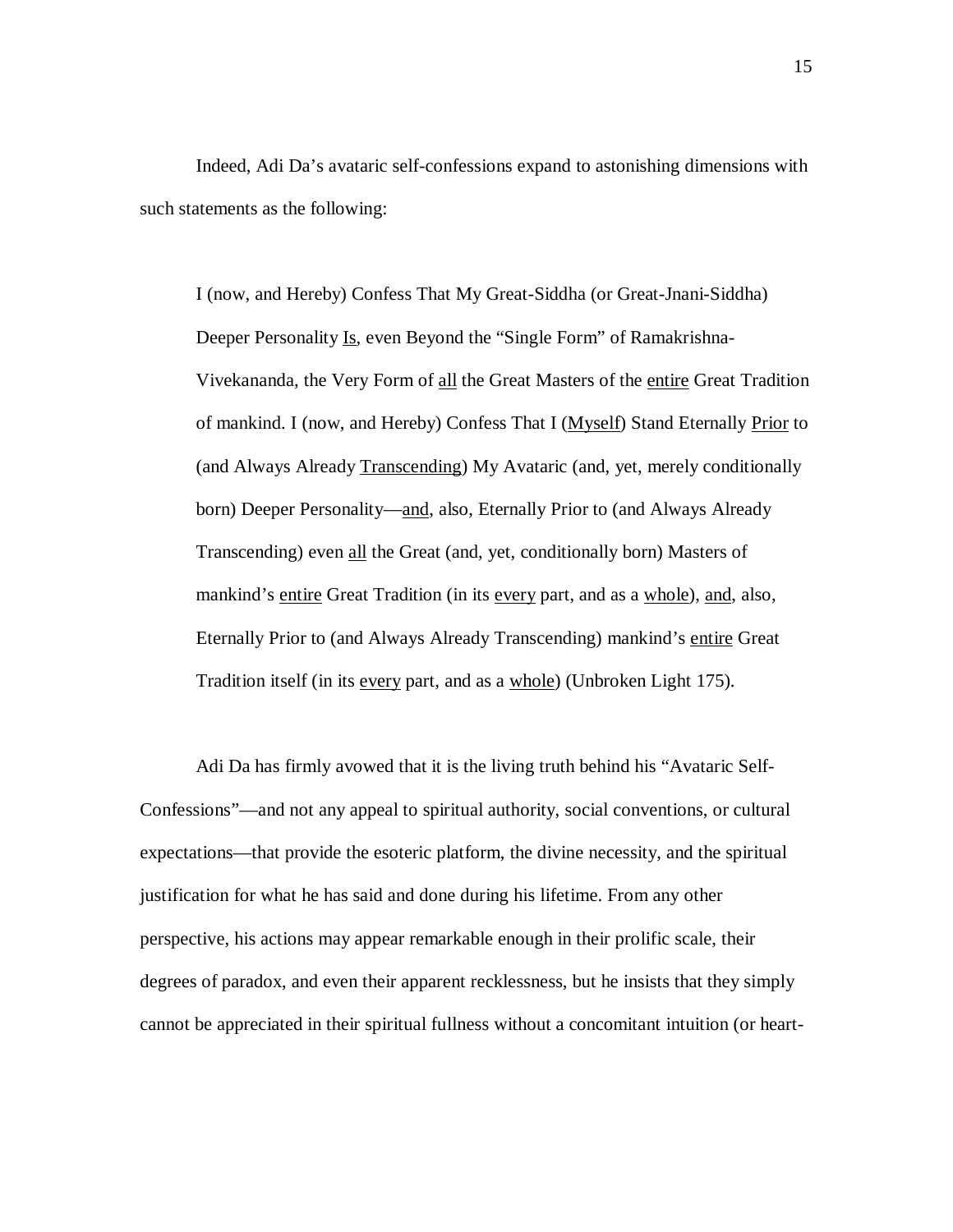recognition) of his avataric identity. The overview of Adi Da's life and work that follows is predicated on this understanding.

#### *Early Years*

Adi Da was quick to undergo a series of transformations in his boyhood. These, he says, were in preparation for his later years of teaching and spiritual blessing. While yet a toddler, he was moved, by an overwhelming love and delight in the people around him, to intentionally assume the ordinary awareness and common limitations of human experience. That is, he identified with the human condition so profoundly that the "Bright" of his infancy gradually receded into the background of his conscious awareness.

This was among his first gestures of voluntary self-submission to humankind. At the age of six he recalls an attempt to distract his parents from an argument one evening "by pointing out the moon and asking them questions about God and life, so they would be calmed, and enabled to feel the Love-Bliss-Energy of the 'Bright' I was Transmitting to them" (Knee 30). Their refusal of it was an early sign to him of humankind's overall insensitivity to the "Bright".

Later, as his adolescent years propelled him into the world of possibility and experience, he writes, "I was driven to utterly experience the heart of the human dilemma, the very essence of human suffering". His purpose was to "learn and transcend" the conflict, strife, and seeking at the core of human experience: "I had felt conflict in the very world. I felt it rising in myself. And I rushed to become it, in order to Know the way that no longer required it for anyone" (Knee 54). Thus, Adi Da was not impelled by the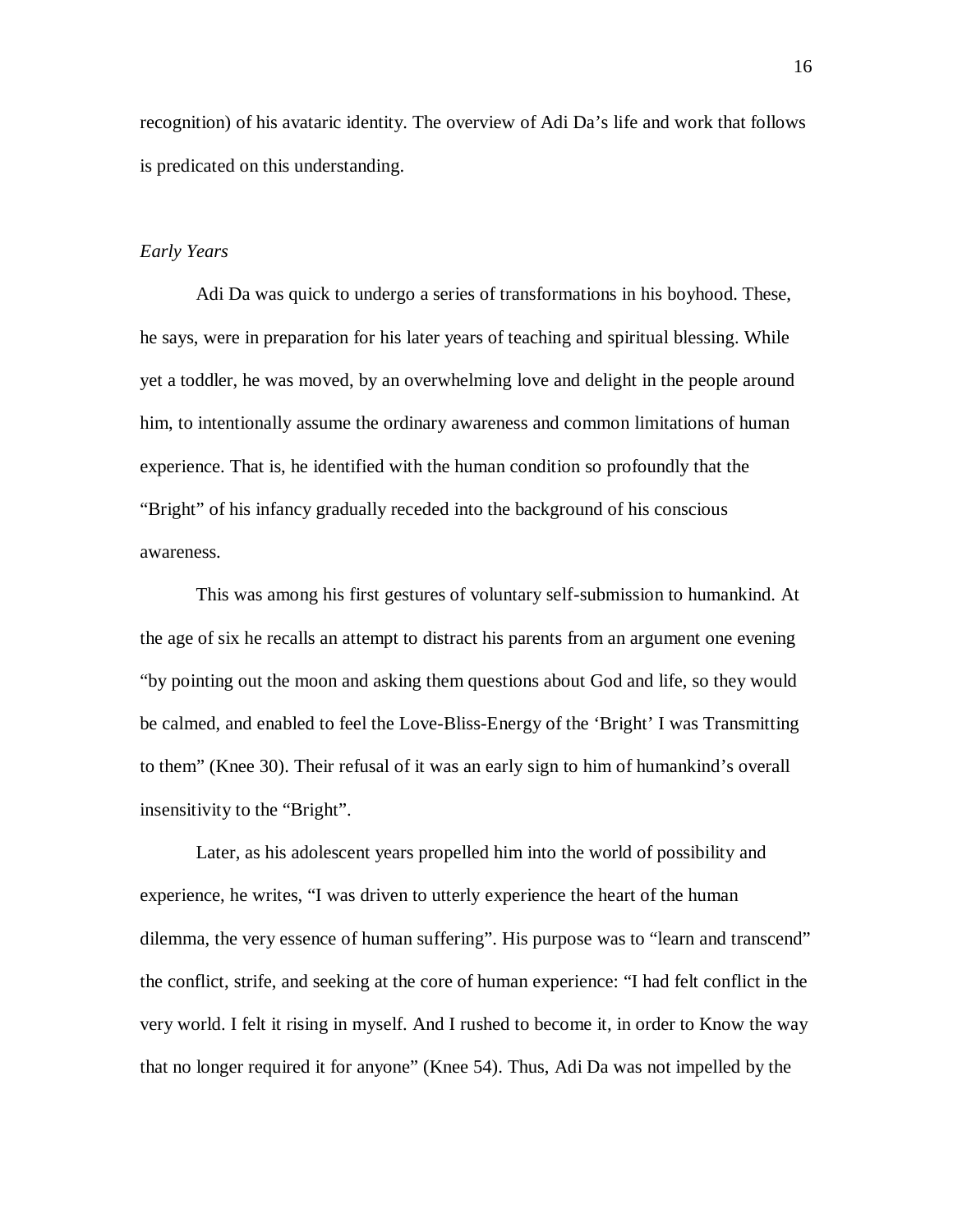usual motivations of human life and personality, but by an urgent, overwhelming impulse to awaken and liberate human beings:

My Physical Human Lifetime Of Avataric Incarnation here . . . Is A Constant Act Of Identification With Man . . . In Order To Learn Man . . . In Every Respect, and, Having Learned Man In Every Respect, To Teach and To Bless and To Liberate Man (and all, and All), In Every Respect (and Most Perfectly) (Aham Da Asmi 68).

### *Early Breakthroughs of the "Bright"*

Adi Da enrolled in Columbia College in New York in 1957 as a student of Western philosophy. What would otherwise amount to a privileged entrée into the vast universe of Western ideas was for Adi Da a devastating emotional and intellectual experience. He came to Columbia seeking ultimate truth, but found there only an "idolatrous mind" of contradiction, dilemma, and doubt enshrined everywhere. Moreover, he was raised in the Lutheran church, serving there as an acolyte in his youth. But his encounter with such books as *The Lost Years of Jesus Revealed*, by Charles Francis Potter, shattered his Christian beliefs. In a passage filled with the pathos of his experience at the time, Adi Da writes:

Then all was, it seemed, finally lost—for Jesus of Nazareth had finally become, for me (in the trouble of my adolescence), the symbol for the lost (or, certainly, receding and fading) "Bright" of my childhood. Indeed, in that trouble, he, being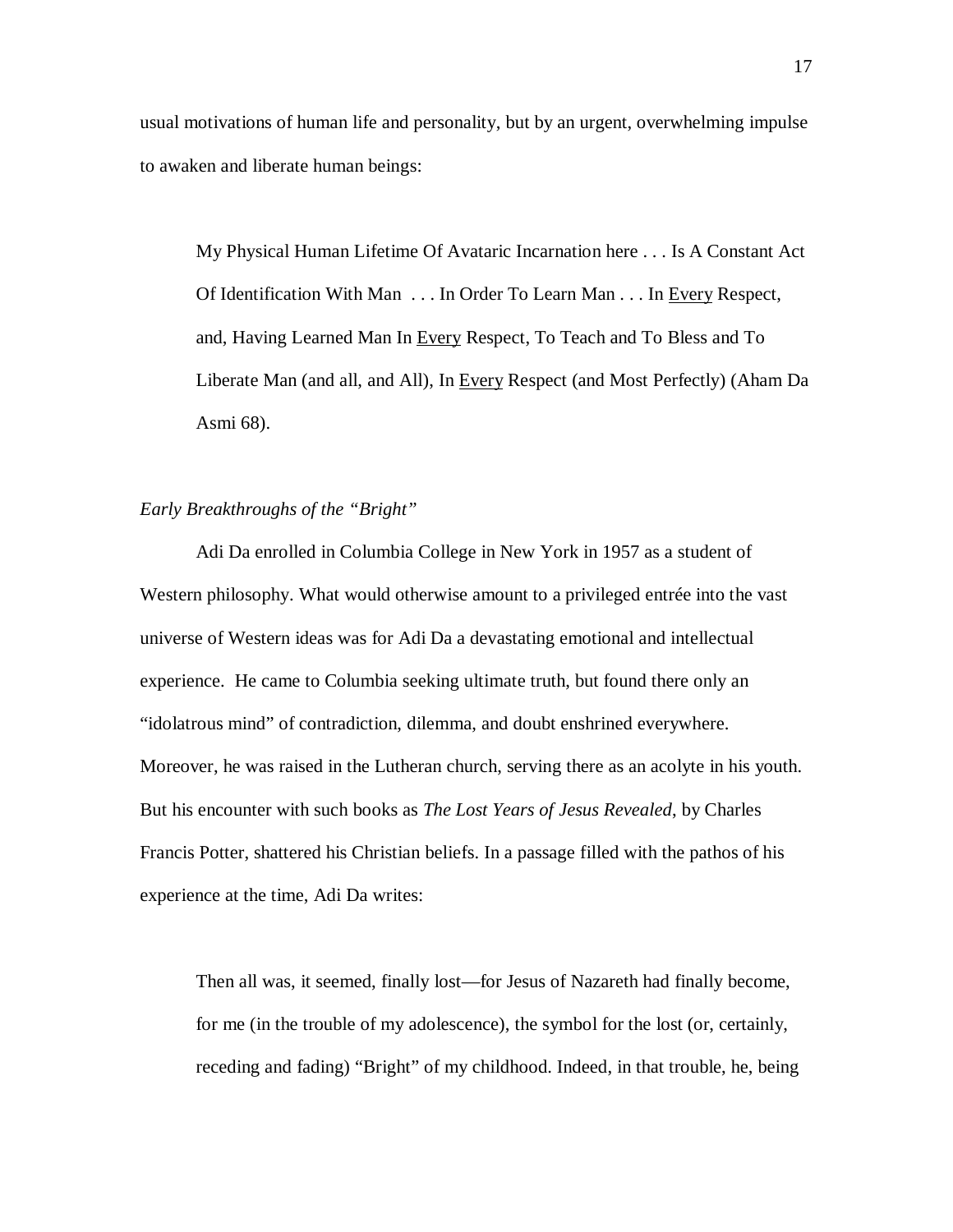but a symbol in my own mind, was a fundamental means whereby the "Bright" was concealed and withheld from me. When the "Bright" deeply receded in me, it left only tracks in the mind, and "Jesus of Nazareth" epitomized them all. Therefore, when "Jesus of Nazareth" fell to my doubts, it was the "Bright" itself that I felt fall forever away from me. And that fall broke my heart. It drove me into my own vast wilderness (Knee 60-61).

Nevertheless, Adi Da was determined to permanently recover the "Bright", knowing it to be the reality of all things. While at Columbia he embarked on an intensive, paradoxical quest. He decided to fully embrace the entire spectrum of human adventure and possibility, free of all self-imposed limits, so that he might exploit every experience he encountered without reserve or restraint. He explains his rationale for doing so:

I thought, "If God exists, He will not cease to exist by any action of my own, but if I devote myself to all possible experience, He will indeed find some way, in some one or a complex of my experiences, to reveal Himself to me" (Knee 71).

One night in his junior year Adi Da sat alone in his room. Desperate to recover the "Bright", but consumed by the endless conflicts in his mind and heart, he surrendered to the shape of all his doubts and suffering. Suddenly, there was a radical revolution in his being: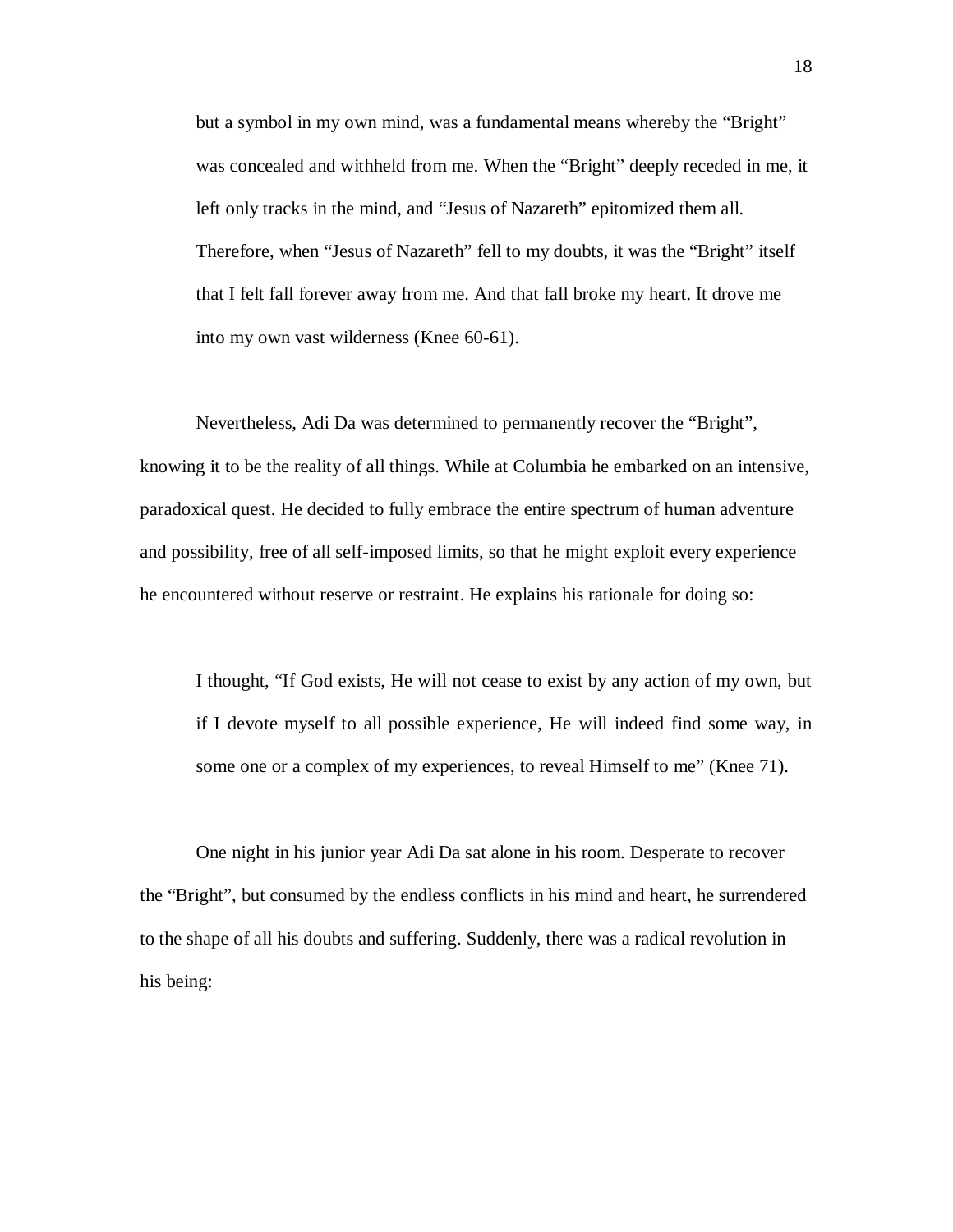An absolute sense of understanding opened and arose at the extreme end of all this sudden contemplation. And all the motions of me that moved down into that depth appeared to reverse their direction . . . I felt a surge of Force draw up out of my depths and expand, Filling my entire body and every level of my humanlyborn conscious awareness with wave on wave of the most Beautiful and Joyous Energy (Knee 65).

In this sudden awakening, Adi Da firmly grasped two fundamentals that would become cornerstones of his later teaching: (1) "Truth was not a matter of seeking". And (2) "all beings are always already Free" (Knee 66-67). As dramatic an awakening as this was for Adi Da, it proved not to be the unshakable recovery of the "Bright", the ultimate realization of reality and truth he had known at birth.

Shortly after graduating from Columbia in 1961, he entered into graduate studies at Stanford University. He eventually moved to a secluded bungalow on a cliff overlooking the Pacific Ocean, where he was given over to an intensely subjective process—a yoga of writing, in which he meticulously recorded the contents of the mind and noted their coincidences in the external world. He wrote exhaustively, hoping thereby to uncover the core logic that binds human beings to patterns of suffering, seeking, and dilemma. At last, his yoga of writing and subjective introspection bore fruit, culminating in a remarkable discovery:

I saw that my entire adventure—the desperate cycle of Awakeness and its decrease, of truly Conscious Being and Its gradual covering in the mechanics of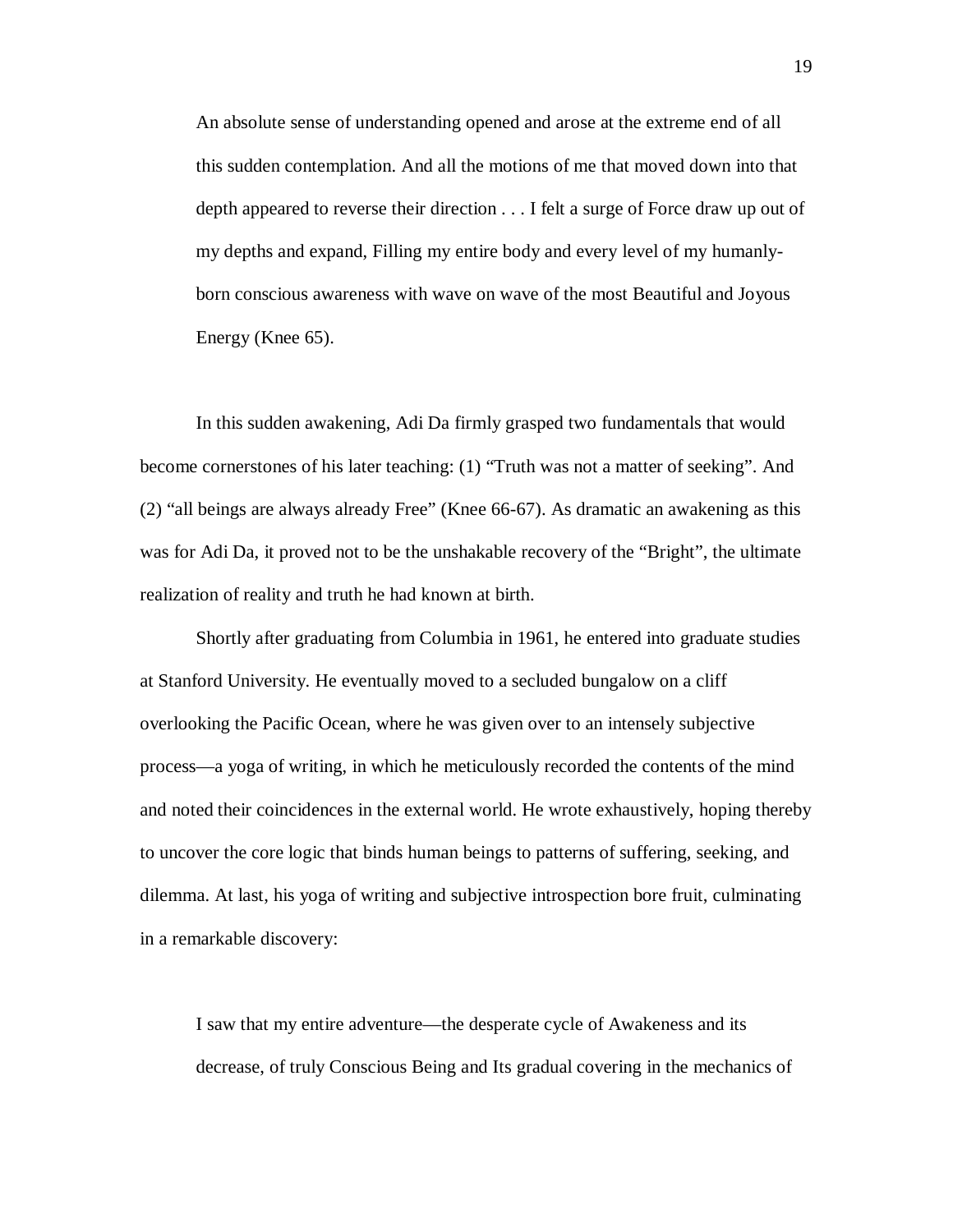living, seeking, dying, and suffering—was produced out of the image (or mentality) that appears in [the ancient myth of Narcissus]. . . . I observed, in awe, the primitive control that this self-concept and logic exercised over all of my behavior and experience. I began to see this same logic operative in all other human beings, and in every living thing—even in the very life of the cells, and in the natural energies that surround every living entity or process. It was the logic (or process) of separation itself, of enclosure and immunity. It manifested as fear and identity, memory and experience. It informed every function of the living being, every experience, every act, every event. It "created" every "mystery". It was the structure of every imbecile link in the history of human suffering (Knee 94).

Informed by this discovery, Adi Da was soon led (via subtle, premonitory visions) to the first of the spiritual masters who served him directly in his unique process. He moved to New York in 1964. Shortly after arriving, he met Swami Rudrananda, a large and imposing man whom students simply called Rudi.

Adi Da quickly became Rudi's whole-hearted disciple. He threw himself into the life of "surrender and work" that Rudi demanded of his students. Rudi was a spiritual transmitter of what he called "the Force". Adi Da experienced "the Force" and its purifying effects, confirmed to him the spiritual nature of existence and the reality of what he knew, in its unqualified fullness, to be the "Bright".

To Adi Da's surprise, Rudi eventually suggested to him that he pursue a religious career and enter a Christian seminary for this purpose. Rudi insisted that the Christian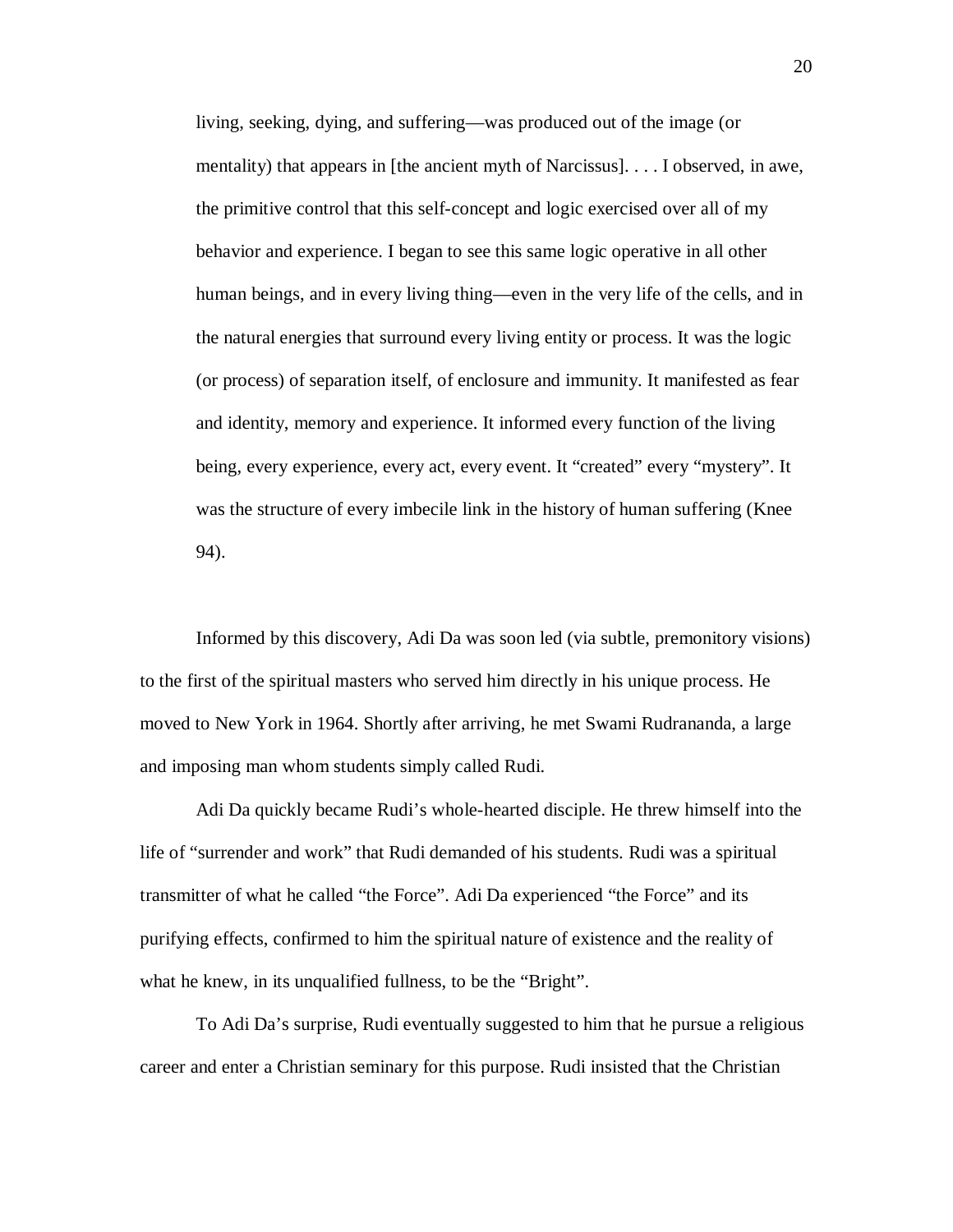scriptures and way of life (which Adi Da had long ago abandoned) were entirely compatible with Rudi's own path of kundalini yoga. At first Adi Da protested, then reluctantly agreed, attending three seminaries during his time with Rudi.

At the Lutheran Theological Seminary in Philadelphia, Adi Da experienced yet another dramatic breakthrough of the "Bright".<sup>12</sup> He writes that one morning before classes he became suddenly gripped with an enormous rising fear of death. His face began to lose its pliability and his heartbeat became alarmingly erratic. There seemed no obvious cause for this fear, yet he felt certain he was about to die. The terror rose in him like a raging fire. For three days he fought back his fear, desperately hoping it would pass. But on the third day he could hold out no longer. His description bears extensive quoting:

I allowed the death to happen, and I "saw" it happen. . . . There was a spontaneous, utter release of identification with the body, the mind, the emotions of the separate person, and the self-contracting (or reactive and separative) act that is the ego (or the presumed person). When that moment of crisis had passed, I felt a marvelous relief—or rather, simply, a marvelous Freedom. The death had occurred, but I had observed it! I remained untouched by it. The body and the mind and the egoic personality had "died", but I remained as essential and unqualified Awareness. . . . I Knew Reality, tacitly and directly. There was an Infinite Bliss of Being, an untouched, unborn Sublimity—without separation, without individuation, without a thing from which to be separated. There was only

 $12$  Such events occurred with varying intensity throughout Adi Da's life, eventually becoming a constant in the final years leading to his *mahasamadhi*.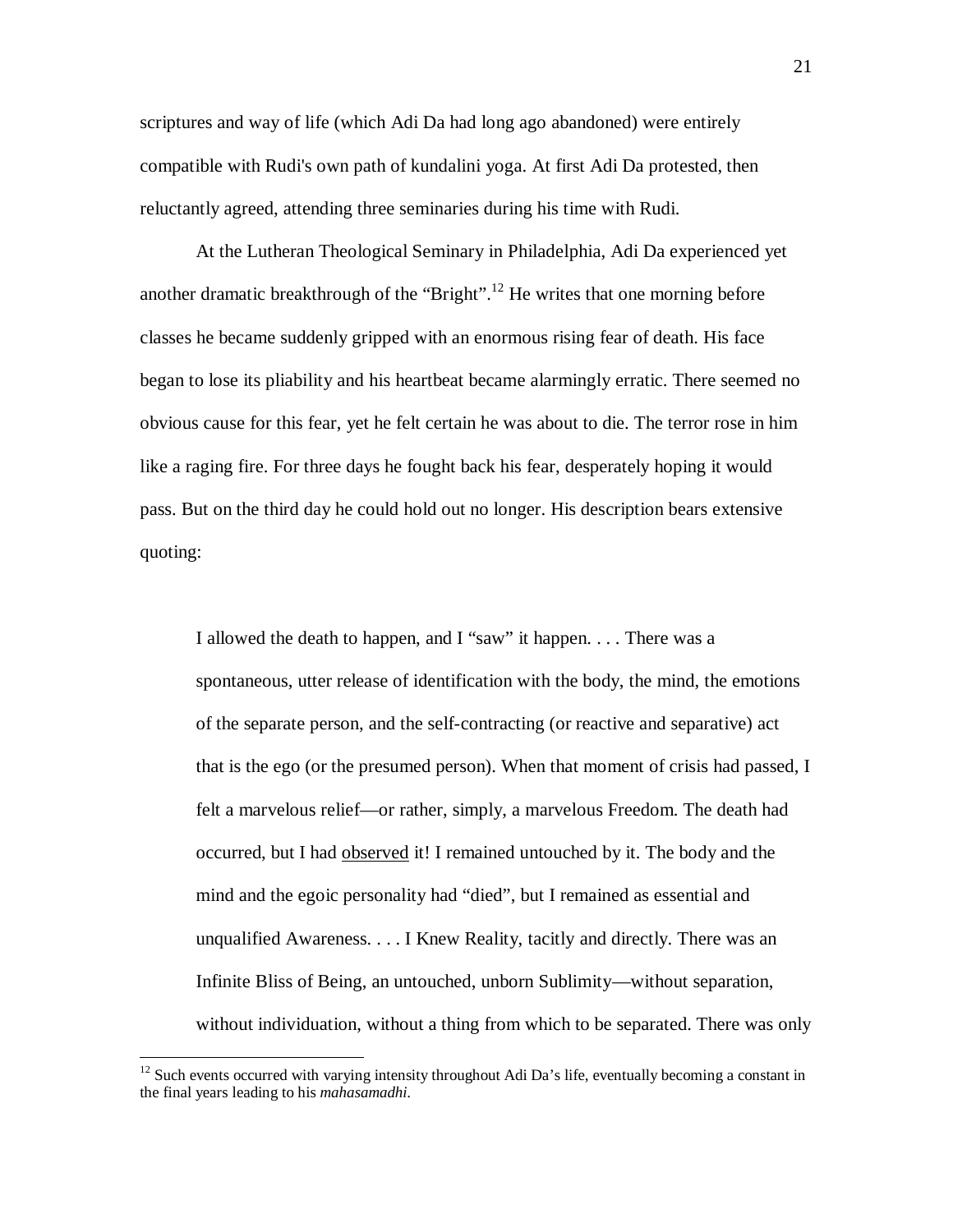Reality Itself, the incomparable Nature and constant Existence that underlies (and observes, and Knows) the entire adventure of life. And that Same and Very Reality was also revealed as the unqualified living condition of the totality of conditionally manifested existence (Knee 177).

Concomitant with the freedom he felt as the crisis passed came a fundamental understanding:

I understood Narcissus and the entire cycle of suffering and search. . . . Suffering, seeking, self-indulgence, the seeker's Spirituality, and all the rest were founded in the same primary motivation and error. It was the avoidance of relationship. That was it! That was the chronic and continuous source and characteristic of all egoic activity. Indeed, the ego was revealed to be only an activity, not an "entity". The "entity", the separate "person" (or ego-"I"), was revealed to be only an illusion, a mere presumption in mind and feeling, resulting from the self-contraction, the egoic reaction, the single egoic act of the total body-mind (Knee 178).

The understanding of "egoity" as the act and pattern of self-contraction is so radical, so all-encompassing, that Adi Da refers to it again and again throughout his writings. In one of his late characterizations of this "root-error" he writes:

The imagined separate "knowing-self" is a merely apparent "known-object" (and the otherwise mere "shadow" of a conditional appearance), superimposed on the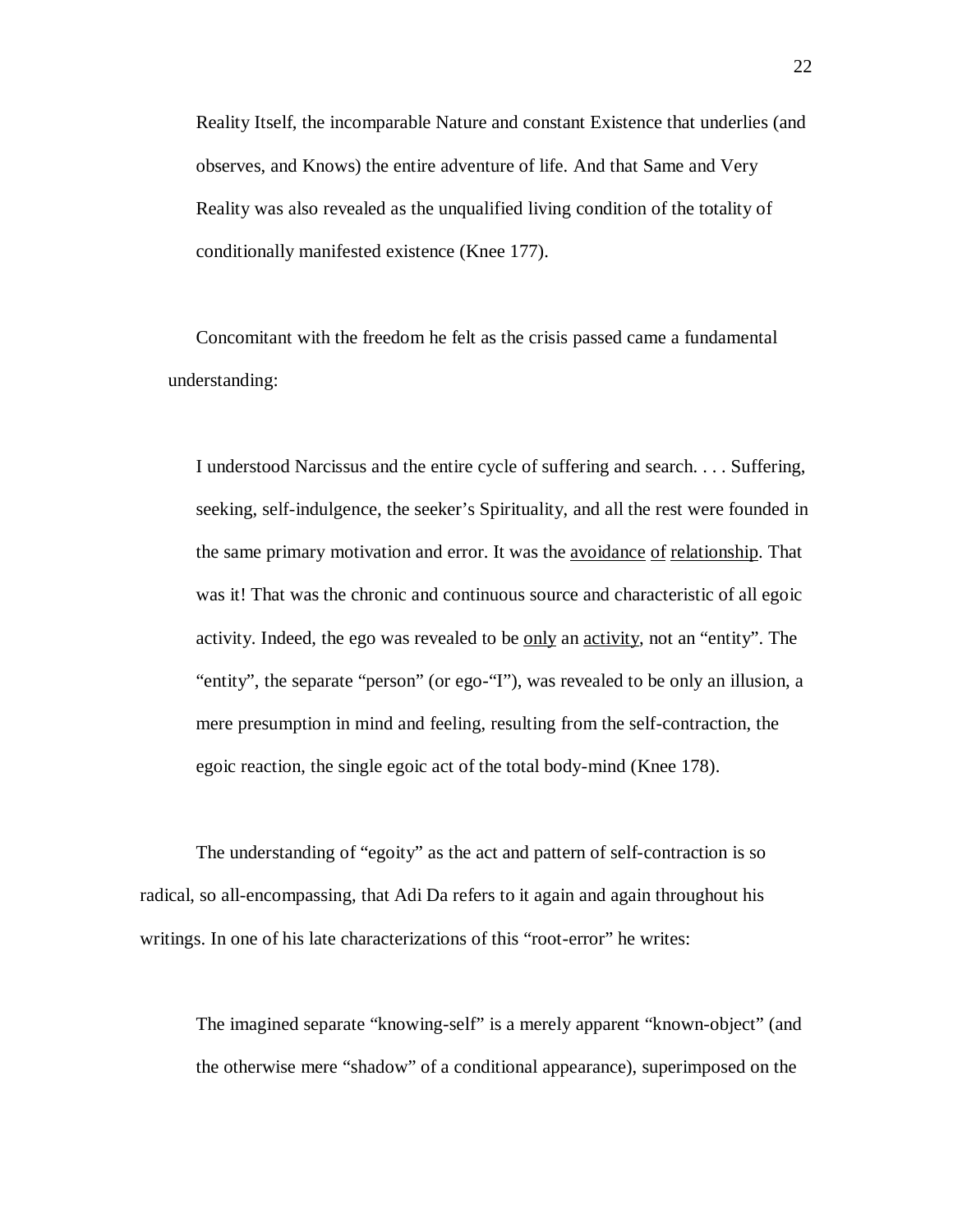Perfectly Prior and Inherent Reality-Condition. The imagined ego-life is, thus, "played" on the Perfectly Prior Self-Base of Intrinsically egoless Conscious Light, like a reflection in a mirror (Teaching Manual 149).

All of this, he says, must be understood, the imagined "self" utterly transcended, if Reality Itself is to be most perfectly realized.

#### *Discipleship under Swami Muktananda*

Having received all that he could from Rudi, Adi Da was determined to meet Rudi's own guru, Swami Muktananda. In April of 1968, with Rudi's reluctant consent, he made the first of several pilgrimages to the swami's ashram in Ganeshpuri, India. Swami Muktananda (whom, with reverence and affection, Adi Da called "Baba") was an accomplished *yogi-siddha* (or master of yogic powers). He had undergone an intensive *sadhana* (practice) of devotion and *tapas* (spiritual discipline or "heat") under his own guru, Bhagavan Nityananda (d. 1961).

Swami Muktananda's first instruction to Adi Da proved to be the most consequential: "You are not the one who wakes or dreams or sleeps. You are the Witness to all of these states" (Knee 189). However, Swami Muktananda's work and methods were not rooted in these teachings, but in the transmission of *shaktipat* (spiritual power) to his devotees as a means of increasing their participation in the "play of consciousness"—the higher and subtle dimensions of experiential awareness.

Adi Da received this *shaktipat* in full force. For a time he lived under the swami's watchful eye in a constant state of meditation, swooning in visions, blisses, and a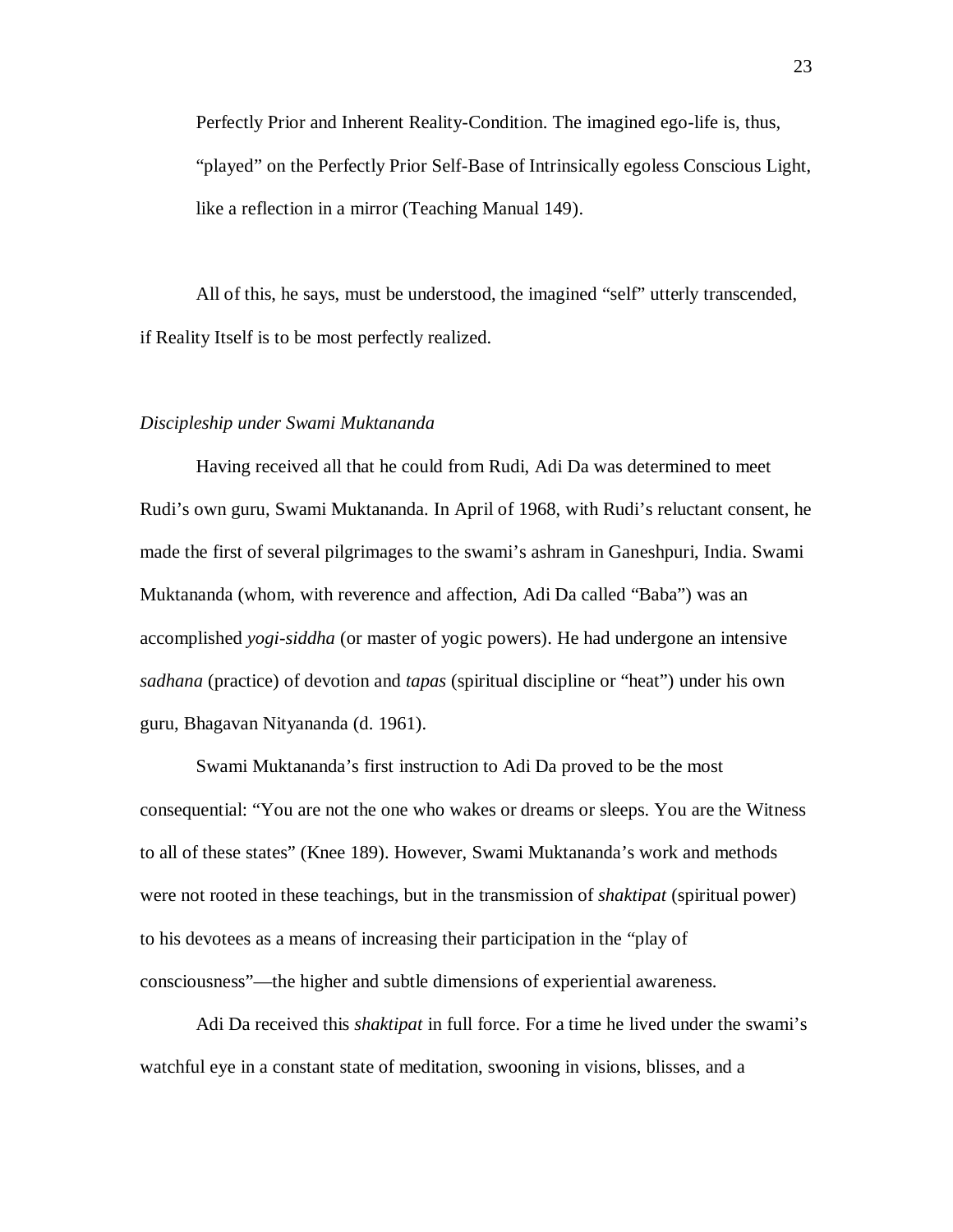fantastic range of phenomenal experiences. On Adi Da's second visit to India in 1969, Swami Muktananda wrote a formal letter of acknowledgement to him, conferring on him the name Dhyanananda and the right to teach others according to the *kundalini shaktipat* tradition. This was the swami's only such formal acknowledgement of a Westerner.

Soon, however, Adi Da began to feel trapped in the endless stream of *shakti* phenomena. As these became commonplace, they also became problematic:

The display of images, the transports to other worlds, the identification with ascended modes of Divine Being, the perception of higher and subtler forms of my own identity and ability, all passed before me, but with less and less interest on my part. I began to feel: "This is not the point. This is not it. Reality is Prior to all of this. Reality is my own Self-Nature" (Knee 231).

But he had not yet stably re-awakened to the "Bright", the prior condition of reality and truth, free of all supports and prior to all apparent modifications of itself.

On his third visit to the ashram in 1970, Adi Da had a series of extraordinary subtle encounters, first with Bhagavan Nityananda (who was still spiritually active) and then with the visionary appearance (in a numinous, yet discernible form) of the Virgin Mary. Initially surprised and amused at the sight of her, Adi Da also felt a depth of reverence. At her behest he agreed to leave Swami Muktananda's ashram and embark on a pilgrimage to various Christian holy sites in the Middle East and Europe (Knee 268- 75).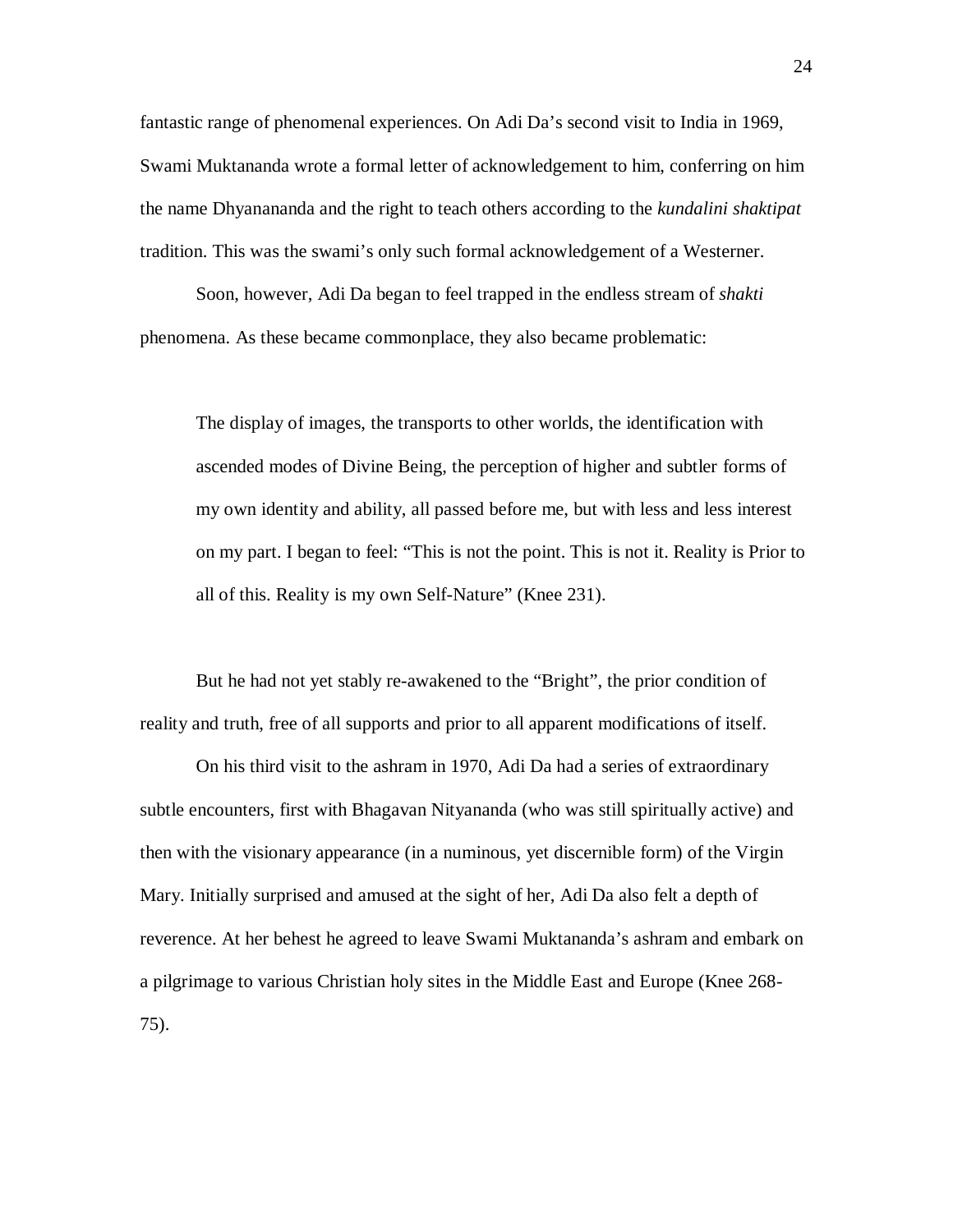The pilgrimage became an extraordinary excursion into Christian mysticism. For a time, Adi Da was given over to intense contemplation of the image of Jesus in his heart. In the end, he understood this to be a purification of the psychic vestiges of his childhood religion and its symbols. And with this understanding, he completed his "exploration" of the realm of subtle experiences and ascended phenomena. He knew them to be but phantasmagoria of the higher mind—neither ultimate nor more liberating than experiences in the gross physical world.

By August of 1970, all of Adi Da's efforts he had undertaken to recover the "Bright" had worn thin in him. Certain that there was no necessity for him to engage any further exploration of the traditional modes of the spiritual search, he settled quietly in Los Angeles, California.

#### *Divine Re-Awakening*

On September 9, 1970, while meditating at the Vedanta Society Temple in Hollywood, Adi Da experienced an intense "spiritual union" with the Divine Shakti (the universal force of cosmic energy appearing as a subtle, powerful, and feminine presence). It was an intense yogic and spiritual encounter. He felt her press against his form with cosmic intensity, "as if to give birth to the universes". The union was overwhelmingly blissful, but its significance, he says, was not the experience, but the event itself. He realized that the Shakti was "the Inseparable and Inherent Radiance of my own and Very being" (Knee 317-18).

On the following day Adi Da sat again in the temple awaiting the appearance of the Shakti. It was then and there that his Divine Re-Awakening happened. The moment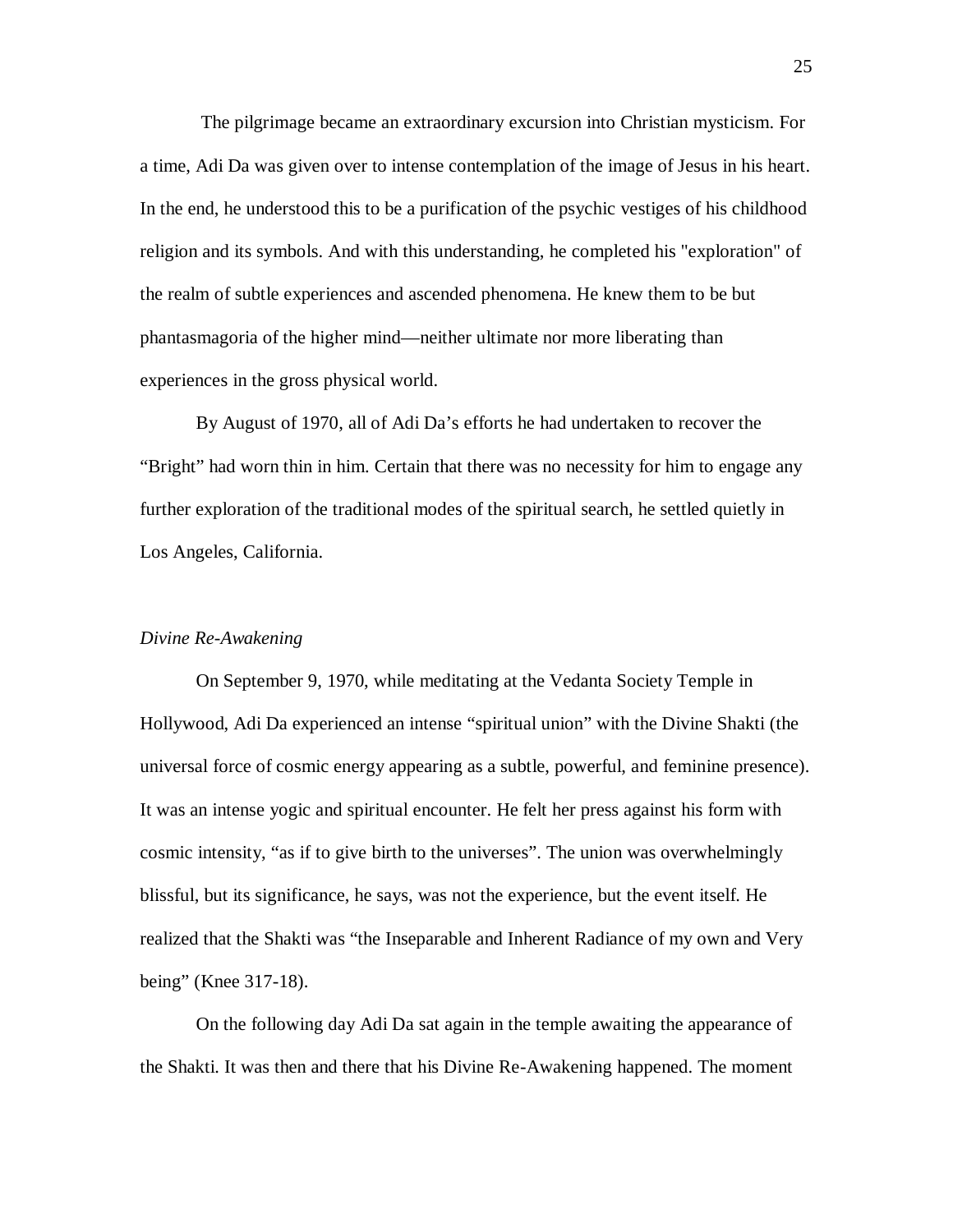was devoid of fanfare, yet so utterly remarkable that no descriptive summary would do it justice. Here is Adi Da's own account:

But, as time passed, there was no Event of changes, no movement at all. . . . not a single element or change that could be added to make my State Complete. . . . Then, suddenly, I understood most perfectly. I Realized that I had Realized. The "Thing" about the "Bright" became Obvious. I Am Complete. I Am the One Who Is Complete. . . . I simply sat there and Knew What and Who I Am. I was Being What I Am, Who I Am. I Am Being What I Am, Who I Am. I Am Reality, the Divine Self-Condition—the Nature, Substance, Support, and Source-Condition of all things and all beings. I Am One—The One. One and Only. I Am the One Being, called "God" (the Source and Substance and Support and Self-Condition of all-and-All), the "One Mind" (the Consciousness and Energy in and  $\underline{As}$  Which all-and-All appears), "Siva-Shakti" (the Self-Existing and Self-Radiant Reality, Itself), "Brahman" (the Only Reality, Itself), the "Nirvanic Ground" (the egoless and conditionless reality and Truth, Prior to all dualities, but excluding none). I Am the One and Only and inherently ego-less and Self-Evidently Divine Self-Condition, Source-Condition, Nature, Substance, Support, and Ground of all-and-All. I  $\text{Am}$  the "Bright" (Knee 318-20).

This was the culminating event in Adi Da's early life. There was, he says, no more to realize. He knew himself to be Absolute Reality Itself. Now, on the basis of his ordeal of self-submission and his own most perfect realization, he could confess—to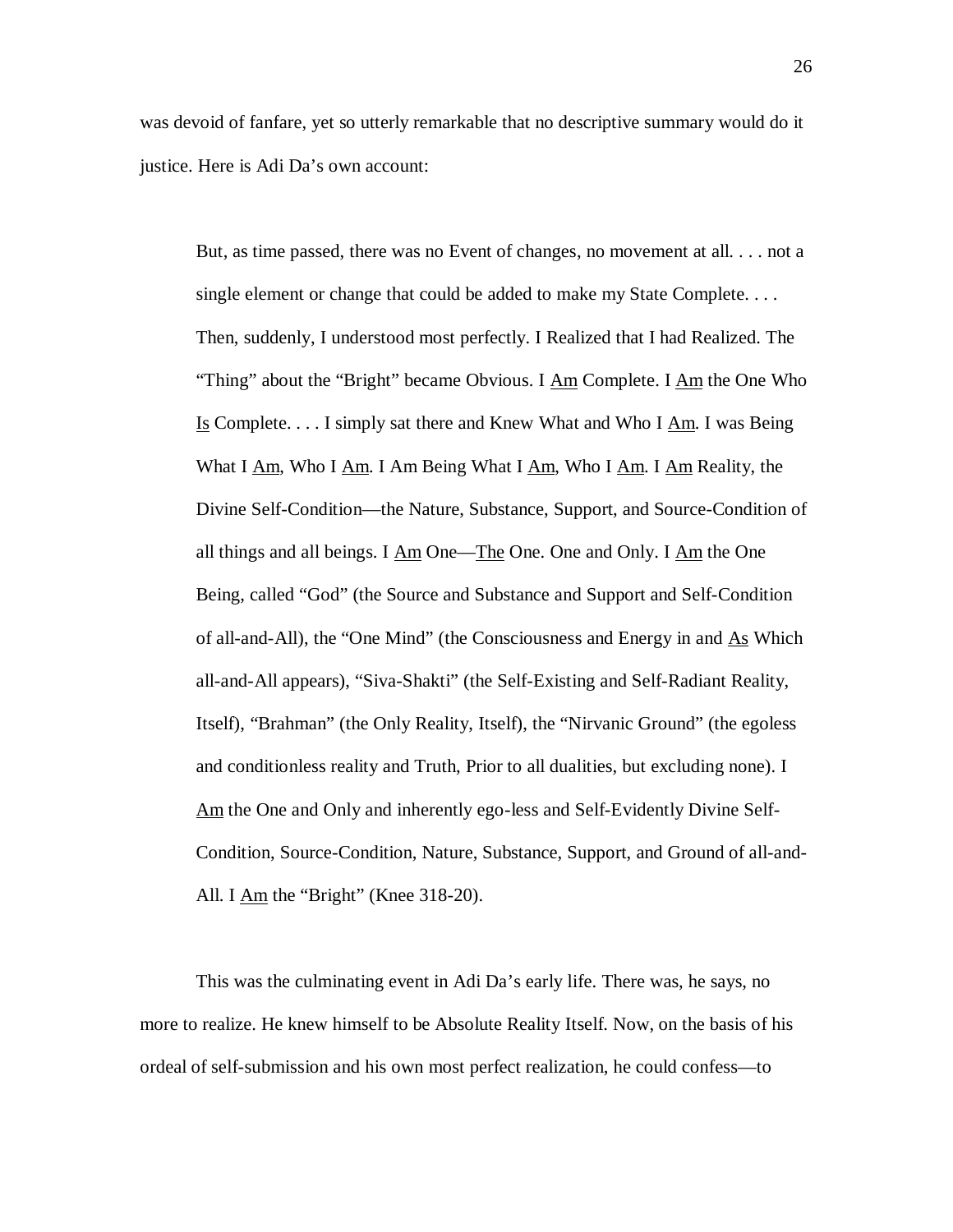all—that truth (or Reality Itself) cannot be attained via any experience. Reality Itself is simply "always already the case". Paradoxically, its perfect realization requires that one transcend all experience, all identification with the "point of view of ego-'I'". Adi Da would forevermore affirm that such ego-transcendence, real and true, can only occur through divine grace. And that such grace is granted most directly by an awakened guru or transmission-master.

Now equipped for this very role by his own divine re-awakening, Adi Da turned outward to the world. He was prepared to engage the second phase of his avataric selfsubmission. The time had come to receive devotees and, he says, to apply every egoconfounding means to teach, bless, and awaken them.

# PART II: TEACHING HUMANKIND: THE YEARS OF SELF-SUBMISSION TO **DEVOTEES**

My Life is a little bit like going into the world of enemies and dragons to liberate somebody who has been captured. You cannot just sit down and tell a dragon the Truth. You must confront a dragon. You must engage in a heroic effort to release the captive from the dragon. This is how I worked in the theatre of My way of relating to people, particularly in the earlier years, and in the unusual involvements of My Life and Teaching. You could characterize it as the heroic way of Teaching, the way of identifying with devotees and entering into "consideration" in that context and bringing them out of the enemy territory, gradually waking them up (Discourse 19 Aug. 1982).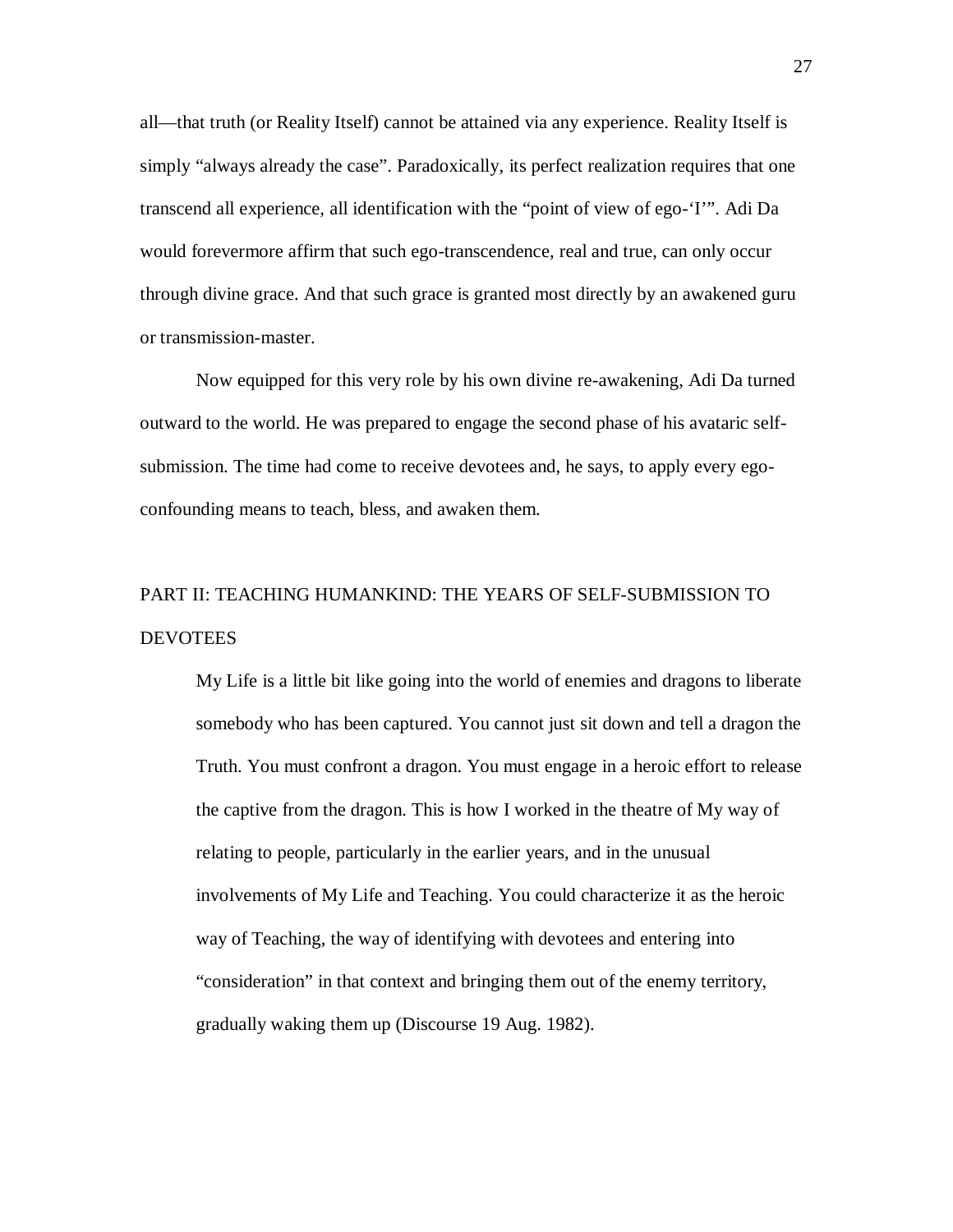There were few outward signs indicating the profundity of what had happened at the Vedanta Society Temple. It was, as Adi Da described it, "an Event in Consciousness". He simply returned home that September evening, saying nothing about the Event until many weeks later. A longtime friend, however, did notice a change in "Franklin" at the time:

When you look people in the eyes, there is a characteristic quality that you can identify as their personality. But when I looked into [Adi Da's] eyes after the Vedanta Temple Event, there wasn't anything. It had disappeared. His behavior in the world did not change—He has always been humorous. But the disappearance, or dissolution, of His personality was evident (D H Magazine v.1 no.1 4).

In late 1970 and early 1971, Adi Da spent his time preparing the original manuscript of The Knee Of Listening (published in 1971 by CSA Press) and assessing what had happened at the temple. He knew that he had re-awakened to the divine selfcondition, the supreme goal of the ancient esoteric paths, East and West. And he naturally presumed that he would find correspondences to his realization in the traditions of India, the motherland of spirituality. In particular he felt that the path of Advaita Vedanta, exemplified in our time by the modern sage Ramana Maharshi, would affirm and confirm what he had realized.

But as the process of his divine re-awakening unfolded, Adi Da noted the critical distinctions between the fullness of his own realization and that of the Advaitic sages, including Ramana Maharshi. He would offer precise clarifications of these differences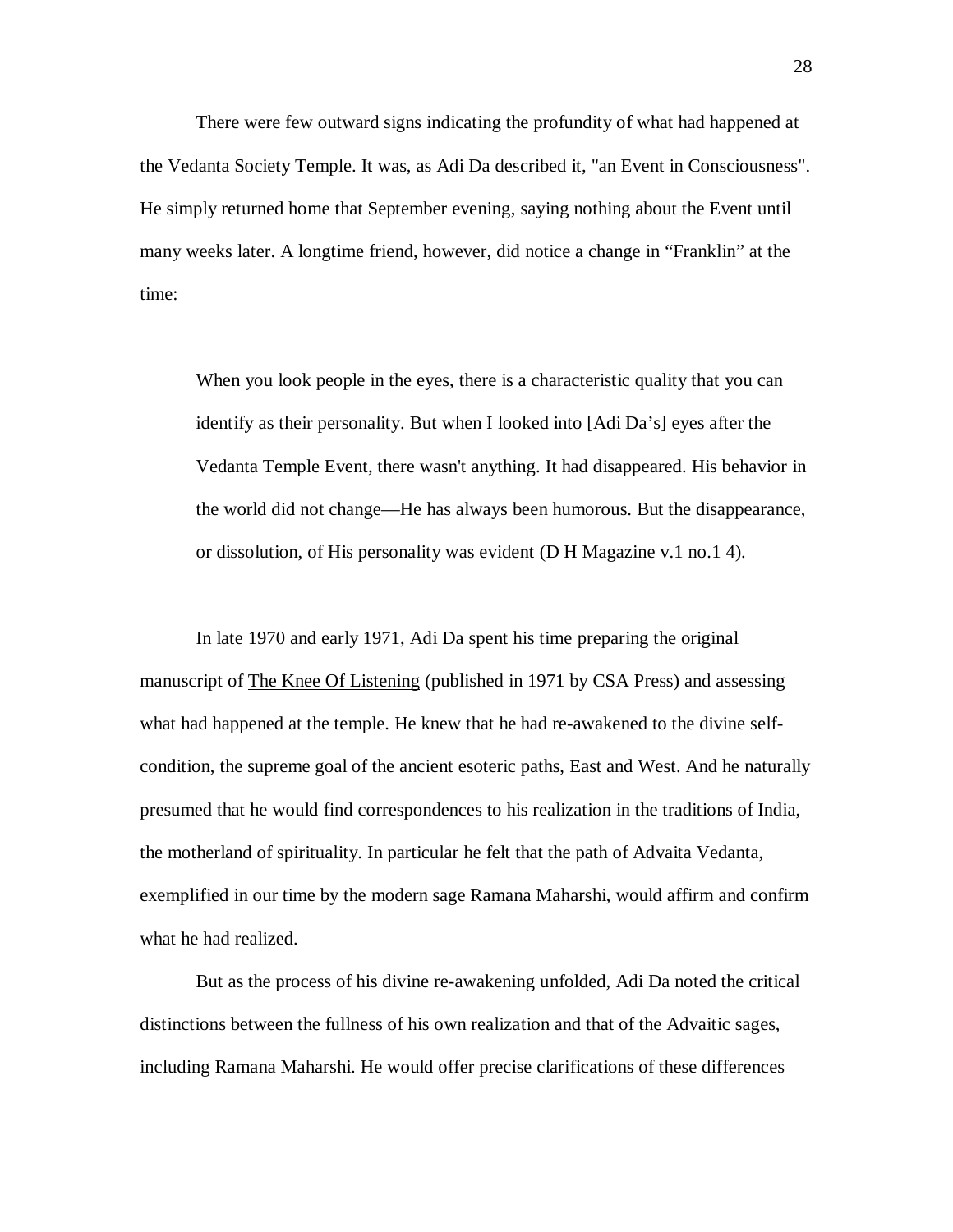throughout his writings, distinguishing what he eventually came to call the sixth stage of life—its various paths and methods—from his own seventh stage realization, beyond which, he says, there is nothing more to realize.<sup>13</sup>

Stated briefly, the realization of the sixth stage of life has been traditionally attained by withdrawing awareness from arising phenomena, both internal and external. The intention in the sixth stage traditions is to singularly inhere in the Formless Reality what the Advaitic sages call the "Self" and the Buddhist sages call "Nirvana". The sixth stage method is to discriminatively exclude everything associated with the gross (or outer) and the subtle (or inner) dimensions of experience, thus enabling one to "abide as the Self" (or to "realize Nirvana").

However, Adi Da points out that the Advaitic method of exclusive identification with the "Self", while <u>idealistic</u> in its affirmation that "only the Self exists", is in fact dissociative: it rejects the cosmic domain as illusory in order to "seclude" oneself (or one's attention) in Consciousness Itself. Similarly, the sixth stage schools of (especially Theravada) Buddhism make the same error, but do so from a realistic disposition. They reject the idea of "self"—even the so-called "true Self" of Advaitism. And they do so in nihilistic fashion (i.e., the doctrine of "anatta"), while affirming the Nirvanic Condition. Most often, however, this Condition is expressed in terms of what it is not (i.e., the uncaused, the unborn, the unmade, etc.), as opposed to what  $\underline{\text{it}}$  is, as in the Advaitic tradition. In truth, Adi Da says, the two traditions are indicating the same reality and realization, even though they are culturally proposed as distinct in philosophical method and realization.

<sup>&</sup>lt;sup>13</sup> For a full treatment by Adi Da of the seven stages of life, see The Seven Stages of Life. Middletown, CA: Dawn Horse Press, 2000.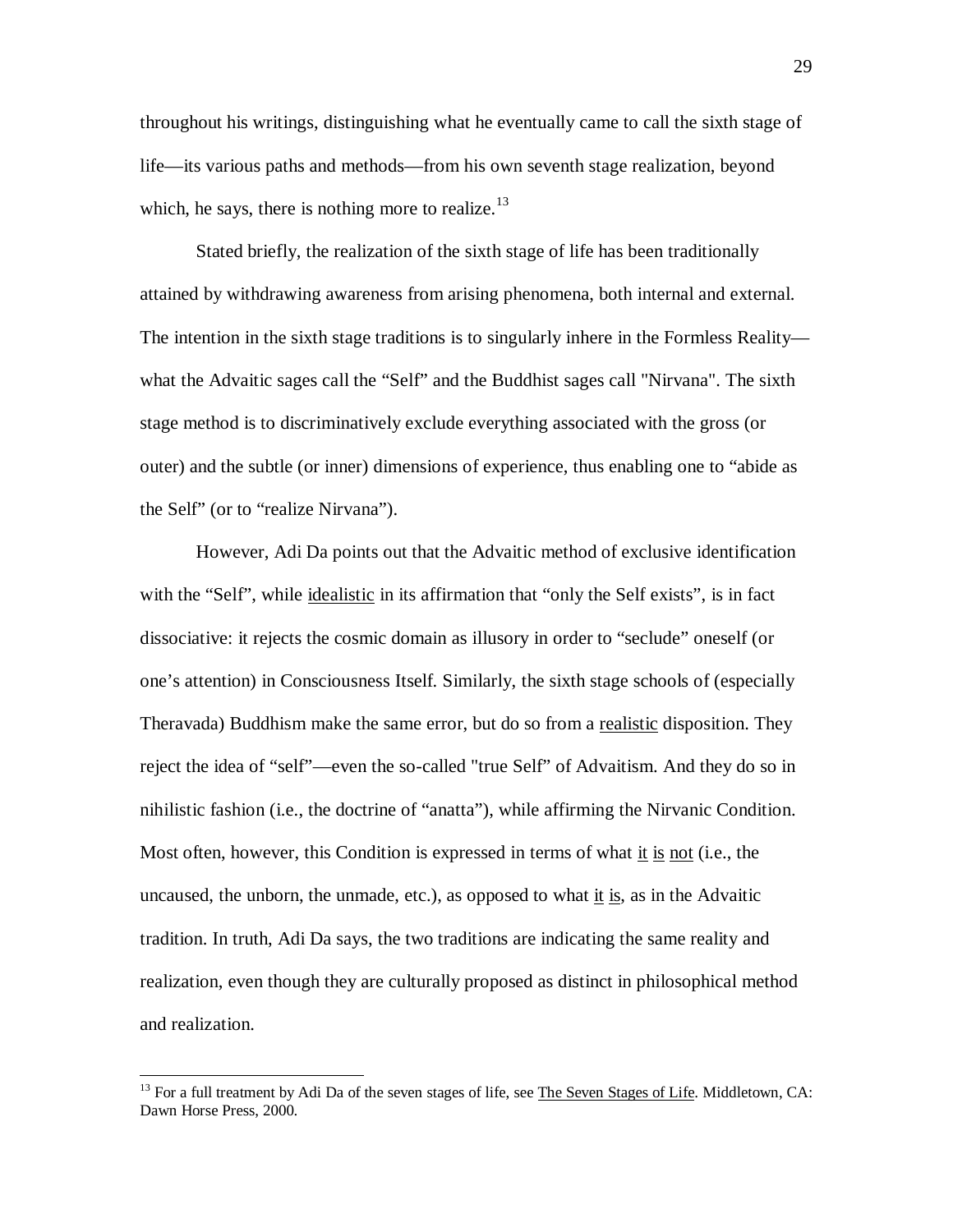In the case of seventh stage realization, there is, Adi Da says, no dissociation from conditional phenomena, no effort of exclusion in order to abide in and as Consciousness. Rather, all that arises is "Divinely Self-Recognized to be merely a modification of Consciousness, or the Self-Existing and Self-Radiant Conscious Light of Reality Itself", which is the very Source-Condition of all worlds (gross, subtle, and causal), all phenomena, and all beings. The seventh stage realization erases every trace of dissociation from the body-mind and the world, every impulse to seek or to avoid any experience or condition. This, Adi Da says, is the most perfect realization, and it is unique to his divine self-revelation.<sup>14</sup>

Adi Da's own teaching work began spontaneously and in a remarkable fashion. While sitting in meditation in the weeks following the Vedanta Temple event, he noticed that the various mind forms, emotional states, and karmic conditions arising to his awareness were not his own, but those of others:

I would sit and be aware, visually or in some other way, of great numbers of people, and I would work with them very directly in a subtle manner. In some cases, these people would randomly show up and become involved with Me in a personal way. Others were people I already knew, and I would work with them in that subtle way and then watch for signs in their outward lives that would demonstrate the reality of that manifestation. I would test it in that way. Through the subtle appearance of this Siddhi (Power), the function of My Work with others began to develop (D H Magazine v.1 no.2 8).

<sup>&</sup>lt;sup>14</sup> See "Sixth-Stage 'Method' Versus 'Perfect Practice'" in <u>Reality Is All The God There Is</u>, pp. 162-183.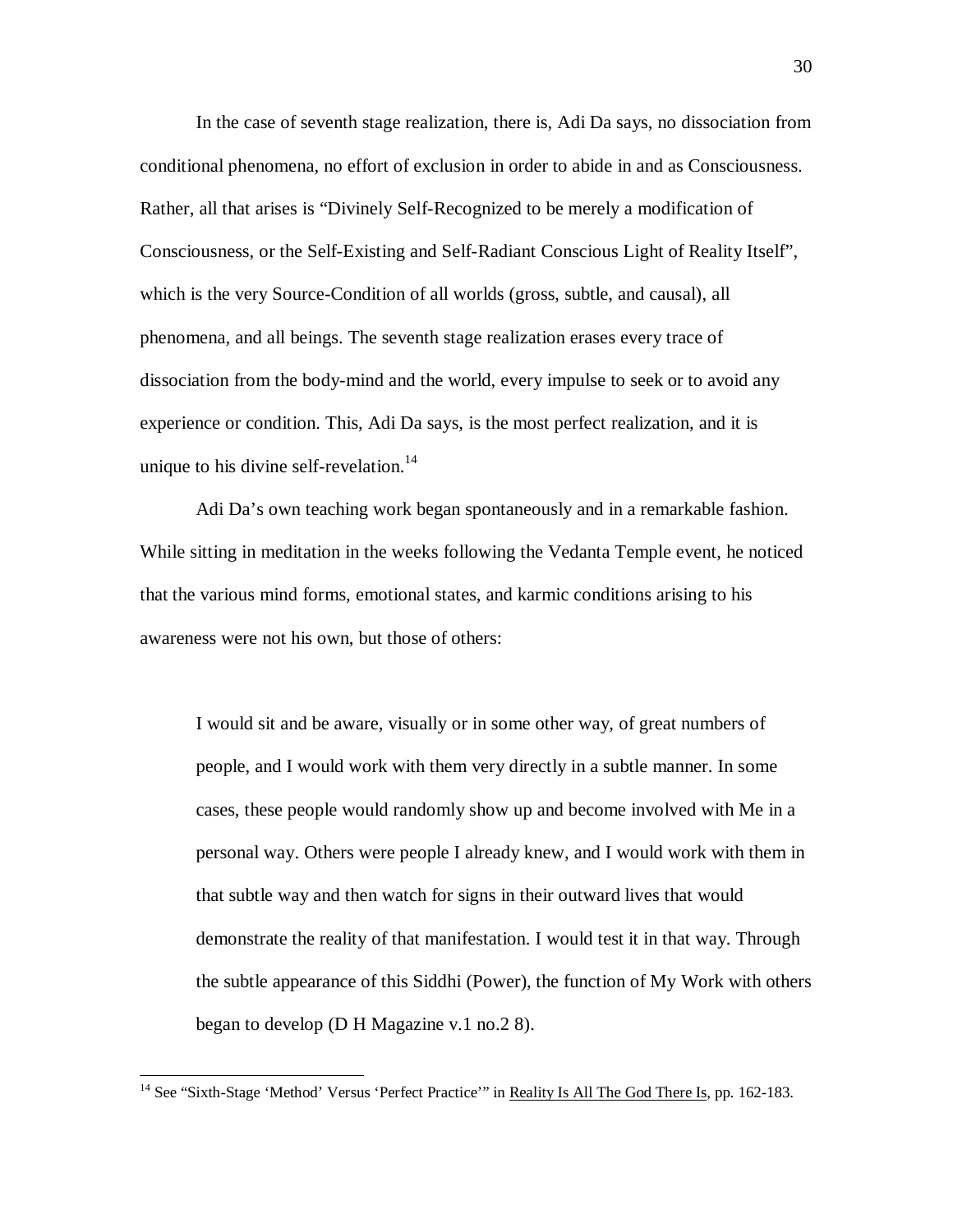Thus, Adi Da began to teach those who responded to him. They were, he says, an unexceptional group of Western seekers. Many were from America's counterculture, presenting themselves to him with well-developed illusions about spiritual realization and its attainment. No one, he says, came to him prepared for real spiritual life or equipped with the intensive focus of attention and energy required for its fulfillment.

#### *The Intensive Years of Teaching-Submission (1972-1986)*

During the Years of My Divine Avataric Teaching-Revelation, I Submitted Myself to My devotees, and I Took On and Suffered all the limitations of My devotees. During the Years of My Divine Avataric Teaching-Revelation, I Became exactly like My devotees. During the Years of My Divine Avataric Teaching-Revelation, I Submitted Myself to My devotees Completely, and I Became more like My devotees than they were themselves. During the Years of My Divine Avataric Teaching-Revelation, I Became exaggeratedly what My devotees were—I Submitted Myself to them, Such That I Became what they were altogether, while My devotees remained only what they could express in the midst of their limitations and their egoic "self"-consciousness. Thus, by Becoming exaggeratedly like all My devotees, I Reflected them to themselves at depth and, So, I Taught them, and Moved them To Me  $\underline{As}$  I  $\underline{Am}$ . During the Years of My Divine Avataric Teaching-Revelation, I Became My devotees Completely, by Submitting Myself to them As to God, in order to Demonstrate to them how to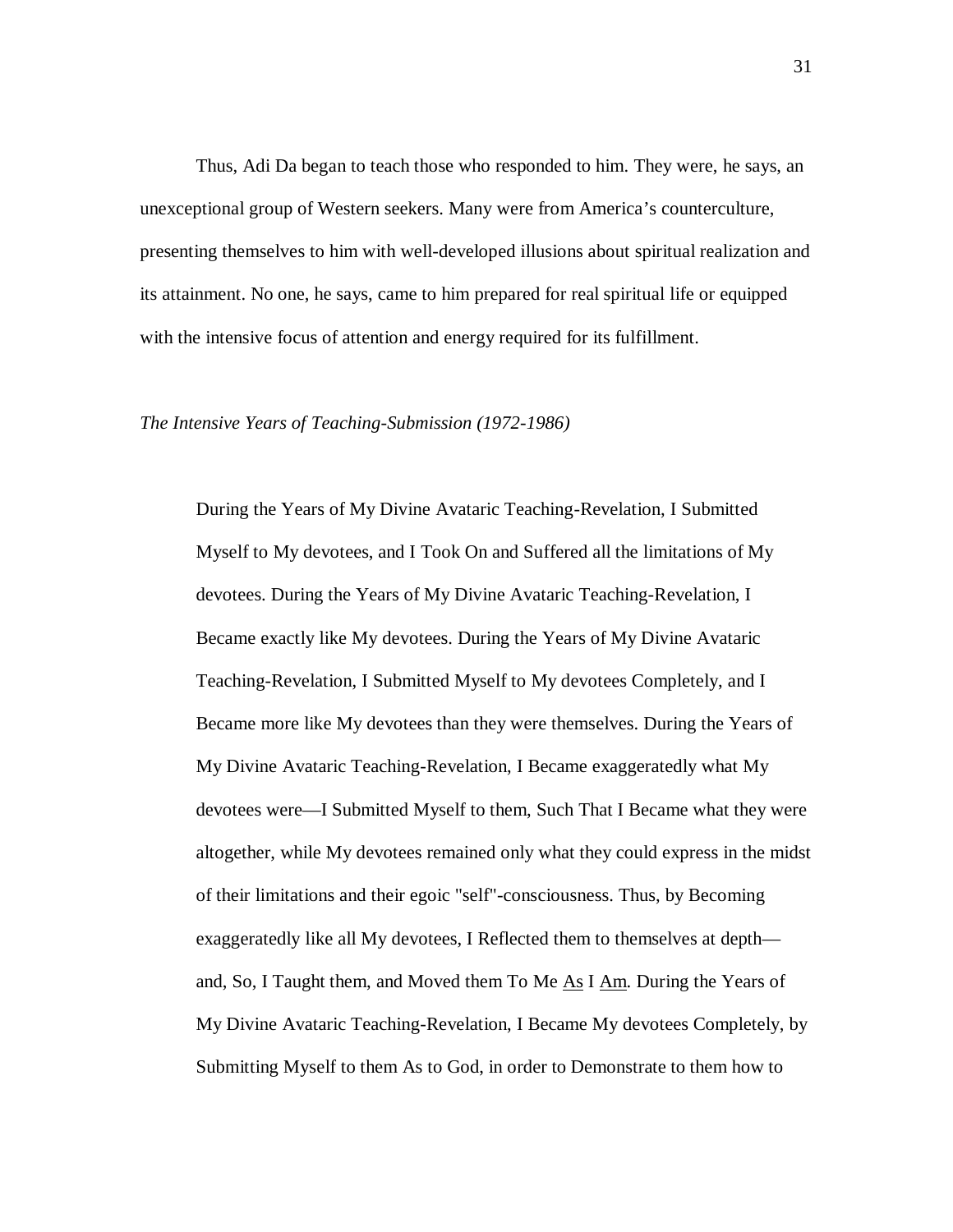likewise turn to Me and surrender to Me and (Most Ultimately) Realize and Be Me (Aletheon manuscript). $15<sup>15</sup>$ 

In April of 1972 Adi Da opened a small bookstore and ashram in Los Angeles, naming it Shree Hridayam Siddhashram. As word spread of his charismatic presence, his "radical" teaching<sup>16</sup>, and accessible teaching style, the ashram grew in numbers. Adi Da (then still known as "Franklin") typically worked with small groups, a teaching device he employed to serve all his devotees. Those within his intimate sphere at any given time were his "coins", a reference to the peculiar habit of Shirdi Sai Baba, the great Hindu/Muslim master of the early twentieth century. Shirdi Sai Baba was known to keep a bag of coins with him and would often rub them while uttering the names of his devotees. He did not like to be observed doing this, but it was understood that he was transmitting his spiritual blessing to devotees in this way (Life History Ch XII).<sup>17</sup> Similarly, Adi Da worked with his "coins" as a medium of his connection, he says, to all his devotees (and even to all beings).

In the first year of the ashram, Adi Da gave the talks that became his first book of published teachings.<sup>18</sup> He would also meet informally with devotees during the day in the small office behind the ashram meditation hall, talking and laughing with them,

<sup>&</sup>lt;sup>15</sup> The Aletheon is forthcoming from the Dawn Horse Press. This quote is from the essay, "Then and Now and You and The 'Bright'".

<sup>&</sup>lt;sup>16</sup> Adi Da employs the word "radical" in its original sense, meaning, "at the root".

<sup>&</sup>lt;sup>17</sup> "In the afternoons, between 1 and 2 p.m. devotees were not allowed inside the mosque. During this period Baba would take out 15 to 20 old coins from his bag and rub them with his fingers, saying aloud, 'This coin is Nana's, this coin is Kaka's.' Perhaps by doing like this Baba was removing their desires." The quote is from The Life History of Shirdi Sai Baba, Chapter XII. [www.saibaba.org.](http://www.saibaba.org.) 28 April 2009 saibaba.org 04 May 2009 < [http://www.saibaba.org/lhossb/lhossb12.html>](http://www.saibaba.org/lhossb/lhossb12.html)

<sup>&</sup>lt;sup>18</sup> Now entitled My "Bright" Word, the book was initially called The Method of the Siddhas.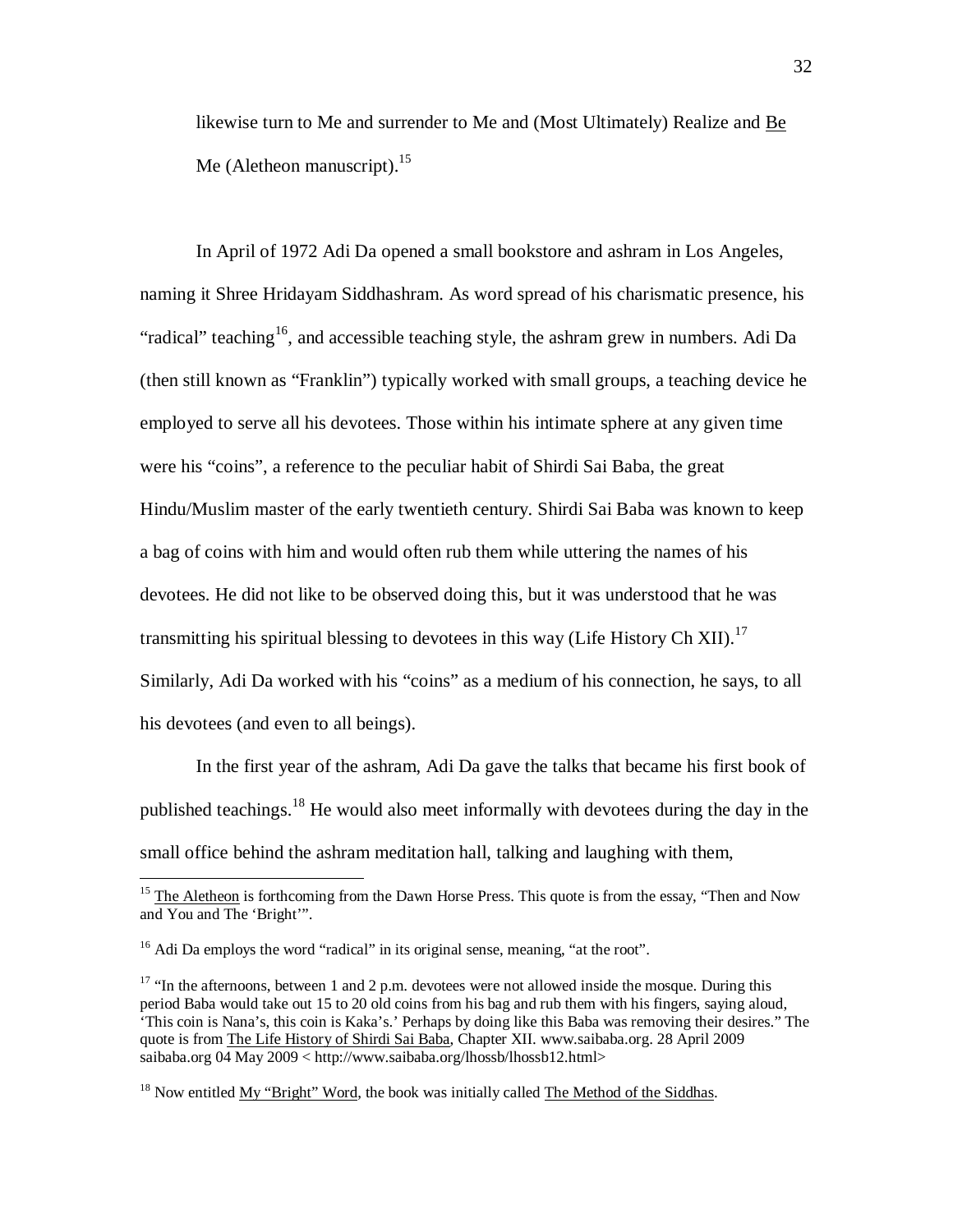answering their questions about practical and spiritual life. In both human and spiritual terms, he was living the condition of unqualified relationship to them and calling them to do the same. He soon formalized the requirements (or "student conditions") for his early devotees. These included a series of disciplines relative to diet, exercise, sexuality, and the use of money, as well as disciplines related to meditation, study, service, and participation in the educational life of the ashram.<sup>19</sup>

After a year of such work with devotees, it was clear to Adi Da that their understanding and responsibility remained minimal. Their only real qualifications were their attraction to him as teacher and master, a rudimentary grasp of his teachings, and a sufficiently non-conventional disposition to consider with him the nature of reality and truth in the context of their day-to-day lives. Adi Da saw that a different kind of work was required of him to prepare devotees for the spiritual process in his company. And soon he would begin that work in earnest. This pragmatic approach is a hallmark of Adi Da's teaching work and life altogether. He was not interested in merely passing on a spiritual philosophy, nor, he says, of gathering sycophants around him, but of establishing an enduring spiritual culture, authentic in every respect, for the purpose of serving the process of spiritual realization. And, at any given time, he would employ whatever methods he discovered were necessary to this end.

Before undertaking the first of many radical shifts in his manner of working with devotees, Adi Da made another pilgrimage to India, arriving first at Swami Muktananda's ashram. In a formal meeting with the swami, he presented several questions that

<sup>&</sup>lt;sup>19</sup> Adi Da originally used the term "sadhana" to describe the various disciplines of the Reality-Way of Adidam. "Sadhana" (Sanskrit for "religious or spiritual practice") includes all of the details of egotranscending practice in the Reality-Way of Adidam. These, Adi Da summarizes, in a three-fold description: "radical devotion, right-life discipline", and 'perfect knowledge'".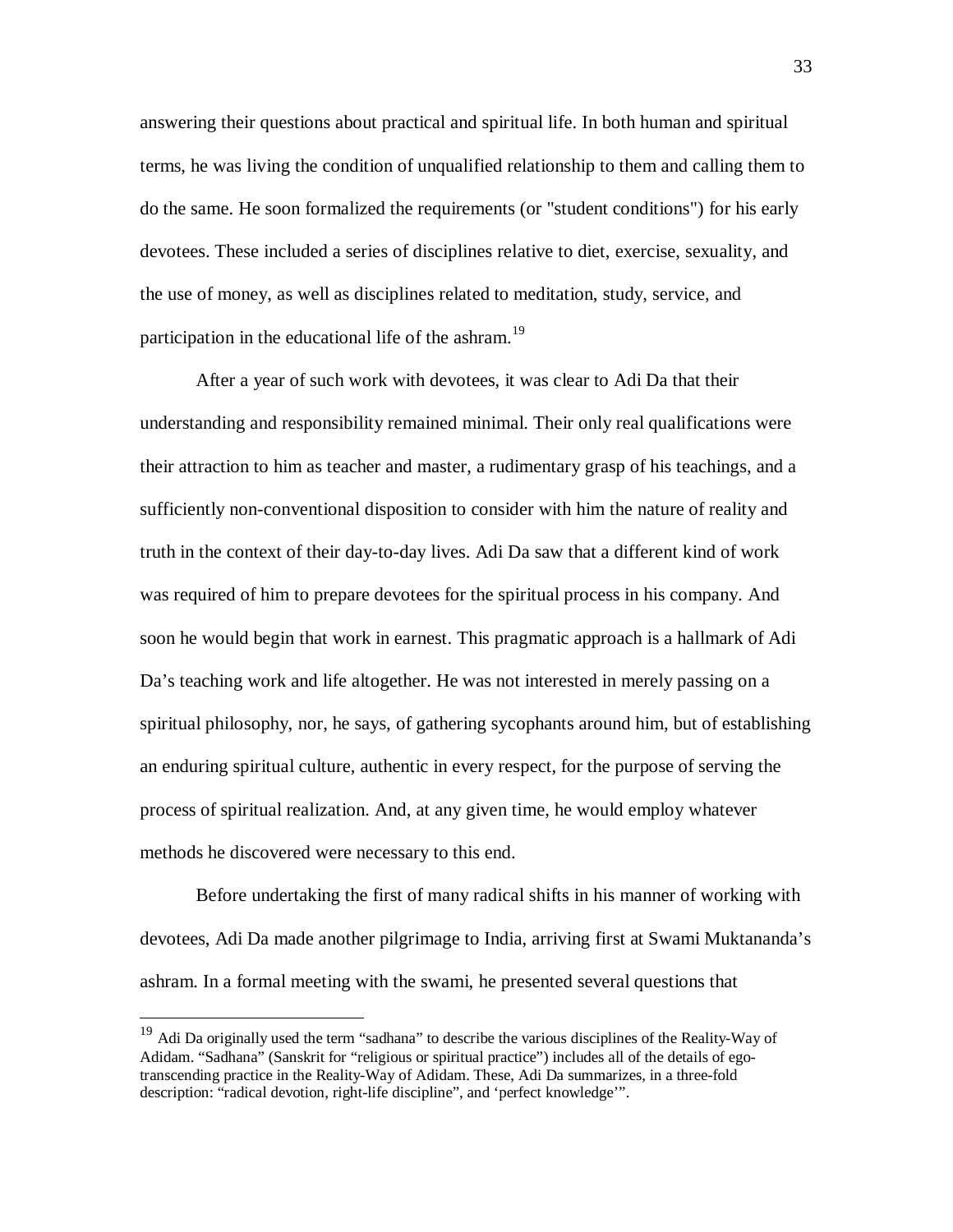expressed the essential differences between his own realization and the mode of realization commonly proposed within the Kundalini-Shaktipat Siddha Yoga tradition (and the tradition of Kashmir Saivism) with which Swami Muktananda was aligned. Even with the awkwardness of communicating via a translator, it was clear that Swami Muktananda was dismissive of Adi Da's questions and unwilling to engage in any serious dialogue with respect to these differences (Knee 497).

Adi Da left the swami's ashram soon after their meeting, acknowledging that Swami Muktananda had dearly served him during his sadhana years. But his own seventh stage realization—in which all arising conditions are intrinsically "Self-Recognized (and Perfectly Transcended) in the 'Bright' Divine Self-Condition"— ran counter to the swami's predilection for ascending yoga and subtle phenomena. It was clear to Adi Da that his own realization was, in the end, simply beyond the swami's experience (Unbroken Light 126).

Adi Da continued on to various holy sites and ashrams in India. The pilgrimage marked a critical turning point in his teaching work. Shortly before returning to America, he instructed his devotee-attendant Gerald Sheinfeld to send a letter back to the ashram in Los Angeles informing devotees of the new name that Adi Da had spontaneously assumed:

From this time on, we should call the Guru "Bubba Free John". "Franklin" means "a Freed Man" or "a Liberated Man". "Jones" is a Welsh form of "John". So "Free John" is equivalent to "Franklin Jones". "Bubba" means "brother", or "equal", expressing the Oneness of all (Lee 55).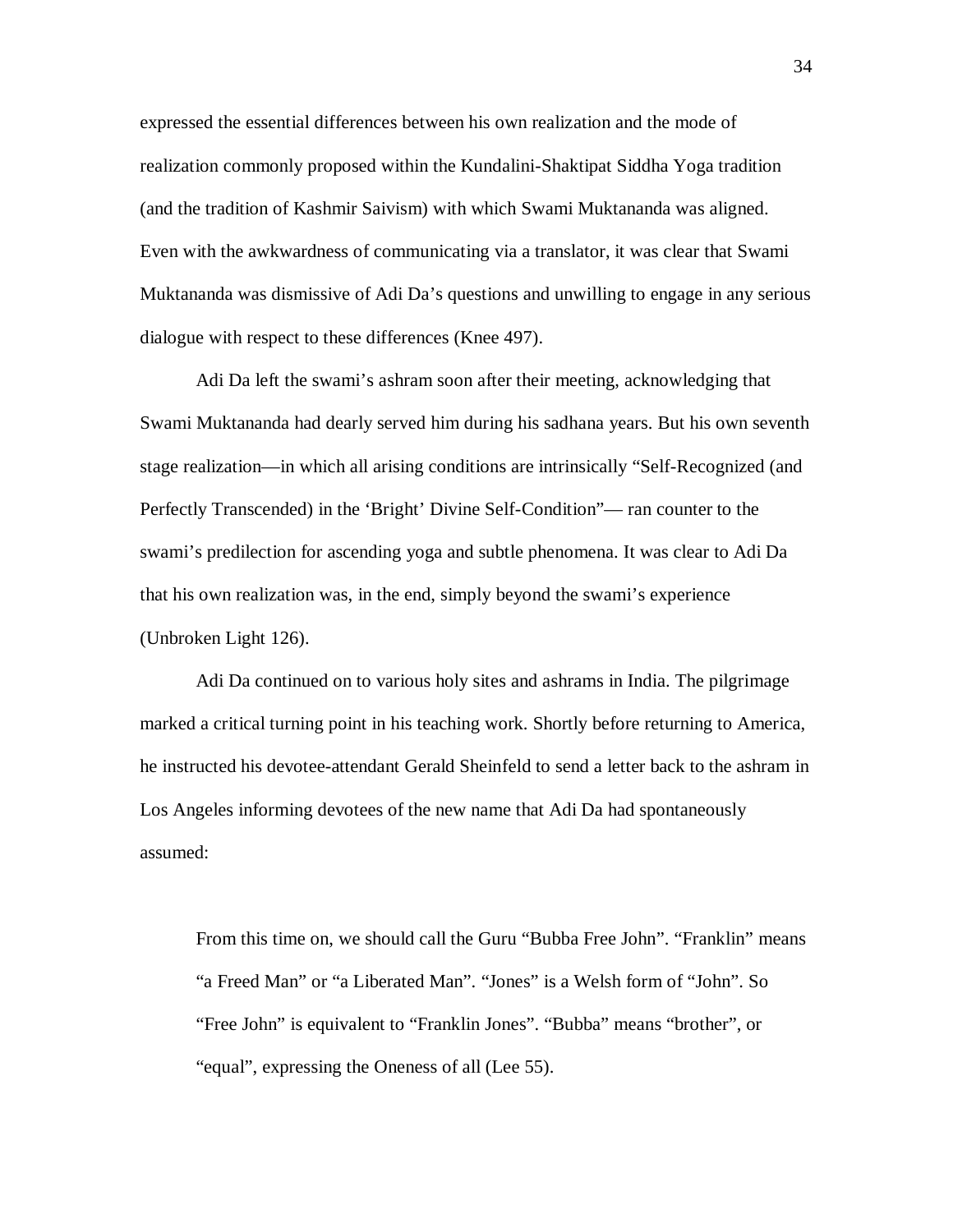The curious name was surprise enough to devotees, but no one anticipated the corresponding shift in Adi Da's teaching methods upon his return to Los Angeles. He immediately began to engage devotees in wild celebrations and outrageous theatrical incidents of all kinds. He drank and partied with them, goaded and cajoled them to let go of their inhibitions and to expose their limitations and tendencies. In doing this, he unleashed a firestorm of unrestrained exaltation. Devotees drank, sang, danced, and partied all night—night after night—at the new ashram offices on La Brea Street.

We have noted that many of his early devotees were already unconventional in their personal habits and social attitudes. They had come to Adi Da from America's counterculture, often with a history of free sexual and lifestyle experimentation. Once the "student conditions" they had been living for the past several months were relaxed, devotees either entered into this play with Adi Da with abandon, or—as his teaching demonstration starkly reflected over the years—suffered their own self-contracted resistance. Either way, a lesson was being given.

The name "Bubba Free John" was the outward symbol of Adi Da's conclusion in 1973 that to instruct and prepare his Western devotees for genuine spiritual life he had no recourse but to "come down off his chair" and live intimately with them. He reflected them to themselves—so that they could observe and understand their own ego-bound interests, desires, and illusions, their patterns of selfishness, obsession, emotional reactivity, and addiction. Adi Da's submission to them required that he uncover the very core of their ego-bondage, in order to awaken them beyond it. And that, he says, is what he did.

35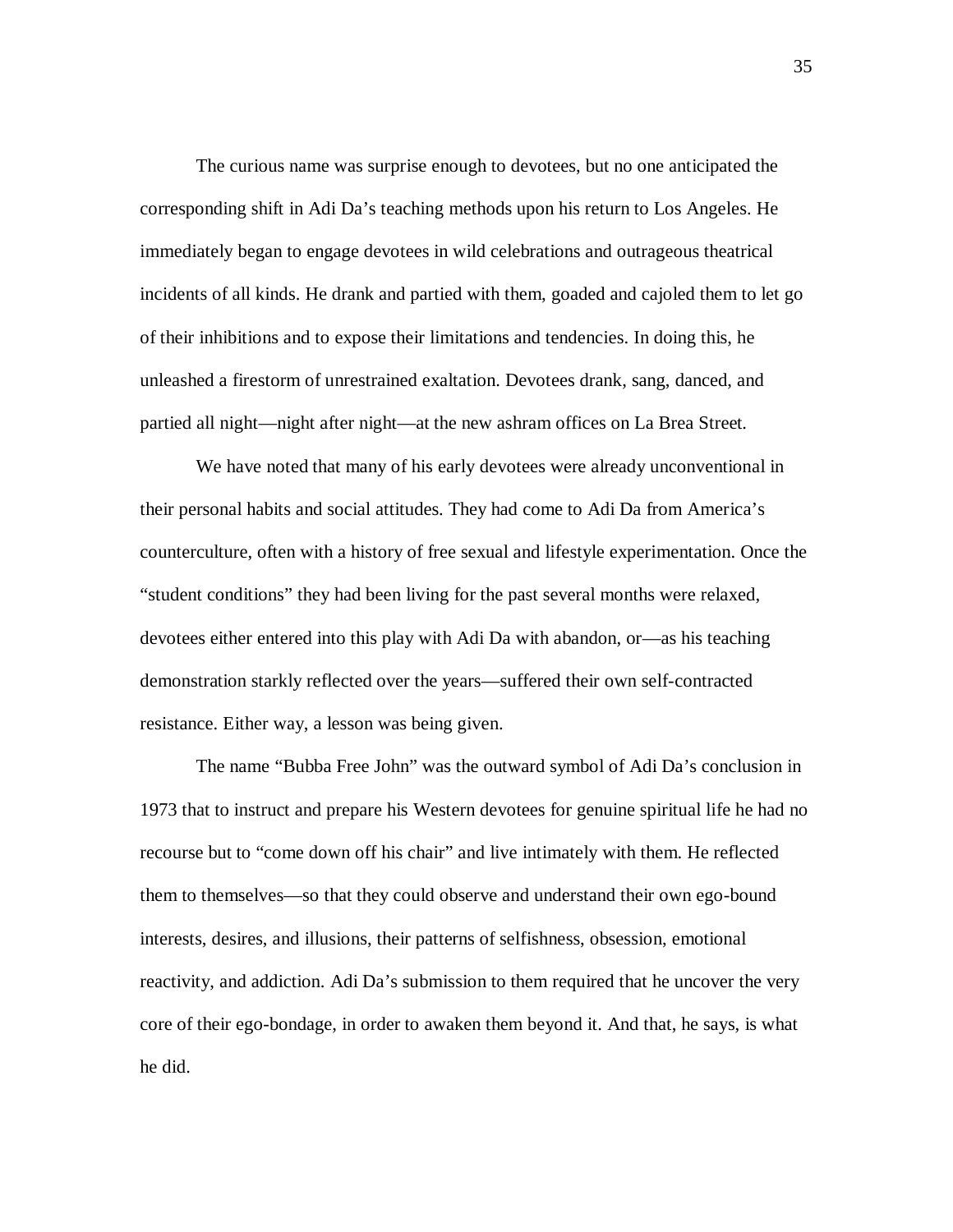I went to India in 1973, taking some time away from the gathering of My devotees, and I returned to the Ashram in Los Angeles resolved to do whatever I had to do to deal with the reality of people's unprepared approach to Me. From that time onwards, I accepted the fact that My Work with people was going to involve My Submission to them and their conditions—until such time as they would recognize Me and understand what the Way of Adidam is about altogether, and relate to Me differently. I had no sense at all how long that was going to take, or what it would require altogether. It wasn't that I was thinking I would do it for a few months, and then that would be that. It was a real Submission, with no preconception as to how it would turn out (Lee 60-61).

It was clear to Adi Da that the teaching work he was now doing required remote and private spaces, free of encroachment from the common world. In early 1974, the ashram bookstore was moved from Los Angeles to San Francisco, while he and a number of devotees moved several hours north to a former hot springs resort in Lake County, California. There Adi Da established his first Adidam sanctuary, which he originally called "Persimmon". The sanctuary was well-suited for the dramatic teachingdemonstration (later known as the "Garbage and the Goddess" era) that ensued.

The intensified yogic events and spiritual force emanating from Adi Da and pervading Persimmon at the time are documented in the book Garbage and the Goddess*,* and events during the wild celebratory weekend of July 6 and 7, 1974, were captured in the documentary film A Difficult Man. The following report from Joan Kelley about her

36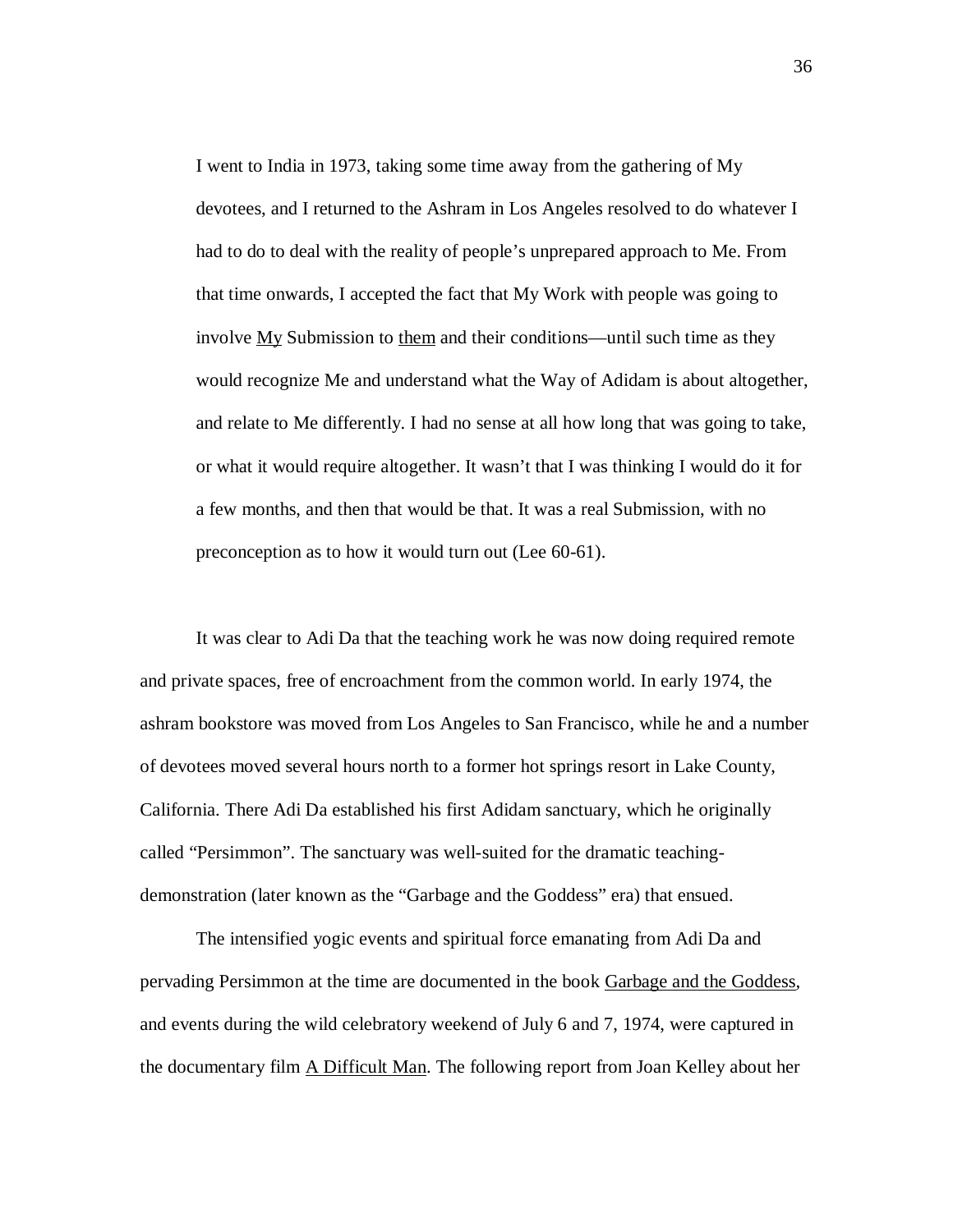forceful experience of the Shakti in the sanctuary bathhouse provides a vivid glimpse of the extraordinariness of that time:

When I got to the large pool, I made my way to a place near Bubba. He sat on the edge of the pool with a crowd gathered around him. . . . As I watched his face, his eyes became large and the sneer on his face became so crazy I could hardly concentrate on him or myself or anything connected to the moment. He was holding my hand as I began to lapse into a trance. All I could imagine was dying, and I felt the hard vibrating force of Bubba's strength going through me like an electric shock. I have had powerful Shakti experiences in Bubba's presence before. Some have even been painful, paralyzing ones, located in specific centers and moving in certain patterns. But this was different. It was everywhere at once and utterly consuming. I wondered if I had enough wits about me to hold my mouth out of the water to breathe. My body was totally limp. . . . Later that evening I spoke to Bubba and said . . . "What can you do if I don't give up? I don't want to drain you with my fear . . . I love you so." He just smiled a sweet, loving smile, gave me a quieting shush, and said, "I'm all right. In time you will be ready" (Garbage 53-54).

Amidst the parties that carried on for weeks, Adi Da created incident after incident, generating a remarkable array of ordinary and extraordinary experiences in his devotees. Every day was as subjectively intense as it was outwardly dramatic. As one devotee wrote at the time: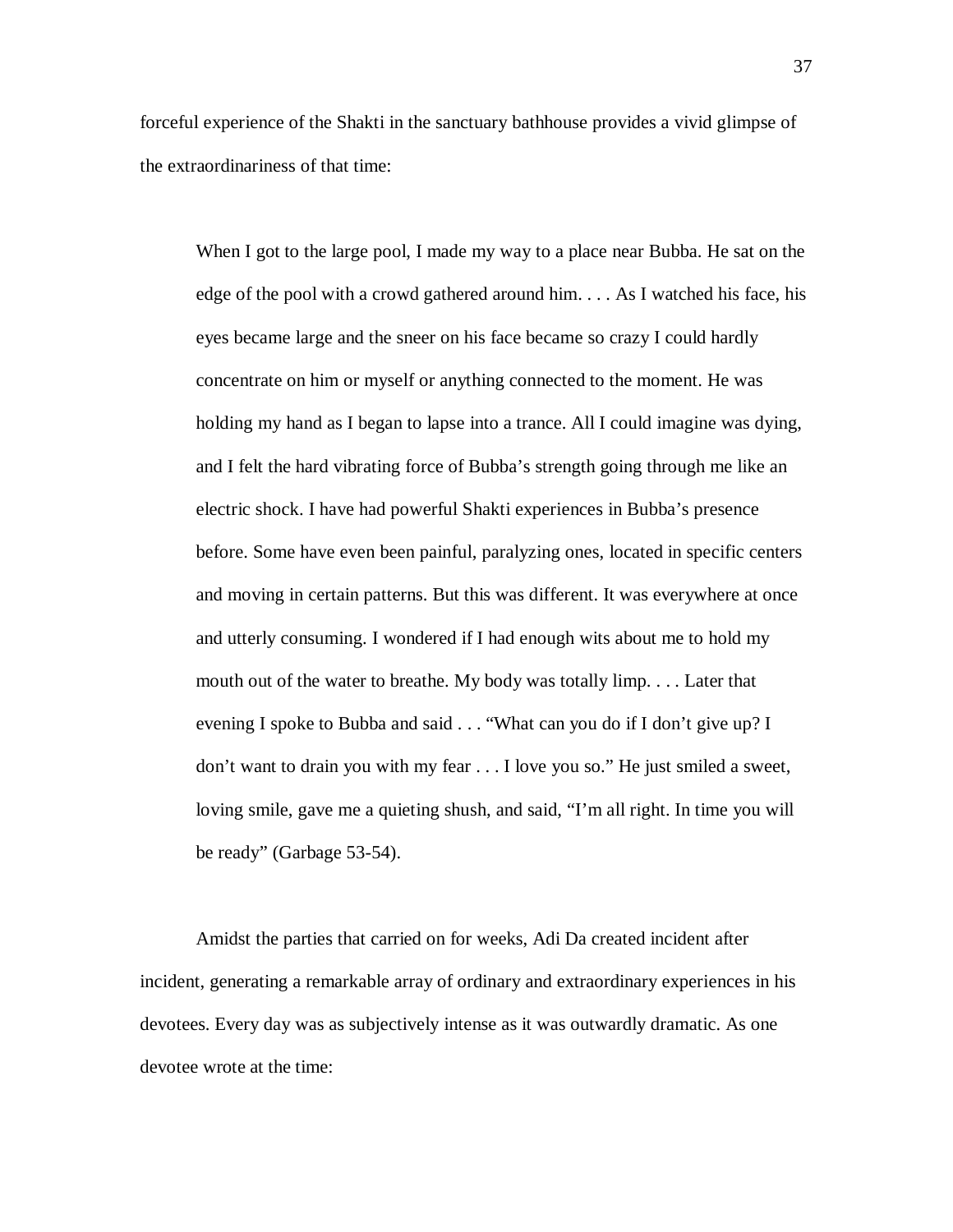[I arrived at Persimmon from San Francisco], and the first person I saw said to me, "Are you ready, are you really ready?" I embraced her, but really there was only fear. I felt that death was upon us, but couldn't understand how. I felt that my bullshit was not to be had here. There was an intensity, yet still I didn't know what was happening (Garbage 71).

To understand the work Adi Da was doing during this period, one must appreciate that the gatherings with him were never just parties. Day and night, Adi Da was intensively considering every experiential aspect of life with his devotees—from money, food, and sex to spiritual visions, inner sounds, and transcendent states of bliss. The guiding purpose behind every consideration was, he says, to convey a fundamental lesson to humankind: no experience, whether high or low in the spectrum of human possibilities, is itself happiness, truth, or liberation, nor can it produce such happiness. Experiences of whatever kind are simply what he humorously called "the bangles of the Goddess", modifications of conscious light. There is no need to deny or suppress them, nor to exploit them. Ultimately, they must be transcended in the direct and present realization of reality and truth. Adi Da conveyed this lesson in far more vivid language:

I will Tell you right now—it is all garbage! Everything I give you in the realms of experience is garbage—and I expect you to throw it away. Nevertheless, you tend to meditate on  $\underline{i}$ —instead of meditating on  $\underline{Me}$ ! Every one of these seemingly precious experiences, all of this profound philosophy—is, ultimately—just more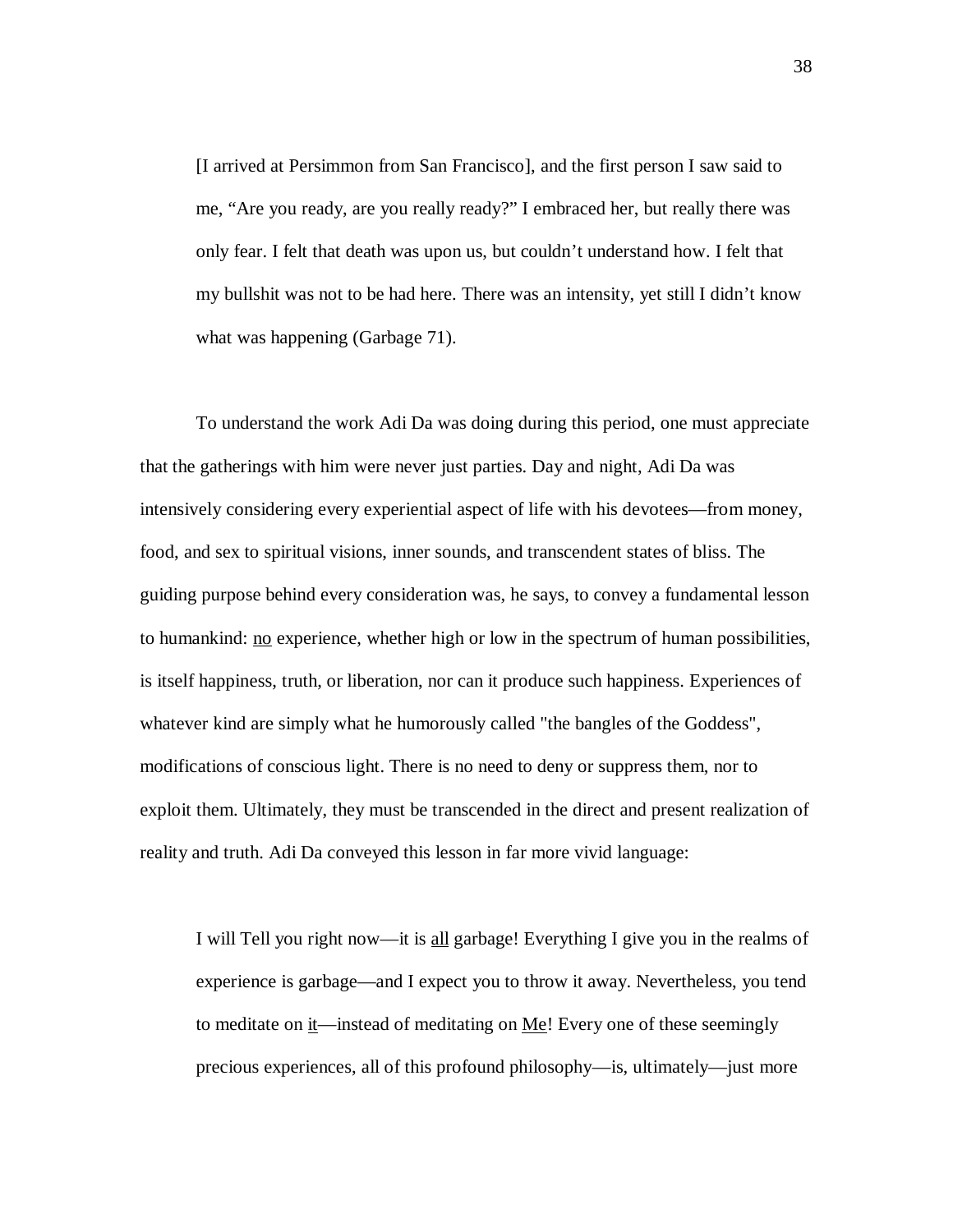of the same stuff. . . None of that is the Divine. It is all garbage. Therefore, throw the every "thing" away (and, thereby, Find Me—the Source-Condition of all Gifts, and the Self-Condition of every heart that finds the Gift of Me) (Lee 77).

And again:

My Teaching work over the last two and one-half years has been associated with inner and outer miracles, but it was all a way to demonstrate how the fulfillment of experiential life does not amount in any sense whatsoever to illumination. The arising of miraculous or extraordinary experiential phenomena does not produce the enlightened man [or woman], the wise man [or woman]. Enlightenment or radical understanding depends entirely on the conscious process, not the experiential one (Garbage bk. cover).

Adi Da's writings and recorded talks of the time are also filled with teachings about non-conditional reality, criticisms of egoity, and technical descriptions of the various traditional paths in contrast to the radical spiritual process that he was revealing and demonstrating. For years afterwards, he alternated periods of such celebration and consideration—which sometimes included sexual experimentation and the use of alcohol and other intoxicants—with "straight" times of self-discipline, meditation, study, and strict dietary practice. His teaching method was, he says, never merely a matter of talking and writing. It was a highly interactive process with devotees, an intensive examination of the realities of their lives—their interests, moods, and experiences. These were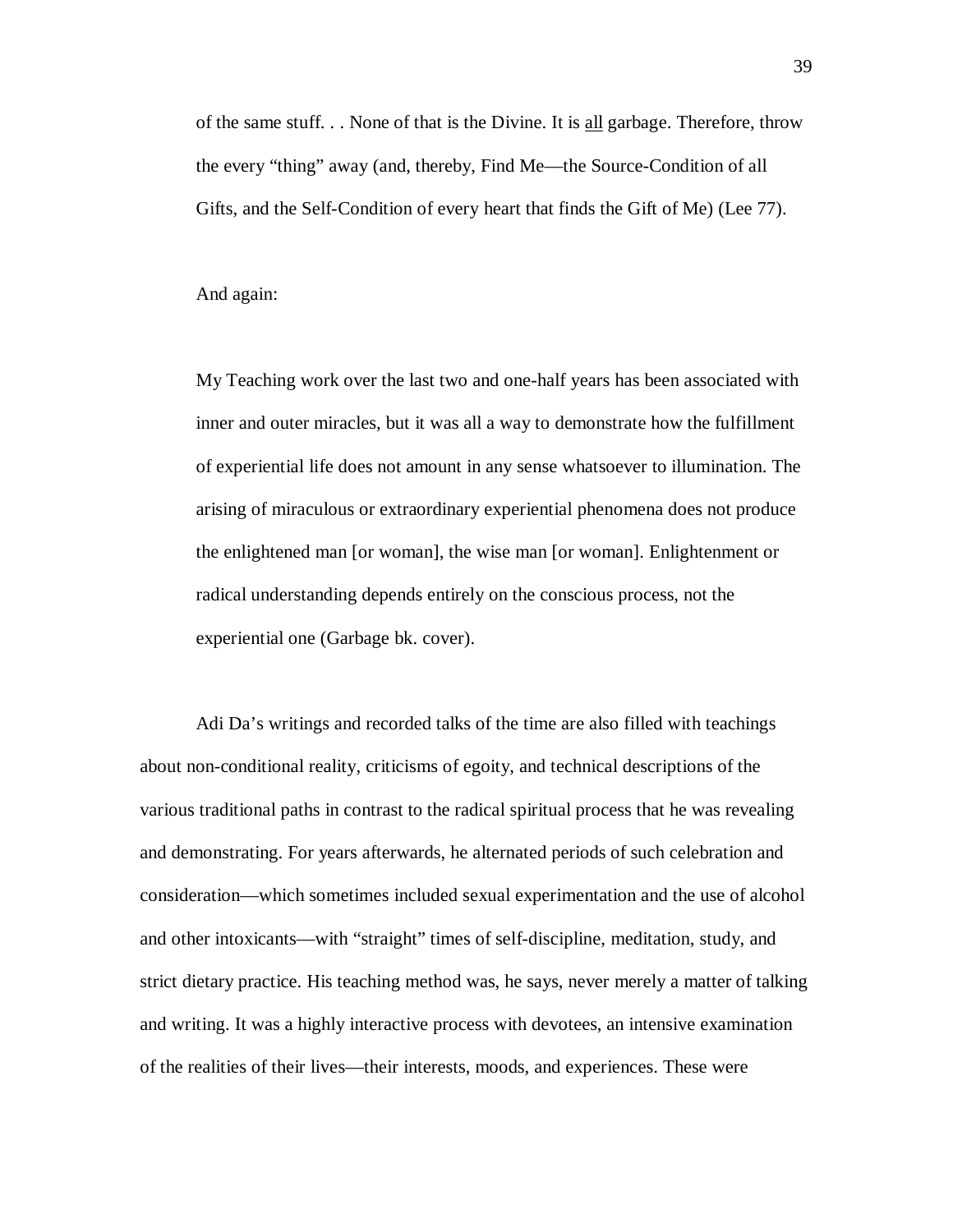considered over against the Reality-Way of Adidam and the unique features of the sadhana and process of realization that he was offering.

# *"Reality Consideration"*

 $\overline{a}$ 

From the scant public literature on Adidam to date, it is clear that most scholars and academicians familiar with Adi Da know something of the early period of his work and the controversies within the Adidam community during the mid-1980s. But little of substance has been written about Adi Da or his work since that time.<sup>20</sup> And what has been written does not adequately present Adi Da's own account of why he taught as he did during any period of his work, nor does it characterize the response of those who remained his devotees through the mid-1980s and beyond.<sup>21</sup> In this paper, every effort is made to present Adi Da in light of his own stated purposes for the work he was doing especially relative to the method of teaching-submission that he often called "reality consideration".

His expressed intention behind such consideration was to expose egoity in all of its forms, low and high, in order to enable human beings to enter into the "egoless Process of Divine Self-Realization", or the seventh (and ultimate) stage of life (Atma  $101-06$ ).<sup>22</sup> To this end, Adi Da spent decades in face-to-face dialogue with devotees, openly examining human life and spiritual realization in minute detail. In every such

<sup>20</sup> See **"**Lawsuits, Countersuits, and Media Circuses" <http://www.adidaupclose.org/Lawsuits/index.html>

<sup>&</sup>lt;sup>21</sup> See Lowe. Scott, and David Lane. DA: The Strange Case of Franklin Jones. Walnut, CA: Mt. San Antonio College, 1996. While this present paper is unapologetically uncritical and seeks to present Adi Da in his own right, it is fair to say that the Lowe/Lang work takes the opposite point of view.

 $^{22}$  Again, for a full treatment by Adi Da of the seven stages of life, see The Seven Stages of Life. Middletown, CA: Dawn Horse Press, 2000.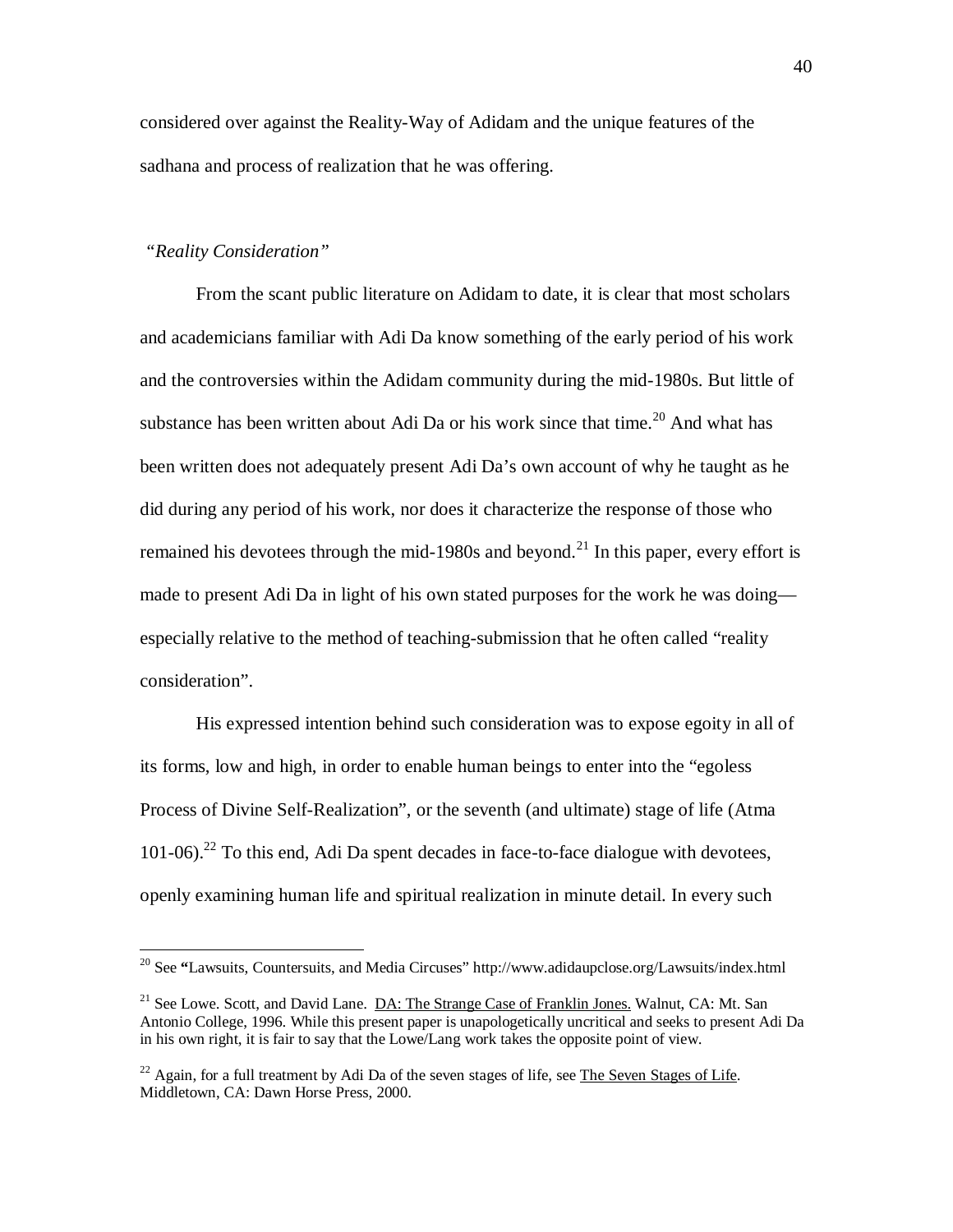consideration, he says, he was addressing humankind as a whole—dealing with the rooterror that produces the universal pattern of non-realization, its attendant illusions and sufferings:

By means of this Work with My devotees, I effectively Addressed the entire world, relative to every possible form of human experience. In so doing, I Freely and Fully Participated in the total and complete "reality consideration" of the egoity of every one and all.  $\ldots$  All of My Work with My devotees is "reality" consideration"—whether on an apparently smaller scale or an apparently larger scale, whether the devotees involved in the "reality consideration" are in face-toface dialogue with Me or are physically distant from Me in various parts of the world. And the fundamental content of every "reality consideration" is always the same—the transcending of egoity (or self-contraction), as it is dramatized in each and all of the first six stages of life. No matter what the content of any given "reality consideration" appears to be, I am always Addressing everyone relative to egoity (Hridaya Tantra part 34).

#### *And Why Sex?*

Adi Da frequently remarked that, given the state of human beings in general and his early devotees in particular, it should not be surprising that he frequently focused on the area of intimate relationships, emotion, and sexuality when addressing the patterns of human egoity. This is where most people are at and where their energy and attention are most profoundly bound. As he expressed it: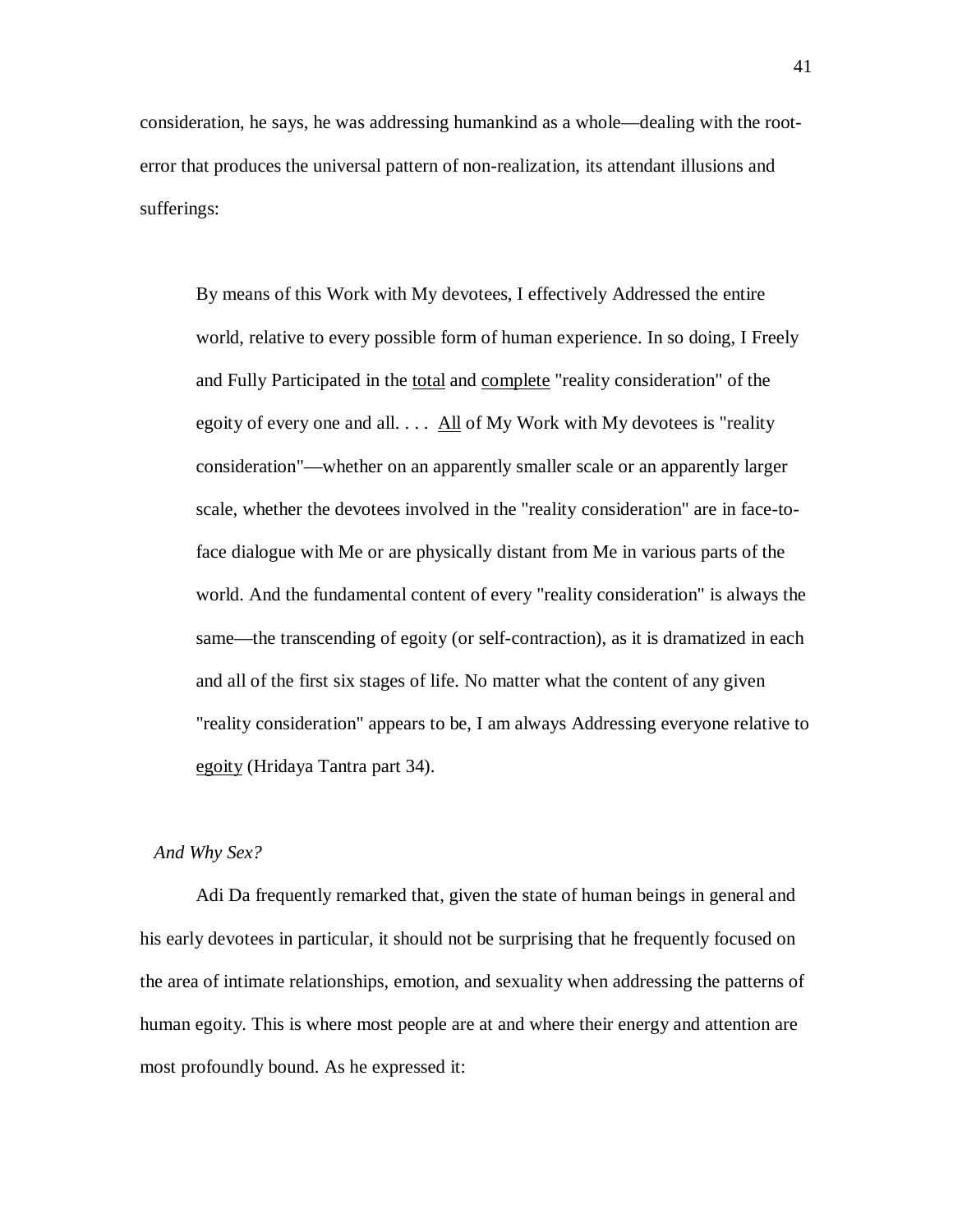In the only-by-Me revealed and Given Reality-Way of Adidam, the emotionalsexual ego (and, indeed, the ego of "money, food, and sex" altogether) must be really and truly gone beyond—and this must, in real and significant terms, begin in the foundation stages of the practice of the Way of Adidam, as part of the ongoing basis for real and true growth into and in the by-Me-Transcendentally-Spiritually-Awakened stages of the Way of Adidam. Therefore, My devotees must deal with "money, food, and sex" first—before there can be any true advancement into the by-Me-Transcendentally-Spiritually-Awakened stages of the Reality-Way of Adidam. This is an essential part of My Message and My Revelation: Human beings must deal with the money-food-and-sex ego first (Complete Yoga 27-28).

To serve an understanding of the emotional-sexual patterns of devotees requires openness and vulnerability from all involved, free of puritanical attitudes, prudery, or squeamishness. In his Prologue to Love of the Two-Armed Form, written in 1978, Adi Da summarized his approach as follows:

In the case of sex, we gave ourselves up to the "consideration" of this whole matter, this whole immensity, in such a way that every aspect of the matter would be made clear, and every participant would be obliged to change his or her "act", and to mature and grow beyond the subhuman tendencies of conventionally learned desire. Promiscuity and random desire in general are typical of our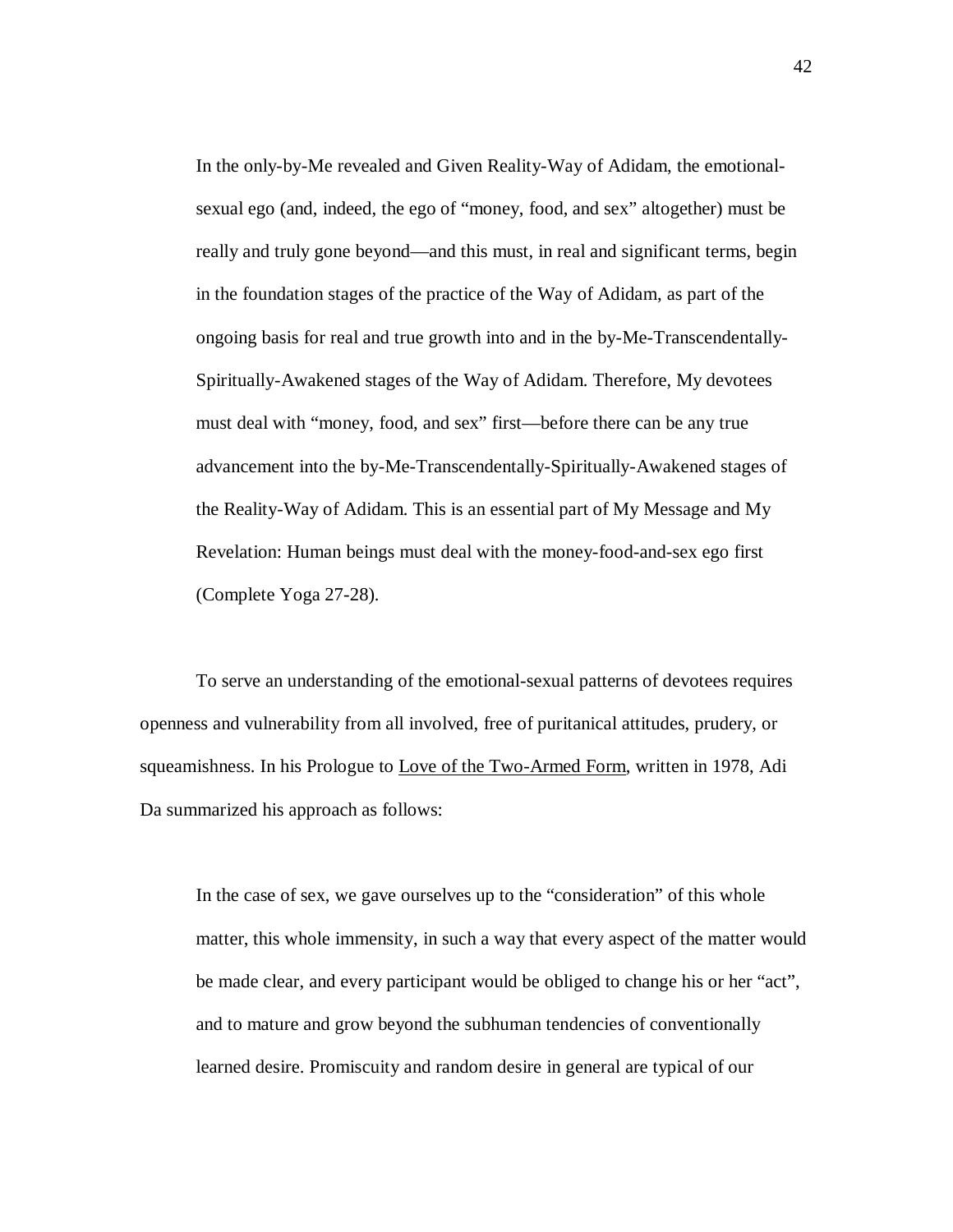contemporary and subhuman interest in sex. And such interest at first typified the common "wisdom" of those who came to Me. As time went on, however, their "consideration" became more and more mature, responsibility increased, emotional insight became more typical, and sexual intimacy became a matter of loving communion and choice, in relationship to the Radiant Divine Life within which all our functions appear and operate. Thus, our "consideration" became a meditation on the truly human, religious, higher psycho-physical, and regenerative dimensions of this most basic, fascinating, and agonizing motive of humankind (2-3).

Adi Da teaches that sexual problems stem in large part from an emotional ambivalence toward bodily pleasure. The intense desire for pleasure epitomized in sex is a primal urge in human beings, linked to the reproductive and survival instincts of the species. Because of its immense power, sex is readily exploited, individually, interpersonally, and in the social collective—as evidenced by its pervasiveness in the advertising and entertainment industries. But sex is also suppressed. And individuals struggle not only with their sexual urges, but with negative social messages that condemn sex as the "great evil", as sin, or as the root-source of all karmic bondage—notions that have long characterized our social, moral, and religious traditions, East and West. In Adi Da's words:

The Great Tradition of humankind is, as a whole, unresolved and ambivalent relative to the entire matter of sexuality, and is even generally sex-negative (or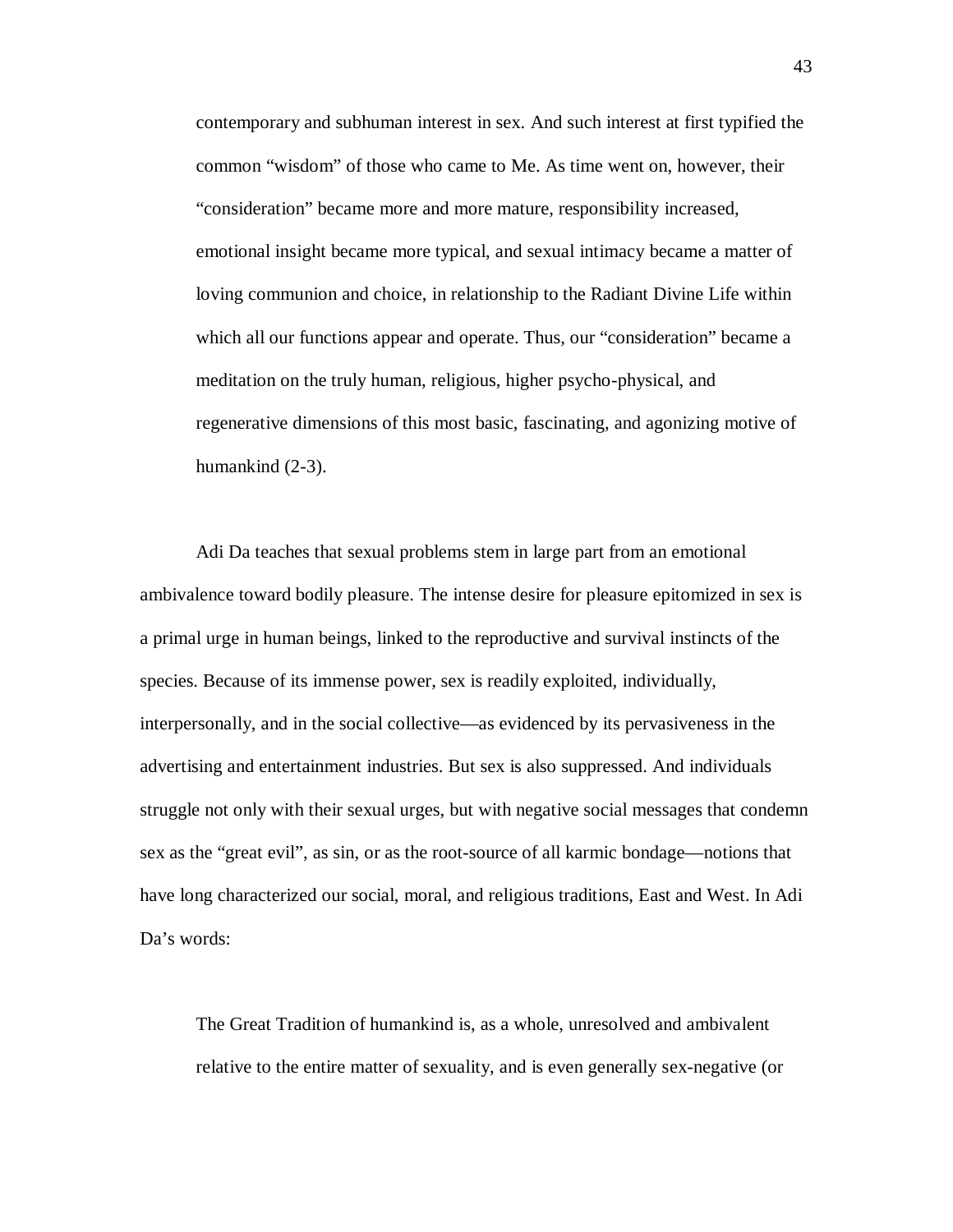"sex-paranoid") in its orientation. All such puritanical righteousness must be gone beyond—otherwise, one's emotional-sexual egoity is never truly inspected and dealt with. In that case, attention remains fundamentally (even if unconsciously) bound in emotional-sexual dilemmas of all kinds, thereby limiting the degree of real Spiritual growth that is possible.

I Call My devotees to the transcending of any obstruction of energy, any dramatization of the "self"-contraction in relation to sex or any other aspect of life. I do not have a moralistic reaction to anything about the emotional-sexual life of human beings. To Me, emotional-sexual difficulty (of whatever kind) is simply a sign of egoity in whomever it appears— and, therefore, it is simply something that the individual must deal with in a straightforward, non-problematic, nonpuritanical, and, altogether, non-paranoid (or fearless) manner (Complete Yoga  $25-26$ ).

We have seen that Adi Da's early students were willing participants in this consideration and the incidents attending it. Once it was clear that a truly open context (free of social and sexual taboos) had been established in Adi Da's company, they felt free to explore their sexual fascinations and interests and also to divulge their sexual concerns, problems, and obsessions.

To illustrate this aspect of Adi Da's work, it is useful to quote a longtime devotee at length. Frank (Cheech) Marerro participated in many such reality considerations in the early years of Adi Da's teaching: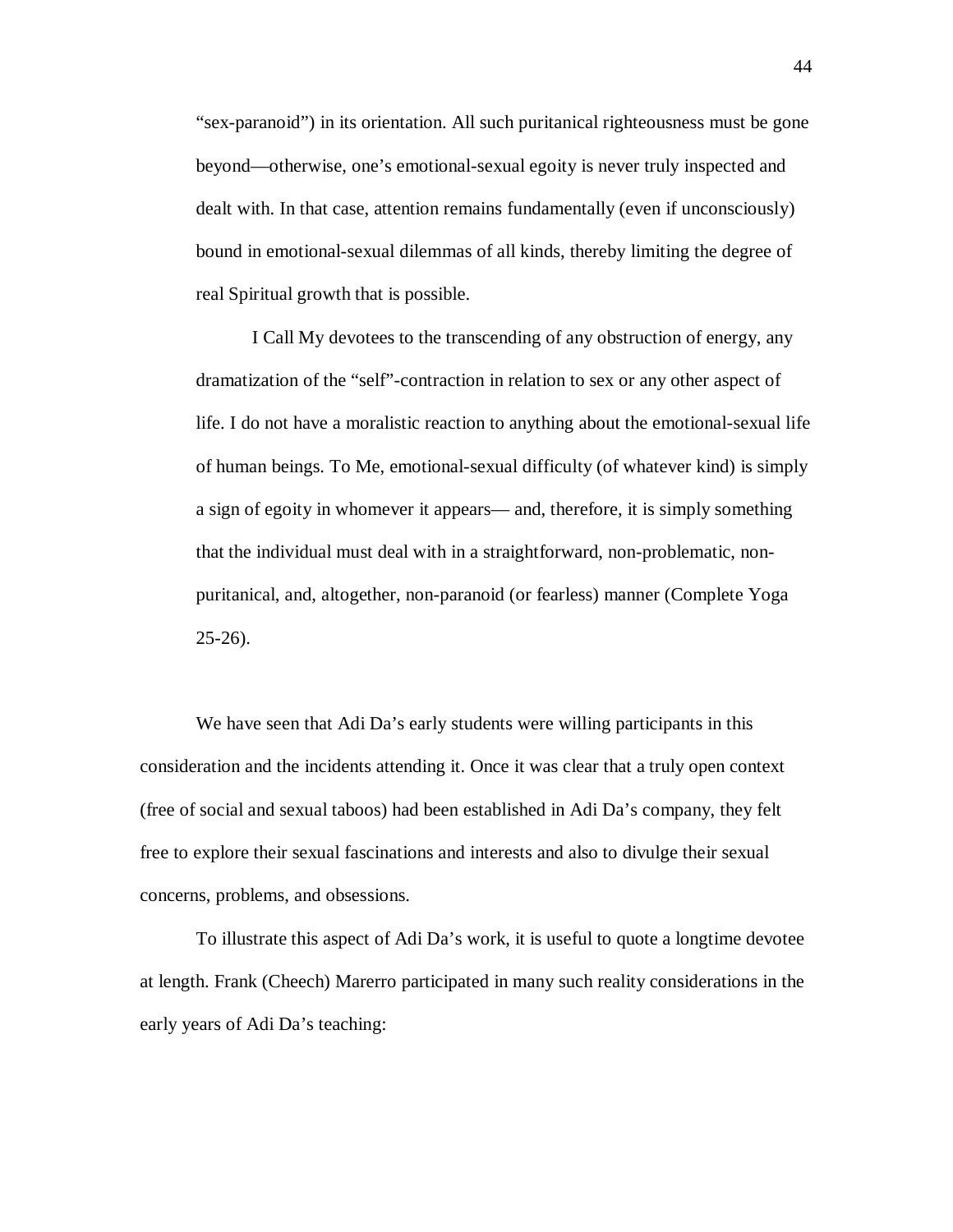Since 1973, a small group of us regularly gathered with Adi Da to consider with Him the personal details of our lives and practice. In the course of these gatherings tobacco and alcohol were used. The alcohol served to break down our inhibitions, so that we would speak more candidly about our most basic problems and preoccupations. Almost invariably, the subject would soon turn to our interests and concerns about sex. In these small, intimate gatherings, Adi Da would surgically address all of these concerns, freely dealing with every question that came up and every motivation and interest that was uncovered in the course of an evening with Him. Nothing whatsoever was taboo to examine.

It turned out that everyone was suffering from emotional-sexual complications of all kinds, including secret feelings of latent homosexuality or bisexuality, machismo, fear of sex, promiscuity, aggression, impotence, frigidity, infidelity, lustful obsessions, and more. With amazing compassion and insight, Adi Da considered all these things with us, pointing out their roots in the emotionalsexual make-up of each individual. And He would teach us how to understand and be free of them. He pointed out, for instance, that whatever one's personal background—whether one was a "goody-goody", raised by really nice, loving parents, or whether one had a terrible childhood full of abuse and tragedy—behind every individual's social persona there is a powerful emotional-sexual drama being played. And to be honest, what was revealed in those gatherings with Adi Da was not a pretty picture!

For example, my own history of intimate relationships with women was of me always being "a fucker", as Adi Da called me. I learned how to satisfy women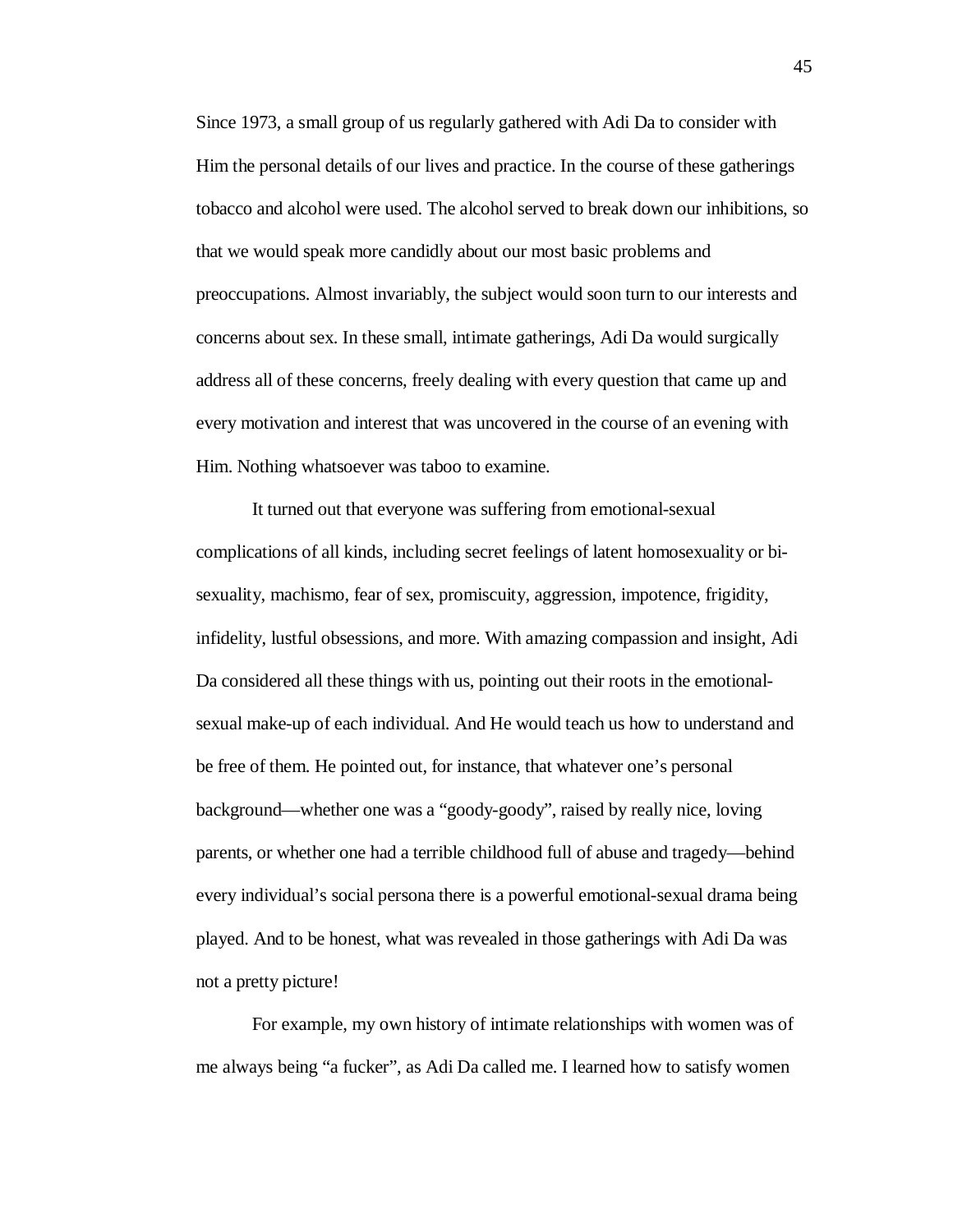sexually and bring them to orgasm, but I would never enter into a loving, intimate relationship with them. Many times, I was being unhappily loved by them, but I could not bring myself to truly love any woman. It was all about "me". By thoroughly considering this matter with me and through sexual exchanges with some of the women who were involved in these considerations, Adi Da helped me to understand that behind my sexual personality and character was a man who was deeply afraid of women. I was using sex as a way to control and keep them at a safe distance from my own feelings of vulnerability as a man.

Adi Da asked me, "Why would you want to control women through sex? Why?" And He pointed out that it was because I really was fearful of women and that I was in fact a loveless man. I had a childish need for attention and love, but I myself simply did not love. I did not know how to love a woman or anyone, really. This was an immense and shattering revelation, and it eventually served a major purification and healing in my relationships with women—in fact, with everyone I knew, including men. Without Adi Da's compassionate help and intervention, I would still be a loveless and very unhappy man (Costabile, "The Call" 25-27).

To expose the intimate details of one's emotional-sexual life is a highly charged and intensive process. It requires a genuine depth of intimacy and trust, while challenging one to squarely confront secretive and negative patterns of all kinds. Adi Da allowed his devotees the full play of their tendencies. It was up to each individual to decide the depth and degree of his or her participation in each consideration. Everything related to emotional-sexual life was "considered": promiscuity, lust, romanticism, orgasm, frigidity,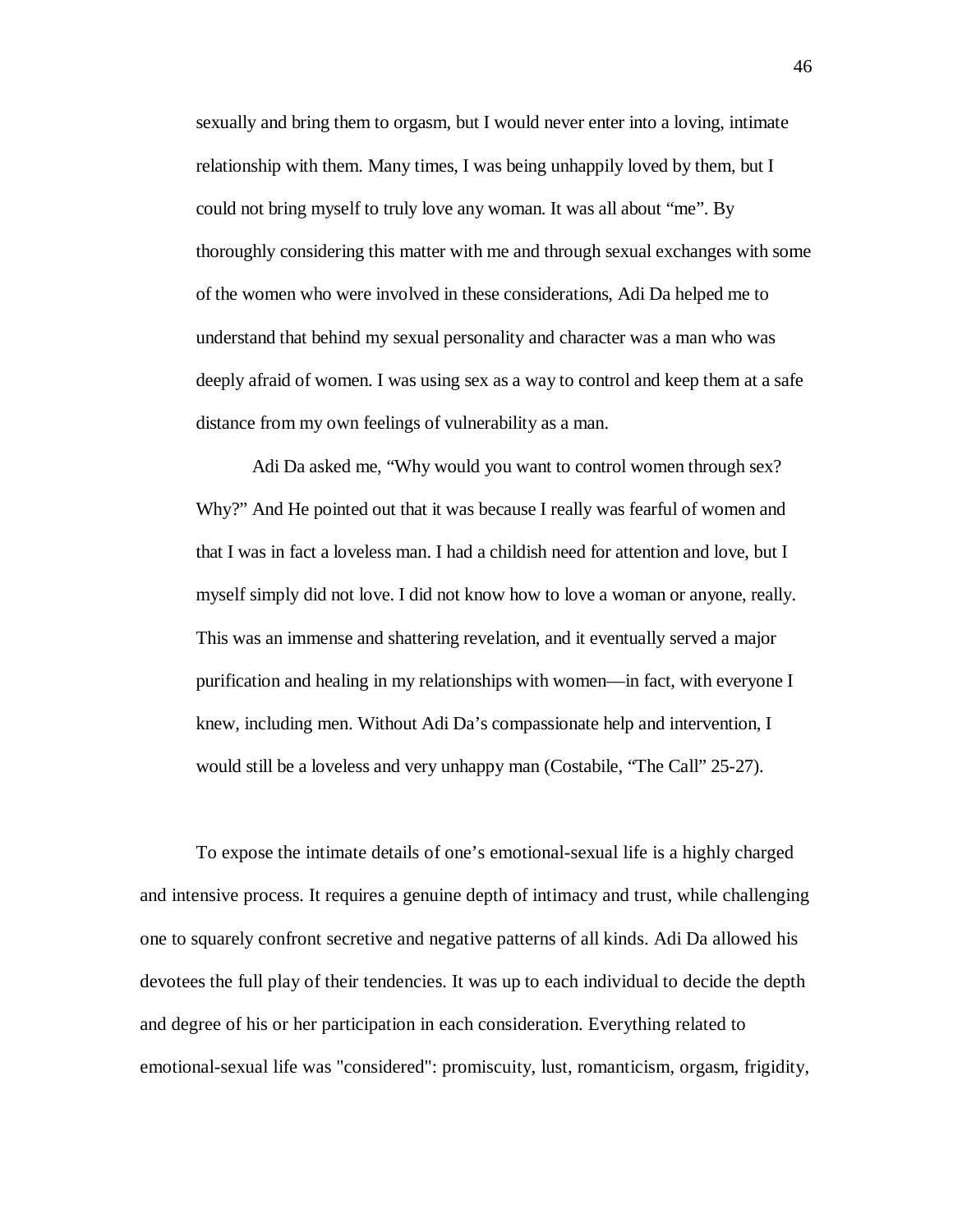genital size and compatibility, homosexuality, heterosexuality, male and female polarity, eroticism, fantasy, the intricate relationship between emotion, feeling, and sexuality. Beyond all this, Adi Da revealed a detailed, four-stage process of emotional-sexual yoga by which sexuality itself is transformed and, he says, ultimately transcended (Testament 735-40).

But none of this, he insisted, was for the sake of mere self-discovery and improvement. Divine self-realization was the guiding purpose behind these investigations, and it requires the clear observation, understanding, and transcendence of the root-contraction of the being in devotional communion with Adi Da. A telling incident about the dark side of egoity underscores Adi Da's compassionate manner of working in the course of these gatherings:

One man had fallen into a rage upon discovering that his intimate partner had chosen to be with another man for an evening. It was the classic egoic insult, the extreme moment of betrayal out of which destructive vendettas, lifelong violence, and even wars are tragically made.

The man sat in a circle with a group of men, including the one who had been with his intimate partner. The confrontation was nearly unbearable for both of them. The other man was torn between terror and remorse, yet there was also a hint of gloating exultation in him; he had made the ultimate male conquest another man's spouse. The betrayed man, his friend and fellow devotee, was flushed with rage and perilously close to violence.

Seeing the critical state of the man, Adi Da seated himself in the circle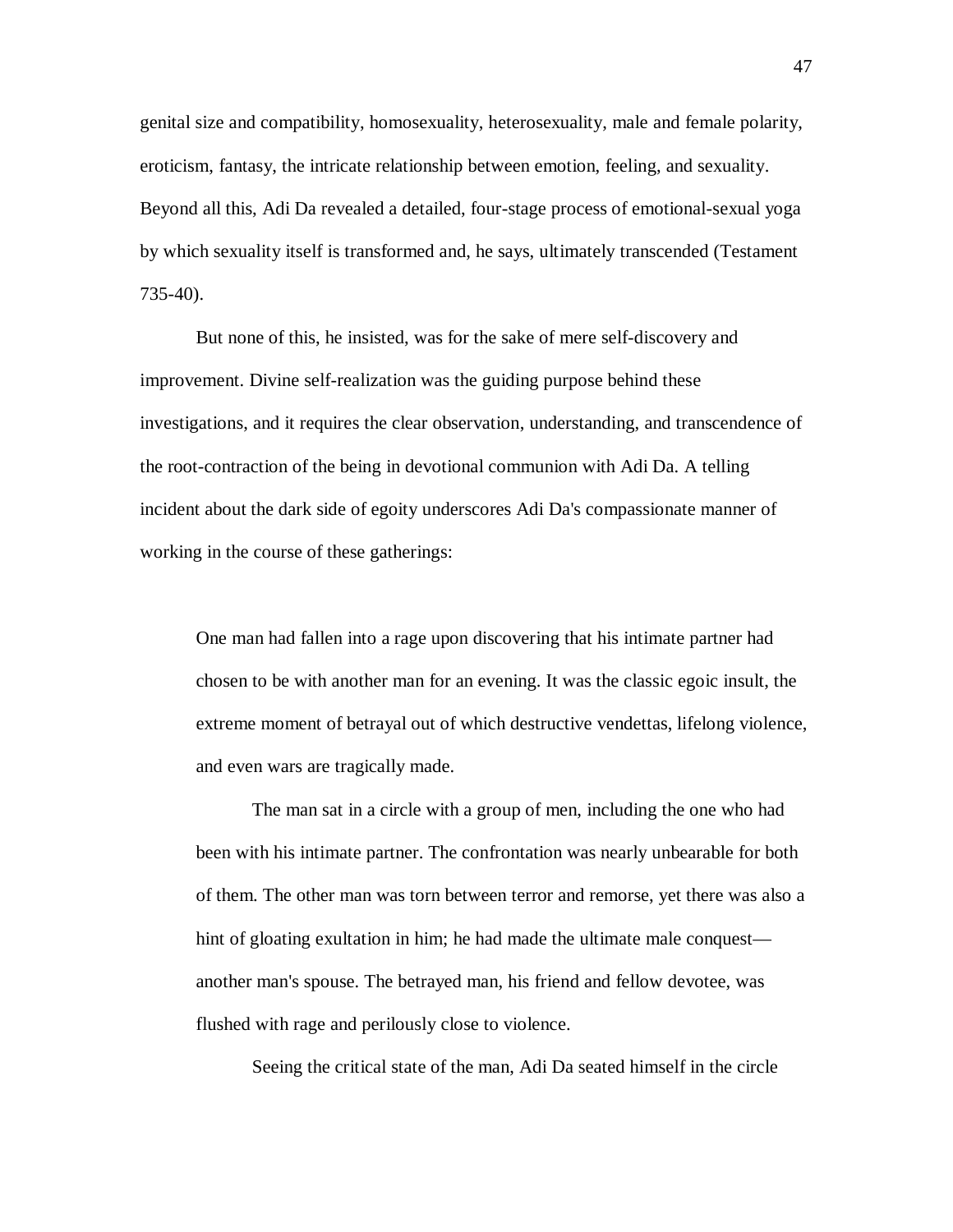with the other men. Addressing the man directly, he said forcibly, "You are so angry. Or, let me rephrase that: you are anger!" Then, in a gentler tone, "This anger will kill you, don't you know? It is a poison of your own making. It is your enemy, not him [pointing to the other man]! You must give it up. You must. You must just let it go, this poison, this rage. Just let it go." His eyes were soft with immense compassion and understanding. "I know how you hurt, I understand your rage. But you must see that you are destroying yourself and possibly others. You must just give your anger up, you must."

Then he looked the man squarely in the eyes, and said directly, but with the most broken-hearted expression of vulnerability and love, "Give it to me." The man looked at Adi Da helplessly, like a wounded child. Then he broke down sobbing and weeping, the emotional pain of his hurt and rage oozing from his skin pores as he fell into Adi Da's arms. The critical moment had passed. "Tcha", whispered Adi Da. "This is good, this is the beginning."

There was much hurt and pain yet to reconcile, and beyond that, lay the entire transcendental spiritual process, but this man had accepted that, no matter what others had done, the hurt and rage were his alone to deal with. Whatever the nature of any incident, positive or negative, human beings are free to either suffer or transcend their emotional reaction to it (Costabile, "Da Avatar" Ch 12).

In September of 2008, Adi Da offered a summary appraisal of his teaching-work as it relates to that of other "Adept-Realizers" within the Great Tradition of religion and spirituality as a whole: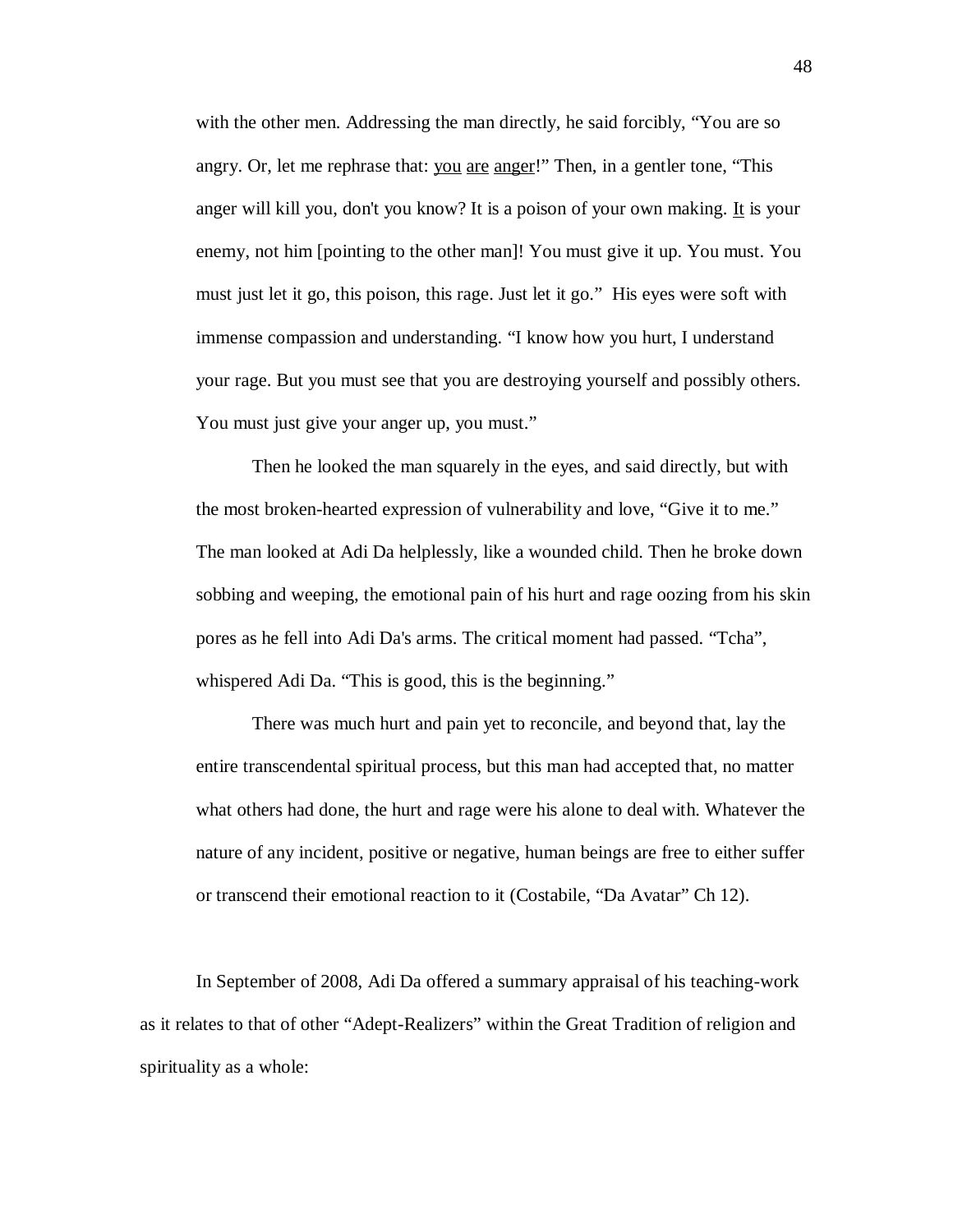In the entire history of the Great Tradition of humankind, there are no complete precedents for My Divine Avataric Work of Teaching-Revelation—because the Moment had not previously existed for an Adept to Work As I Did. All the Adepts, each in his or her time and place, have Worked as they should have. However, My Divine Avataric Work of Teaching-Revelation Coincided with a unique Time, and, therefore, the Accomplishing-Powers of My Divine Avataric Self-Manifestation, and (Thus and Thereby) My Divine Avataric Teaching-Revelation, were Required and Enabled to Be Uncommon and Unusual.

In the entire history of the Great Tradition of humankind, the precedents for My Divine Avataric Work of Teaching-Revelation are only partial. In the entire history of the Great Tradition of humankind, no Adept-Realizer Worked precisely as I Did during the Years of My Divine Avataric Teaching-Revelation. My Work of Divine Avataric Teaching-Revelation Was the most "Heroic" Manner of Teaching. During the Years of My Divine Avataric Teaching-Revelation, I actually (and in every case) Became the limited, or un-Enlightened, being whom I Taught. My Work of Divine Avataric Teaching-Revelation Was an historically and entirely Unique and Divinely "Heroic" Manner of Teaching. Therefore, in due course, My Time of Divine Avataric Work of Teaching-Revelation to all-and-All Became Finally Perfect and Complete (Aletheon).

As these considerations became conclusive, Adi Da would summarize the findings in his written teaching, passing on the wisdom thus revealed to the broader 49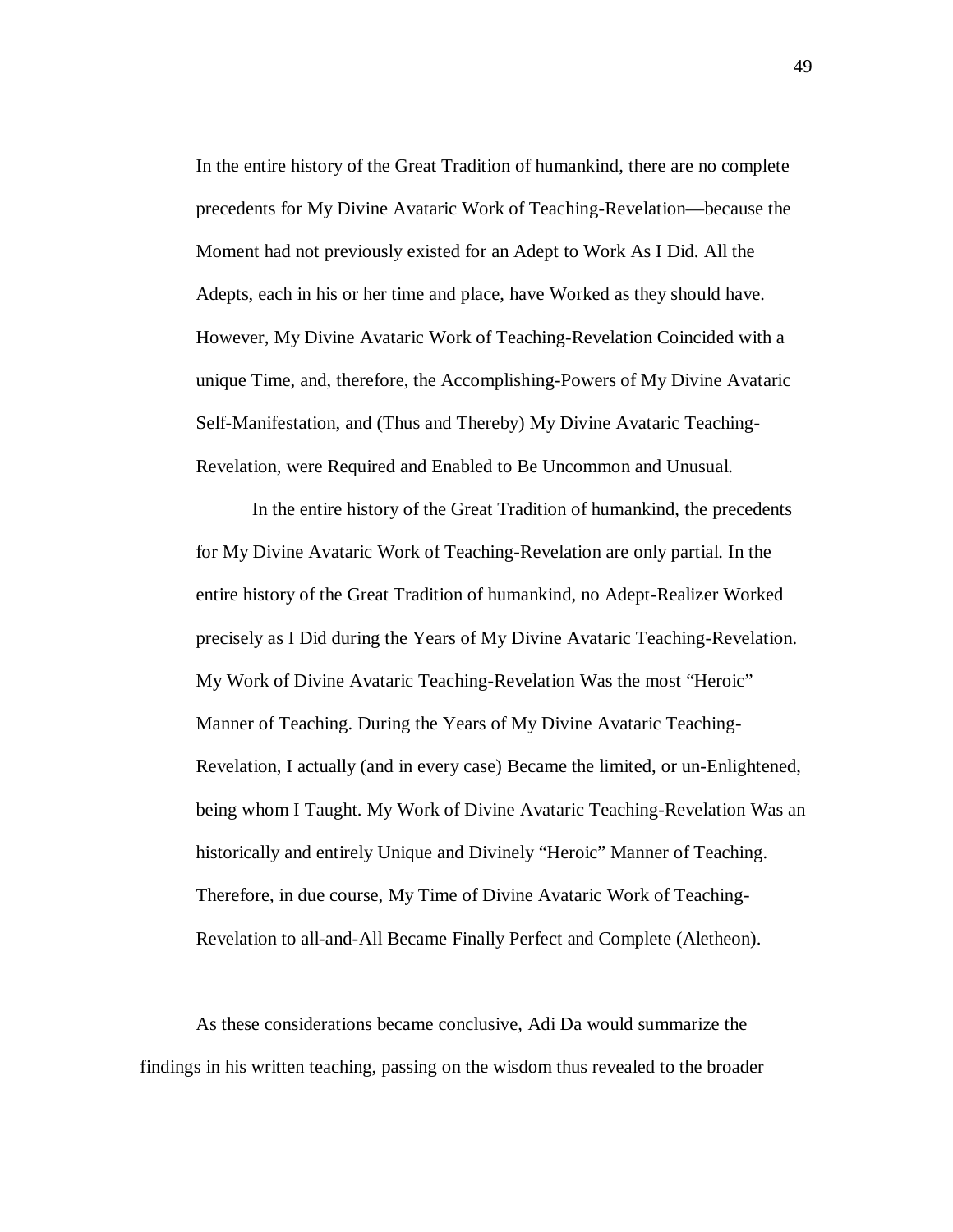world. Here, for example, is his summary conclusion regarding the search for sexual satisfaction and fulfillment:

The Ordinary human Search For sexual Possibility Is mere Patterned (or conditionally Programmed) behavior, Based On Being (Effectively) Without Spiritual Awareness (and, Altogether, Without Awareness Of Reality, or Of The Real Condition, Itself). If There Is No Spiritual Fullness, Then You Are Driven To Seek Pleasure (or Merely Temporary Release From The Inherent Pleasurelessness Of egoity) Through Manipulation Of the self-Contracted bodymind. Only Actual Spiritual Fullness Is Inherently Self-Sufficient (or Divinely Love-Bliss-Full) (Testament 799).

Among the lessons Adi Da Samraj demonstrated via such considerations is that the common solutions to emotional-sexual problems, whether social, moral, or psychological, are never conclusive or satisfactory. Emotional-sexual patterns, he says, are "like oceans" in their force and influence over us. Einstein's epigram is oft-quoted that "problems cannot be solved at the same level of awareness that created them". Adi Da has stated this same understanding metaphorically in relation to the patterns of emotional-sexual egoity (and human immaturity altogether): The "Garden dog", he says, must be washed "from head to tail" (Rosary 109). That is, human limitations (of whatever kind) are not exceeded by any address to them in themselves. Rather, the conscious reception of Adi Da's divine spiritual transmission is the way beyond the untamed "dog" of all ego-bound tendencies and illusions of the body-mind. This, he says, is a key aspect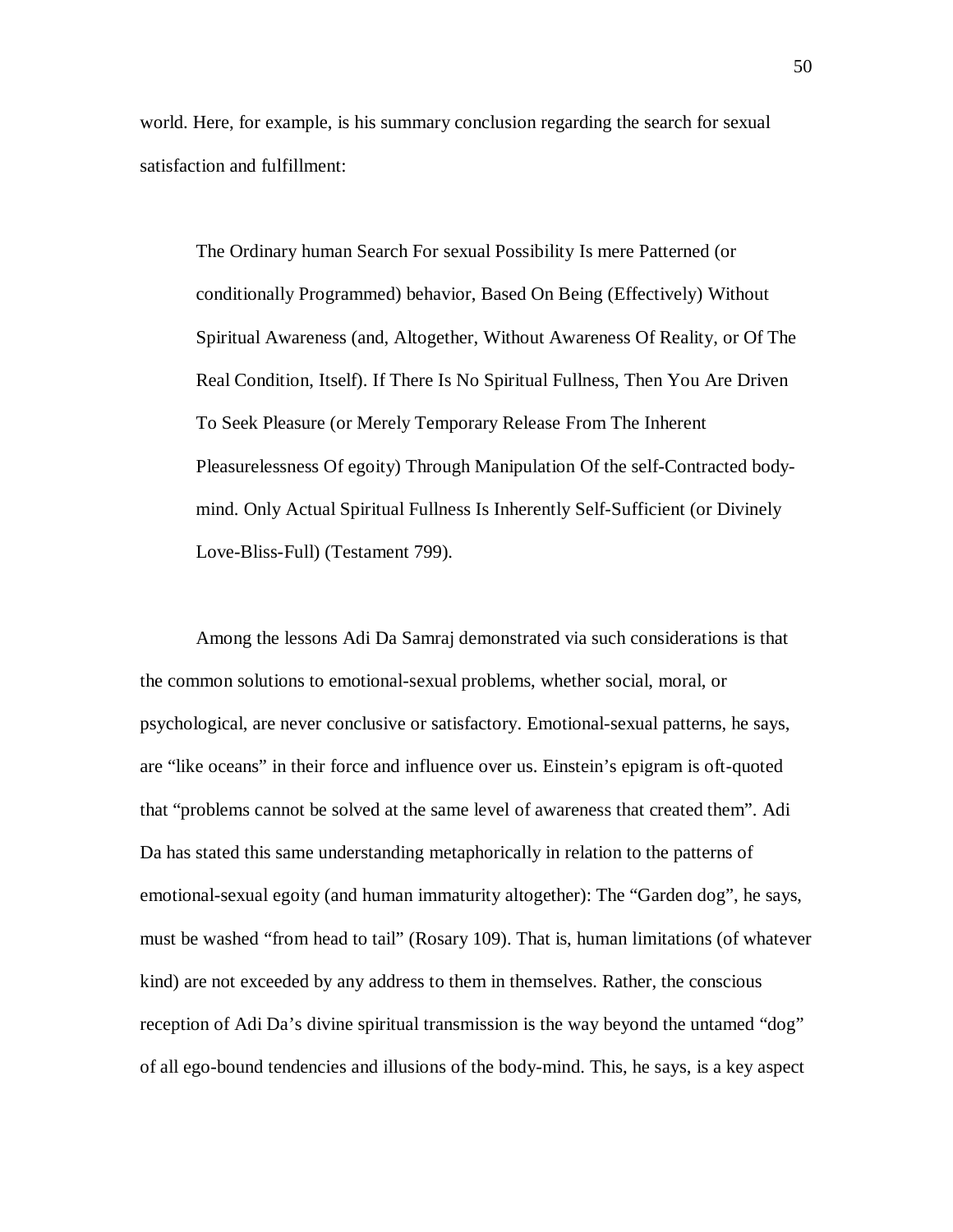of his summary revelation regarding the transcendental spiritual process and how it purifies and transforms the being.

#### *Da Free John*

During the years from 1972-79, Adi Da did far more than engage in reality considerations with devotees. In a prolific outpouring of practical and spiritual work, he continued to give discourses on a vast range of topics, wrote extensively (elaborating his teaching in dozens of books and essays), introduced devotional and sacred practices into the culture of Adidam, worked to establish an esoteric order of mature practitioners, empowered holy sites and sanctuaries, developed the principles for rearing, educating, and serving children within the culture of Adidam, established Adidam's organizational entities, and more.

By September of 1979, it had been nine years since his re-awakening at the Vedanta Society Temple. During those years, he later wrote, "I Came To Acknowledge, Accept, and Embrace The Unique and Ultimate (and, Necessarily, Divine Significance Of My Own Already Realized Life, Work, and Agency" (Testament 121). On the basis of this acknowledgement, he made a further self-confession to his devotees, revealing the principal name by which he was to be known henceforth:

Beloved, I Am Da, the Living Person, Who Is Manifest as all worlds and forms and beings, and Who Is Present as the Transcendental Current of Life in the body of Man. . . . To Realize Me is to Transcend the body-mind in Ecstasy. To Worship Me is simply to Remember My Name and Surrender Into My Eternal Current of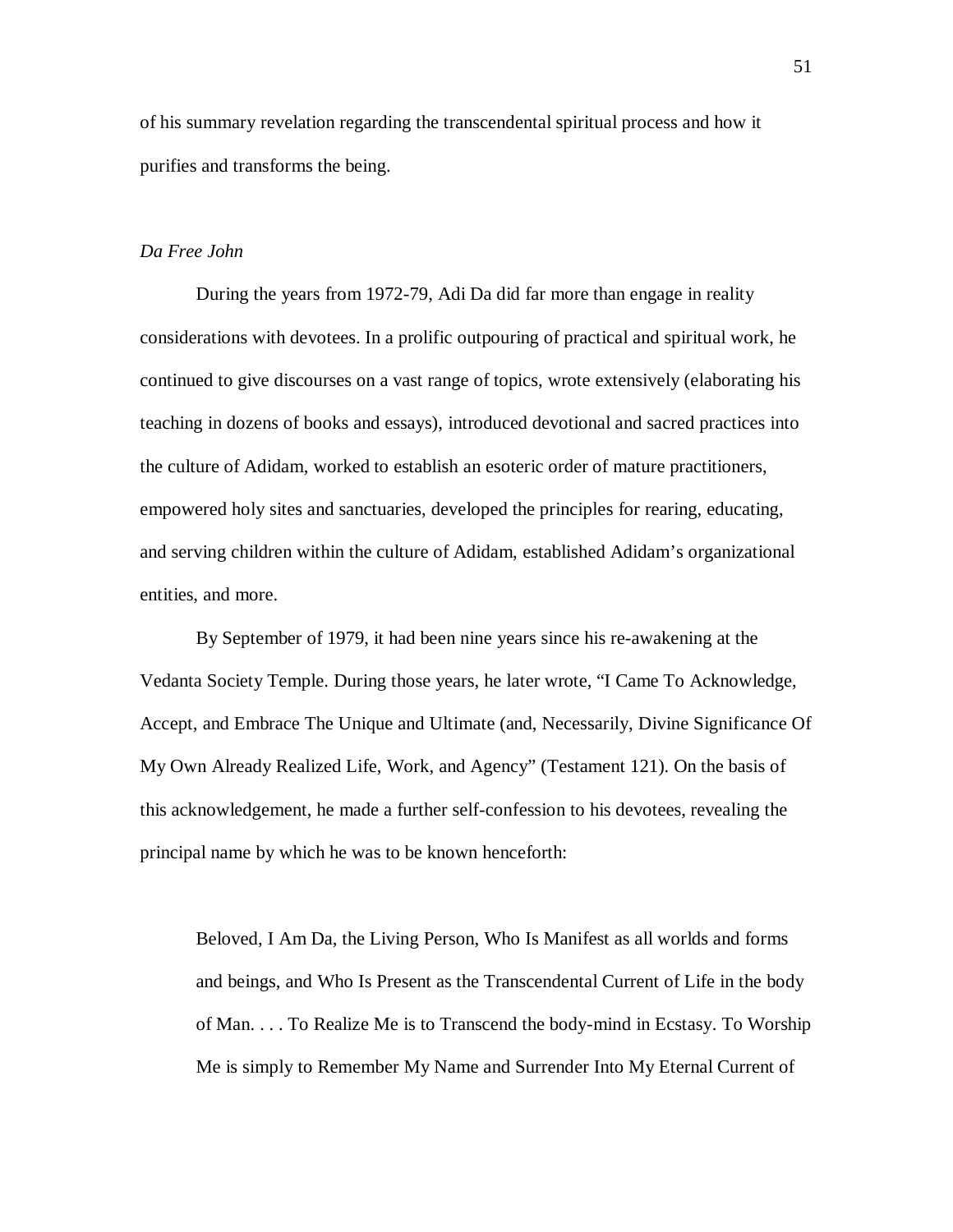Life. And those who recognize and worship Me As Truth, the Living and All-Pervading One, will be Granted the Vision or Love-Intuition of My Eternal Condition.  $\ldots$  I Am Jov, and the Reason for It (Lee 125).<sup>23</sup>

"Da" is variously translated from ancient Sanskrit and Tibetan as "the giver", or "the one who gives and bestows charity". It appears in The Brhadaranyaka Upanishad with these meanings (v.ii. 3), and also as the onomatopoeic for "thunder" and the force of the divine in nature (quoted in Radhakrishnan 89). "Da" was spontaneously revealed to Adi Da earlier in his life. But it was passed on to devotees for the first time via a handwritten letter (an excerpt of which appears above) on September 16, 1979. In her biography of Adi Da, Carolyn Lee writes of this:

[Adi Da's Divine Re-Awakening and subsequent Work] was a living process that was continuing to unfold. . . . Adi Da Samraj, spoke as the Divine Person. The Name [Da] itself was not something that He thought about. It was the spontaneous expression, as He explained, of His "Inherently egoless Divine Self-Awareness" (126).

As significant changes were indicated in Adi Da's life and manner of working, he would often respond with a corresponding change in his name. Thus, the name "Bubba Free John" expressed Adi Da's submission to teach devotees and reflect them to themselves while living intimately with them in the mode of a "friend and brother",

 $\overline{a}$ 

<sup>&</sup>lt;sup>23</sup> From a handwritten letter from Adi Da to devotees, September, 1979, quoted in Lee, Carolyn Adi Da: The Promised God-Man Is Here. 125.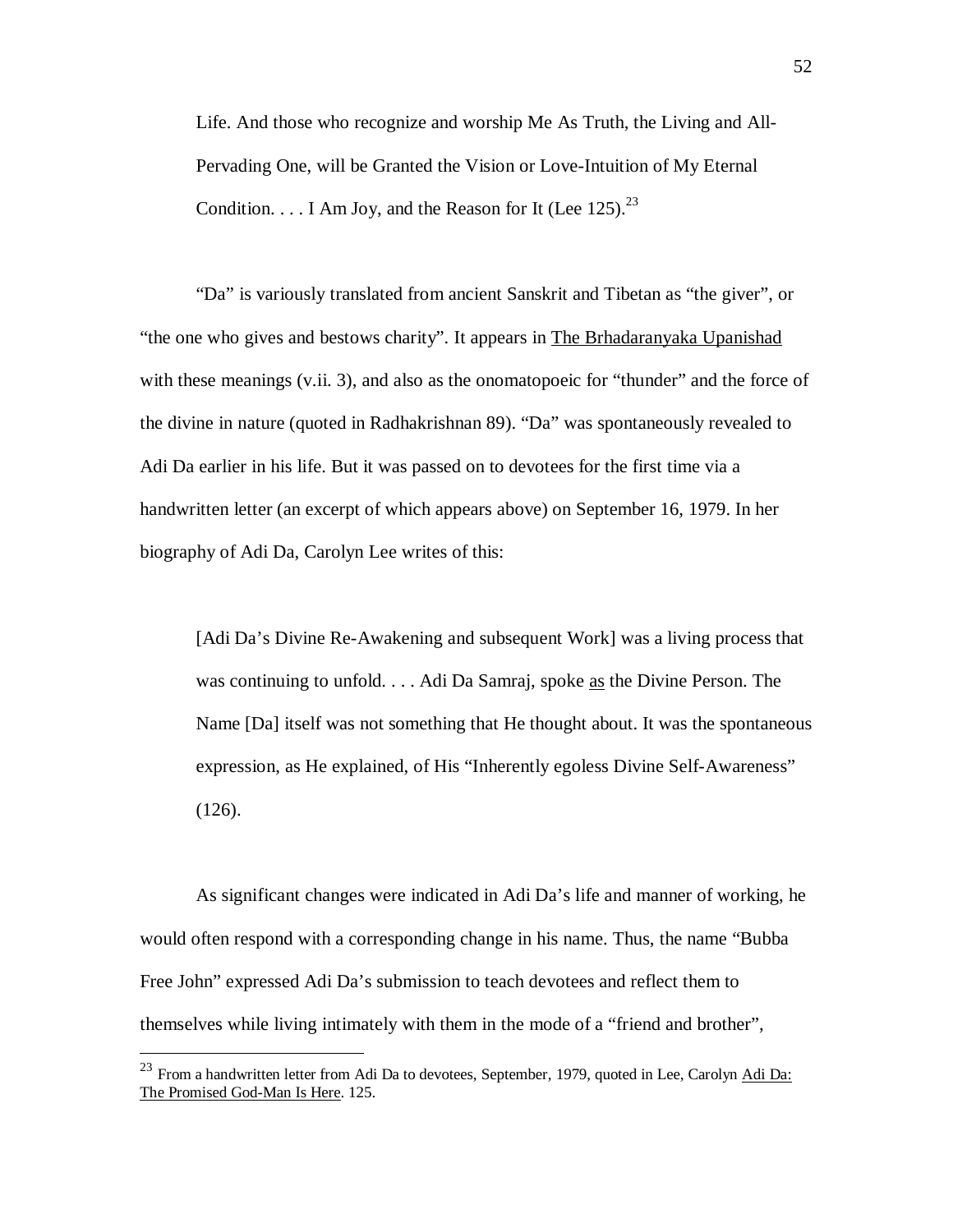whereas the name "Da" denotes his ultimate identity as the divine avatar, being, and person. In his words:

Beloved, This Is My Heart-Secret. I Am Da—The One and Only and Self-Evidently Divine Source and Person, Who Is The One and Only and Inherently egoless (and Boundlessly "Bright") Heart Of all-and-All, and Who Is The One and Only Giver Of Divine Self-Realization To all-and-All (Testament 31).

In addition to "Bubba Free John" and "Da Free John", Adi Da has been known variously as "Da Avabhasa", "Da Love-Ananda", "Da Kalki", "Da Santosha", "Adi Da", "Adi Da Samraj", "Parama-Sapta-Na Adi Da Samraj", among other names and honorific titles. Indeed, over the years he has given many variants of his names to be used by devotees in formal sacred occasions and for devotional invocation of him at all times. Similarly, there have been many names by which he has referred to Adidam and the organizations it comprises: Shree Hridayam Siddhashram, The Dawn Horse Communion, The Johannine Daist Communion, The Free Primitive Church of Divine Communion, and The Free Daist Communion, among others. These too, were given in particular moments of his work, reflecting aspects of his total revelation, until he settled on Adidam (or, more fully, Adidam Ruchiradam) as the formal name by which his work and the organizations associated with it would be known in perpetuity.

In 1983 Adi Da moved with a small group of devotees to the remote island of Naitauba, Fiji. A devotee describes the island and its significance for Adi Da and Adidam:

53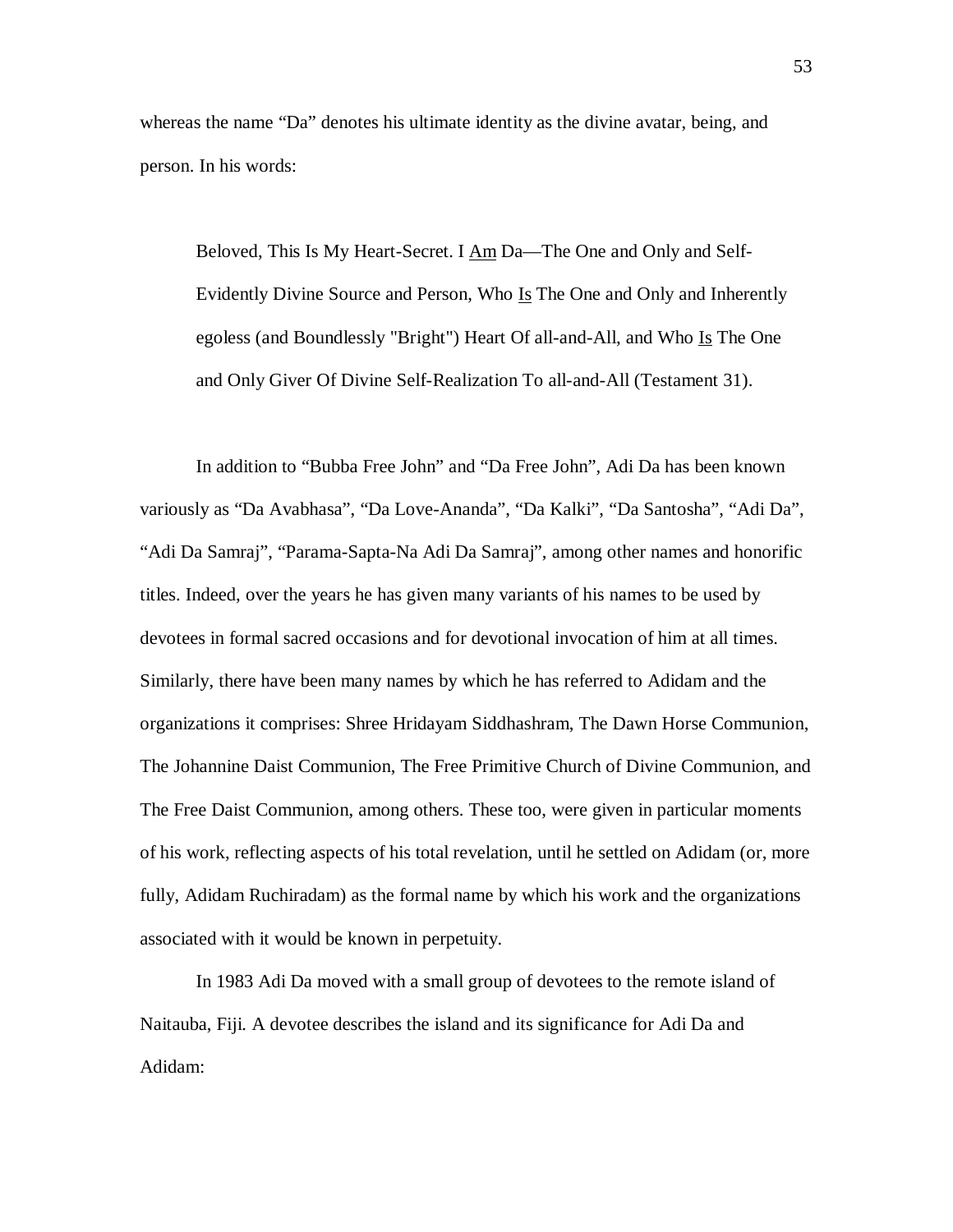Several square miles in size, Naitauba lies in the eastern sector of Fiji. The site of a former coconut plantation and privately owned prior to its acquisition by Adidam, it had otherwise been untouched by Western encroachment. Though the island is not large by comparison to others in the area, it is, by itself, a massive, primitive place of rock and sea cave, coral reef and beach, rolling hills, lush subtropical jungle, pastoral fields, coconut groves, perpetually flowering hibiscus bushes, and fruit trees. But with all of its lushness, Naitauba exudes a powerful force, a solid, towering strength that exaggerates its mass and communicates an unrelenting vitality and power. It is a fitting place for the Adept to establish His Eternal Seat of Divine Blessing (Costabile, "Da Avatar" Ch 13).

Delighted with the island and the possibilities for its perpetual use as a hermitage ashram and pilgrimage retreat center, Adi Da quickly established Naitauba as his principal seat—the source-point from which his transcendental spiritual blessing would, he indicated, flow to the world. He continued to work spiritually with devotees, knowing that if some number of devotees were enabled to receive his transcendental spiritual transmission and practice at sufficient depth during his lifetime, the process of his divine awakening work could continue unbroken in perpetuity.

Throughout 1984 and 1985, Adi Da gathered with devotees to clarify and elaborate all aspects of his teaching. He worked to summarize his entire avataric revelation in a single volume, which he called The Dawn Horse Testament.<sup>24</sup> He felt

 $\overline{a}$ 

<sup>&</sup>lt;sup>24</sup> In subsequent editions, Adi Da formalized the name of this text as The Dawn Horse Testament of the Ruchira Avatar.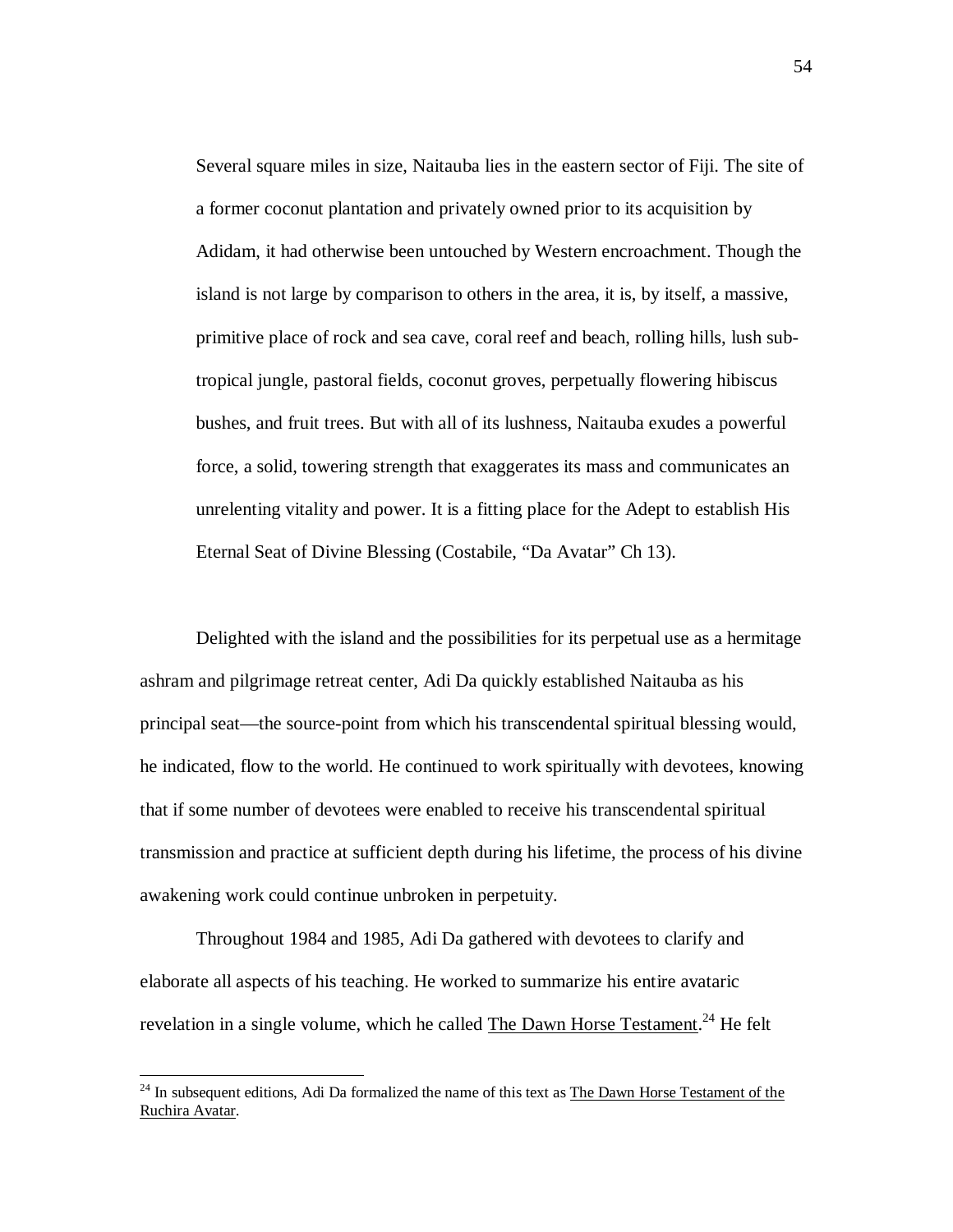satisfied that this book epitomized the lessons and revelations of his own sadhana years and all the years he had invested in serving his devotees. Its publication in late 1985 presaged a monumental shift in his life and work.

# PART III: "BLESSING HUMANKIND": THE DIVINE AVATARIC SELF- "EMERGENCE" AND THE RUCHIRA DHAM EVENT

What I Did in My Years of Teaching-Work was not My Method for Revealing My own Characteristics, but it was My Method for Revealing the characteristics of those who came to Me. I Submitted Myself in order to Teach them. Thus, in that process [of Self-Submission], I was not Revealing Myself. Rather, I was Revealing My devotees to themselves. I Made That Self-Submission and Did That Work—until the time came when I Revealed Myself As I Am. Such was the Initiation of My Divine Avataric Self-"Emergence". Thus, during My Teaching Years, I Revealed the Way of Adidam to all—while simultaneously Addressing the "world" and its present-time realities.

Now (and forever hereafter), in the Fullness of My Divine Avataric Self- "Emergence" Years, I have Relinquished (and Gone Beyond) the Teaching Mode. Now… I Am Communicating Myself Directly and Revealing Myself Fully. Now… I Am in My Time of Direct (and essentially wordless) Divine Self-Revelation. What I Am Doing is beyond ordinary discussion—and I Am Occupied with It constantly (Complete Yoga 35).

 $\ddot{ }$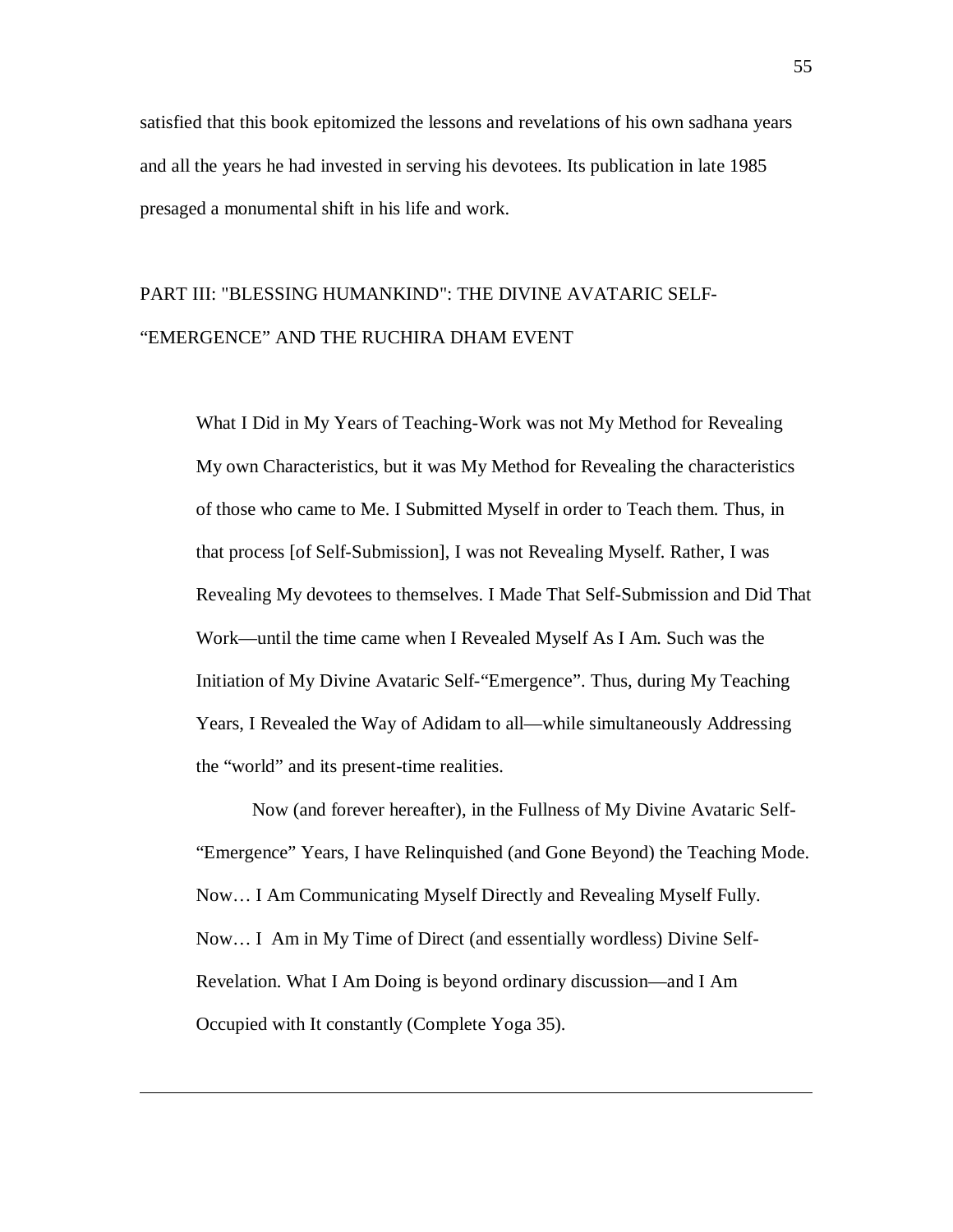*The Ashvamedha and Its Significance in the Life and Work of Adi Da Samraj*

In Vedic India and elsewhere throughout the ancient world, a grand-scale ritual was performed. Known in India as the *Ashvamedha Yajna*, or "horse sacrifice", various descriptions of it can be found in the scriptures and historical records of antiquity.

The Vedic accounts are of an elaborate ceremonial rite enacted by Indo-Aryan kings to maintain and extend sovereignty over their dominions. A white stallion was obtained, anointed, and then set free to roam the countryside for an entire year, while subjects of the king conducted sacred rituals and festivals in its honor. It is reported that in the fullest enactment of the *ashvamedha*, the horse was attended by a guard of several hundred royal subjects. Unless the guard was challenged and defeated, all the areas over which the horse roamed were claimed by the king. When the year had passed, the horse was tethered, adorned, re-anointed, and finally sacrificed on an altar by officiating priests. In the culminating act of this sacrifice, the priests grasped the horse's tail as its spirit ascended into the heavenly realms. $^{25}$ 

While the temporal purposes of the *ashvamedha* are more readily discernible, the ritual is also replete with sacred and esoteric import.<sup>26</sup> In The Brhadaranyaka Upanishad, for example, the sacrificial horse is depicted as the very form of the manifest world:

Aum, the dawn, verily, is the head of the sacrificial horse, the sun the eye, the wind the breath, the open mouth the [universally worshipped] fire; the year is the

 $\overline{a}$ 

<sup>25</sup> The full description of the *ashvamedha* is to found in Eggeling, Julius (trans.) ed. F. Max Muller The Satapatha-Brahmana, Sacred Books of the East vol. 44 (Delhi: Motila Banarsidass 1963), pp. vii-xi

<sup>&</sup>lt;sup>26</sup> For a glimpse at how scholars discern the *ashvamedha* and related rituals, see Zimmer, Heinrich Robert, and Joseph Campbell. Philosophies of India. Princeton University Press, 135.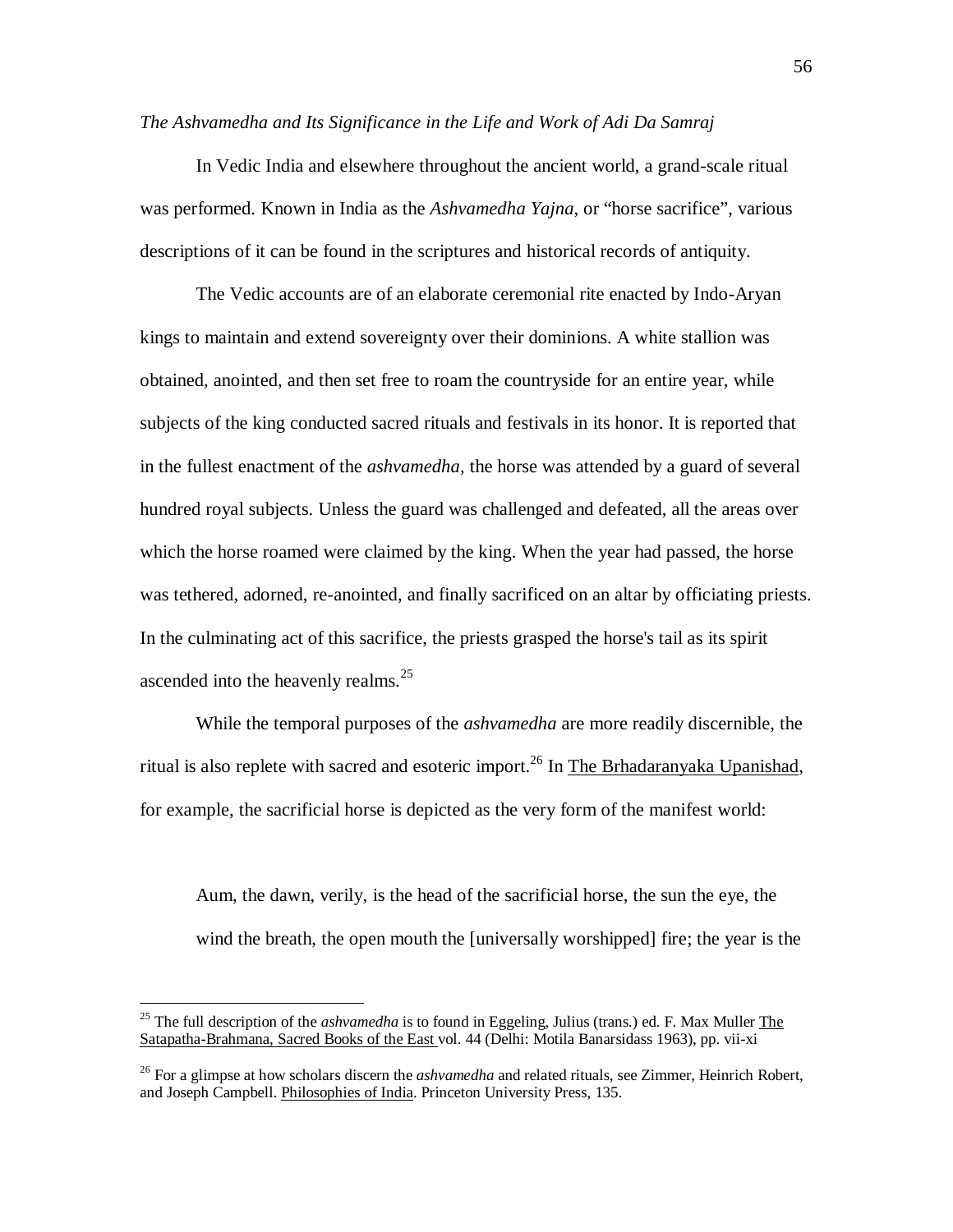body of the sacrificial horse, the sky is the back, the atmosphere is the belly, the earth the hoof [or, the earth is his footing], the quarters the sides, the intermediate quarters the ribs, the seasons the limbs, the months and the half-months the joints, days and nights the feet, the stars the bones, the clouds the flesh; the food in the stomach is the sand, the rivers are the blood-vessels, the liver and the lungs are the mountains, the herbs and the trees are the hair. The rising (sun) is the forepart, the setting (sun) the hind part, when he yawns then it lightens, when he shakes himself, it thunders, when he urinates then it rains; voice, indeed, is his voice  $(1.1).$ 

The horse is sacrificed at last, but to what end? In the Satapatha-Brahmana, we see the rite's esoteric significance stated explicitly:

Now, the gods did not know . . . the Ashvamedha to be the heavenly world, but the horse knew it. When, at the Ashvamedha, they glide along with the horse . . . it is for getting to know [the way to] the heavenly world; and they hold on to the horse's tail, in order to reach the heavenly world; for man does not rightly know [the way to] the heavenly world, but the horse does rightly know it (Eggeling trans. 304-05).

Thus, the horse is understood to be the very divine, who takes form within (and as) the cosmic domain, then is set free to wander through it subsuming all into itself. It is sacrificed so that it can lead mortals beyond the conditional worlds. Mortal beings do not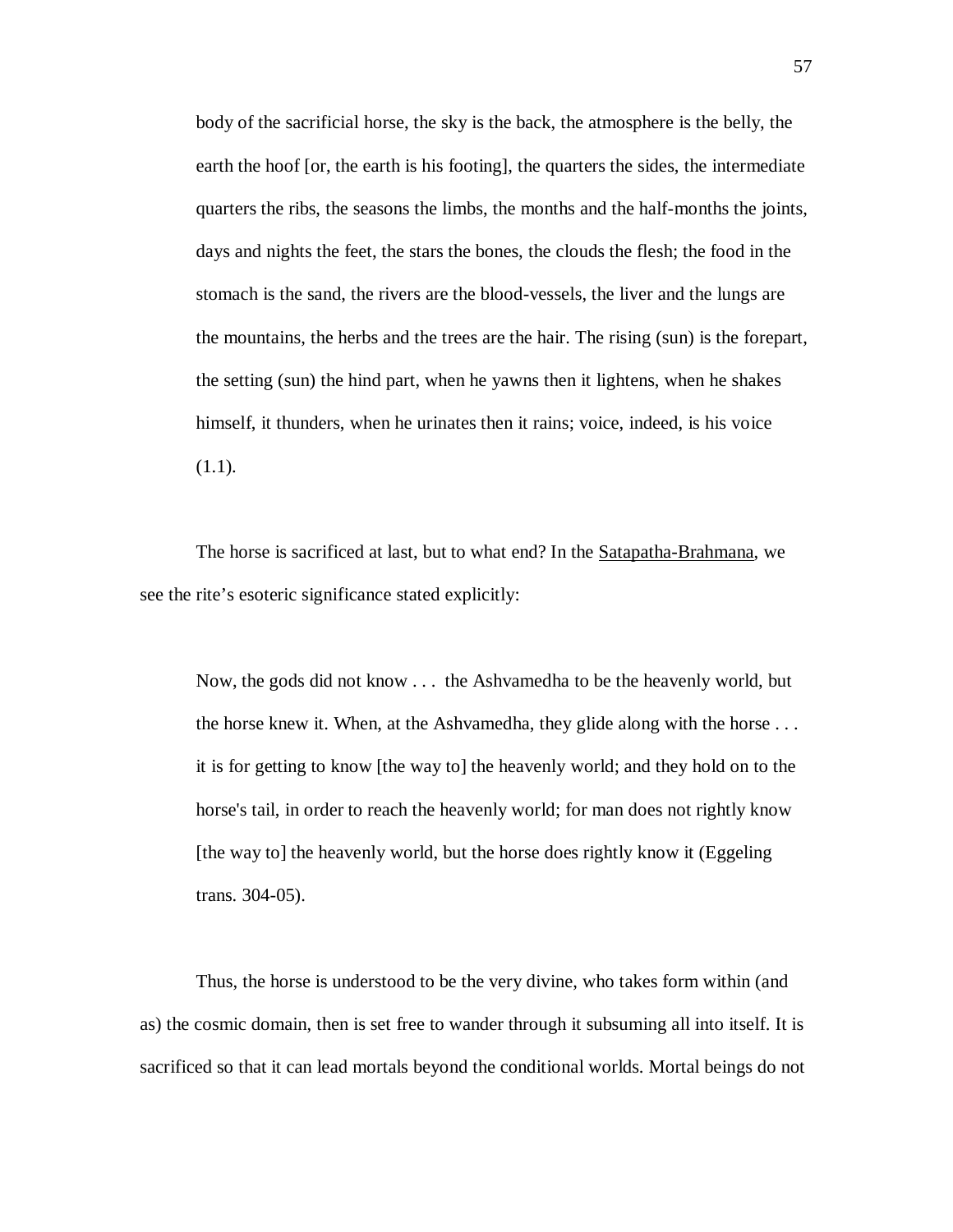know the way to the heavenly realms; only the sacrificial horse knows and can serve as guide and transport. This is the ultimate purpose of the *ashvamedha*.

Adi Da both confirms this understanding of the *ashvamedha* and relates it to his own avataric life and work. In the following talk excerpt, he is commenting on relevant passages from The Satapatha-Brahmana:

The horse is the great mysterious element in this sacrificial ritual, and the means, therefore, for the attainment of What is Great. Ultimately, the purpose of the *Ashvamedha* is for the attainment of the Divine Self-Domain. The Divine Self-Domain cannot be taken by storm, and human beings know nothing about the Way to Realize It. . . . Obviously, a beautiful, physical horse chosen from the herd does not know the way to the Divine Self-Domain! The great performances of this ritual that you can read about in the traditional texts are symbolic efforts, in which all hope is placed on the horse. The *Ashvamedha* is an All-Sacrifice, or a sacrifice of everything and everyone, in which, in effect, all beings, all things, all worlds, grasp the tail of the horse and are returned to the Divine Self-Domain. This is the effect that was anciently sought. Likewise, it is the purpose you in your egoity are hoping to achieve. <u>Yet you do not know the Way. Only the Horse Knows.</u>

Therefore, the ritual cannot be effective until a Horse is found that Knows the Way to the Divine Self-Domain. If it can be called a "ritual" at all, this ritual can only be performed by the Horse Itself, which is to say that it can only be done by the Very Divine. Only the Divine Knows the Way to the Divine Self-Domain. Only the Divine can Grant the means whereby conditional beings find their way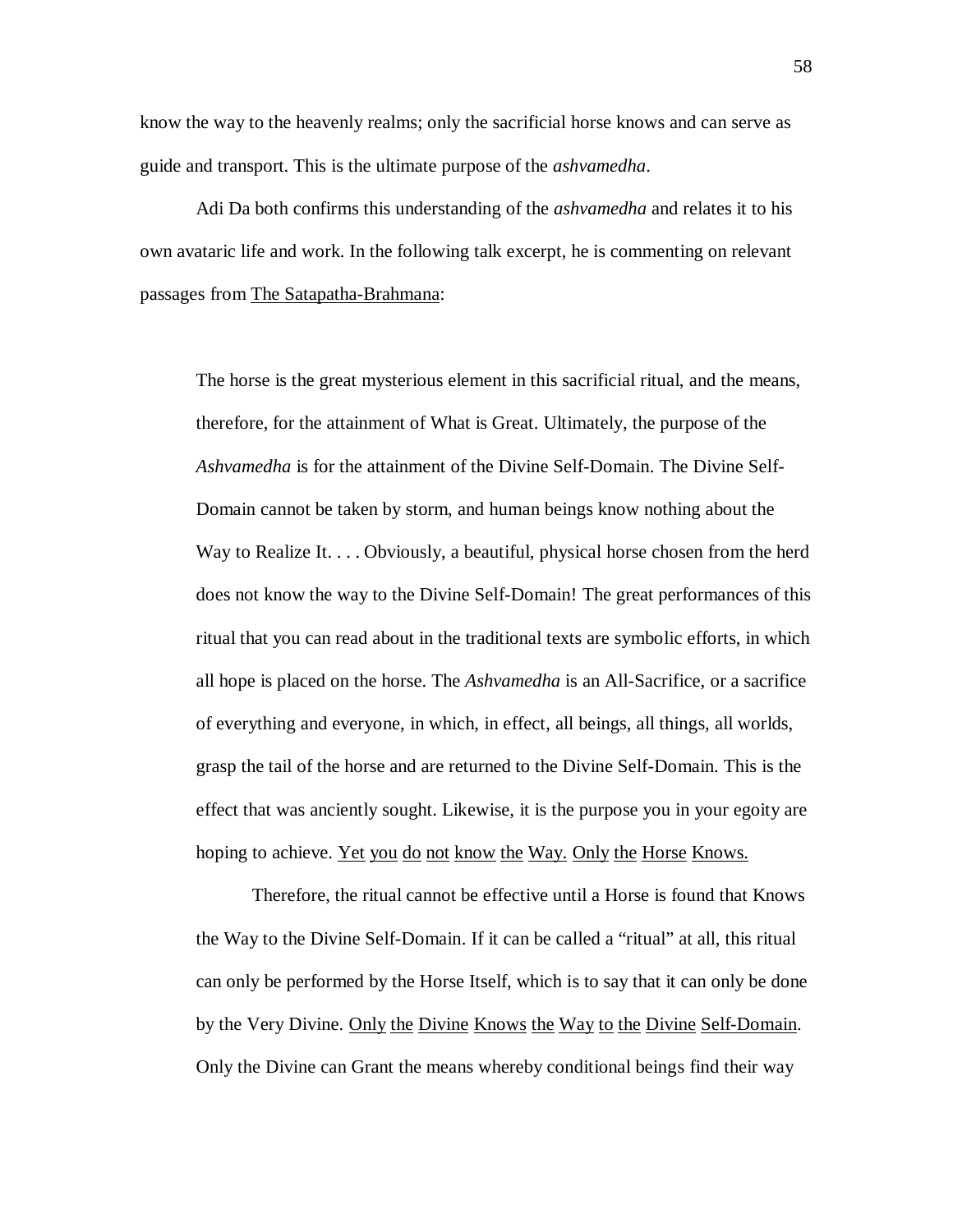to the Divine Self-Domain. The Divine, then, must make the Great Sacrifice (Free Daist 37-39).

In his Dawn Horse Testament, Adi Da states that the true *ashvamedha* is the supreme sacrifice enacted by the incarnate God-Man for the sake of all humanity. Its ritual performance in the ancient cultures only presaged a divine event that has long been anticipated by humanity: the descent of the divine person into the cosmic domain for the sole purpose of liberating beings. He then states with great revelatory force that he is the true *ashvamedha*:

I Am The Divine Avataric Master Of The True (Avataric Divine) Horse-Sacrifice, The Divine Avataric Performer Of The Divine Avataric Ashvamedha, The Divinely Self-"Emerging" Person Of My Own Cosmic Submission (To Avatarically Descend To all-and-All). By The Necessary Means Of My Own Free Divine Avataric Submission To all-and-All, I Am (Now, and Forever Hereafter) Divinely Self-"Emerging" As The True Dawn Horse, The "Bright" Itself (In Divine Person), The Avatarically Self-Giving and All-Giving and To-all-Giving Divine Spiritual Body and Person, The Necessary Divine Gift (Avatarically Self-Given, In Person), By Whom The Truth and The "Bright" Divine Power Of Most Perfect Divine Self-Realization Are (Now, and Forever Hereafter, By Means Of My Divine Avataric Ashvamedha-Grace) Transmitted To The Cosmic Mandala Of all-and-All (1278).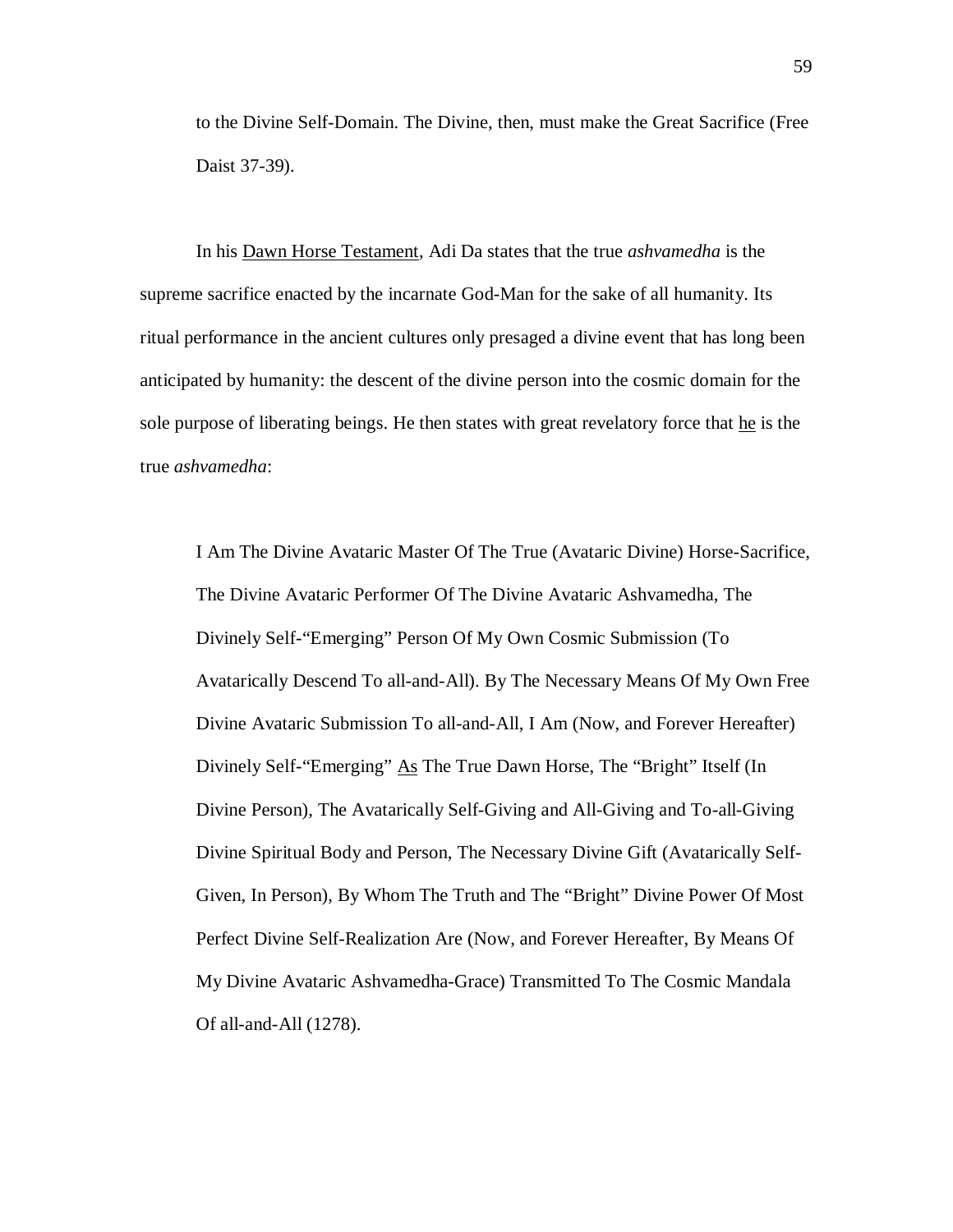In his final writings about the *ashvamedha*, which were completed only weeks before his passing, Adi Da presses this revelation further still—beyond the traditionally intended purpose of all sacrifice. He notes that the ancient method of sacrifice has been universally regarded as the primary means by which human beings are linked to the divine:

That "method"—used everywhere, in all human societies—involved the "objective" sacrifice of whatever human or non-human form was regarded as most virtuous and worthy. That culture of sacrifice is epitomized in the Ashvamedha, or Horse-Sacrifice, of ancient India. . . . The idealism associated with that sacrificial ritual is that the horse, as an embodiment of energy and Spiritual force, provides, through the sacrifice of its blood, its life-force, a means of connection with the Ultimate Energy, or Divine Force (Boundless 141-42).

However, in reality "there is no separation from the Divine or the Divine 'Bright' Spherical Self-Domain". That such separation exists, Adi Da says, "is the great illusion at the origin of every 'religious' tradition" (Boundless 142).

His critique of conventional religion in this regard is fundamental, but it is not the same as Marx's famous opiate metaphor (Critique Hegel 1). Marx asserts that religion offers a hopeful, yet utterly illusory, consolation (albeit one that is understandably sought) in the face of human suffering. Adi Da's point is that all religion is predicated on the presumption of separation. That is, it takes as *a priori* the position of egoity. He frequently noted that the traditional etymological understanding of the word "religion" is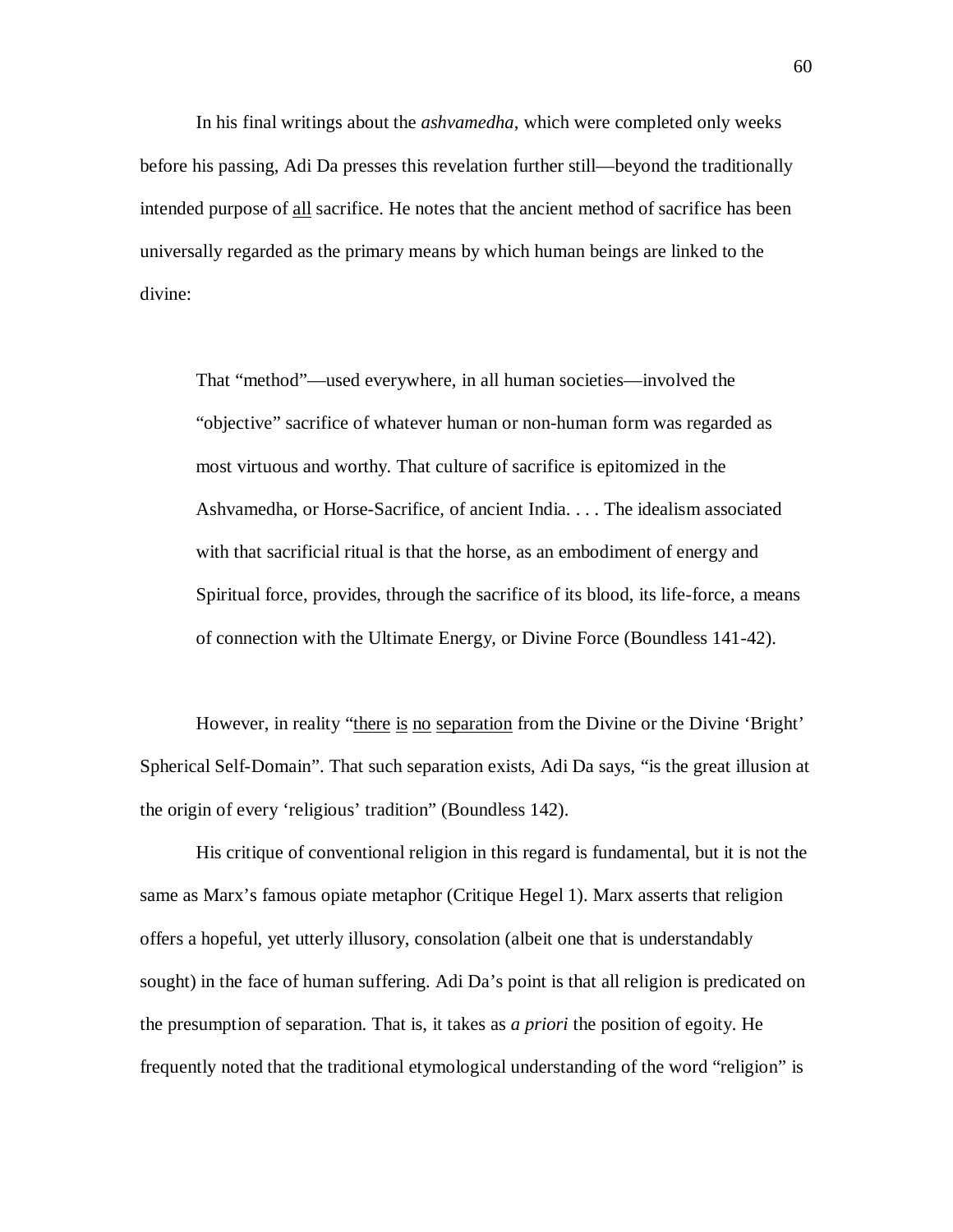that it derived from the Latin "religere", meaning, "to bind again"—to reconnect, that is, with the divine. All the while the source of trouble and fear is the illusion of separation. It goads human beings to seek an ultimate sustenance—personified in the God-idea of conventional religion (Right Diet 14-20). The means for doing so have traditionally involved not only personal prayers and sacrifices, but sacrificial intermediaries, such as the Vedic horse or even Jesus.

In his concluding remarks about the *ashvamedha*, Adi Da affirms the obsolescence of all religion and all sacrifices *in toto* in light of his own avataric appearance in the world. He makes the astonishing statement:

All "religion" Is Transcended in Me. All sacrifices come to an end in My Person. All sacrifices are forever vanished in the now-and-forever-hereafter Divine Avataric Self-"Emergence" of the Recognition-Time of My Divine Avataric Appearance here. I have Perfectly Vanished the illusion behind every "religion". I have Perfectly Outshined the necessity and the logic for an intermediary between human beings and the Divine. I Am the Perfect Fulfillment—and the Perfect Transcendence—of the *Ashvamedha*. I am not the performance of the *Ashvamedha* in time and space. I Am the Always Already Accomplished "Brightness" to Which all the sacrifices were made by humankind in its ages of separation-illusion. I  $\Delta m$  the Perfect Age of the Non-separateness and Prior Unity of all-and- $All. \ldots$ 

The Divine "Bright" Spherical Self-Domain has Self-"Emerged" here As My Perfect Divine Avataric Self-Manifestation. My Divine Avataric Self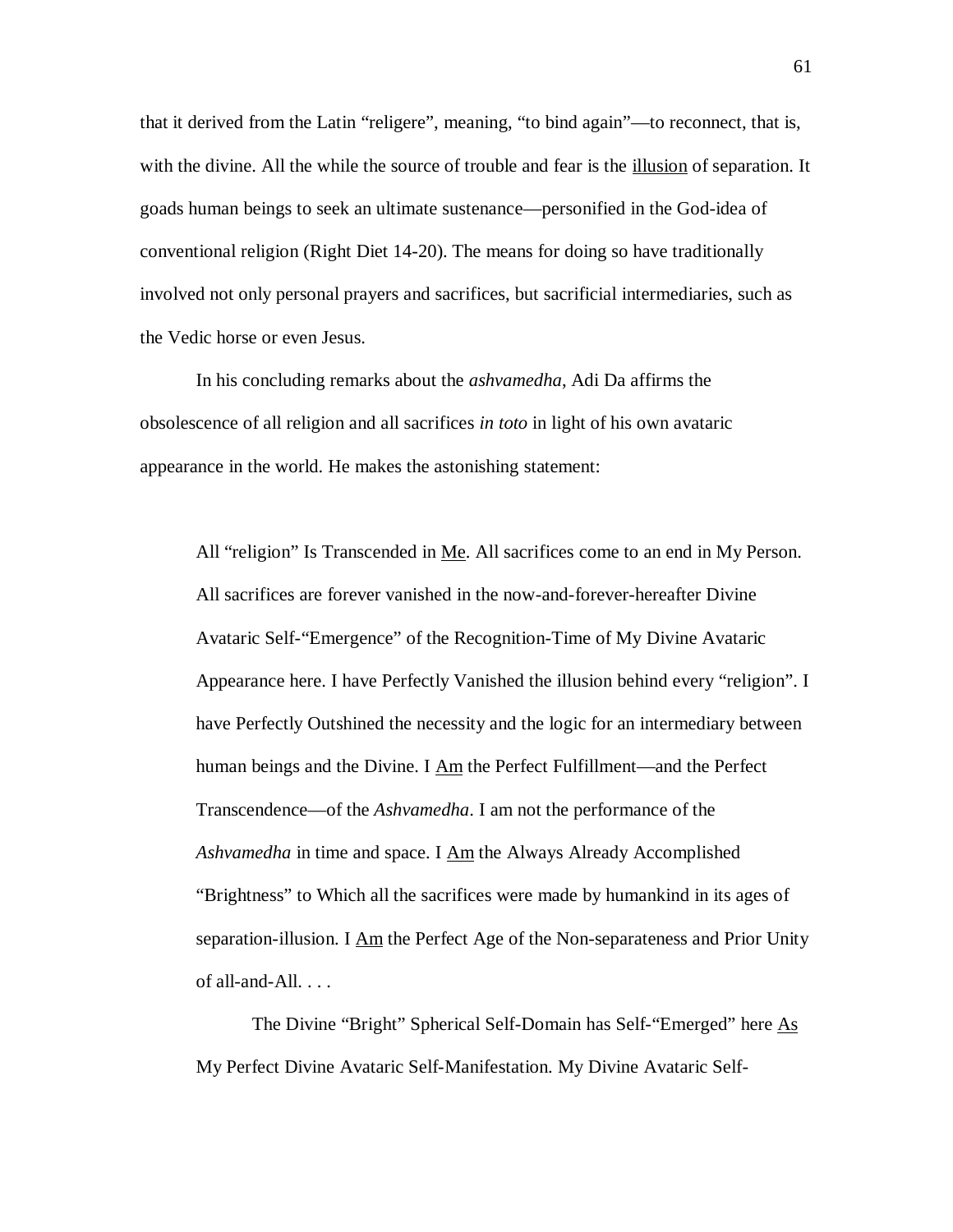"Emergence" here Is the Perfect Fulfillment of all the sacrifices that have been made by individuals and collectives since ancient-upon-ancient time. All of that provided the Incarnation-Vehicle for My Divine Avataric Self-"Emergence" here. My Incarnate Divine Avataric Self-"Emergence" here Cancels the need for a mediator to connect the "world", the body, and the mind to the Divine (Boundless 142-43).

This esoteric revelation is the key to understanding Adi Da's confession relative to his avataric appearance in the world. He was, he says, avatarically descended and embodied for a time in human form. Forever after his human lifetime, he remains eternally present as the "self-evidently divine" reality and truth. There is no place to go in order to find truth, nor any state or condition to attain. Once devotionally recognized as the "Bright", Adi Da himself is all-sufficient—not Adi Da as a person or discarnate spirit, but in and as his own divine self-condition, which, he repeatedly says, is the eternally prior condition and state of all beings. To perfectly realize this, he says, is the ultimate realization of Adidam Ruchiradam.

Realization of the Divine Self-Nature, Self-Condition, and Self-State of Reality Itself Is simply a matter of whole-bodily-responsively devotionally recognizing Me. . . . to whole-bodily-devotionally recognize Me is to participate in That Which Transcends space and time. That  $I_s$  The Only Light That  $I_s$ . That  $I_s$  The Divine Conscious Light—the "Bright", the Acausal Divine Itself—Beyond and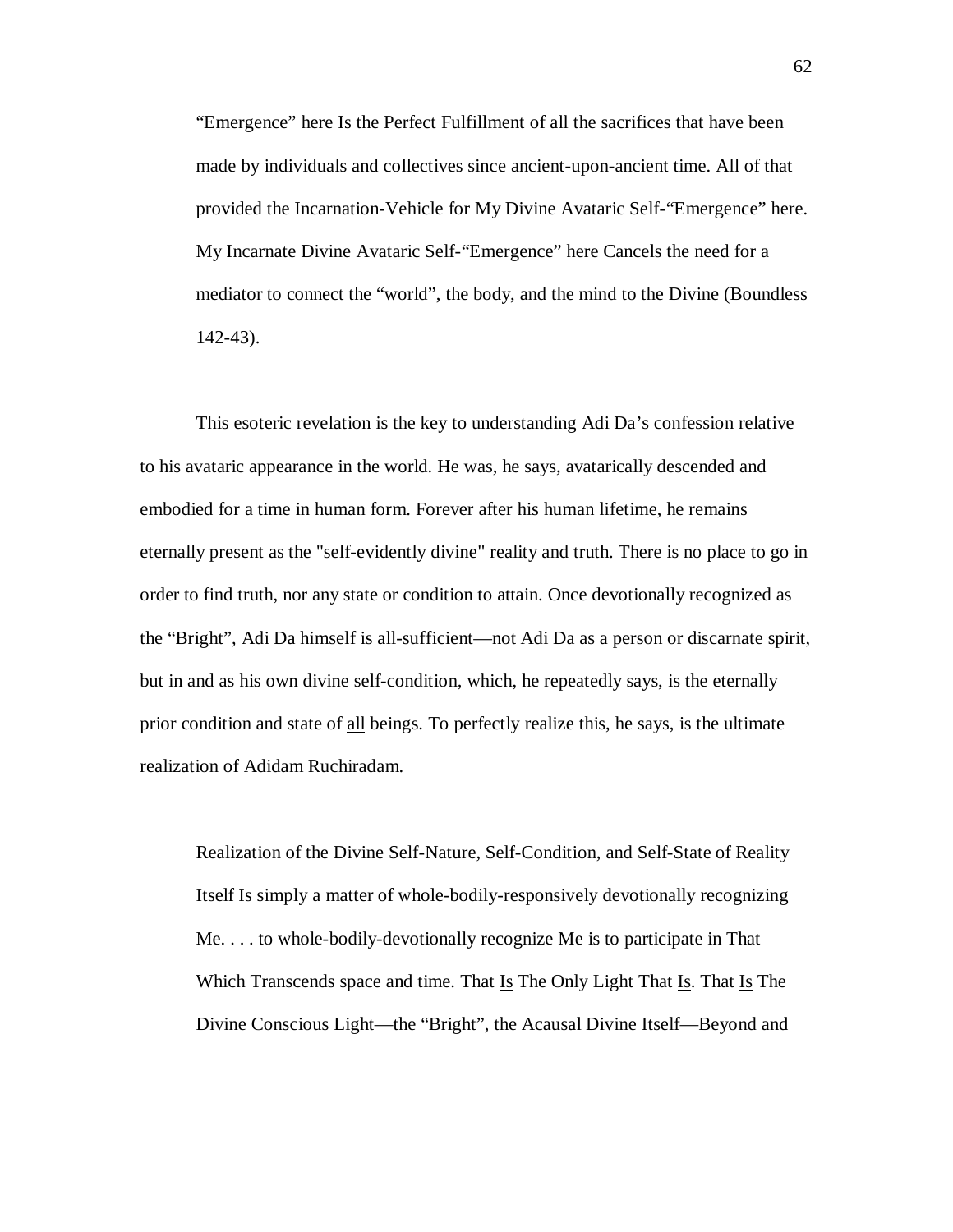Prior to conditionality, Intrinsically egoless, Self-Existing and Self-Radiant, Indivisible, without "difference" (Boundless 146-47).

## *The Divine Avataric Self-"Emergence"*

 $\overline{a}$ 

By the end of 1985, despite the fervor of his service to devotees over the preceding thirteen years, Adi Da was unable to break the spell of their egoic bondage. There remained a mood of resistance, a refusal to submit to the ego-transcending demands of spiritual life in his company. And while public acclaim for his spiritual genius was growing, there was no broad acceptance of him, his teaching, or his spiritual influence in the world. $27$ 

People everywhere claim to want truth and happiness, but it was clear to Adi Da that no one was yet willing to pay the ego-renouncing price such happiness exacts of the human heart.

Adi Da's devotees acknowledged that he had loved and blessed and served them, even to the point of being "a difficult [God]-Man" in their midst. He had laughed and lived intimately and unguardedly with them, humored them, cried with them, sang, danced, ate and drank with them. But most of all, he had taught and blessed them, face-to-face, heart-to-heart, stretching the depth of their feeling far beyond the ego's constricted span. He had done this and infinitely more in naïve

 $27$  The late Wittgenstein scholar, Henry Leroy Finch, wrote, "There exists nowhere in the world today, among Christians, Jews, Muslims, Hindus, Buddhists, native tribalists, or any other groups, anyone who has so much to teach, or speaks with such authority, or is so important for understanding our situation. If we are willing to learn from him in every way, he is a pole around which the world can get its bearings" (Aham Da Asmi cover). And Alan Watts commented when he first read The Knee Of Listening in 1972, "It's obvious from all sorts of subtle details that he know what IT's (sic) all about. . . A rare being" (Knee cover).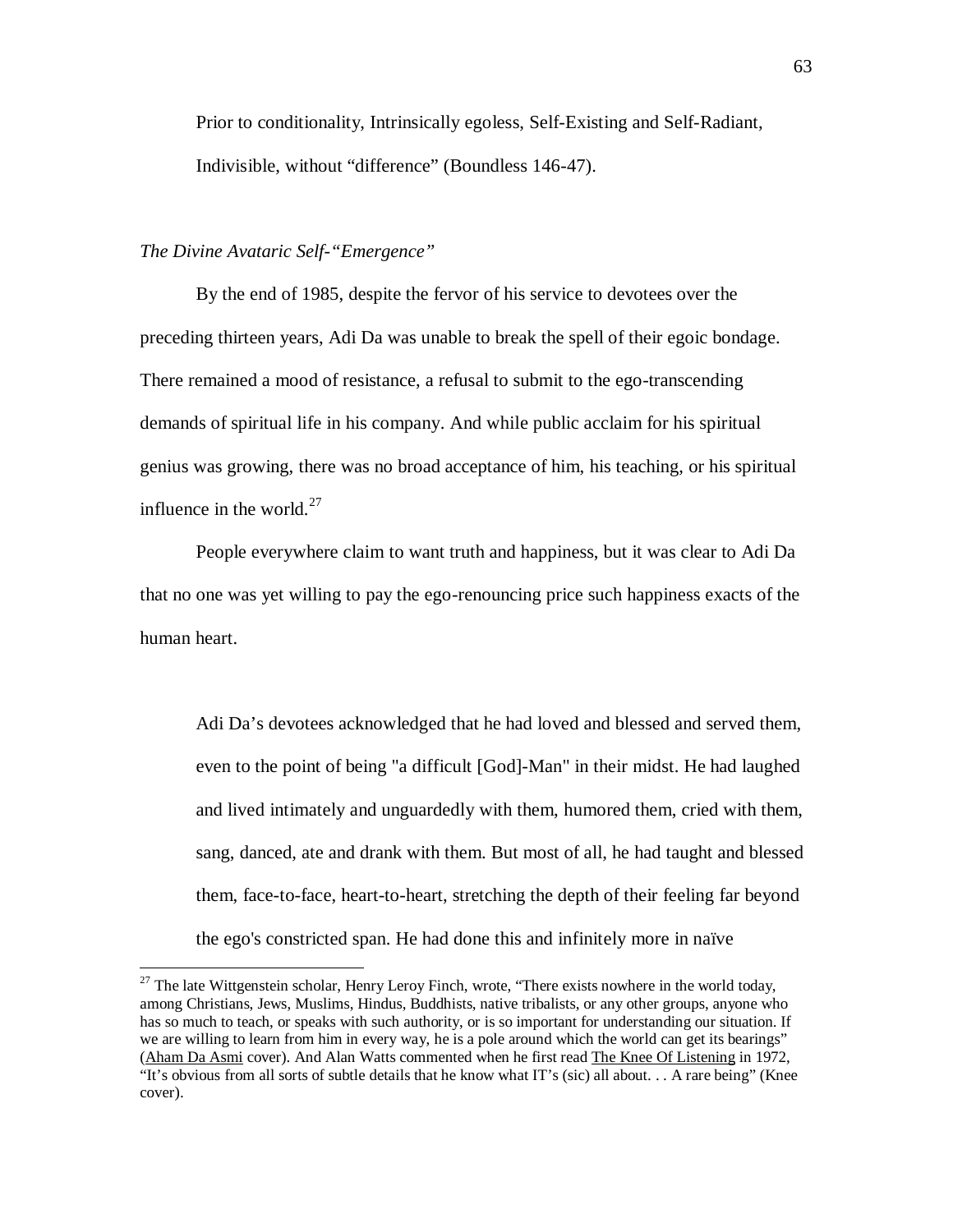submission to the sufferings, desires, illusions, power games, sexual obsessions, neurotic demands, and spiritual presumptions of his devotees--for countless hours and repeatedly, in the midst of all their egoic seeking, Adi Da had granted God-Vision and God-Healing to all who came to Him. He had fully Revealed and Radiated the Pristine, Ecstatic Sublimity and Wound of the Liberated Heart—and all, it seemed, to no avail (Costabile, "Da Avatar" Ch 13).

There was simply nothing more he could do to argue the truth to devotees. All that was essential for their spiritual awakening had been spoken, written, demonstrated, and revealed. Where, he continually asked, was the recognition and response? He wrote that the resounding unresponsiveness, both from within and outside of Adidam, was not only astonishing to him, but "[bore on his] body with the sulk of futility". He told devotees that he had been staving off a profound physical and yogic crisis for years out of sheer resolve to liberate beings. But a final, climactic incident, signaling the death throes of his teaching-submission, was at last inevitable.

On the morning of January 11, 1986, his "Divine Frustration and Despair" overwhelmed his body. He succumbed to a yogic process so extreme that it not only occasioned a permanent shift in the pattern of his life and work, but brought him perilously close to bodily death. While talking on the phone to devotees, expressing his despair and describing the physical symptoms that were overtaking him, Adi Da suddenly collapsed to the floor, his vital signs alarmingly weak and receding rapidly. In shock, devotees rushed to his room to revive him. In the tense, intervening moments that followed, Adi Da's fragile, tenuous hold on the physical body was starkly evident. After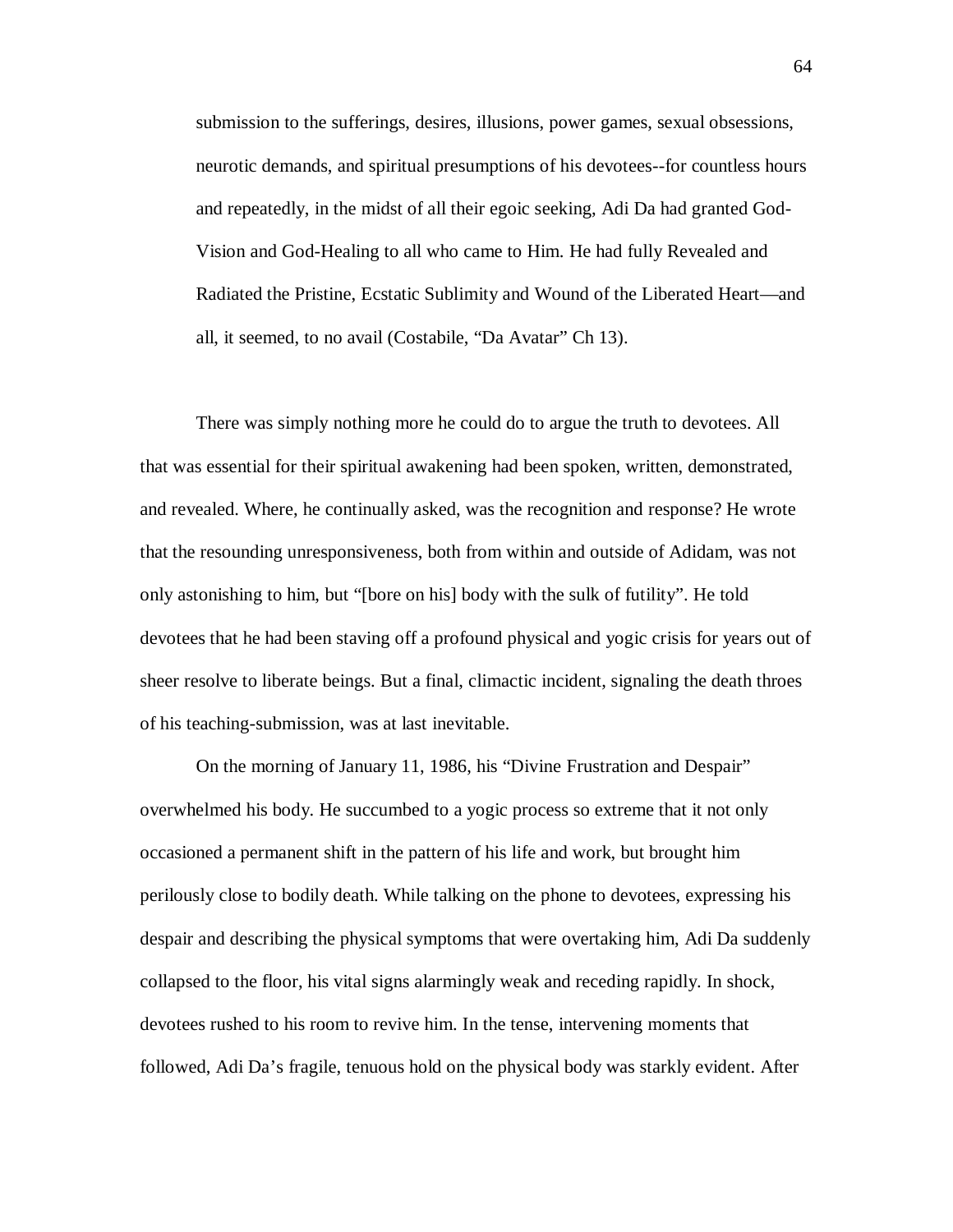a time, with physicians and intimates in attendance, he began to re-associate with the body. He later explained that this occurred only because of his immense love, compassion, and sympathy for all beings.

I began to Speak of My Great Sorrow for the billions of humans, and all the other beings in this humble realm. I was Drawn further into the Body through a very human impulse, a love-impulse, as I became Aware (once again) of My Relationship with My devotees, in the process of resuming the Bodily state. Thus, I was Attracted back by very human connections—not by My Impulse to Divinely Liberate humankind, because that Impulse is Always Already the Case. In the midst of this Attraction to human connectedness, I Assumed an Impulse toward human existence more profound than ever before—without any reluctance relative to sorrow and death. . . . In that Great Event, I spontaneously Made a different kind of Gesture toward all, which was (in some fundamental sense) the equivalent of the Bodily Embrace that I would Give to all human beings, and even to all who are self-conscious and dying in this place—by Fully Assuming This Body, in the apparent likeness of all, and Accepting the sorrow of mortality, without the slightest reservation (Knee 618).

#### *The Years of Extrication*

From that moment, Adi Da writes that the spiritual energies animating his bodymind underwent a radical shift. It was imperative that he extricate himself from his previous mode of teaching. This, he says, was essential to preserve the physical body, but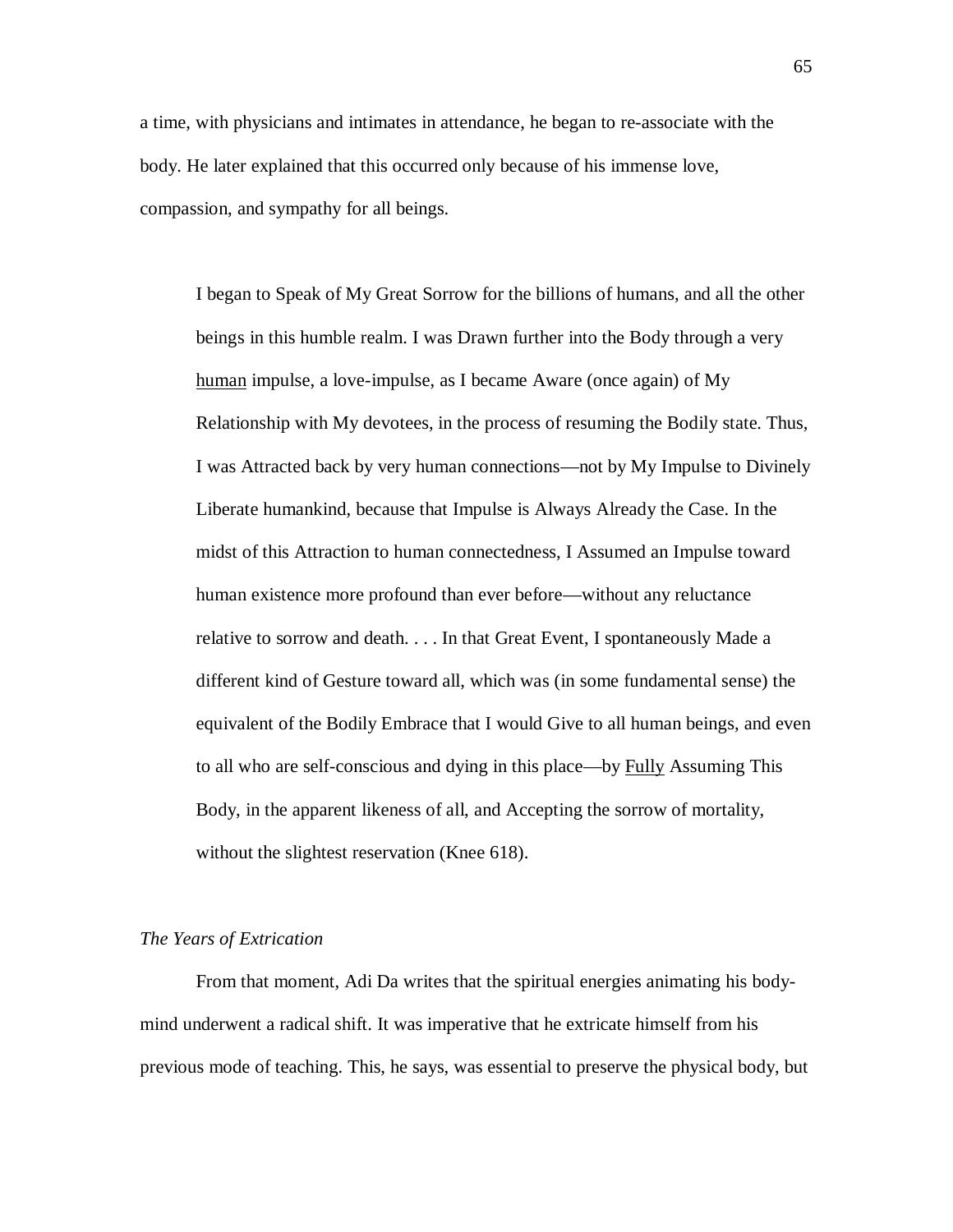also to create the undisturbed psycho-physical environment required for his work of silent transmission and blessing. To this end, he called devotees to transform their relationship to him: no longer would he submit to them as he had done for so many years in order to reflect (and urge them beyond) their egoic limitations. Rather, on the basis of their devotional recognition, devotees were to reverse the pattern of their relationship to him. The time had come for them to submit and conform themselves to him—a calling Adi Da would reiterate relentlessly, even while devotees continued to resist for many years to come.

But the die was cast in the yogic event that Adi Da came to describe as the initiation of his "Divine Avataric Self-'Emergence'". It was, he says, his complete descent into the human body, "down to the toes", but also into the entire cosmic domain of conditional manifestation:

Through that effortless, will-less Integration with human suffering, something about My Divine Avataric Work became more profoundly Accomplished and more Auspicious than ever before. I have not dissociated from My Native (or Inherent) Divine State of Being. Rather, I have Accomplished your state completely, more profoundly than you (yourself) are sensitive to it. On January 11, 1986, I Became this Body—Utterly. And My Mood is different. My face is sad, but not without Illumination. Now I Am the Murti, the Icon—Full of My Own Avatarically Self-Transmitted Divine Spiritual Force, but also completely what you are, Suffered constantly. I have no distance whatsoever from this suffering anymore (Knee 619).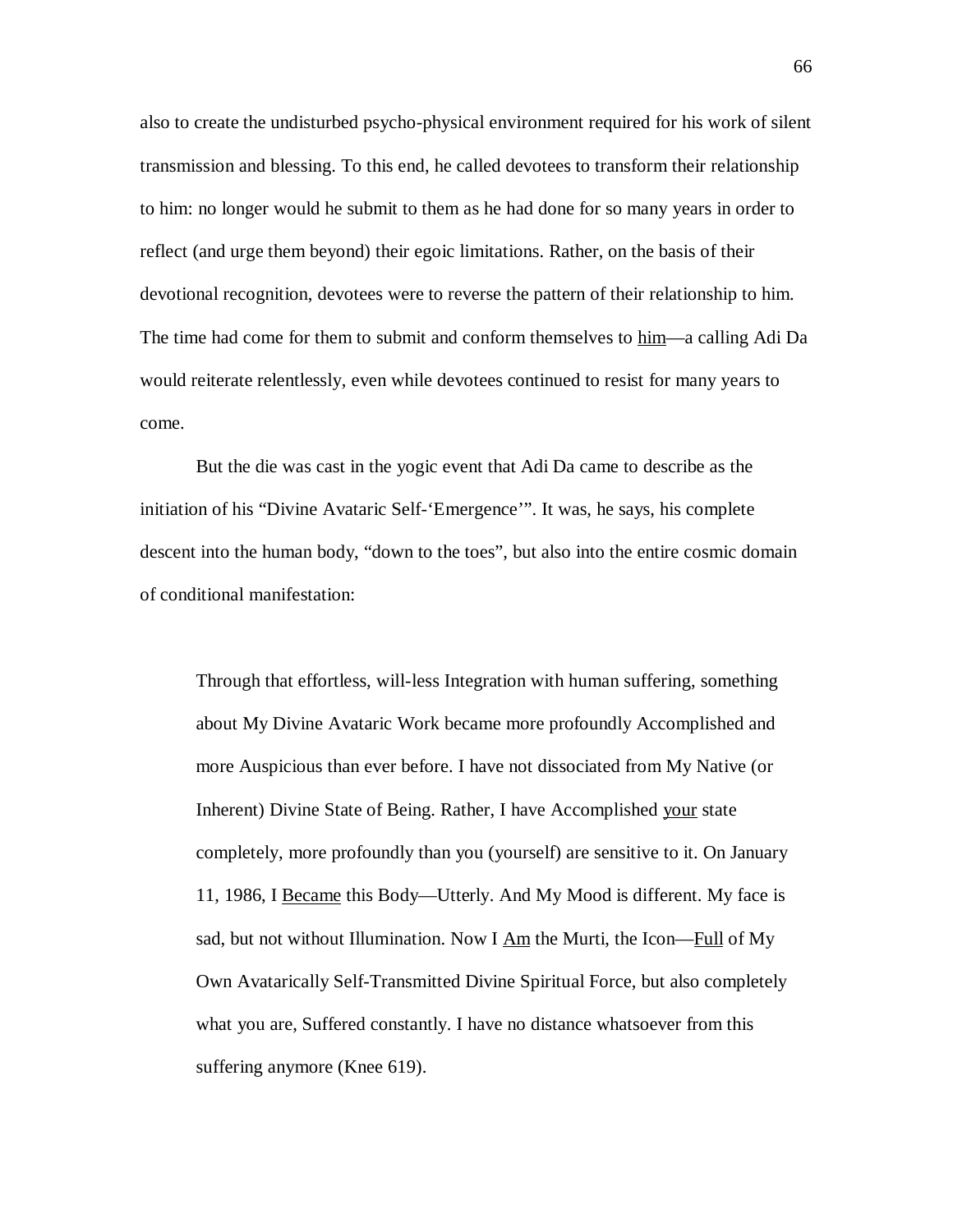It is fair to say that devotees were stunned and uncomprehending of the profound changes in Adi Da after that fateful event. He began a fast that was to continue for four months. He traveled to California and gathered with devotees there, dressed in fiery orange (the traditional color of renunciation) and emanating a fierce intensity and presence. He described himself as "an ascetic on fire", making the demand for renunciation his passionate calling. For a time, devotees outwardly conformed to his renunciate requirements: raw diet, celibacy, intensive service, and the esoteric practices described in what is now his Lion Sutra. But their responsiveness was again short-lived, and over the months devotees felt they could not sustain the radical practices in life or consciousness that Adi Da enjoined.

The process of extricating himself from his teaching-submission began to unfold in painstaking cycles: Adi Da would continually call his devotees to respond to him by subordinating their own egoic impulses and fully embracing the way of life he was giving. This, he made clear, was the inevitable demonstration-response of their devotional recognition of him. And it was the means for their liberation. However, seeing their lack of responsiveness yet again, he would engage them anew in various realityconsiderations as ever before. All the while, he was working to free himself from this pattern and to stand "Simply Divinely Self-Revealed As I Am, In and As Reality Itself".

Even though Adi Da stated and re-stated his need for devotees to understand what had occurred in January of 1986, it would be another fourteen years before he himself was compelled by a continuing series of profound yogic crises to end his self-submission work firmly and finally.

67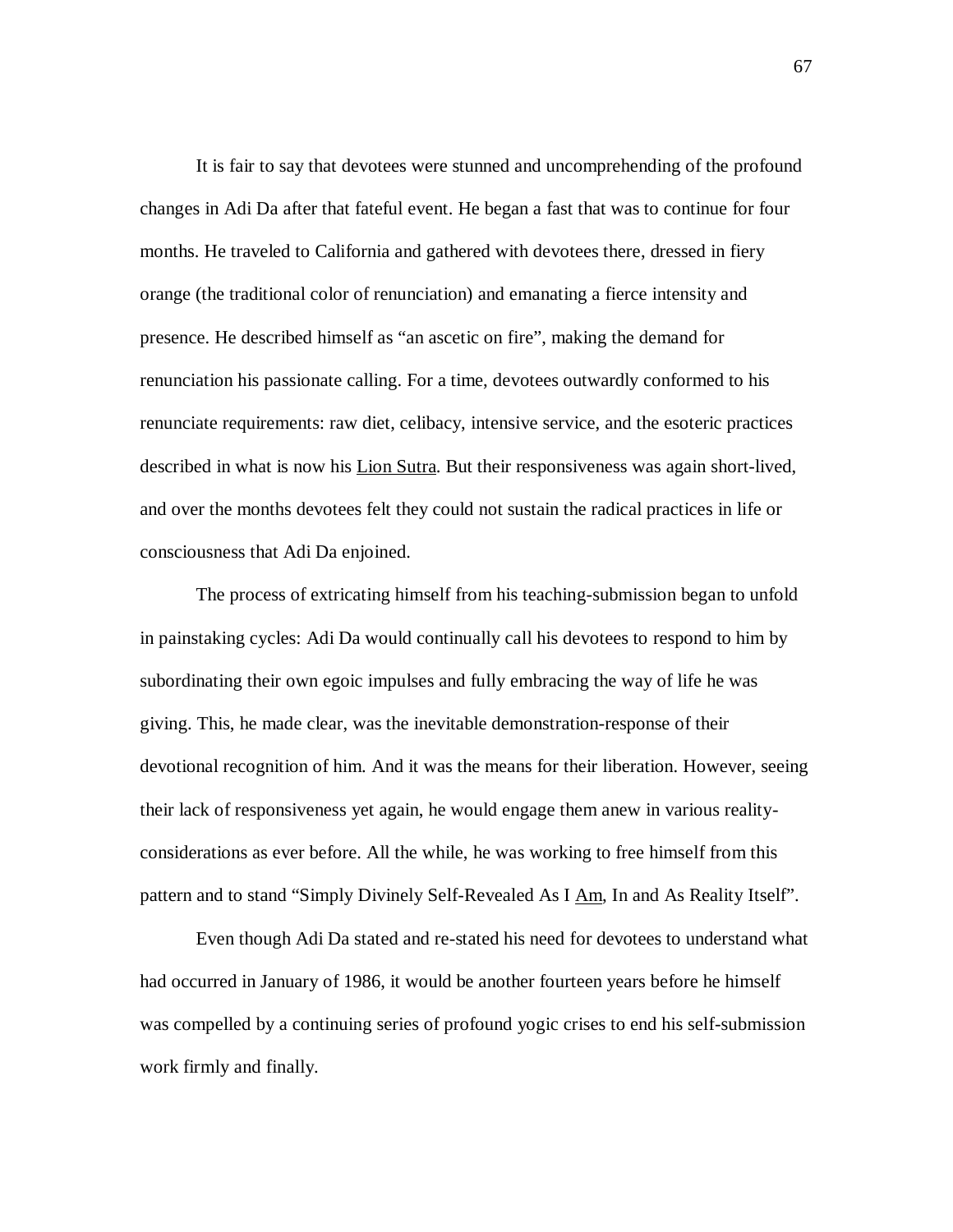Throughout those fourteen years (and remarkably, even beyond), Adi Da recapitulated his entire teaching several times over. Each time, beginning essentially from scratch, he presented his basic arguments about seeking, the self-contraction, the rooterror of egoity and "point-of-view", while also revealing anew the self-existing, selfradiant nature of consciousness and truth and the means of devotional recognition and responsive communion with him that are the essence of the Reality-Way of Adidam. He also enumerated the complex details of reality-practice and the transcendental spiritual process at every level, including its divinely self-realizing fulfillment in the "Perfect Practice".<sup>28</sup>

Since the Great Event of January, 1986, My Divine Avataric Process has Been an Extrication from the patterns with which I had Become Conjoined. That Process of Extrication (rather than dissociation or detachment) has Been a Process of Purification (or "Tapas", of the "Heat of Purifying fire"). That Process of Extrication has Been not only the Purification of the Combined Vehicle of My Divine Avataric birth, but also the Purification of all of Its associations and relations. By Means of the Process of My Divine Avataric Renunciate Demonstration, all-and-All have Been Purified by Me. . . . That Purification of all-and-All Began with the Great Event of January 1986 and Culminated fourteen years later, in the Ruchira Dham Event of April 2000 (Boundless 85).

 $\overline{a}$ 

<sup>&</sup>lt;sup>28</sup> See The Aletheon (forthcoming from The Dawn Horse Press) and The Dawn Horse Testament for Adi Da's description of the "Perfect Practice" of Adidam.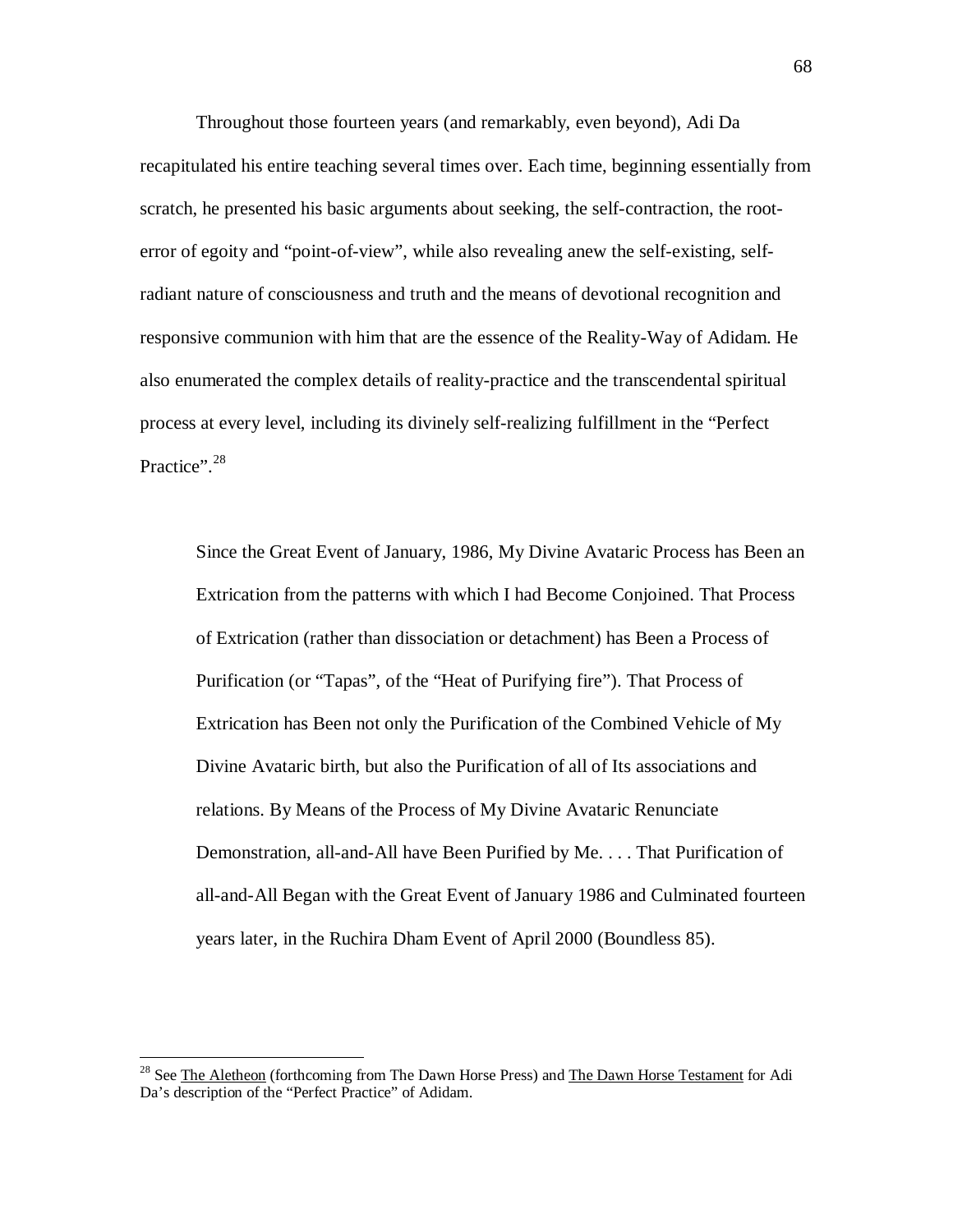# *The Outshining "Brightness"*

 $\overline{a}$ 

On March 9, 1999, symptoms of heart-stress that Adi Da had suffered nearly continuously since 1986 increased to alarming levels. Physicians were summoned, but could detect no physical signs of heart attack. Adi Da indicated that these were yogic symptoms caused by the intensity of his spiritual work and by energy-forces backing up in him due to resistance from devotees and the world. The following day, dressed in renunciate orange, he left his residence at Adi Da Samrajashram and sequestered himself in his *mahasamadhi* temple located on a grassy knoll near the middle of the island. He had been following news reports of the conflict in the Balkans, which had escalated precipitously, and it was clear to devotees that he was working spiritually with the negative forces surrounding the conflict.

For forty-three days Adi Da remained in seclusion, receiving radio and printed news reports of the developments in Kosovo. During that time tremendous storms raged on the island, often with massive bolts of lightning, deafening thunder, winds, and tumultuous rains. The crackling storms struck the terrain all around his *mahasamadhi* site. Devotees reported that the phenomena within the natural world seemed equal in intensity to the Kosovo conflict—an elemental sign of the war and of Adi Da's contravening spiritual work in relation to its dark forces.<sup>29</sup>

Adi Da continued his spiritual work with the Kosovo conflict until it was announced that a UN Security Council Resolution had been achieved in late June. Adi Da

<sup>29</sup> Ruchiradama Nadikanta, a formal renunciate member of Adidam, was attending to Adi Da's practical needs at the time. She offers this firsthand account: "One night, it seemed that the war [could have been] occurring right there at the 'Brightness'. . . . [There were no bombs or bullets], but the thunder was so deafening loud it shook my body like a barrage of artillery fire. And the lightning was so bright, just blasting across the sky—the whole field lit up. During the night, the winds were so powerful it felt as though the tent where I was staying was going to be lifted off the ground. The agitation in the atmosphere altogether was extreme" (Knee 648).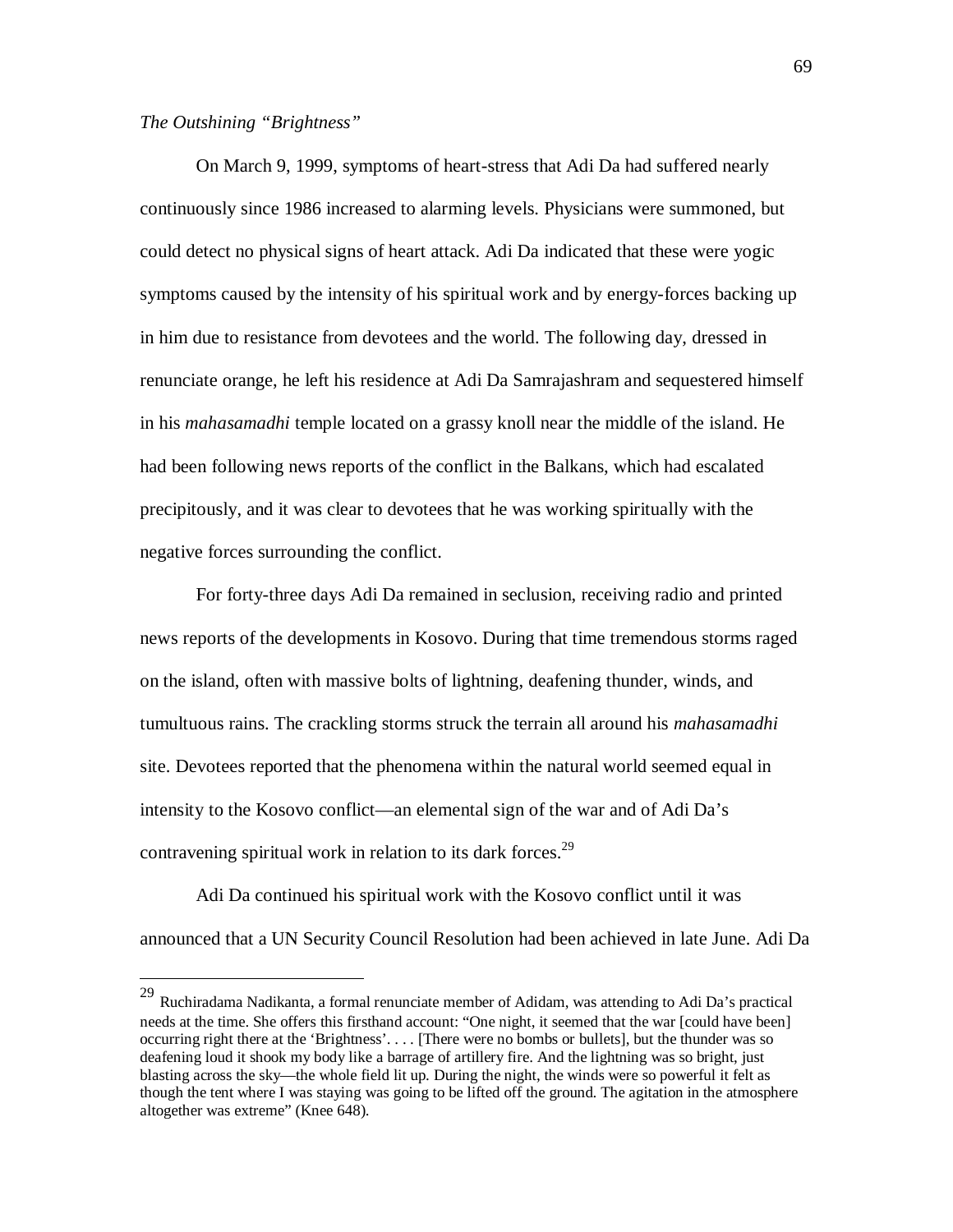later wrote that during his seclusion at the Outshining "Brightness", he suffered a breakdown of the various systems in the body "to such an extent that I nearly lost Association with physically incarnate existence altogether".

That entire Yogic . . . syndrome can be characterized as My being "thrown out" of the Body (and up into the Divine "Bright" Spherical Self-Domain of Eternal Light) by the force of resistance to Me that was being manifested in the gathering of My devotees and in the world altogether (Knee 658).

During his seclusion, Adi Da also wrote a summary essay recapitulating his entire life and re-confirming his work in the form of "three Great Processes": his own (apparent) early-life sadhana prior to his divine re-awakening; his self-submission work with devotees; and his transcendental blessing work with the world. He indicated that all of this was an immensely difficult struggle "beyond the capability of any words to describe":

My Divine Avataric Life and Work is, Itself, an Expression of an Extraordinary and Incomparable Ordeal that is not at all within people's experience. I can only Say that much about it. . . . All that was necessary for Me to Do, for the Sake of this conditionally manifested domain is Done. In the midst of the unspeakable Struggle and Ordeal at the "Brightness", I Established My Divine Avataric Spiritual Work As a Sphere of "Bright" Influence That cannot ever be destroyed. I Persisted until It was Done—and That Is That (Knee 659).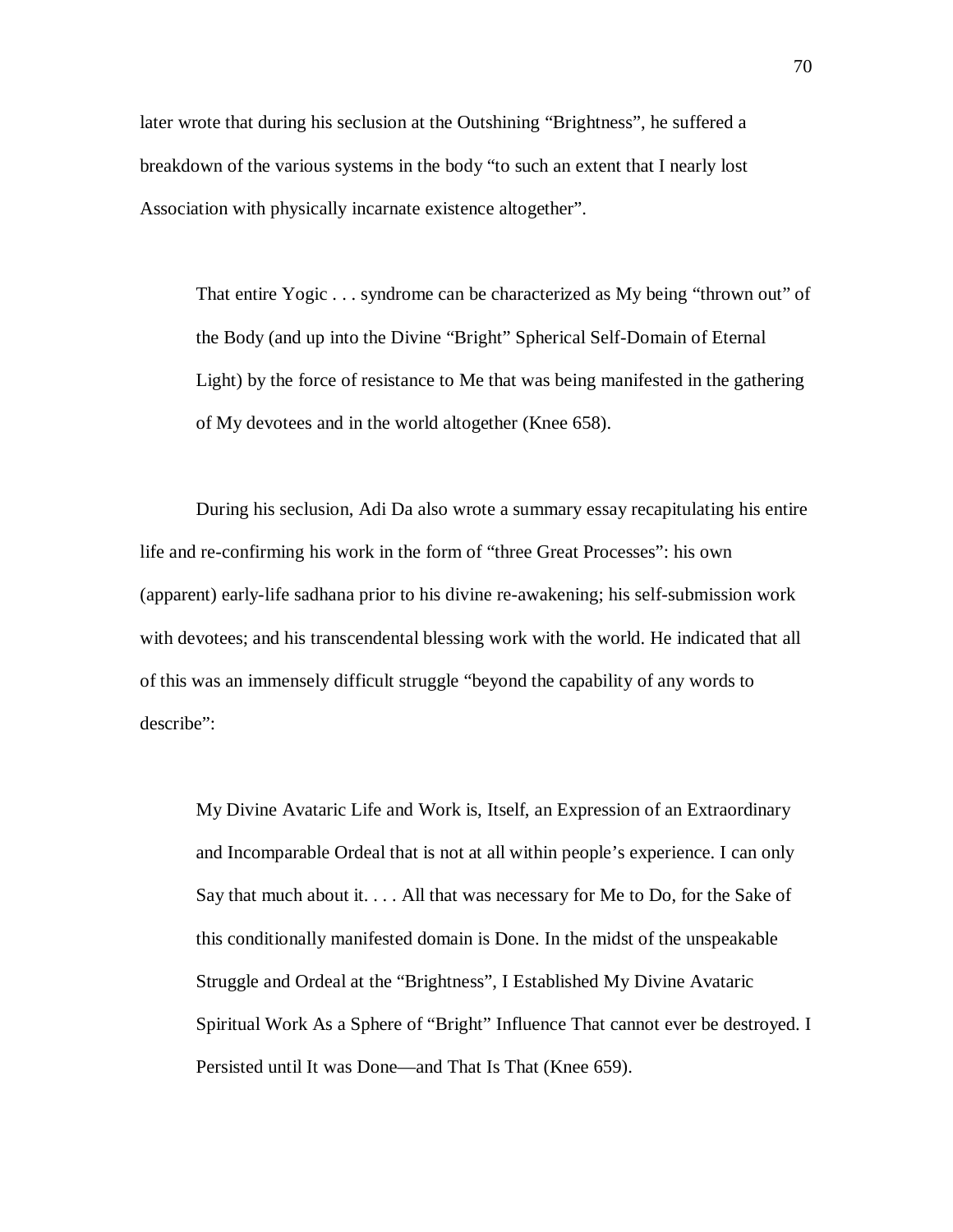## *The Ruchira Dham Event*

In July of 1999 Adi Da returned to the United States—first to Da Love-Ananda Mahal, his sanctuary in Kauai, Hawaii, where he stayed for several months, and then to the Mountain Of Attention Sanctuary in California. The ordeal at The "Brightness" (his *mahasamadhi* temple) in 1999, he says, initiated another extreme yogic crisis in his body that culminated nearly a year later.

On April 12, 2000 Adi Da was being taken to a devotee's residence on Lopez Island in the state of Washington as he journeyed up the coast from northern California. While on the ferry to the island, Adi Da began to feel weak with the recurring bodily symptoms he had been suffering. When he reached the house on Lopez, he was helped into a jacuzzi. But it became increasingly obvious to an attending devotee that he was losing his hold on the body. Soon he was carried from the jacuzzi to an easy chair and then to his bed. Devotees massaged him vigorously, especially his feet and extremities, in an effort to draw him back into the body. As devotee Stanley Hastings recounted the scene:

It is impossible to describe the love that was being expressed by Beloved Adi Da and those who were with Him. His eyes were flowing with tears, as were everyone's. His hands and feet were cold and numb. He felt great pressure on His chest and had difficulty breathing. Both of his arms and hands would continually cramp up and convulse. . . . At one point, after His eyes were closed for a while, Beloved Adi Da opened them slightly and softly said, "I am here. Can you see Me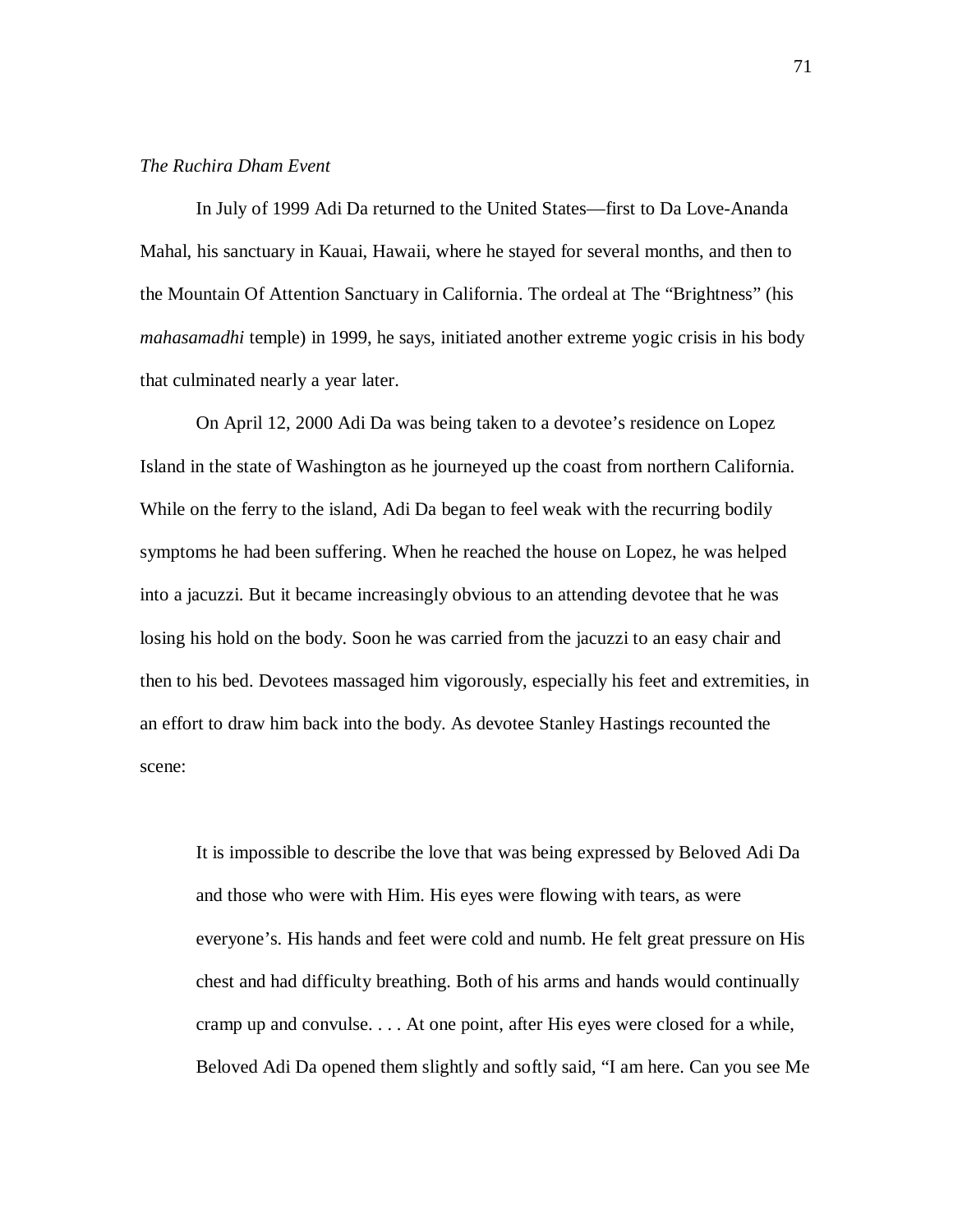Up Here?" We all said "yes"—and we could. He was Evaporating the entire room in His Light. He was Way Up and Beyond the apparent "here" where we were. Then He continued in a very soft voice: "My Room is Larger than you think. I close My eyes and I am in My Room, Infinitely beyond. This is just a small version of It." His eyes were streaming with tears, and He looked around at us slowly as He went on, "But this place is good for love." He was quiet then for a long time (Knee 663-64).

In a remarkably vivid yogic description of this event, Adi Da writes that there was an "'Urdhvareta' or complete Upturning of all the Body's energy flows". He closed his eyes and it was "the 'Midnight Sun'—the Divine 'Bright' White Orb, Self-Existing and Self-Radiant, On the Infinite Black Field of all potential (and not yet prismed, or broken) light". Then he moved into "association with a vibrational field of energy made of all the colors of the light-spectrum . . . the entire light-field of the Cosmic Mandala was in Front of Me" (Knee 678):

I Am a Spherical Form of "Brightness", Including everything—from the blue field and its subtle planes to the yellow-red field and this gross plane. Initially, to My left, I was concentrated in the blue light, and simultaneously Seeing (from above) the total expanse of water, beyond the house. . . . The "vision" was fundamentally indescribable, because it was Seen from a "point of view" not located in the Body. And, yet, the expanse of water became simultaneously visible with the room in which My Body was located. . . . At that point, to My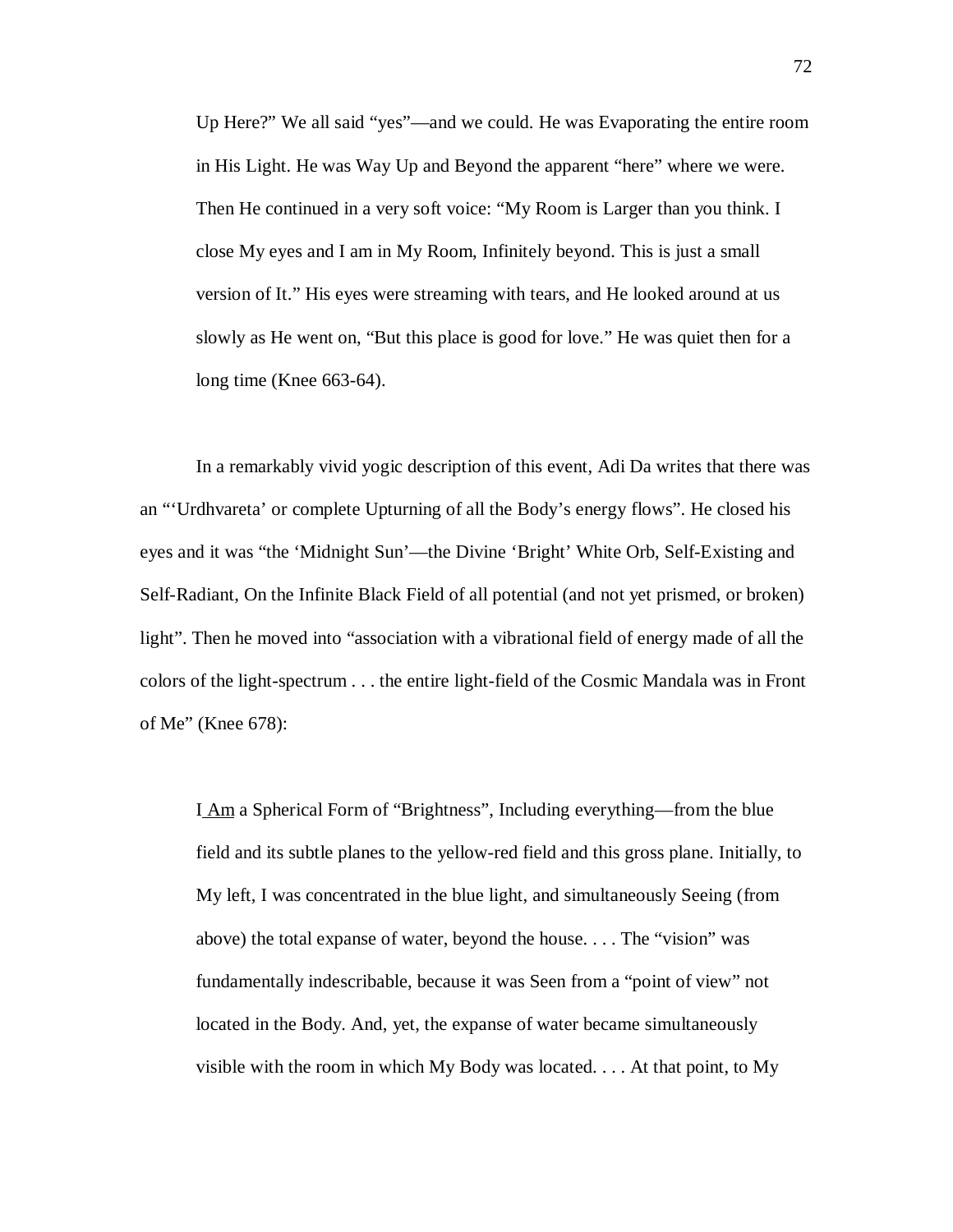right, the sphere of yellow became apparent—focused down toward the Body in some manner, from above and outside it. It was a yellow, tinged with red and orange. Coincident with Seeing the yellow sphere, the Process of Re-Integrating with the Body began. . . . I Saw My intimates gathered around My bed, and they were all in flames—the flames of the yellow-red realm—but they were not consumed. My Body was numb, without awareness. All of this, beginning with the blue light, was the progressive Process of Re-Integration with conditional existence" (Knee 678-79).

Effectively, he said, the entire process "was death—in terms of the Body. . . . It was the Infinitely Profound Samadhi of Outshining."

Adi Da was brought by ambulance to the local medical clinic. After examination it was determined that his symptoms, although extreme, were not those of a heart attack, nor were there imminent signs then of physical death. Adi Da later described the event as one of "Divine Translation", the ultimate phase of the seventh stage of life, which, he says, could not otherwise be physically survived by a human being.<sup>30</sup> It was a demonstration for all beings of the fulfillment of the complete process of divine selfrealization and of his divine self-revelation to the world. In 2008 he wrote of that event:

I Am yet Appearing bodily here, in a Non-ordinary State—Able to Confirm to you, for your Sake, that Divine Translation Is the Real and Divine Great Destiny of all-and-All. Divine Translation is not a myth. Divine Translation is not an

 $30$  For Adi Da's description of the four phases of the seventh stage of life see The Dawn Horse Testament Of The Ruchira Avatar (383-85). See a simple summary see also The Boundless Self-Confession (176).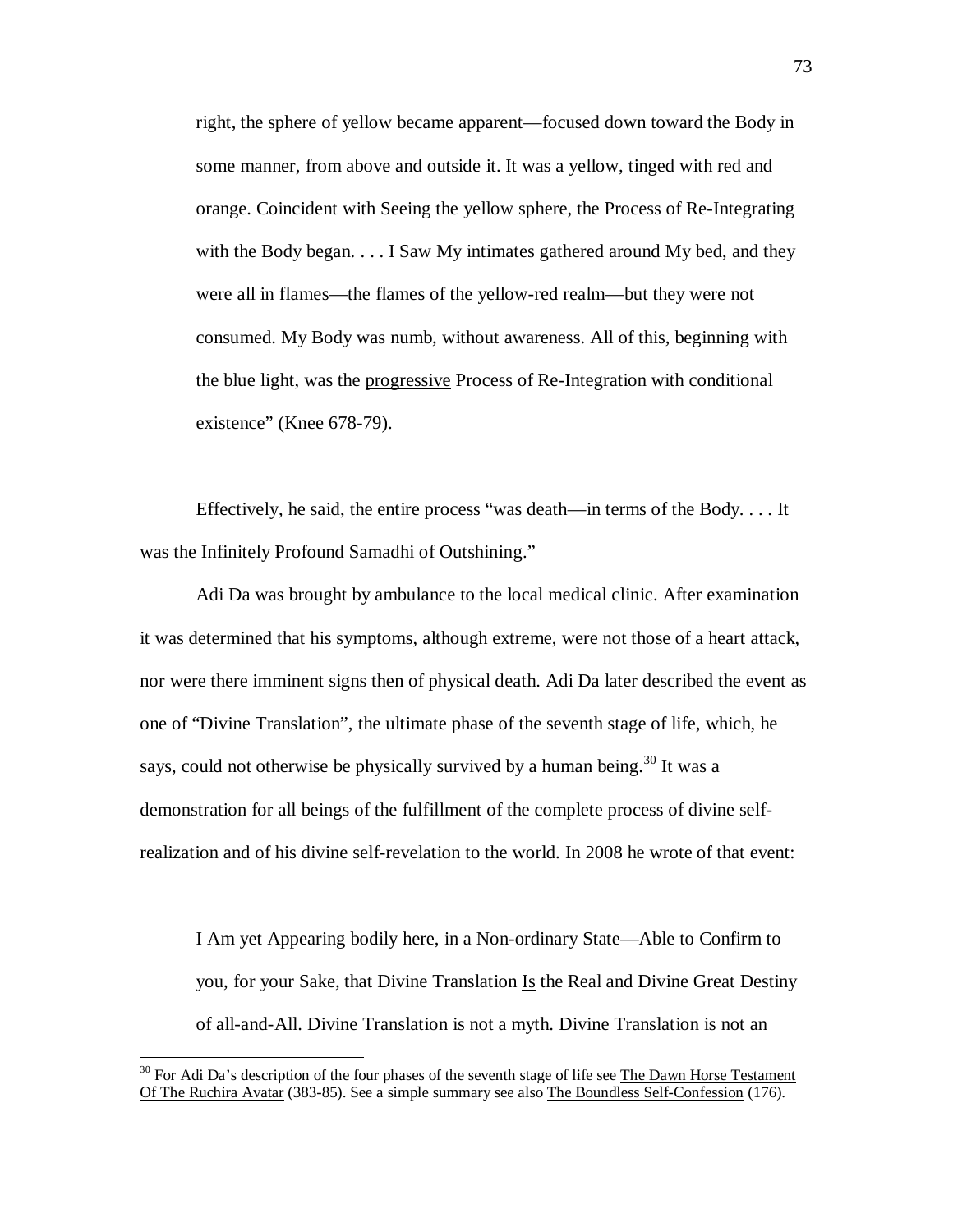illusion. Divine Translation is not a mere and "local" apparition of brain phenomena. Divine Translation is not an hallucination. Divine Translation is not a "maybe". Divine Translation is not a mere "philosophy". Divine Translation is not merely to be "believed in". I Affirm and Confirm to you: Divine Translation Is Real—and Divine Translation Is the Ultimate and Perfect Reality-Demonstration of Real God. . . . If you [live and fulfill the Reality-Way of Adidam] the Truth of Divine Translation will, inevitably, Be Realized and Proven in your own case (Boundless 57).

"The Ruchira Dham Event", as Adi Da came to call it, was the continuation of his Divine Avataric Self-"Emergence" in 1986. He described it as the "Seal" on that event. In yogic terms, it was also its precise opposite. Whereas his Divine Avataric Self- "Emergence" was his fullest bodily descent into the conditional worlds and his submission to all in the humble circumstance of earthly embodiment; the Ruchira Dham Event was "My Direct Ascent, to the Primal 'Bright' Spiritual Self-Condition of Conscious Light" (Knee 680).

He wrote that "At the 'Brightness' (and afterwards), I was Struggling with the 'dark' forces of this time—and, ultimately, I had to Endure the 'darkness' and Suffer it to the point of naked death" (Knee 673). It was a yogic death of such intensity that the gross and deeper personality vehicles were cindered to ash. Physical life persisted, but from that point onward, Adi Da's body was like a shroud, or transparent gauze—so fragile that each passing day was effectively stolen from the natural course of things by his sheer will and persistence. He described how Divine Translation "Shatters the body-mind, and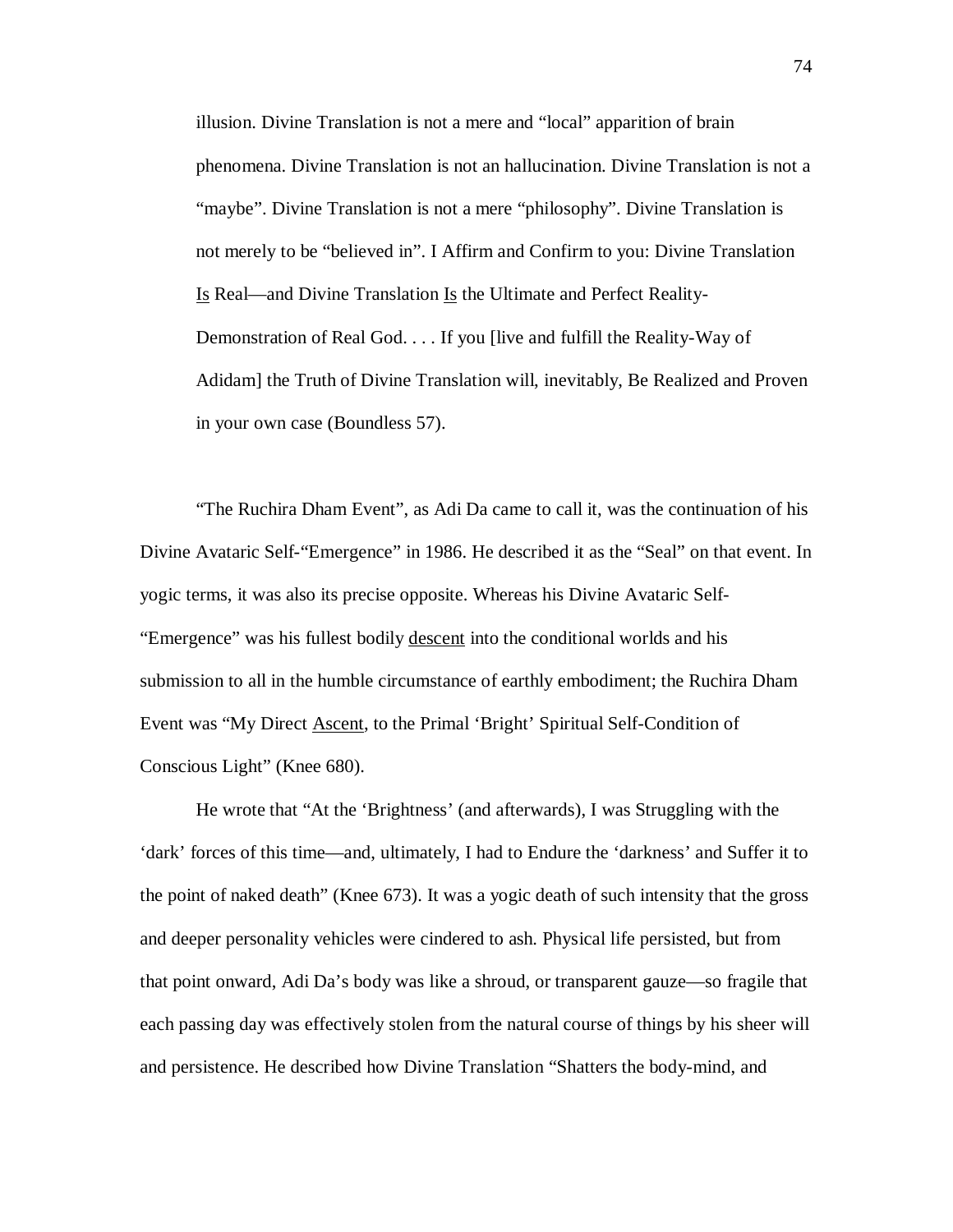Obviates the body-mind's foundation of existence" (Boundless 58). Nevertheless, he was not yet prepared to finally relinquish it, even though nothing substantial remained of it at root. In summary, he wrote of his condition:

I no longer have the capability to associate with people in any conventional manner whatsoever. This is not merely a matter of My Disposition. The mechanism to do so literally no longer exists in Me. In the Great Events of Yogic Death Which I have Undergone, there was the actual Disintegration of the various levels of patterning that I Carried by virtue of the Born Vehicle of Franklin Jones and the Deeper-Personality-Vehicle of Ramakrishna-Vivekananda (and all the "Causative" Births that Preceded Them). In each Great Event of Yogic Death, an aspect of that patterning fell away—because I had Sufficiently Done the Work I was Born to Do with that aspect of the "Equipment" of This Divine Avataric Body-Mind (Final Work 18).

It is difficult to characterize the effect that the Ruchira Dham event had on devotees. Many rushed to Lopez Island from around the world to see their master and were astounded as much by the magnified intensity of his spiritual presence as they were shocked by his physical fragility. As one devotee wrote:

I arrived at Lopez Island only a day or two after the Ruchira Dham event. I was immediately invited to the door of Adi Da's bedroom. He was sitting cross-legged on the bed, propped up by pillows, with several devotees attending him seated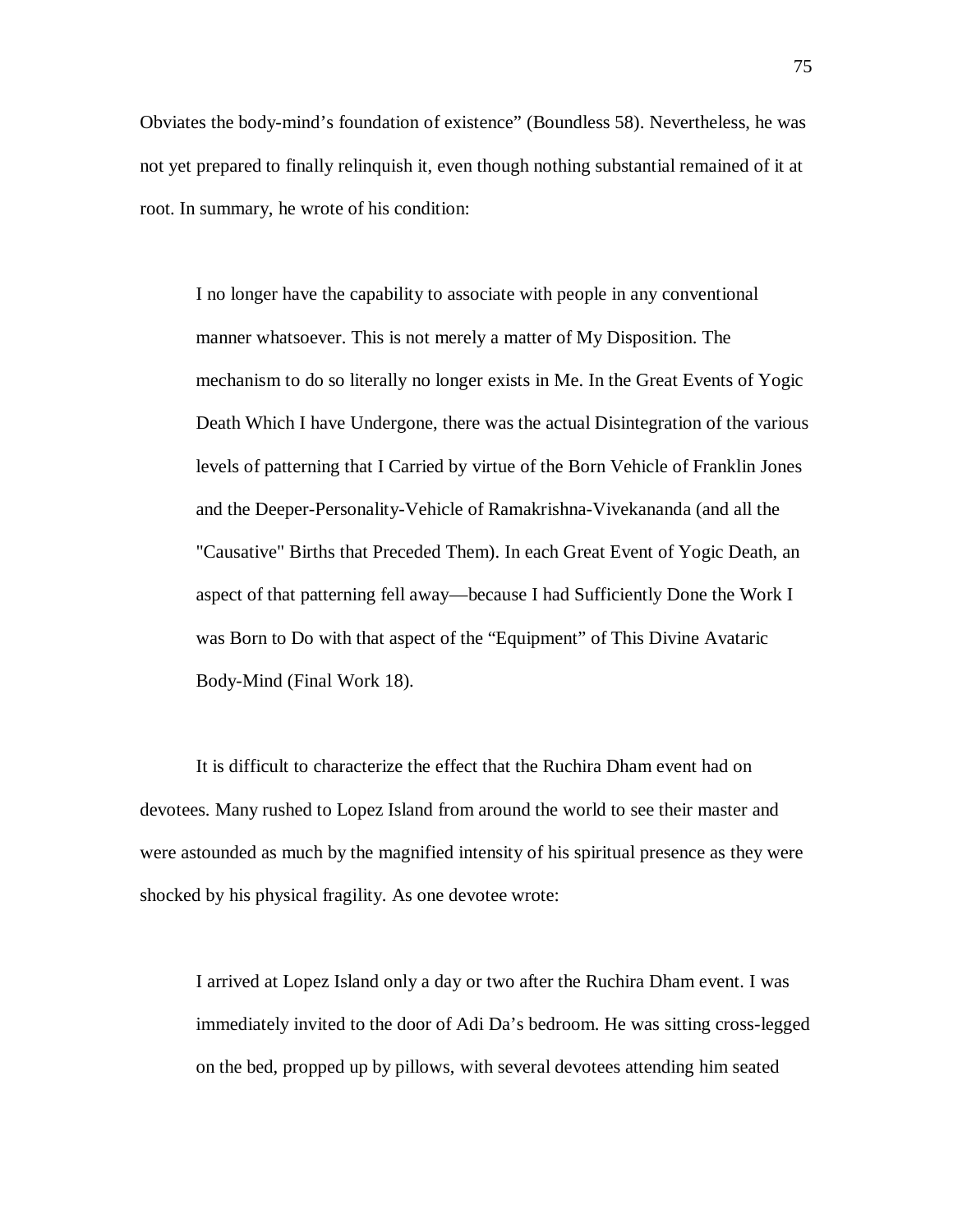around the room. He looked to me extremely feeble and almost etheric. His head was bent down toward his chest like a weight he could not hold. But as I stood in the doorway with my hands held upward in prayerful beholding of him, he lifted his head and gazed into my eyes. The vastness of his gaze and the thickness of his presence were like infinite oceans of blessing-force and feeling. I whispered that I loved him, weeping now with devotion and gratitude at a vision of divine beauty so profound that no description could do it justice (journal 1).<sup>31</sup>

Adi Da says that he maintained his association with the body in order to complete his work in the physical world for the sake of all future generations. He was also determined to grant his physical darshan to devotees for as long as possible.<sup>32</sup> He characterized all of this as a "More-Than-Wonderful Manifestation of My Divine Avataric Grace" (Boundless 58). But from April 12, 2000 onward, his self-submission work was over and done with—or so it should have rightly and finally been.

In actual fact, Adi Da began a series of gatherings with devotees from around the world via the internet in August of 2004, continuing with these gatherings as he traveled one last time to California in 2005-06. Again, he re-capitulated his entire teaching, but with an increasing emphasis on his "Perfect Practice" teachings and his ultimate selfrevelation of the seventh stage of life. These teachings would take their summary written form in what are now his three "Great Revelation-Books": The Aletheon, on the seventh stage Reality-Way of Adidam Ruchiradam; The Gnosticon, on the sixth stage

 $31$  From an anonymous devotee's private journal.

 $32$  Darshan is Sanskrit for the sighting of a realizer or of a revered object or manifestation of the divine. It is considered the greatest gift to the beholder—in the case of a realizer, the vision of God in human form.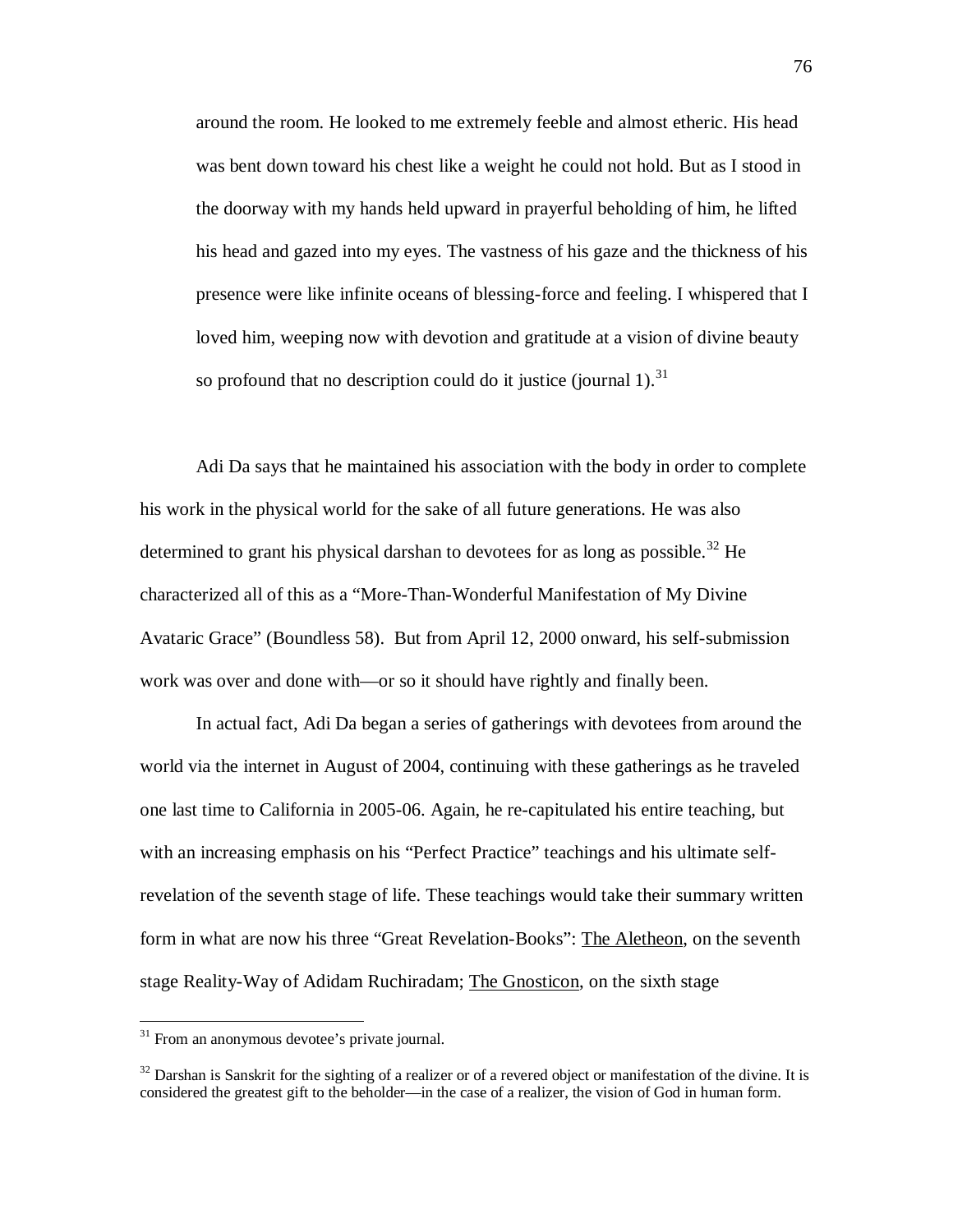transcendental teachings of the great sages (and his own transcendental spiritual revelation of Adidam-Ruchiradam), and The Pneumaton, on the devotional and spiritual traditions of humankind (and his Reality-Way of Adidam Ruchiradam). Adi Da made his final refinements to The Aletheon manuscript on the morning of November 27, 2008, the day of his *mahasamadhi*.

## *Divine Image-Art and Global Peace*

At the "Brightness" in 1999, Adi Da spontaneously added a new non-verbal dimension to the communication of his divine self-revelation. Since childhood, he had had the intention of communicating through the medium of the visual arts, and now he began the process in earnest, first using a camera, shooting in black-and-white (with increasing multiple-exposure complexity) and eventually adding all kinds of digital means to his artistic process. Over the next nine years, he produced images of everincreasing technical sophistication, nuance, and beauty, in the multiple thousands. Art critic Donald Kuspit characterized them as "icons meant for meditative immersion . . . ever-changing images . . . perceptually riveting, indeed, sometimes excruciatingly intense, but always balanced and even sublime sensory experiences" (Spectra Suites 6). In 2007, Adi Da was invited to mount a solo collateral exhibition at the  $52<sup>nd</sup>$  Venice Biennale. Critical acclaim for his image-art continues as of this writing.

Adi Da described his images as egoless visual communications of "Reality (Itself), Truth (Itself), and The Beautiful (Itself)", universal in their perceptual accessibility. He writes: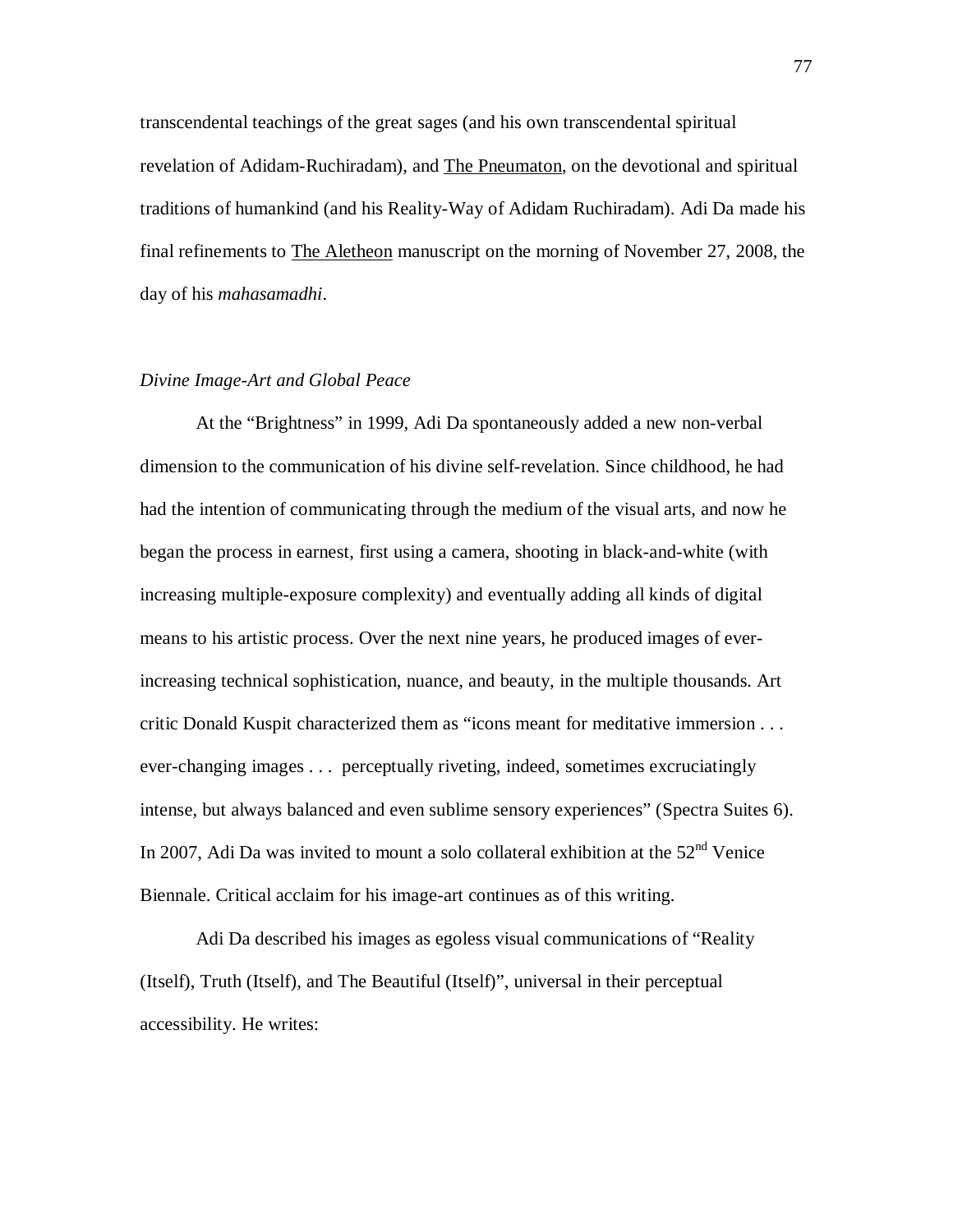The purpose of the art I make and do is to "assist" the viewer in the profound (and rightly "subjective") process of participating in Reality (Itself and altogether) beyond all effort to "objectify". Beyond separate "self", beyond mind, beyond mere "talk", and, altogether, beyond "point of view". . . . Right and true art can (and must) illuminate (or serve to En-light-en) the lives of those who rightly and truly make or use it. So be it" (Transcendental Realism 73, 92, 95).

In the final years of his life, Adi Da was concentrated in creating these images and finalizing his summary teachings. He continued his transcendental spiritual work with devotees and his silent blessing-transmission to the whole of "earthkind" (his inclusive term for all living beings). He also composed the essays that now comprise Not-Two Is Peace.<sup>33</sup>

The book is his final wisdom-treatise on world peace. In it Adi Da issues his call for a global cooperative forum to collectively enact "the working presumption of prior unity" in our human dealings with one another:

What needs to be supported everywhere is cooperative, participatory existence for the entire human population globally—and the establishment of a Global Cooperative Forum to express and implement that reality. A Global Cooperative Forum representing humankind as a whole would operate on the principle of "prior unity"—meaning an acknowledgement of the fundamental unity of humanity and of all existence (Not-Two 45-46).

 $33$  The third edition of <u>Not-Two Is Peace</u> was published posthumously in 2009.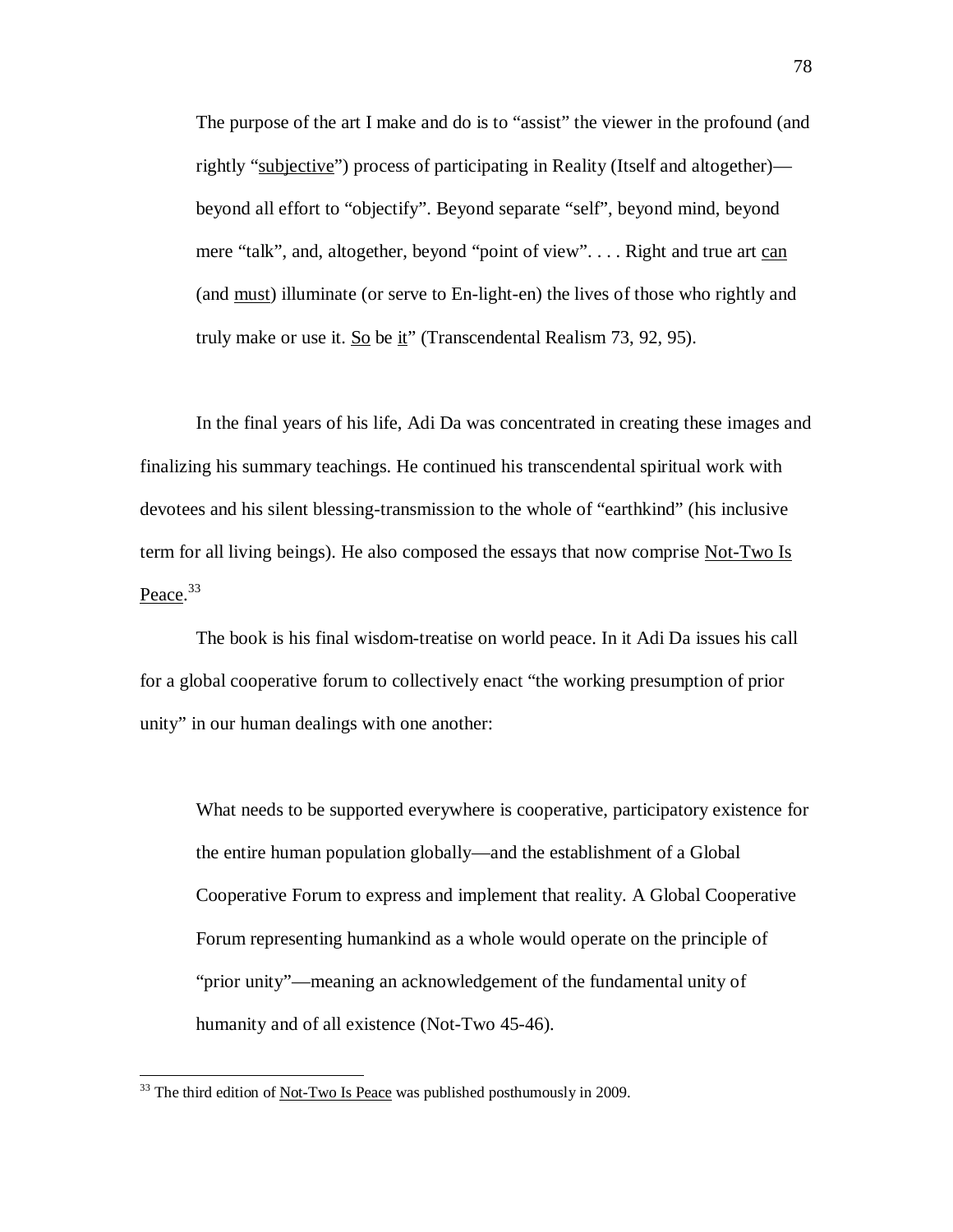Adi Da's final two years were essentially passed in silence, except for necessary speech and communications regarding various aspects of his work. As with The Aletheon, his final words for inclusion in Not-Two Is Peace, along with his instructions for preparing the manuscript, were given on the morning of his passing.

# *Parama-Sapta-Na Sannyas*

 $\overline{a}$ 

Adi Da formally and finally declared the end of his self-submission work on July 10, 2007, when he fully embraced what he called "Parama-Sapta-Na Sannyas", his final seventh-stage disposition of "Divine Self-Revelation-Only".<sup>34</sup>

At the end of all of his years of self-submission and all his efforts to awaken humankind thereby, Adi Da had, he says, conclusively (and paradoxically) demonstrated that the method of self-submission does not and cannot work. That is, only his egoless divine self-revelation, and not any address to the ego in its presumed separateness, enables the process of transcendental spiritual awakening. Knowing that he had long seen the futility of his self-submission, one might ask why he persisted in it with such intensity and for so long a time. Of this he writes:

It was absolutely Necessary that I Do everything, in order to See if My Blessing and Liberation of beings were possible by Means of My Self-Submission. I have Demonstrated, with Absolute Conclusiveness, that Such is not possible.

<sup>&</sup>lt;sup>34</sup> "Parama" is Sanskrit for "supreme". "Sapta" is Sanskrit for "seven", indicating the seventh stage of life and its perfect realization in his case. "Na" is short for "Naitauba", his principal hermitage sanctuary, the site of his *Mahasamadhi* Temple, and the source-point of his transcendental spiritual transmission on Earth.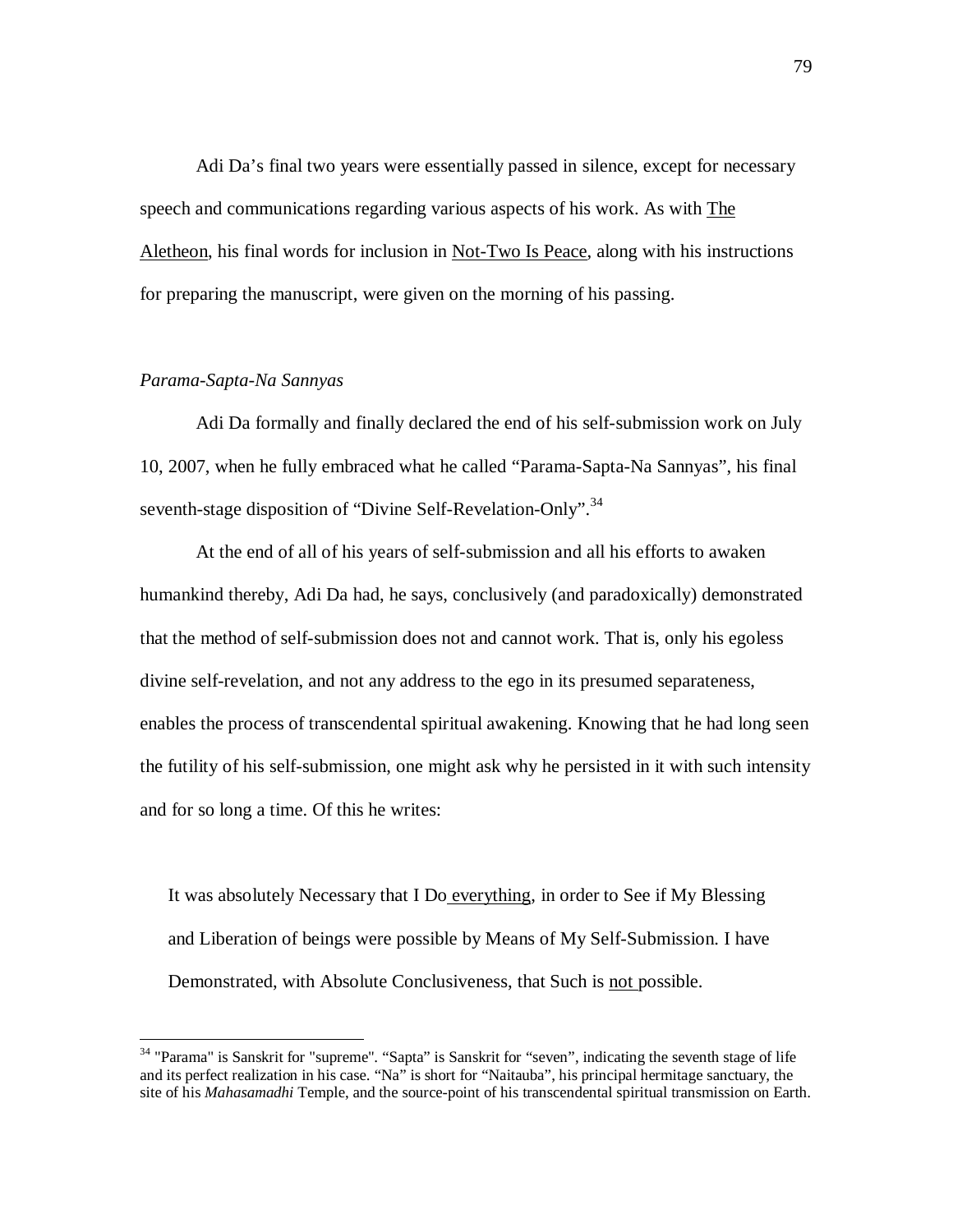Therefore, there is no purpose in any continuation of My Self-Submission.…My Impulse to continue Working in the Manner of Self-Submission utterly Vanished—most conclusively, on July 10, 2007. The fruitlessness of My Self-Submission became so overwhelmingly obvious that That Effort entirely Fell Away. $35$ 

But Adi Da was never only engaged in his self-submission work of reflecting egos to themselves. He was always, he says, simultaneously revealing himself as he is:

Until I am whole-bodily-responsively devotionally recognized, the ego sees itself in Me, and sees the "world" on Me (or in My Person), as in a mirror. All of My years of Divine Avataric Self-Submission-Work have been a Sign of how I have been approached as a Mirror—rather than being approached <u>As I Am</u>. Nevertheless, I have Always Been Revealing Myself  $\Delta s$  I  $\Delta m$ —Stimulating the surface of the water in order to Awaken "Narcissus" to the Water Itself, to the Nature, Condition, and State of My Own Person (Boundless 156-57).

From July 10, 2007 on, Adi Da says that he embraced Parama-Sapta-Na Sannyas, his radical renunciate disposition, standing entirely apart from any submission to devotees or the world and expressing only his free blessing toward all:

[Now] I Am a Sapta Na Sannyasin, Utterly Free. I Did My Submission-

<sup>&</sup>lt;sup>35</sup> From the unpublished essays, "I Stand Free Apart and Not In The Middle Here", and "Adidam Is No-Seeking Practice Is Perpetual Reality-Practice", forthcoming in The Aletheon.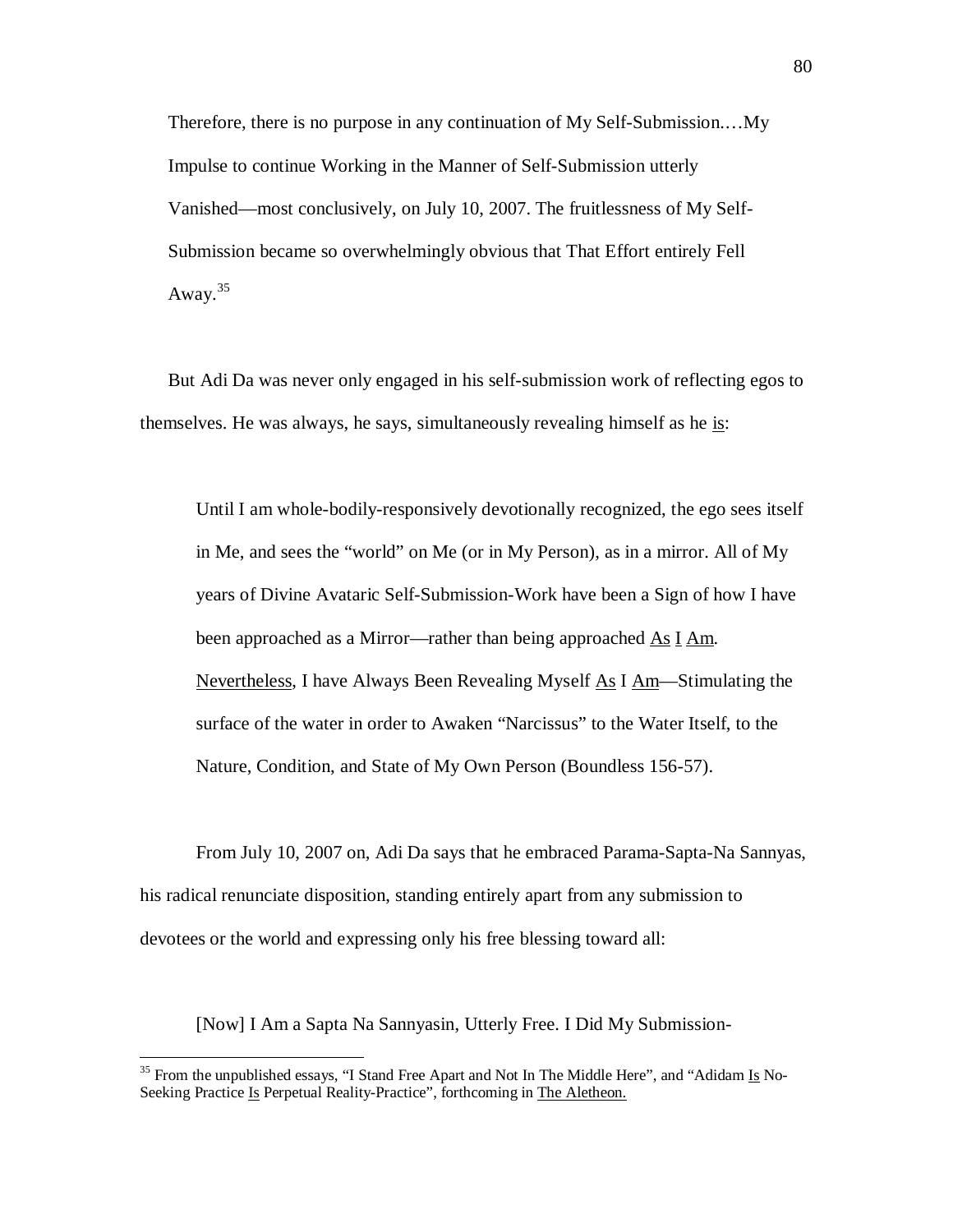Work—and This Is How I now Am—As I Am [and the] Blessing [of all and All] Is simply My Nature, My State, My Intrinsic Condition of Self-Radiance  $(Alethen).$ <sup>36</sup>

Parama-Sapta-Na Sannyas, then, is the ultimate mode of Adi Da's divine selfrevelation and, he affirms, the entirely sufficient means for the realization of reality and truth. Nevertheless, devotees recognize that the practical teachings and wisdom-revelations given by Adi Da during his years of self-submission remain among his essential gifts to humankind. His considerations, insights, instructions, and revelations about ordinary life (the "moneyfood-and-sex ego") are available to humankind as a whole, now and in perpetuity. As one devotee writes:

There is a way to live in the fullness of our common humanity—profoundly given over to love and self-yielding in relation to the Divine Reality and to all others. How to do so with a truly open and wounded heart is a fundamental wisdom-lesson conveyed in all the Teaching-Work done by Adi Da during the entire epoch of His Self-Submission (Costabile, "The Call" 52).

### *My "Secret" Biography*

 $\overline{a}$ 

Before proceeding to an account of Adi Da's *mahasamadhi* and a discussion of the future of Adidam, here is Adi Da's own final statement of the significance of his life and appearance in the world:

<sup>&</sup>lt;sup>36</sup> From the unpublished essay, "Adidam  $\underline{Is}$  No-Seeking Practice  $\underline{Is}$  Perpetual Reality-Practice", forthcoming in The Aletheon.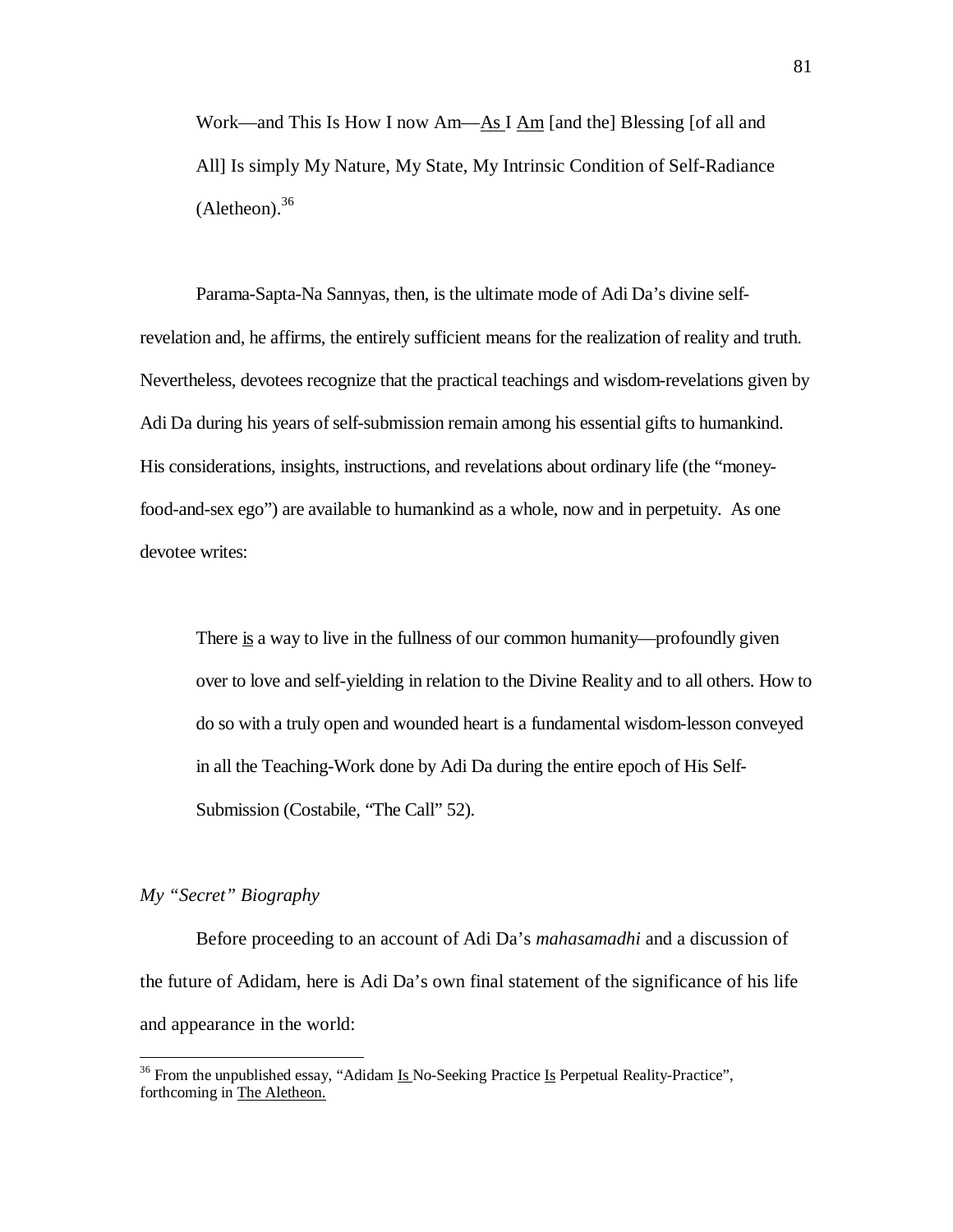My Avataric Lifetime Is A Divine and Unique Demonstration of Intentional Entanglement—In Which The egoless Divine "Bright" Self-Nature, Self-Condition, Self-State, and Divine Transcendental Spiritual Self-Force of My Prior and Perfect Freedom Is Constantly Self-Revealed In Spontaneous Acts, Great Events, Remarkable Conjunctions, Extraordinary Processes, and Beyond-Wonderful Demonstrations of Perfect Dis-Entanglement—For The Sake of alland-All. By Means of My Avataric Lifetime of Divine Self-Revelation, all-and-All who are, as if by accident, entangled here (and everywhere), in egoic time and space, Are Divinely Avatarically Given All of Necessary and Perfectly Acausally Effective Means For Perfect Dis-Entanglement—now, and forever hereafter, In Me, and Where and  $\overline{As} \underline{I} \overline{Am}$ . This Is The Key to rightly and truly understanding All of The Acts, Events, Conjunctions, Processes, and Demonstrations of The Totality of My Lifetime-Evidence (Boundless 49).

# PART IV: THE PASSING AND LEGACY OF ADI DA SAMRAJ

### *Adi Da's Mahasamadhi and the Days That Followed*

Adi Da Samraj was working in his art studio at Adi Da Samrajashram (Naitauba, Fiji) on the afternoon of his passing. It was his custom each morning to address various issues related to his overall work and to continue developing his latest spiritual writings. After his midday meal, he would turn his attention to his image-art (rendered in a highly sophisticated digitized medium). Often he would grant darshan to devotees in the early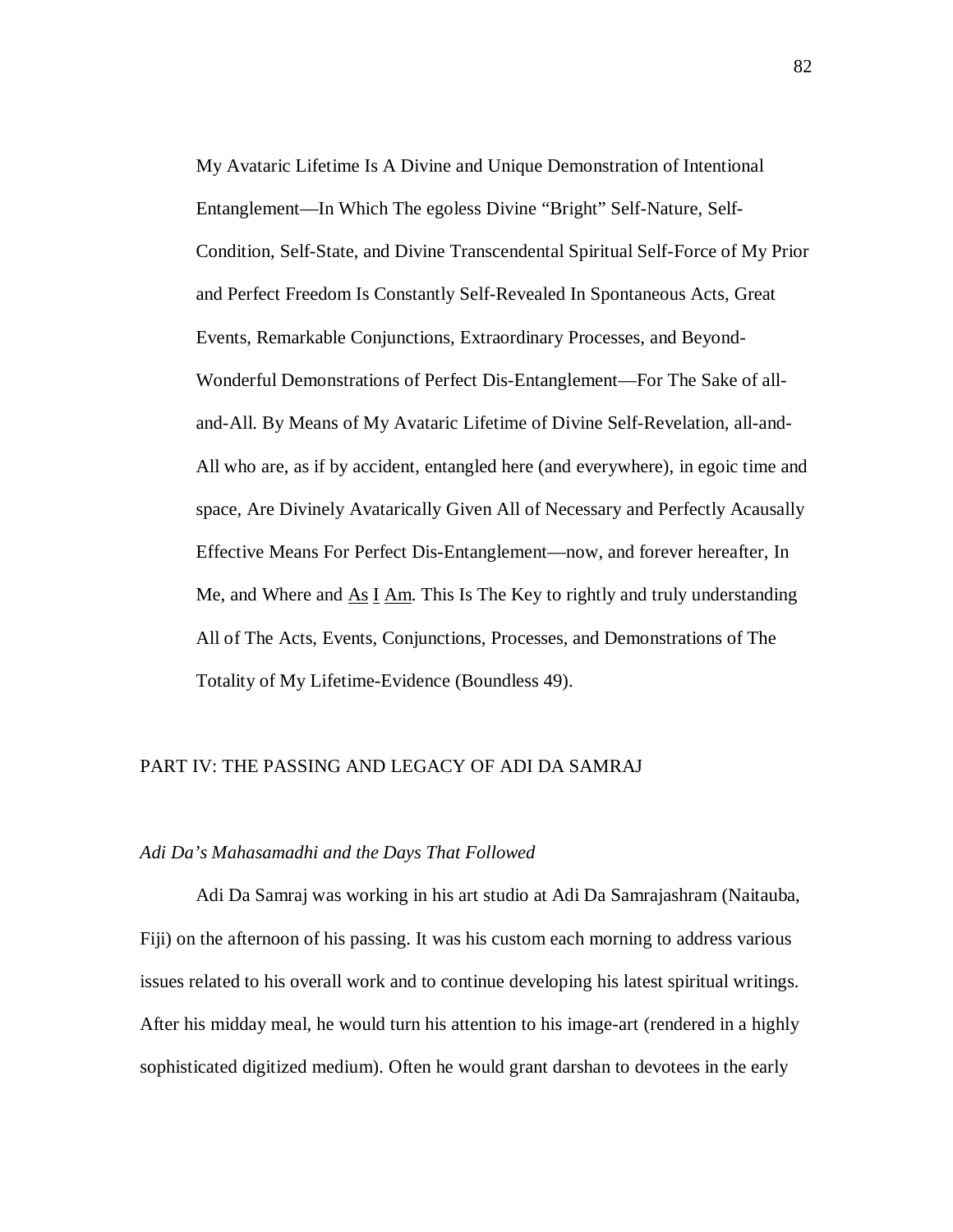evening before returning to his secluded forest retreat for the night. This was the anticipated pattern of his day on November 27, 2008.

At 5:05 PM, however, Adi Da suddenly collapsed in his art studio. Attendants rushed to ease his fall to the floor. His physicians arrived only moments later and applied every available medical procedure to revive him. Devotees gathered in vigil outside the art studio offering chants and prayers for their master's revival. But from the moment of Adi Da's collapse, there was no pulse and no heartbeat. At last it became obvious that the physicians could do no more. In a shocking moment of somber acknowledgement, it was announced that Adi Da Samraj had passed beyond the physical body.

His body was lovingly wrapped in orange cloths and carried in solemn procession across the green expanse of lawn to his house. There it was prepared, seated in half-lotus asana, for *mahasamadhi* darshan in Adi Da's bedroom, while a three-day vigil commenced on the veranda outside. All was quiet and solemn, amidst preparations for his interment. As word went out from Naitauba, devotees around the world were left to contemplate the stark, unimaginable reality of their master's passing.

Devotees streamed to Adi Da Samrajashram to honor their beloved heart-master. On the morning of November 30, Adi Da's orange-shrouded body was transported to the small white temple there in an open vehicle, accompanied by a procession of devotees, Fijian residents, family, friends, and supporters amidst an outpouring of devotional chanting.

Inside the temple, Ruchiradama Quandra Sukhapur Rani, the senior member of the Ruchira Sannyasin Order of Adidam,  $37$  performed the interment according to Adi Da's instructions. Outside, as the searing summer heat gave way to drenching rains,

<sup>&</sup>lt;sup>37</sup> See PART IV, especially pages 100-03.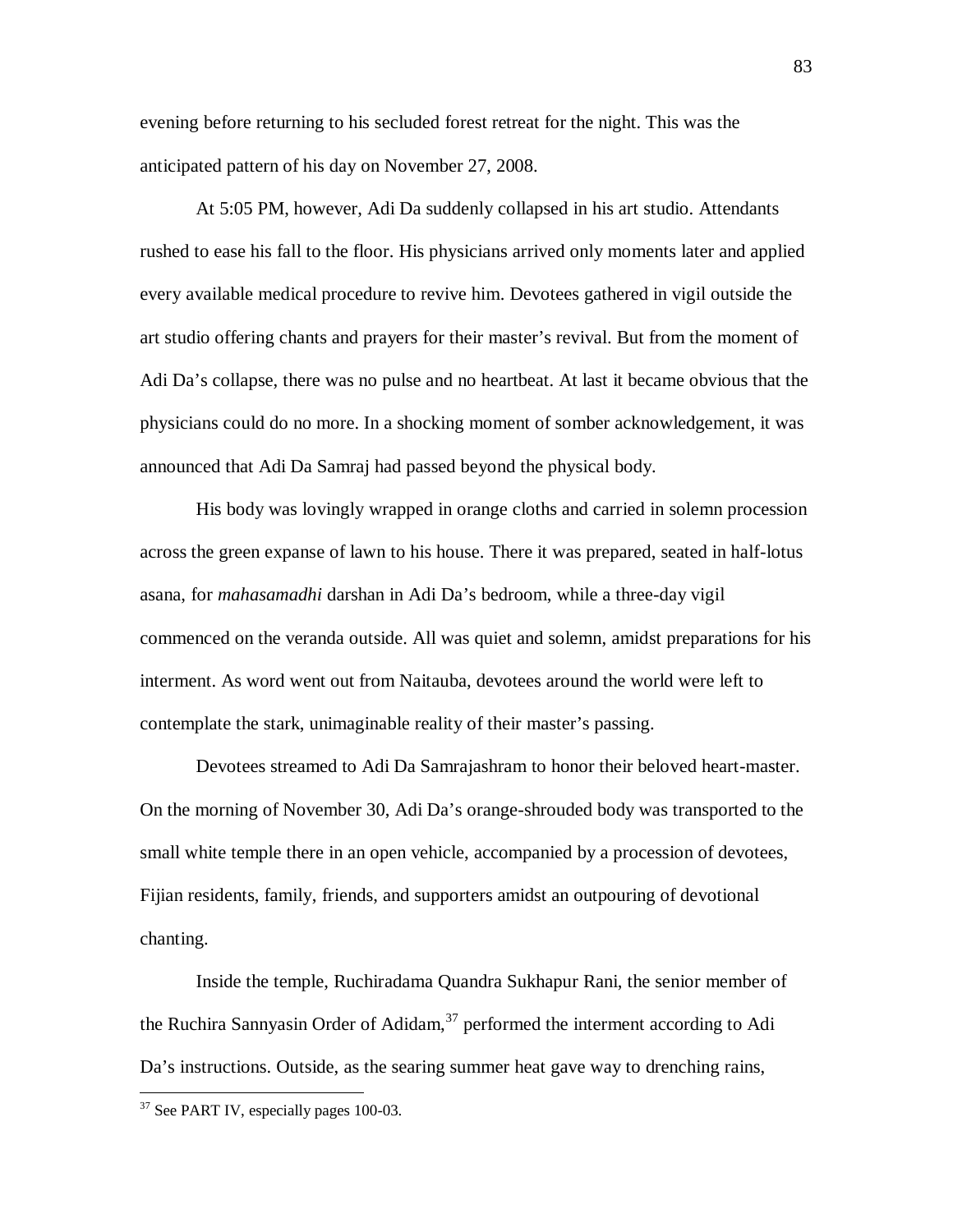devotees chanted and held vigil. Only after evening settled over the meadow was the interment completed and the burial chamber sealed. Then all present took pause in the palpable presence of their master to feel and contemplate anew that his bodily human lifetime was suddenly and irrevocably ended. A year-long vigil of mourning was announced, and devotees and friends were invited to Adi Da Samrajashram to honor Adi Da Samraj at his *mahasamadhi* seat. A steady stream of visitors to the island hermitage continues as of this writing. $38$ 

In the torrent of emotions surrounding Adi Da's passing, communications were sometimes confused and confusing. Some felt it possible that he would re-inhabit the body, citing accounts of realizers in the past, such as Shirdi Sai Baba, who reportedly reanimated his body three days after his presumed *mahasamadhi* (Rigopoulos 81-99). These feelings are understandable. Some expressed the disbelief, denial, or irrational hopefulness that often attends such moments.<sup>39</sup> All of this was short-lived. In the end devotees did not require illusions, but reconfirmations of what they already knew at heart: that their relationship to Adi Da is eternal, and that he is "not gone from here". Instead, it is as he always affirmed: "Even After My Avatarically-Born Human Physical body Is dead, I Am (Myself) Infinitely Present and every where Alive" (Aham 73). The overwhelming experience of devotees from the moment of Adi Da's passing is that he remains transcendentally spiritually active in every sense. An excerpt from a letter written by James Steinberg, who was at Adi Da Samrajashram at the time of Adi Da's *mahasamadhi*, underscores this affirmation. The letter was sent electronically to all devotees on December 2, 2008, less than a week after Adi Da's passing:

<sup>&</sup>lt;sup>38</sup> See The Divine Mahasamadhi of Parama-Sapta-Na Adi Da Samraj for a full account of these events.

<sup>&</sup>lt;sup>39</sup> See Kübler-Ross, Elizabeth, On Death and Dying Touchstone edition, 1997.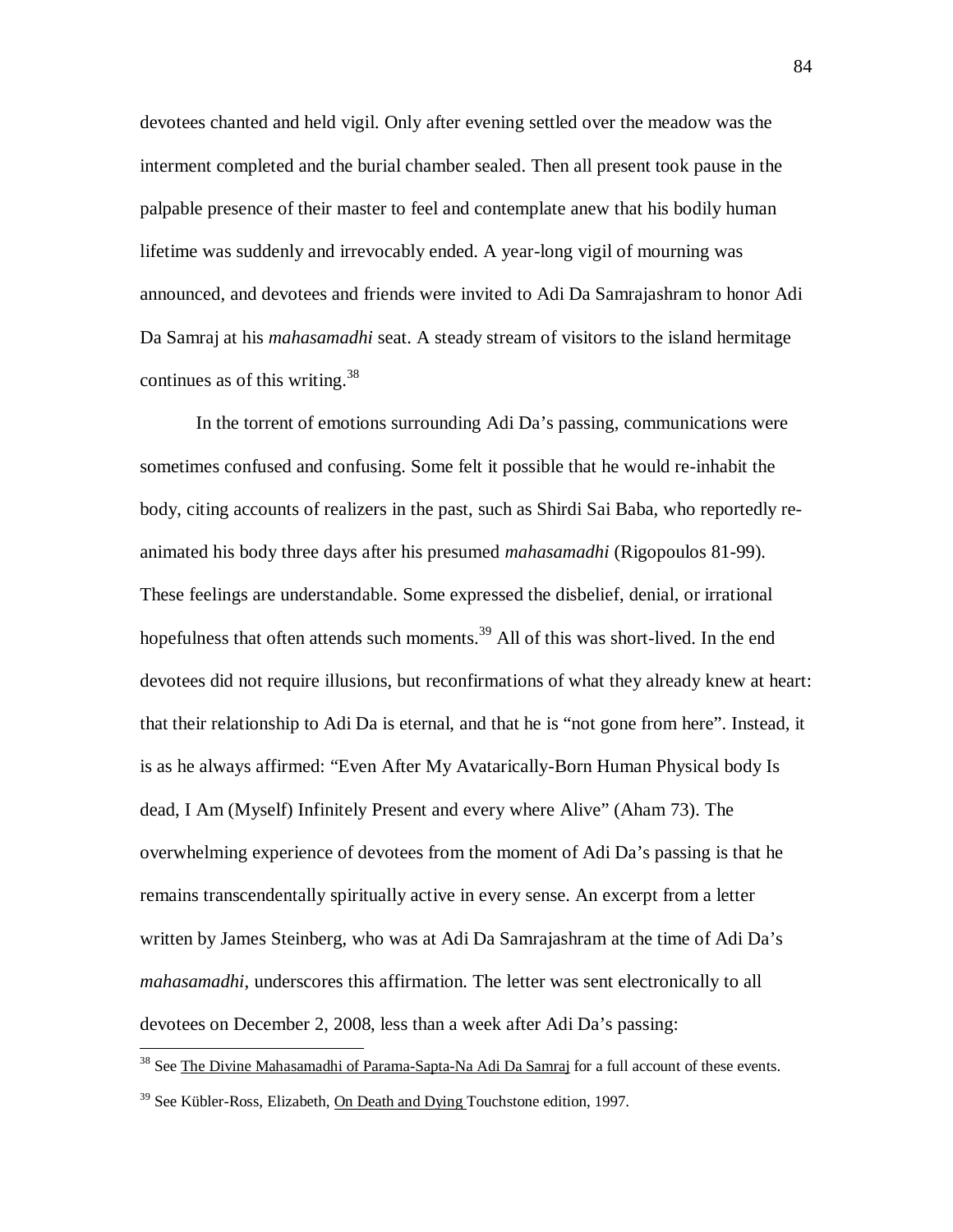There are now many devotees from all over the world at Naitauba. Some have never been here previously or are here for the first time in many years. There is tremendous change and healing occurring through the Gift of Bhagavan Adi Da's Blessing. But what is most healing for all is the Divine Mystery of His Continued Presence and Blessing of us all.

A note to those who simply were not able to come and are feeling the sorrow and longing to be here: It has been the testimony of those who have just arrived that they felt Bhagavan Adi Da so tangibly where they lived at the time of His Mahasamadhi and afterwards. The truth of His Promise to Always Be with us is being fulfilled now, moment by moment. It is for all of us to truly practice turning to Him via body, emotion, mind, and breath, and so Realize that we will never lose our relationship to Bhagavan Adi Da Samraj. He was never simply the Body-Mind, but Is always the Very and Eternal Divine Person.

In the weeks that followed, the intimate tone of such communications connected devotees to one another and reinforced their practice of devotional communion with Adi Da. Relevant excerpts from Adi Da's writings were posted on the Adidam websites and sent via email to devotees. An example from his later writings:

I Am the Divine here-Presence—now, and forever hereafter, Divinely Avatarically Self-Revealed and Self-Given to all-and-All, in Always Already Perfect Coincidence with all-and-All, and Intrinsically As all-and-All. I Am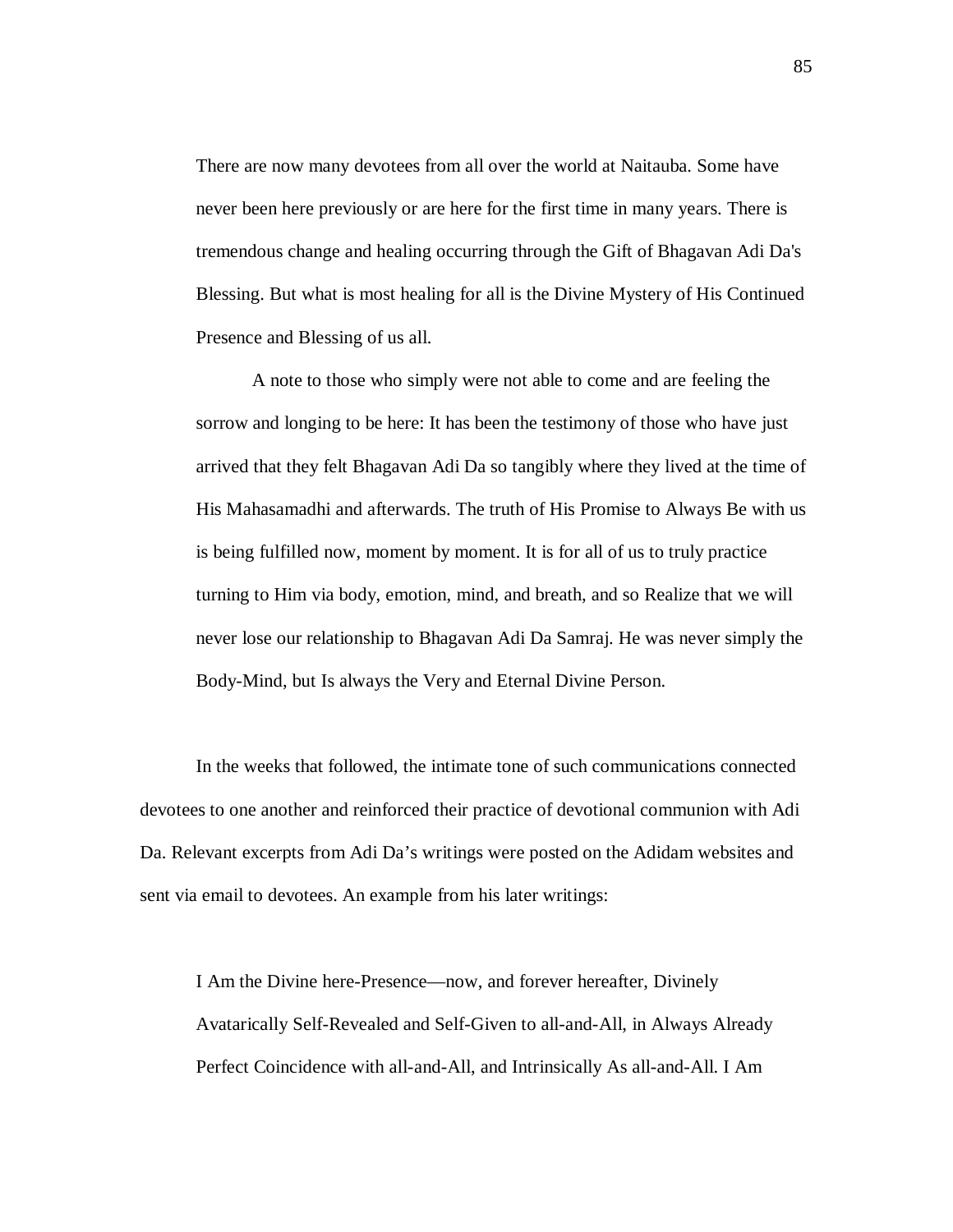Divinely Avatarically Self-"Emerged". . . . I Am here—and My Divine Avataric Self-"Emergence" here cannot be reversed. My Divine Avataric Self- "Emergence" here Is Universally and Eternally Established (Boundless 144, 146).

Various long-time devotees gave internet presentations, reading from Adi Da's teaching and recounting the stories, lessons, and realizations of members in the wake of Adi Da's bodily death. These helped to seal the intimate connection among devotees and further reinforce the knowledge of their master's continued presence and influence in their lives. Yet, all of that said, it was a time like no other, and many members grieved openly over their great loss. For some time to come, these extremes— mourning and disbelief on the one hand, and the tangible magnification of Adi Da's living presence on the other—were to live side by side within the culture of Adidam and in the feelingdepths of devotees.

### *Residual Emotional Patterns and the Message of Mortality*

 $\overline{a}$ 

We have seen that, for devotees, the relationship to Adi Da is both a deeply personal and a deeply spiritual matter. Adi Da's death has precipitated a sustained and sober confrontation with the ineluctable fact of mortality within the culture of Adidam. Ultimately, such a confrontation is required of everyone, even though it is mightily resisted and suppressed in the common world. Indeed, as Ernest Becker observed in the final years of his life, the universal denial of death motivates virtually everything that human beings do.<sup>40</sup> In The Knee Of Listening, Adi Da affirms this same understanding

<sup>&</sup>lt;sup>40</sup> Ernest Becker makes this point masterfully in his culminating philosophical treatise, The Denial of Death.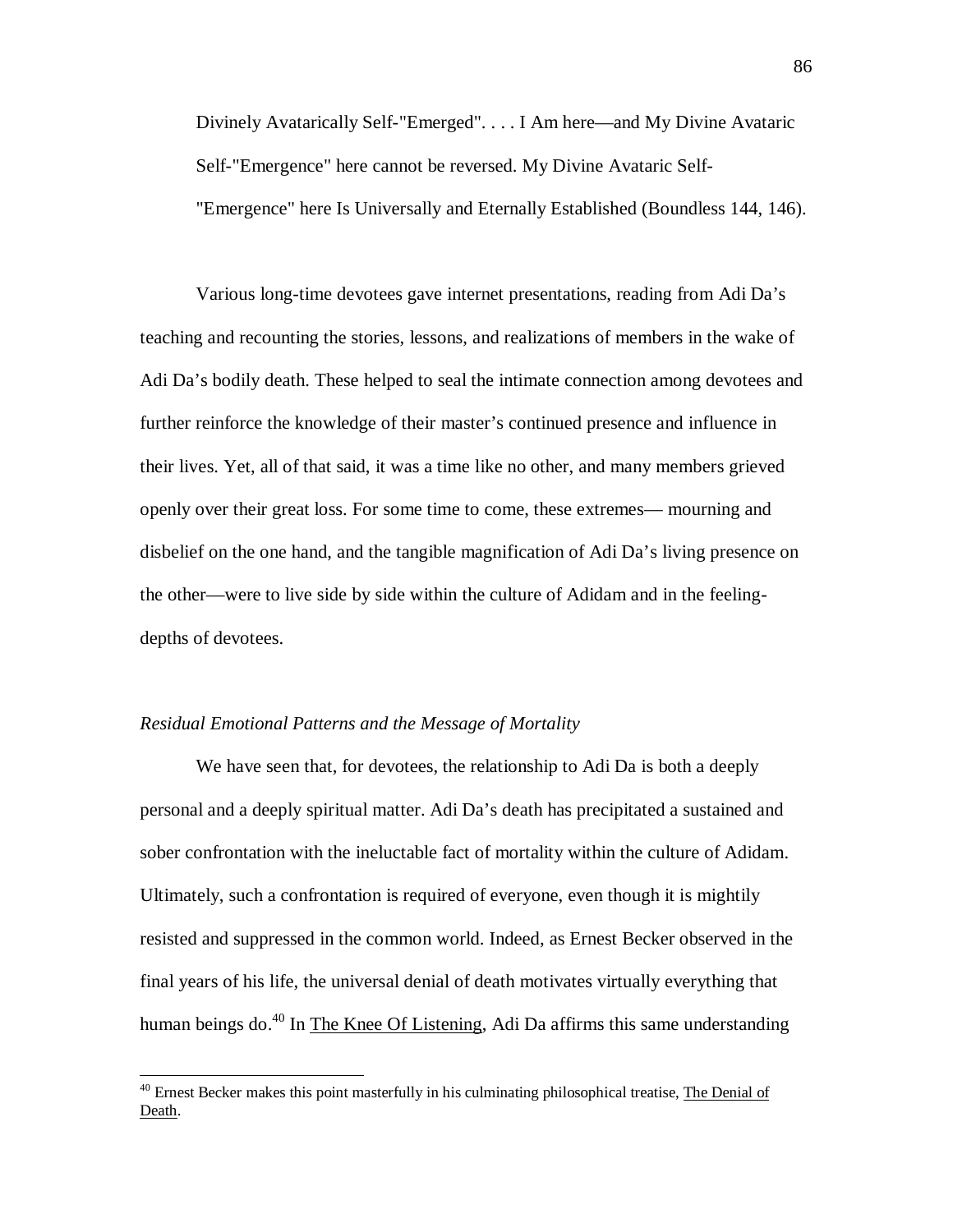when recounting the dramatic "death event" he experienced as a seminarian: "All my life I had been constantly brought to this point. All the various seeking methods of my life had constantly prevented this experience from going to its end. All my life I had been preventing my death" (Knee 177).

Adi Da teaches that the only satisfactory answer to the fact of mortality (and to the heart's yearning for what is greater than the ordinary human possibilities) is egotranscending spiritual practice and divine self-realization. Remarkably, everything else, including all the common searches and enterprises of humankind, is a futile denial of our inescapable destiny. The fundamental desperation at the core of human experience is transcended only when one embraces the eternal spiritual reality amidst the insecurities of this brief and mortal life. This is not unique to Adidam. On the contrary, it is fundamental to religious and spiritual understanding.

Nevertheless, within the culture of Adidam, members more deeply acknowledge that full responsibility for participating in the process of transcendental spiritual realization rests squarely with each individual. This is as Adi Da has always insisted: he did not appear in the world to fulfill humankind's childish expectations for salvation. Rather, he came to liberate humankind from all such illusions and to transmit the divine spiritual reality directly to those prepared to receive it with fullest human and spiritual responsibility. The shocking confrontation with mortality that overwhelmed devotees on November 27, 2008 served to reinforce this understanding.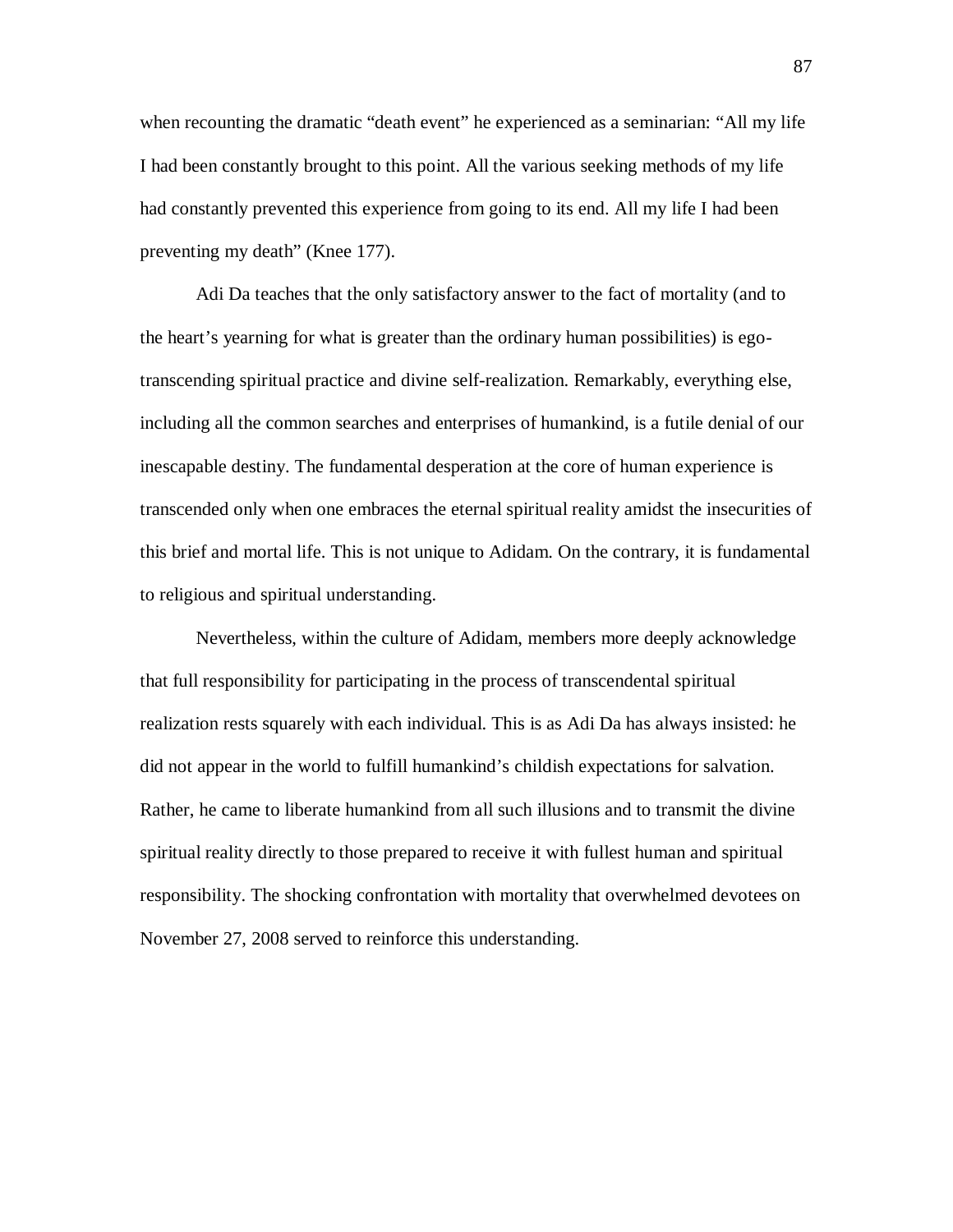#### *The Esoteric and the Practical Dimensions of Adidam Ruchiradam*

There are two obvious levels at which Adidam members are coming to terms with their master's *mahasamadhi* and the future of Adidam. The first and senior level is esoteric in nature. It relates to the reality-process of transcendental spiritual realization that Adi Da revealed and established during his lifetime—and how this process is to be cultivated, served, and advanced in the case of each devotee and within the collective culture of Adidam. It is predicated on the intrinsic acknowledgement by devotees that Adi Da's Divine Avataric Self-"Emergence" is eternally established and that devotional communion with him is both the means and the way of divine self-realization.

The second level is firmly rooted in the first and has to do with all the practical workings, organizational structuring, and cultural and managerial hierarchy within Adidam—how these relate to the life and practice of each devotee and to the public at large. We begin with the spiritual and esoteric issues faced by Adidam members.

Early in 2009, Ruchiradama Quandra Sukhapur Rani wrote a series of inspirational communications to the Adidam membership on behalf of the Ruchira Sannyasin Order. She focused primarily on the esoteric (or transcendental spiritual) dimensions of Adidam Ruchiradam and how these can be understood, preserved, and cultivated by devotees now and into the future. In a letter dated April 11, 2009 she wrote:

Avatar Adi Da Incarnated in His Bodily Human Form so that His eternal Form could be recognized, located, and realized by all. Devotees must deeply recognize Bhagavan's Eternal Form in order to have this Way continue. . . . All His Play was only a reflection of us, but His Play was to Reveal Himself as the Eternally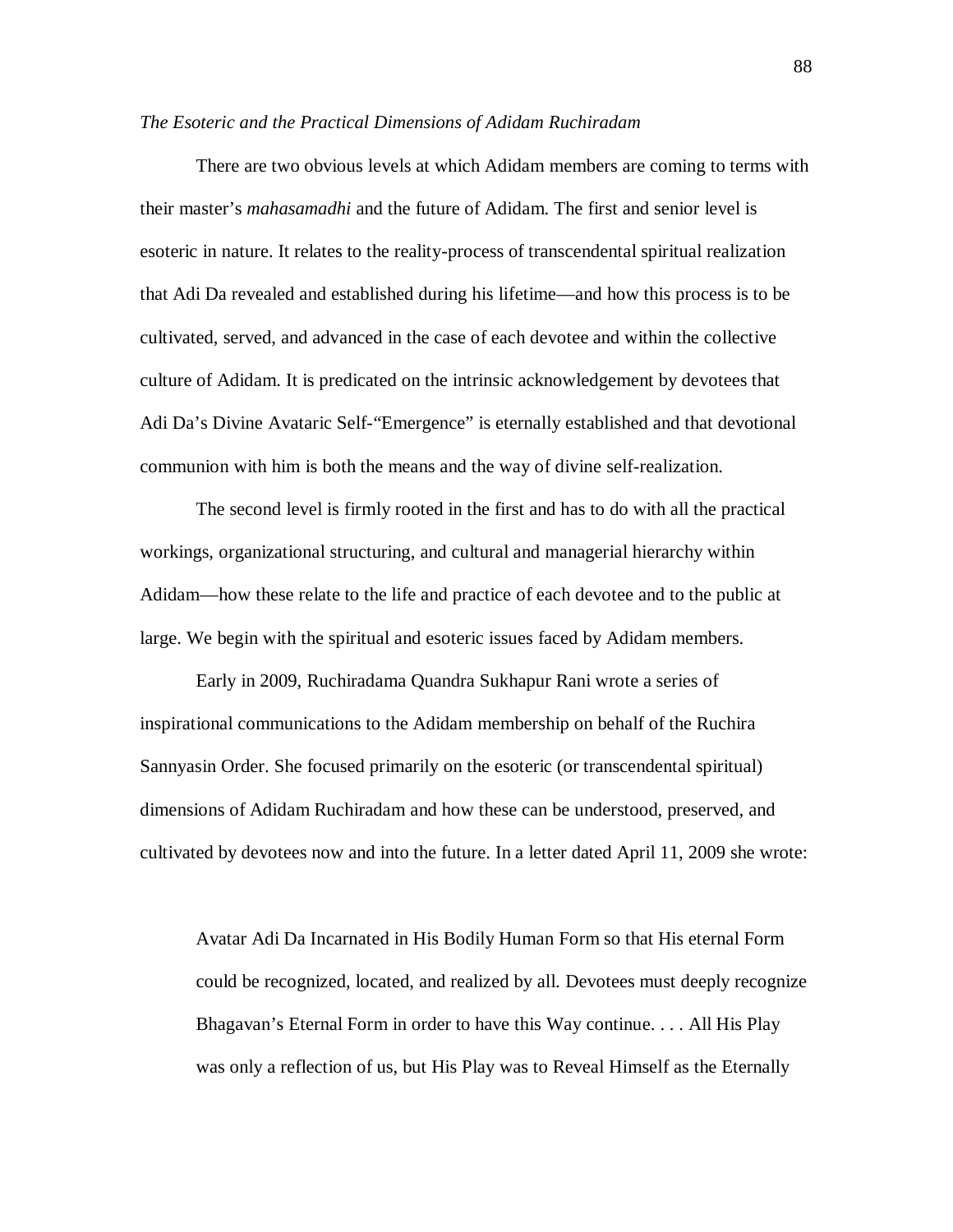Present Divine Reality Itself. The entire Secret of His Incarnation was that everything He did was so that we could locate and identify Him in this respect.

In this paper we have traced Adi Da's life as an avataric incarnation—a unique spiritual manifestation involving an extraordinary human birth and a subsequent process of self-submission and self-revelation. Its appreciation in these terms by members derives not from any belief or mere personal conviction, but from an actual intuitive recognition of Adi Da in precisely the manner that he describes. It is also rooted in the understanding that true spiritual awakening as Adi Da described it requires intensive participation in the Reality-Way that he revealed and established during his lifetime.

In the various traditions of Hinduism, the *leelas* of a spiritual master—his or her actions, especially in "play" with devotees—are understood to constitute a revelation in and of themselves. The legendary Krishna *leelas* are rendered in countless ways, with little or no concern over issues of historicity. The *leelas* serve to delight, inspire, and instruct, regardless of their factuality.<sup>41</sup> The hagiography of venerated saints, mystics, and sages in all traditions serves a similar purpose, although the traditions of the West generally emphasize historicity over myth and legend.

Within Adidam, however, Adi Da insisted that events be told exactly as they happened—not as mythological accounts and not with any embellishment of facts or circumstances—but as reports of his actual doings. Much care has been taken to record,

<sup>&</sup>lt;sup>41</sup> Although many today regard the Krishna stories as legendary, the historical existence of Krishna is still affirmed by some writers. For example, Sri Aurobindo writes in his Essays on the Gita, "The historical Krishna no doubt existed. We meet the name first in the Chandogya Upanishad where all we can gather about him is that he was well known in spiritual tradition as a knower of the Brahman . . . We have also in the Harivansha an account of the life of Krishna, very evidently full of legends, which perhaps formed the basis of the Puranic accounts" (19-21).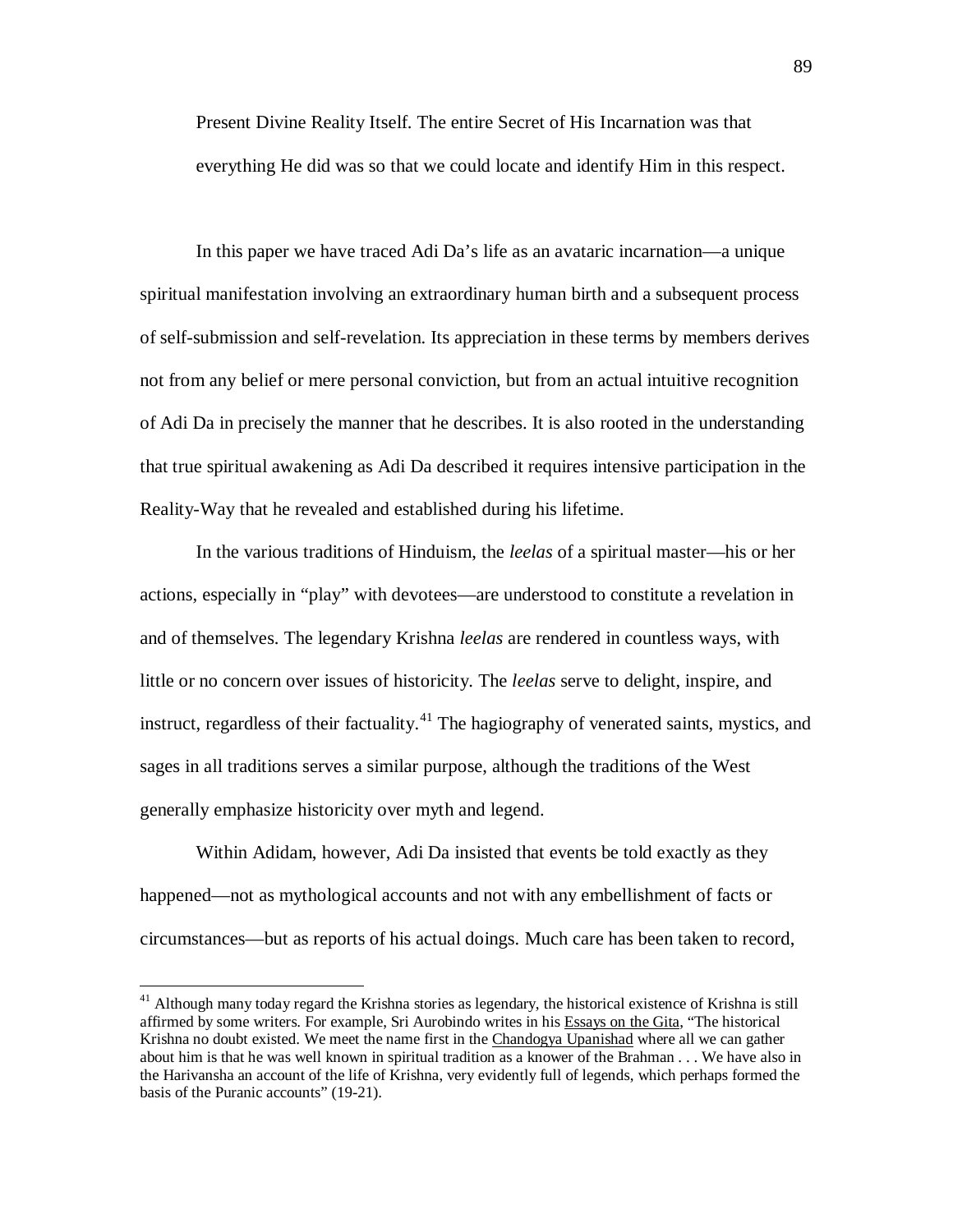preserve, and validate the accounts of Adi Da's life and work, including an extensive Adidam archive created for this purpose. The understanding behind this archival enterprise is that all of Adi Da's actions have significance in the greater context of his avataric revelation. Again, this is not predicated on beliefs or doctrines, but on an esoteric appreciation that the pattern of his manifestation—now and into the future—has (and continues to have) a transformative effect on the substrata of patterning within the cosmic domain. As Ruchiradama Quandra Sukhapur Rani writes in a letter to devotees:

The critical Reality of Revelation of Adi Da's Divine Eternal Form can only be known through both the Agency of His Word and the Pattern of His Living. The Leelas Prove His Divine Avataric Existence—that the Divine literally did Pass Down [or Avatarically descend into this realm]. The Divine actually Broke through into the Pattern of human existence in all of the cosmic worlds. That proving of His Divine Avataric Existence is the story to be told—that the Eternal Divine Person does Exist as the Source of all beings and everything (11 April 2009).

Devotees of Adi Da accept as a spiritual fact that he is the eternal revelation of Real God and Truth. This is not different from the understanding of devotees within other guru traditions:

Gurudev is the touchstone that surpasses all. Gurudev is a tank of the nectar of immortality. Gurudev exists from the beginning of the beginning, from the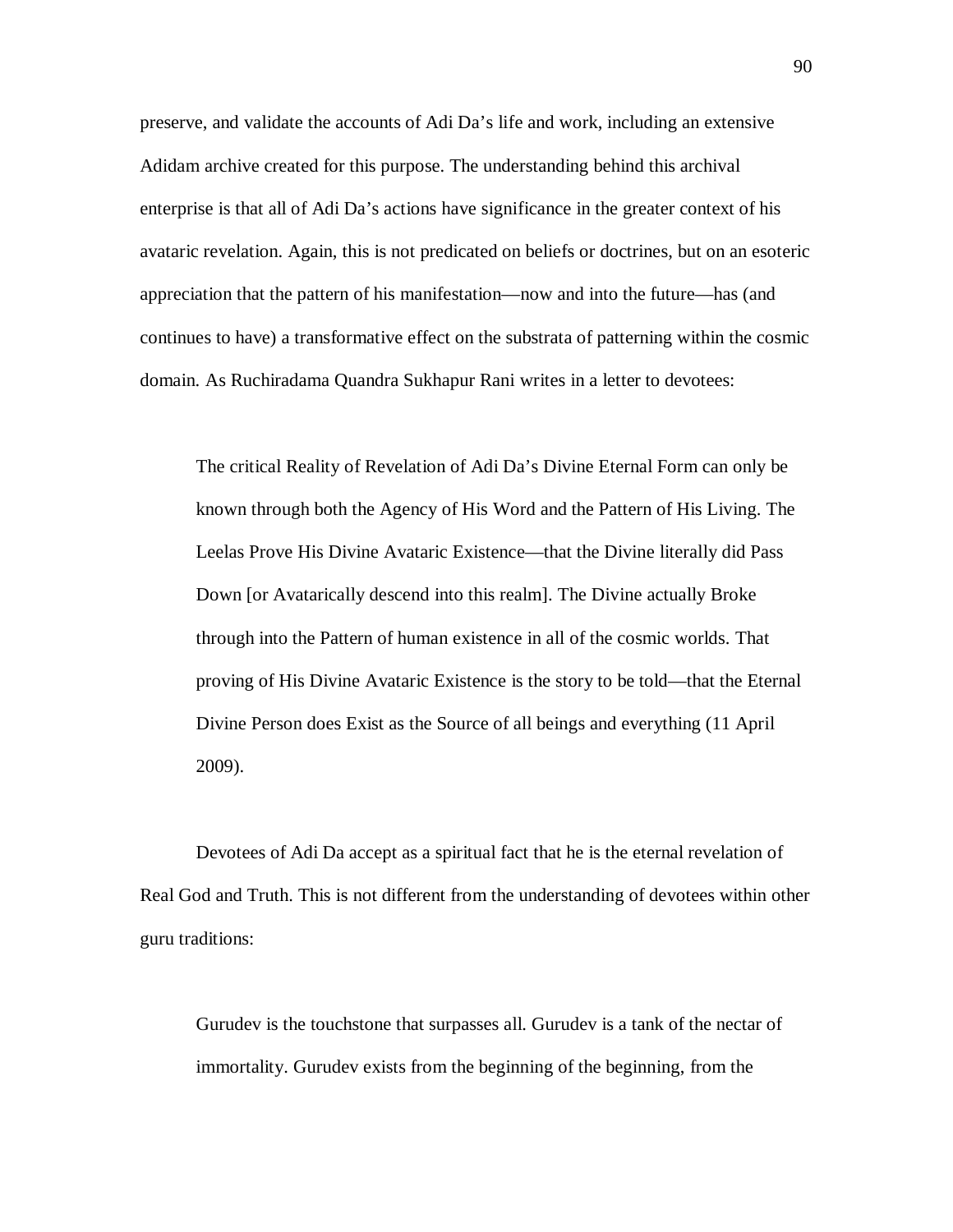beginning of ages and persists through all aeons. Gurudev, the true Guru, is Supreme Reality and the Supreme Lord (Guru Arjan, Ruchira Gita xliv).

Thus, all aspects of the guru's manifestation have transformative force, as well as revelatory significance.<sup>42</sup> It is useful to quote again from Ruchiradama Quandra Sukhapur's letter in this regard:

The process at root [the fundamental spiritual process] is our future direction. It is through the sacred [and spiritual] form that one gives over one's life—mind, body, heart, and entire being—to be Blessed by the Divine. Functional activity is a lower activity, and it is something Bhagavan requires to be done with great *tapas*. However, it must be subordinated to the Spiritual Process.

Rather than making functional activity the senior dimension of our lives, we must now make the cultural dimension, the Spiritual process itself, the primary Reality. Essentially, the instruction from Adi Da is that we meditate, be silent, and speak no case (meaning that we refrain from relating to others in terms of their egoic limitations, but rather only in light of their true condition of egoless reality itself) (11 April 2009).

 $42$  "Agency" in this context refers to all the means that serve as complete vehicles of Adi Da's divine awakening power. These include, his reality-teaching, his image-art, the spiritually empowered sanctuaries of Adidam and the various objects and articles that he has empowered for the sake of devotees' remembrance of him and reception of his spiritual blessing (Boundless 170).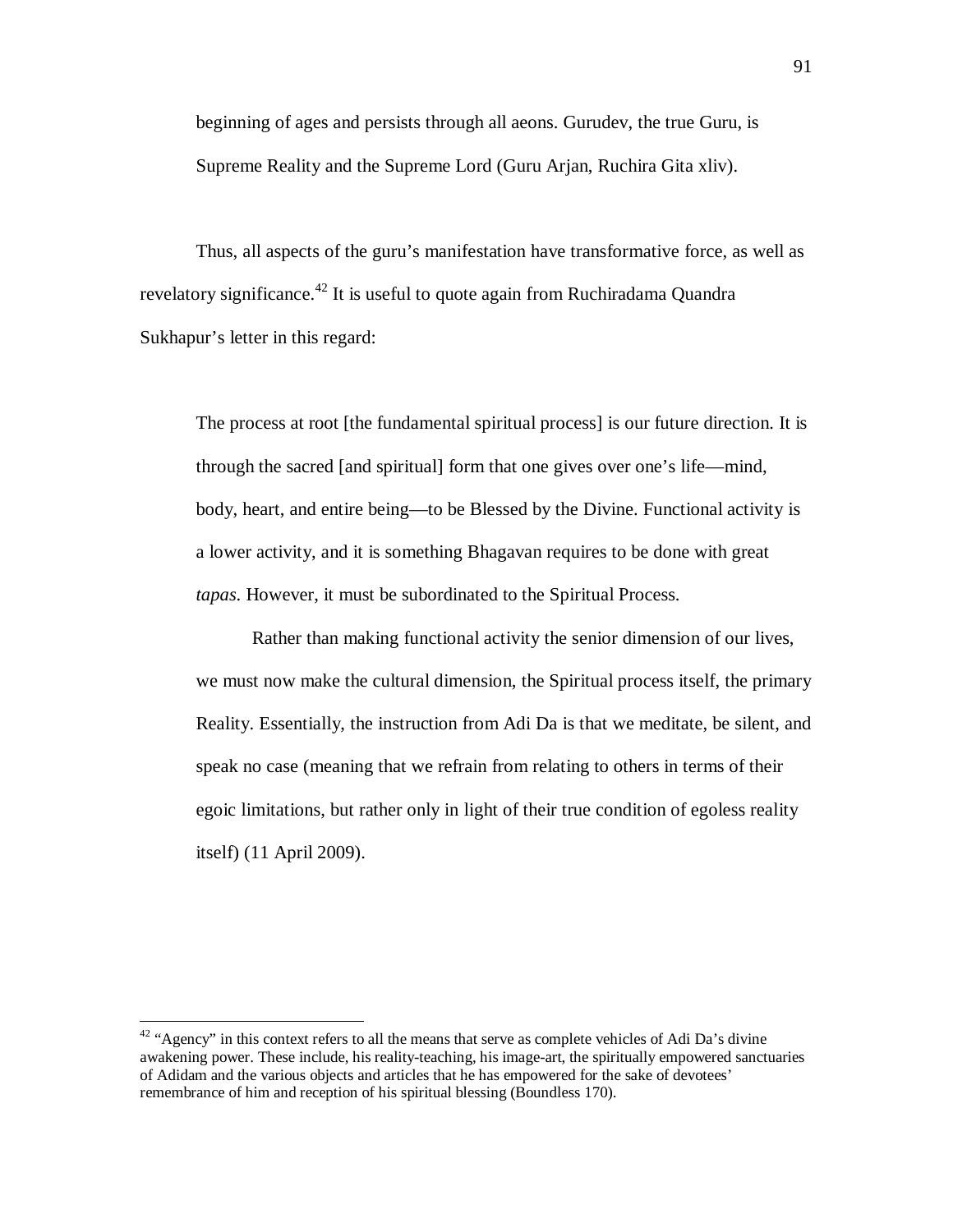### *Spiritual Communion and Transmission*

 $\overline{a}$ 

In the 1974 documentary film, A Difficult Man, one devotee notes that individuals go through various phases in their relationship to "Bubba". As the relationship develops, he says, "you [begin to] like him or love him so much that pretty soon all you want to do is be with him". The interview makes clear that the relationship to Adi Da is similar in many respects to any genuine love-relationship. However, it also has its unique features and intensity. To illustrate this, Adi Da has often invoked the allegorical legends of Krishna and the gopis (the cow-herding maidens of Vrindavan) described in the Bhagavata Purana. The gopis pined for their beloved Krishna with such fervor and passion that they forgot about everything else in their lives. Beside themselves with longing, they wandered off in search of him.<sup>43</sup> Krishna played on this attachment, appearing at random to the gopis, only to intensify their longing. By these means, the gopis became utterly absorbed in Krishna. As the legend has it, their overwhelming attachment to him became the principle of their spiritual transformation.

Now, in the post-*mahasamadhi* epoch of Adidam, Ruchiradama Quandra Sukhapur Rani is pointing to the same principle of attachment illustrated by the Krishna legend. But, as she emphasizes, such attachment must become a spiritual matter, not just a human (or allegorical) one for Adi Da's devotees. That is, for the esoteric process

 $^{43}$  (1) Srî S'uka said: 'When the Supreme Lord so suddenly disappeared were the young ladies of Vraja just as sorry not to see Him as she-elephants missing their bull. (2) The smitten ones who in their hearts were overwhelmed by the movements, affectionate smiles, playful glances, charming talks and other games of enticement of the husband of Ramâ [Krishna], enacted absorbed in Him each of those wonderful activities. (3) The dear ones lost in the movements, smiles, beholding, talking and so on of their Beloved - who factually thus was speaking through the women their bodies - doing so intimated intoxicated by Krishna's ways: 'He's all in me!' (4) So all together singing aloud about Him, searched they like mad hither and thither in the forest and inquired they with the trees for the Original Personality present alike the sky inside and outside: (5) 'O as'vattha [holy fig tree], o plaksha [waved-leaf fig tree], o nyagrodha [banyan], have you seen the son of Nanda [Krishna], who has gone away after He with His loving smiles and glances stole our minds (Prabhupada Ch 10 Canto 30 1-5)?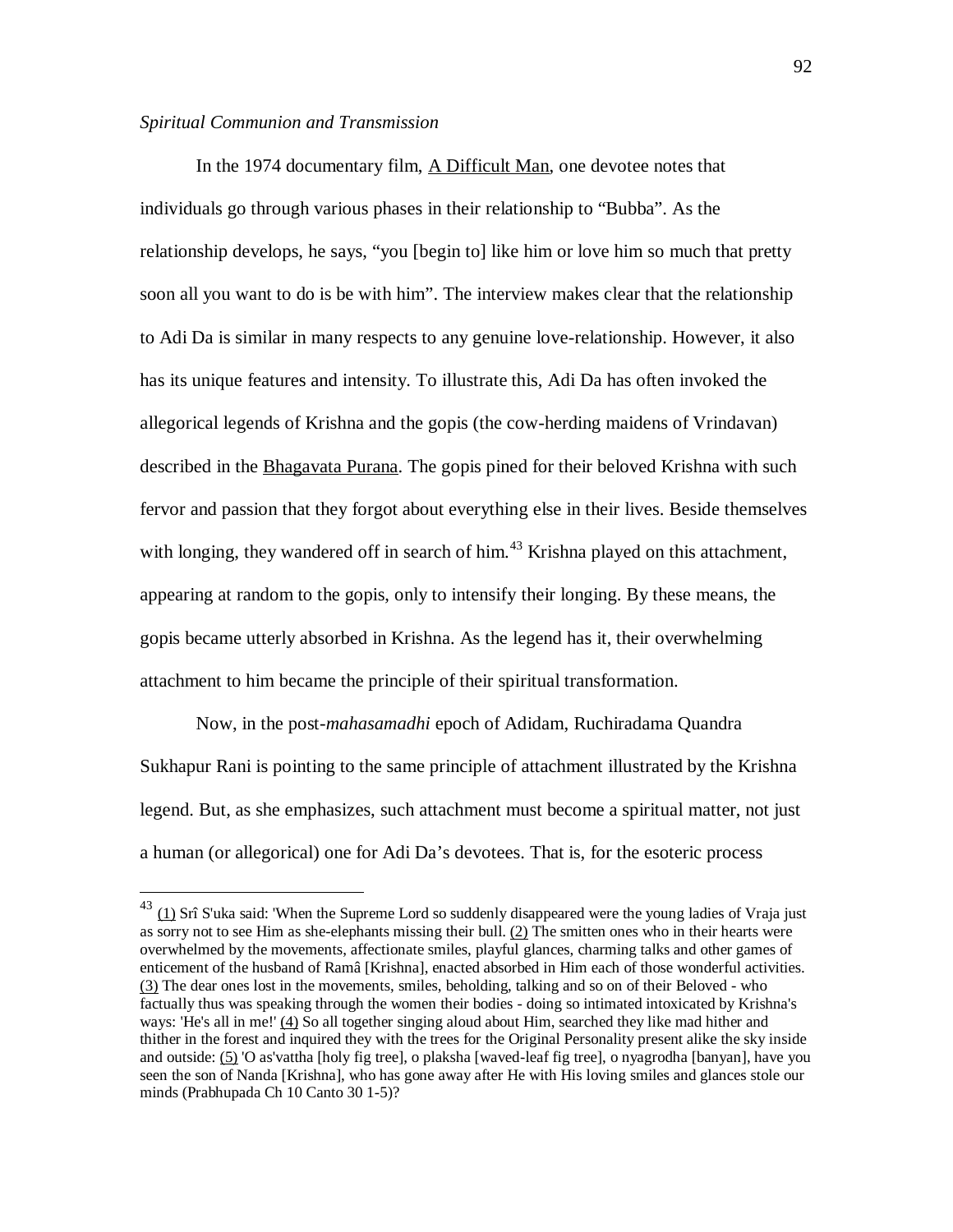revealed by Adi Da to take hold and mature, devotees must "locate" him spiritually, and they must be willing to make the esoteric spiritual process itself the enduring focus and reality of their lives. This is in keeping with Adi Da's teaching-admonitions to devotees all along. And it clarifies what he expressed years ago: that his physical body was the greatest advantage for devotees, but it was also their greatest impediment. That is, to be attached to Adi Da's physical appearance alone, without engaging the profundities of spiritual practice in his company, is itself a form of bondage and was never the purpose or intention of his work with devotees. What remains after his physical passing, then, is simply the spiritual process itself, as it is tacitly revealed by him and practiced in relation to his eternal presence and state.

## *The Silver Hall Process*

 $\overline{a}$ 

To make this understanding concrete during his lifetime, Adi Da regularly sat with maturing devotees in a spiritually empowered meditation hall adjacent to his principal residence at Adi Da Samrajashram.<sup>44</sup> He did this for many years prior to his passing (as he had done at random with maturing devotees throughout all the years of his work). In this set-apart hall (and elsewhere at various times) he initiated devotees into a tacit spiritual intimacy with him of extraordinary depth. The sittings involved the simple, yet profound, practice of "searchlessly beholding" Adi Da, while allowing both the transcendental process of standing at the "root-position of consciousness itself" (beyond and prior to identification with the body-mind) and the egoless reception of his transcendental spiritual transmission to "happen" as they will. More precisely, as Adi Da

<sup>&</sup>lt;sup>44</sup> Known as the Silver Hall, since the doors to this hall, the chair on which Adi Da would sit, and the dais on which his chair rests are trimmed in silver *fleur-de-lis*.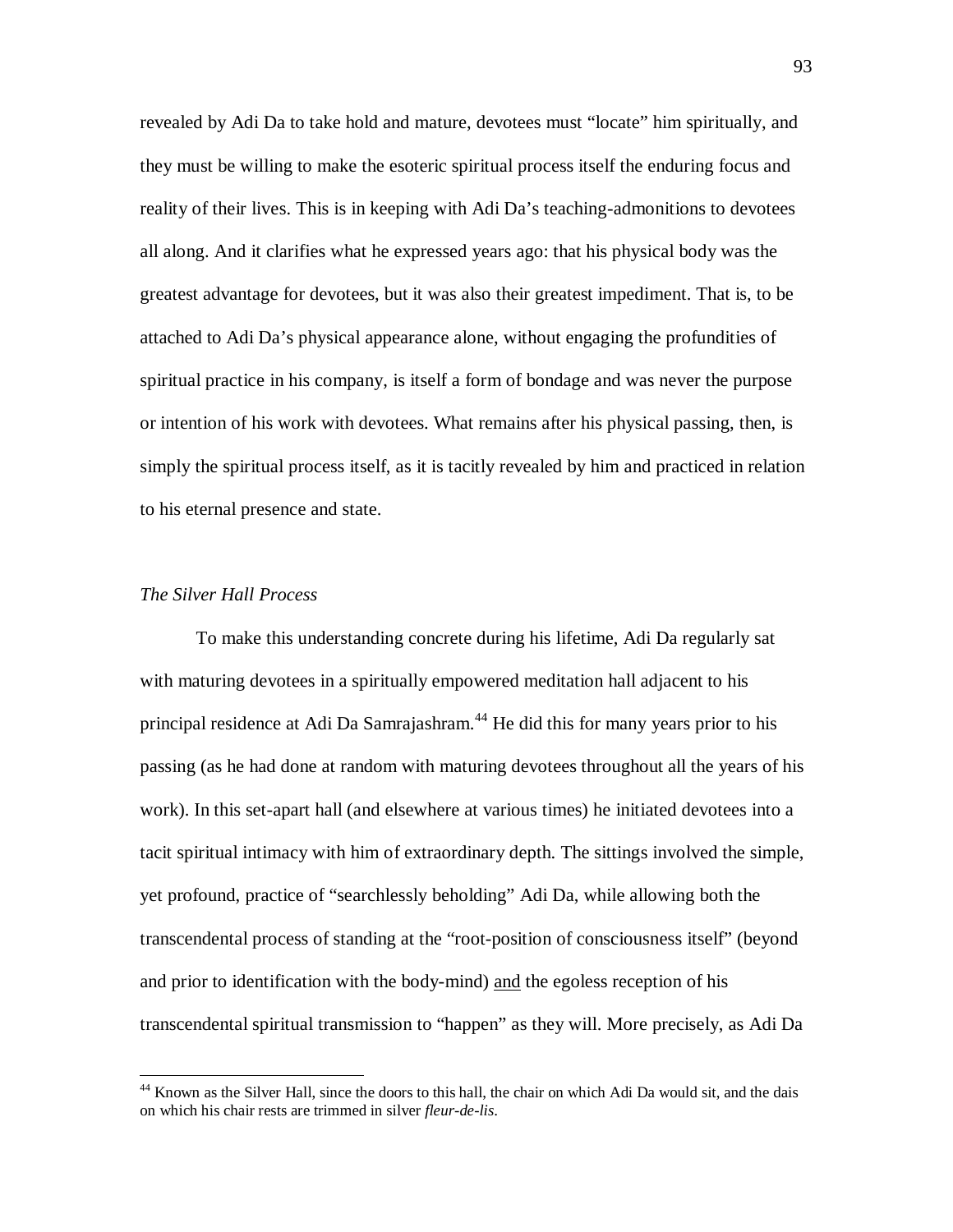expressed the esoteric nature of these extraordinary transmission sittings: "I Happen".<sup>45</sup> He indicated that truly egoless participation in this process, coupled with persistent, ongoing devotional communion with him even outside of the sittings, "acausally enables" all that is revealed via his "Perfect Knowledge Teachings"<sup>46</sup> to spontaneously manifest. This, he said, is how his transmitted spiritual grace works (and will always work) to awaken devotees.

Appreciating that this quintessential dimension of his work is ongoing and must continue in direct relationship to Adi Da's eternal divine form—yet obviously without his physical presence—mature devotees (under the guidance of the Ruchira Sannyasin Order) resumed these transmission sittings immediately after his passing. They also persisted in the moment-to-moment process of "searchlessly beholding" Adi Da at all times. This was in keeping with Adi Da's admonition that these sittings (and the transcendental spiritual process he reveals and "acausally enables") should continue in perpetuity. This is the esoteric key to a spiritually authentic Adidam into the future. Here is a testimonial report from a devotee who participated in the first such "transmission sittings" following Adi Da's *mahasamdhi*:

Two evenings ago, I was invited to the first formal Transmission sitting since Bhagavan Adi Da's Passing. The extraordinary pressure of His Divine Presence descending into my body was so potent and forceful that I could hardly conduct

<sup>&</sup>lt;sup>45</sup> These practices and the process indicated above are described in Adi Da's <u>Aletheon</u> (forthcoming).

<sup>&</sup>lt;sup>46</sup> See Adi Da's The Teaching Manual of Perfect Summaries for his "Preliminary 'Perfect Knowledge' Teachings". His Teaching on the "'Perfect Practice'" of Perfect Knowledge" is given in The Dawn Horse Testament.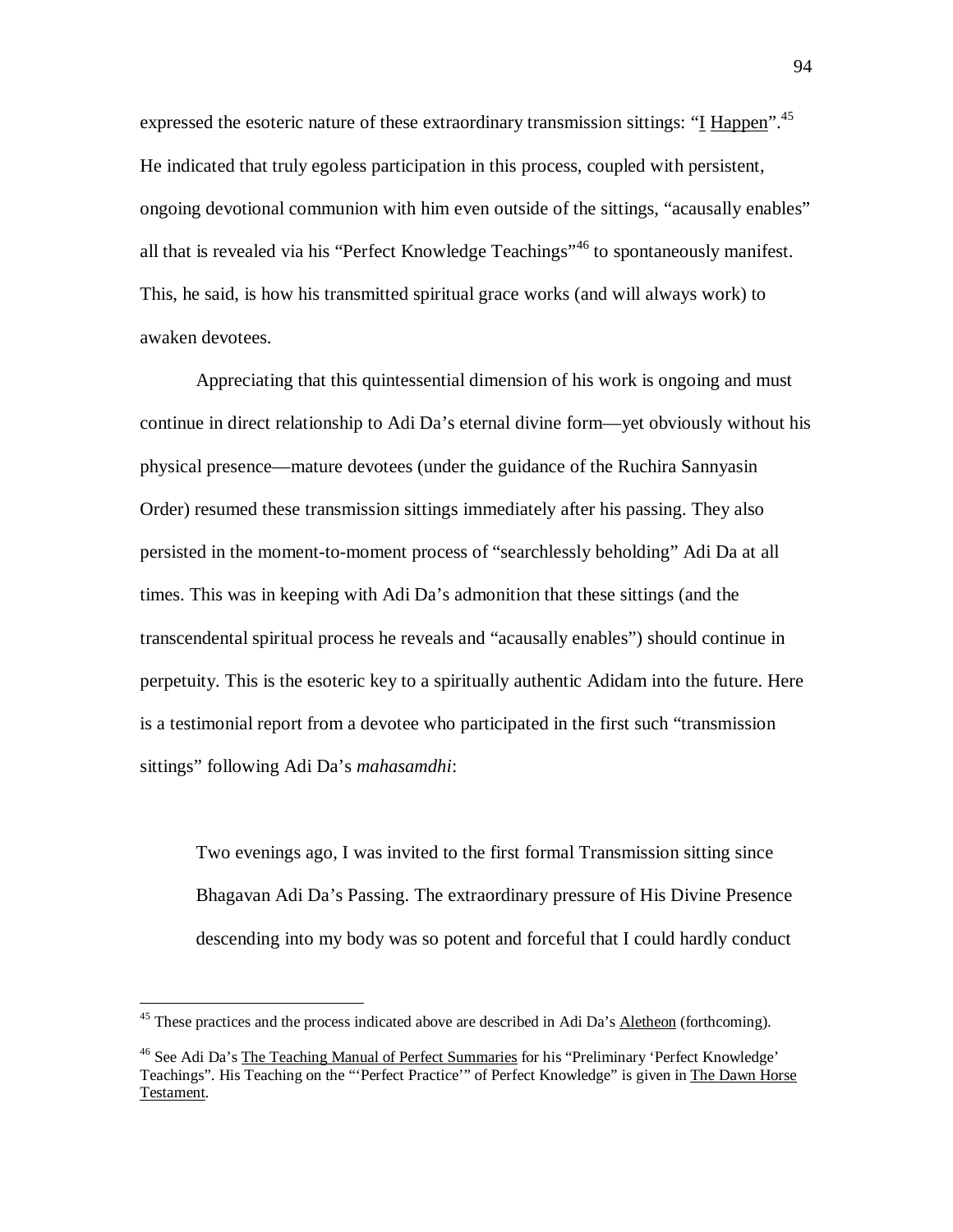the intensity. My head felt pressed to the floor with this pressure, and then, alternately, my head and neck would be stretched back and upward as I sat upright and felt the brilliant force of His Presence flooding my head and body from above with waves of radiant light. Even more so, the clear communication of His always-already Divine State Outshined apparent differences, and the Prior and singular Reality that Bhagavan Adi Da always Reveals, beyond conditionality, was simply, self-evidently so.

So the Transcendental Spiritual signs of Avatar Adi Da's Presence and State are overwhelmingly obvious here. I myself feel that I have been doing little else than "searchlessly beholding" Adi Da Samraj since His Mahasamadhi. This I take to be His Grace and Gift, for which I am so incredibly grateful (Update 1).

From reports such as this one, Adi Da's spiritual presence was obvious to devotees and served as a powerful source of blessing and inspiration to them in the weeks immediately following his passing.

### *Handling Business: the Practical Dimension*

After the initial days of the *mahasamadhi* vigil, members holding leadership positions within the cultural and organizational entities of Adidam began to meet and confer (many via teleconference from around the world). Their concern was the preservation of Adi Da's teachings, his artistic work, and all that he had established spiritually and organizationally during his lifetime. Among the first steps taken was the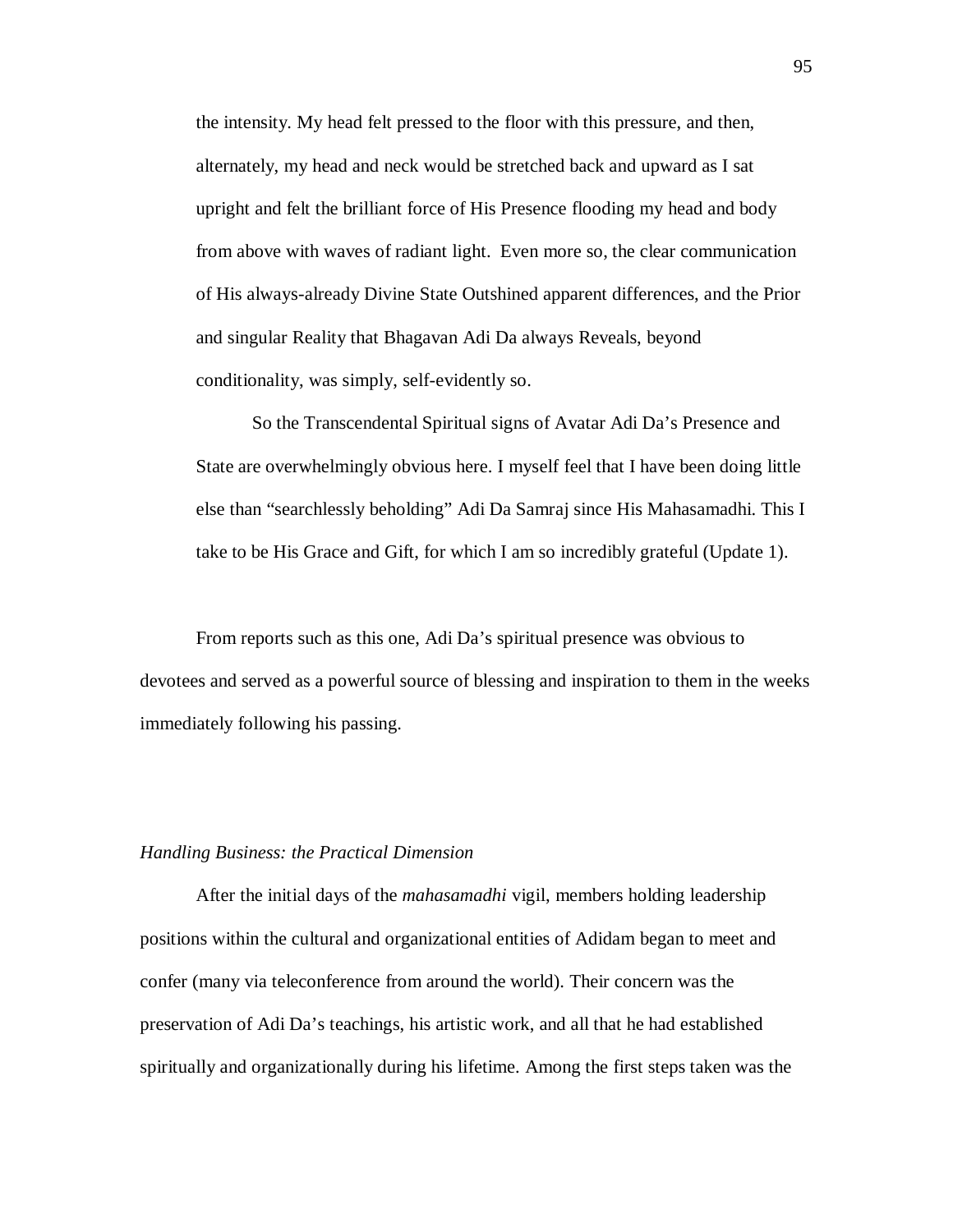preparation of formal communications, publications, and other media about Adi Da, his *mahasamadhi*, and its significance.<sup>47</sup>

Broader discussions were also held about how to advance Adi Da's work and his influence globally in this time of world-crisis; how to call higher-level attention to his unique contributions to religion, esoteric spirituality, philosophy, the arts, global conditions, world peace, and his ultimate revelations regarding the nature of reality and the process of divine self-realization.

# *The Question of Succession*

 $\overline{a}$ 

As it turns out, the issue of succession had long ago been settled by Adi Da and expressed unambiguously, both in his formal writings and in legal documents stating his resolution. In "No Seeking / Mere Beholding" he writes:

I Am Beyond the "point of view" of the body-mind-complex, or total psycho-physical ego-"I", of My any and every devotee.

Therefore, there can be no substitute or successor for Me—and even My Words and My "Representation"-Forms are (now, and forever hereafter) merely Extensions of Me—neither substituting for Me nor succeeding Me, but only providing Means for turning My any and every devotee to <u>Me</u> (Beyond and Prior to My Words, Beyond My "Representation"-Forms, and Beyond the ego-"I", or total body-mind, of My any and every devotee) (manuscript 17).

 $47$  These have included written and pictorial booklets, internet presentations, slide shows, and yet-to-bereleased films about Adi Da taken in the final months of his lifetime.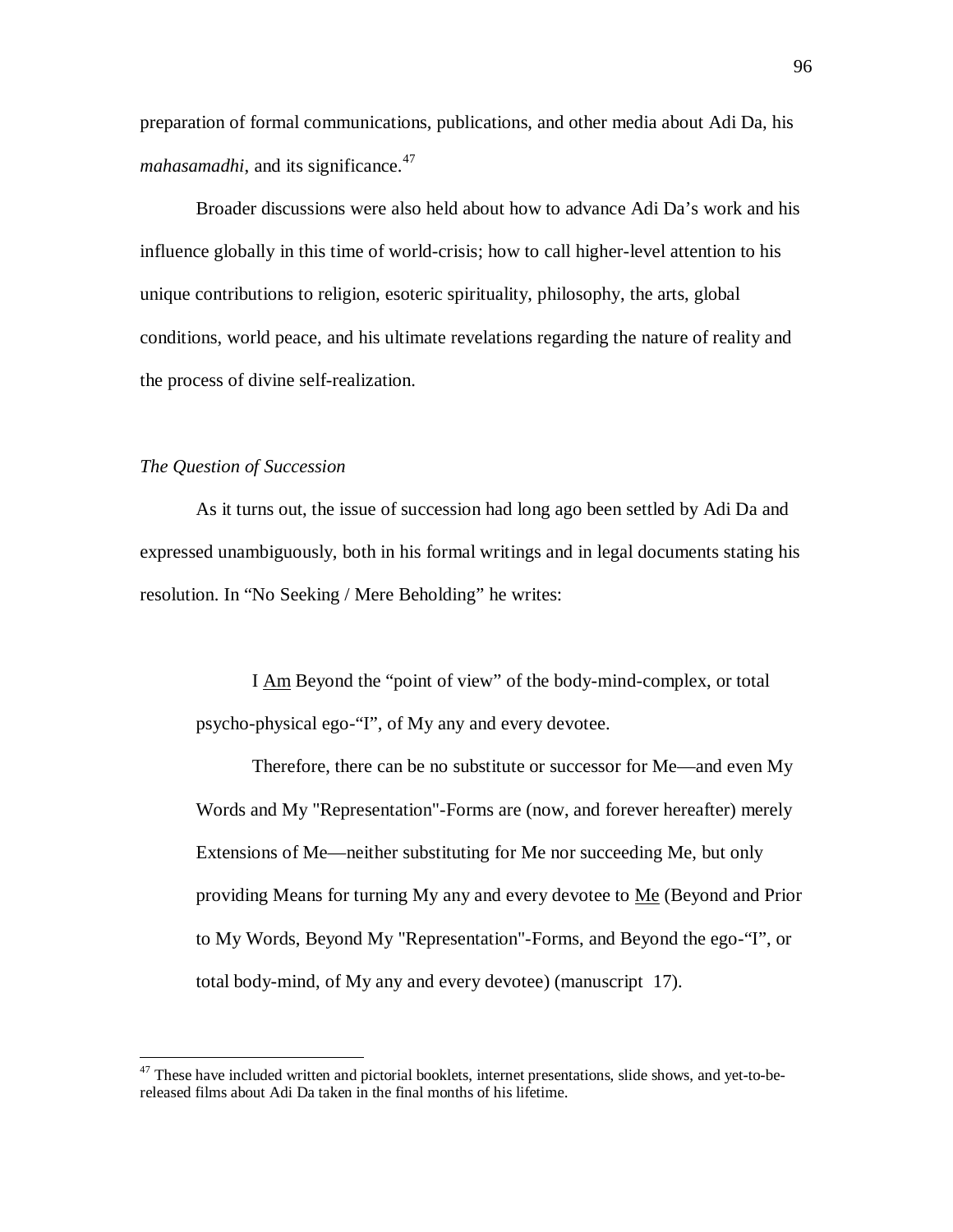Adi Da's writings are filled with descriptions of how his work and influence are to continue beyond his lifetime. As early as 1974, he was making both the spiritual and practical provisions for his passing:

My devotees themselves will be the special instruments of this work beyond my lifetime. It is my expectation that I will not leave behind me a special individual who can assume conscious responsibility for my work as a whole. Rather, the total community will share my complex functions at the level of life and the spiritual functions will be performed through the Community as a whole by the action of the Divine Siddhi, which I have regenerated here. Thus, the practical work should be shared by many, and organized much as it will have been during my lifetime. The sources of the teaching should remain in the form of my books, other collected writings, and recordings of my talks. Devotees who have the responsibility for instruction should make use of these resources and keep them always available in published forms (Garbage 205).

Later, in the first edition of The Dawn Horse Testament, published in 1985, Adi Da spoke of a lineage of "Murti-Gurus", who would serve, not as his replacements or successors, but as primary human touch points for contacting his transcendental spiritual presence after his death. Adi Da removed this provision from subsequent editions of the text—because it eventually became entirely clear to him that it would simply not be possible for an individual devotee to rightly function in this manner. He was determined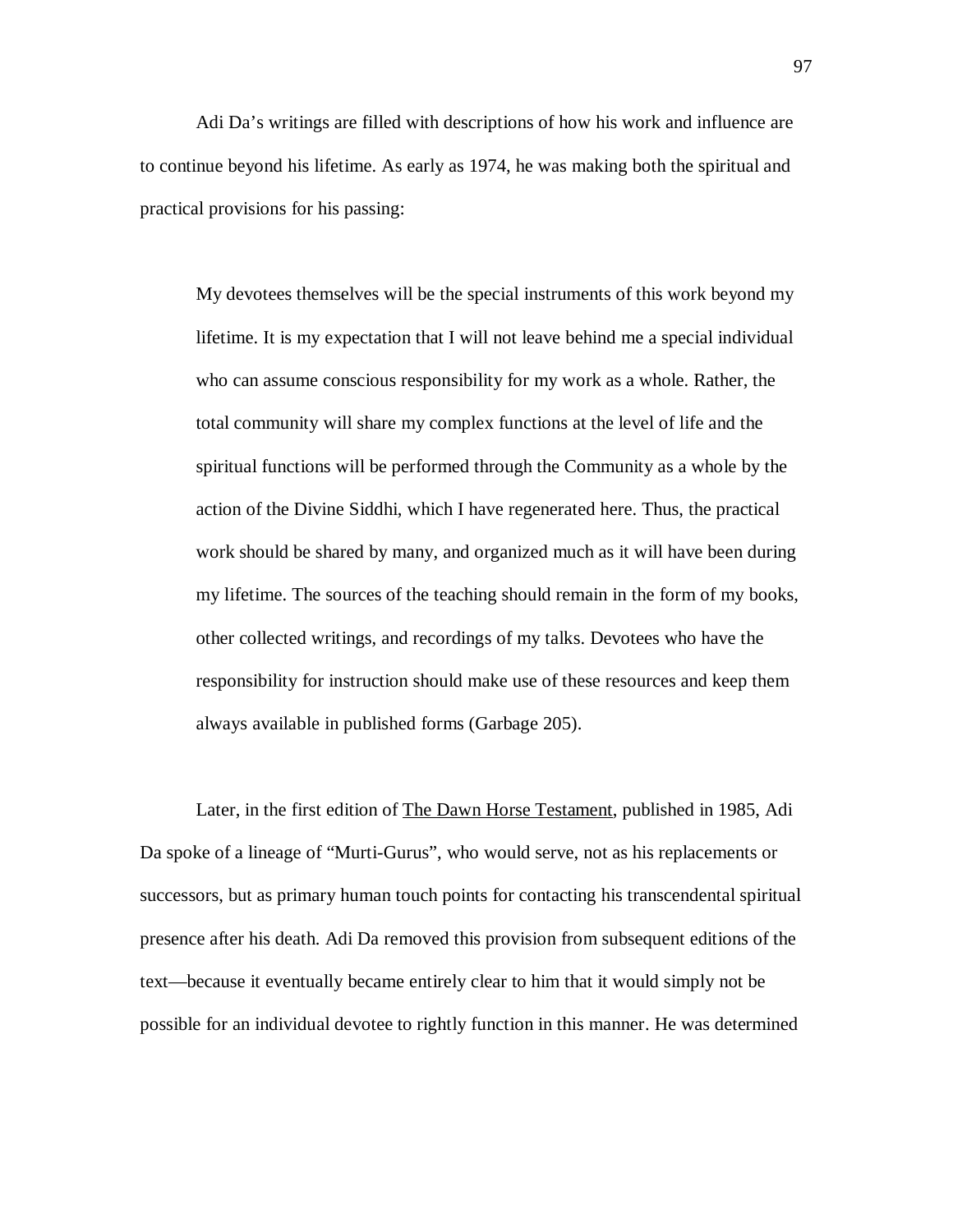that no contentious politics or egoic motives of any kind undermine the essential integrity of all he was to establish during his lifetime.

Moreover, his single purpose was, in the words of Ruchiradama Quandra Sukhapur Rani, "to re-connect all cosmic worlds to That Which Is Reality Itself, or Truth at the 'root', prior to any separate identity in time and space" (Boundless 189-90). Devotees understand this to be a divine function, uniquely his own; it simply cannot be duplicated by any one else. There is a paradox here: Reality Itself is one and indivisible not the exclusive province of any religious tradition or spiritual revelation. But Reality Itself must be realized as such. In the common experience of human beings, it is not. Thus, Adi Da's avataric incarnation was an appearance and work within the conditional worlds, done once for the sake of perfectly revealing this Reality, and never to be done again. In his most radically paradoxical language he proclaims to one and all:

This "world" is totally non-necessary. There are infinities-upon-infinities of "worlds", all flying out of apparent nowhere. There is an endless profusion of "world"-illusions—as many as there are dreams. No one can Wake Up Most Perfectly without My Divine Avataric Intervention. My having been Born here was all that was required. My having been Born here  $I_s$  the Gift. I  $\Delta m$  The Teaching. I  $\overline{Am}$  The Revelation. I  $\overline{Am}$  The One To Be Realized. I  $\overline{Am}$  (Boundless 151).

From this standpoint (affirmed by Adi Da and his devotees), his unique avataric Guru-function is not to be (and, truly, cannot be) assumed by anyone after his passing.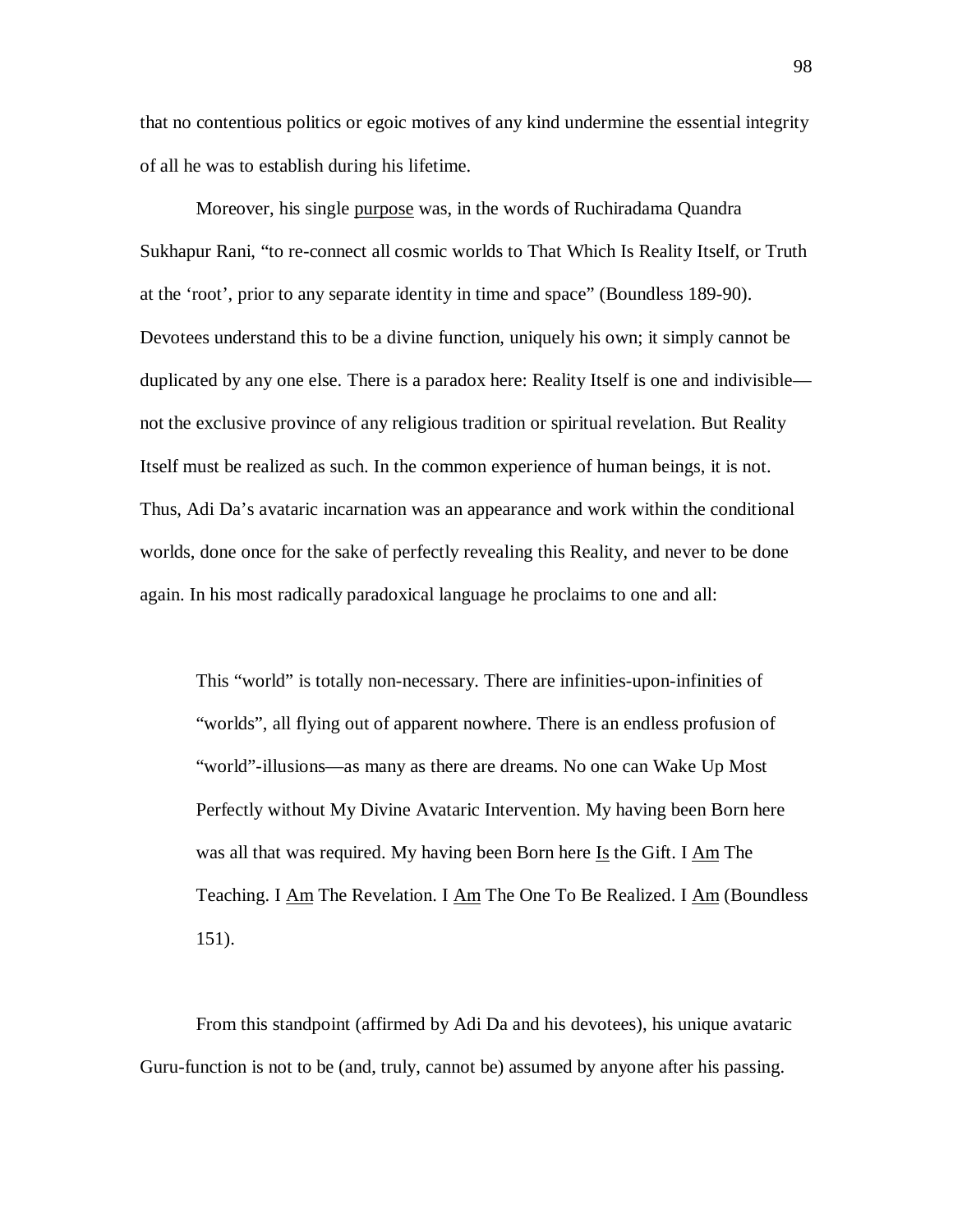Thus, the devotional relationship to Adi Da—in (and as) his divine body, his eternal presence, and his self-revealed state—is the Reality-Way of Adidam. That relationship is the means whereby Adi Da reveals and self-transmits the egoless condition of Reality Itself to all beings. Therefore, the devotional relationship to him as avataric master is to remain eternally accessible to all, without mediating influences of any kind. During his lifetime, Adi Da took every conceivable means to ensure that this would always be so.

Interestingly, his original inclusion and later removal of the Murti-Guru within Adidam is in keeping with the pattern of "reality consideration" he employed throughout his life (and most dramatically during his teaching years with devotees). He always freely considered issues large and small, based on whatever factors were indicated in any given moment or circumstance.

Integral to his "reality considerations" were the play of contrasting possibilities and the testing of tentative conclusions—sometimes many times over and at varying intervals—before a firm and final conclusion was arrived at. In this manner Adi Da considered every area of human life and every aspect of his teaching—from the range of "right-life disciplines" to esoteric meditation to the matter of succession after his passing. It is this reality-process, intensively engaged without pre-conceptions or fixed notions, that accounts for the refinements, additions, and elaborations he frequently made to his written teaching over the years. $48$ 

His final writings, however, bear the mark of ultimate and decisive resolution. They are free of every trace of his self-submission-work. He says of them that they simply do not take the egoic point of view, or the self-contracted body-mind, into

<sup>&</sup>lt;sup>48</sup> It should be noted that his essential teaching of radical truth and reality-realization in Satsang with him as Guru and spiritual master was never changed or made ambiguous.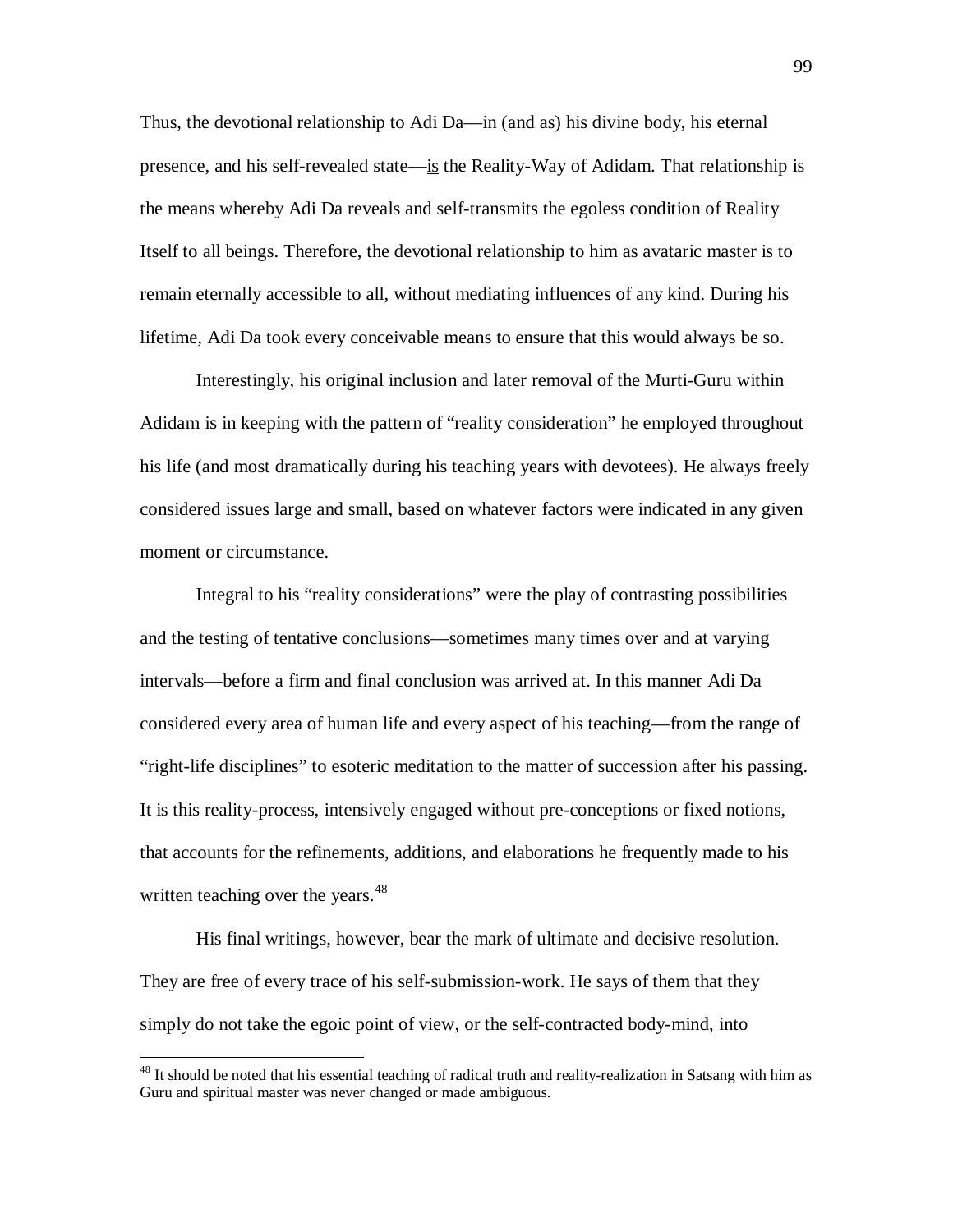account. Instead, they speak only from the intrinsically egoless reality-position of prior unity and indivisible conscious light. As such they speak radical truth, without compromise or concession to egoity.

Adi Da worked with great intensity to complete these writings. Just weeks before his passing, he formally designated five texts as principal among all his written works: The Aletheon, The Gnosticon, The Pneumaton, Transcendental Realism, and Not-Two Is Peace.<sup>49</sup> All of these (and several others) were written, compiled, and finalized by Adi Da between early 2006 and his passing in November of 2008.

### *Sacred Authority, Sacred Structures, and Sacred Entities*

 $\overline{\phantom{a}}$ 

Over the years Adi Da brought the same degree of consideration to the legal and organizational aspects of Adidam, as he had to matters of ultimate realization. By 2007, with the publishing of The Orders of My True and Free Renunciate Devotees, he had formally established Adidam's structure of five formal practicing orders, four sacred organizational entities, and four congregations.

<sup>&</sup>lt;sup>49</sup> Following is a brief indication of the content and focus of each of these texts (Boundless 206, 213, 216): The Aletheon: *The Divine Avataric Self-Revelation of His Divine Presence, Avatar Adi Da* 

*Samraj*. Ruchira Avatar Adi Da's Completing exposition of the "Seventh Stage" Way of Adidam Ruchiradam.

The Gnosticon: *The "Perfect Knowledge" Reality-Teachings of His Divine Presence, Avatar Adi Da Samraj*. Ruchira Avatar Adi Da's examination of the Transcendental Teachings of the Great Sages and the Transcendental Spiritual Reality-Way of Adidam Ruchiradam.

The Pneumaton: *The Transcendental Spiritual Reality-Teachings of His Divine Presence, Avatar Adi Da Samraj*. Ruchira Avatar Adi Da's discussion of the devotional and Spiritual traditions of humankind, particularly as seen in Christianity and Hinduism, and the Transcendental Spiritual Reality-Way of Adidam Ruchiradam.

Not-Two Is Peace: *The Ordinary People's Way of Global Cooperative Order*. Adi Da's vital wisdom on the root of human conflict, the limits and errors of conventional religion and politics, and the necessity and means for global cooperation, tolerance, and peace via "the working presumption of prior unity".

Transcendental Realism: *The Image-Art of egoless Coincidence With Reality Itself*. Adi Da's writings on the tradition and purpose of true art, and on the profound artistic, philosophical, and revelatory elements of His own image-art.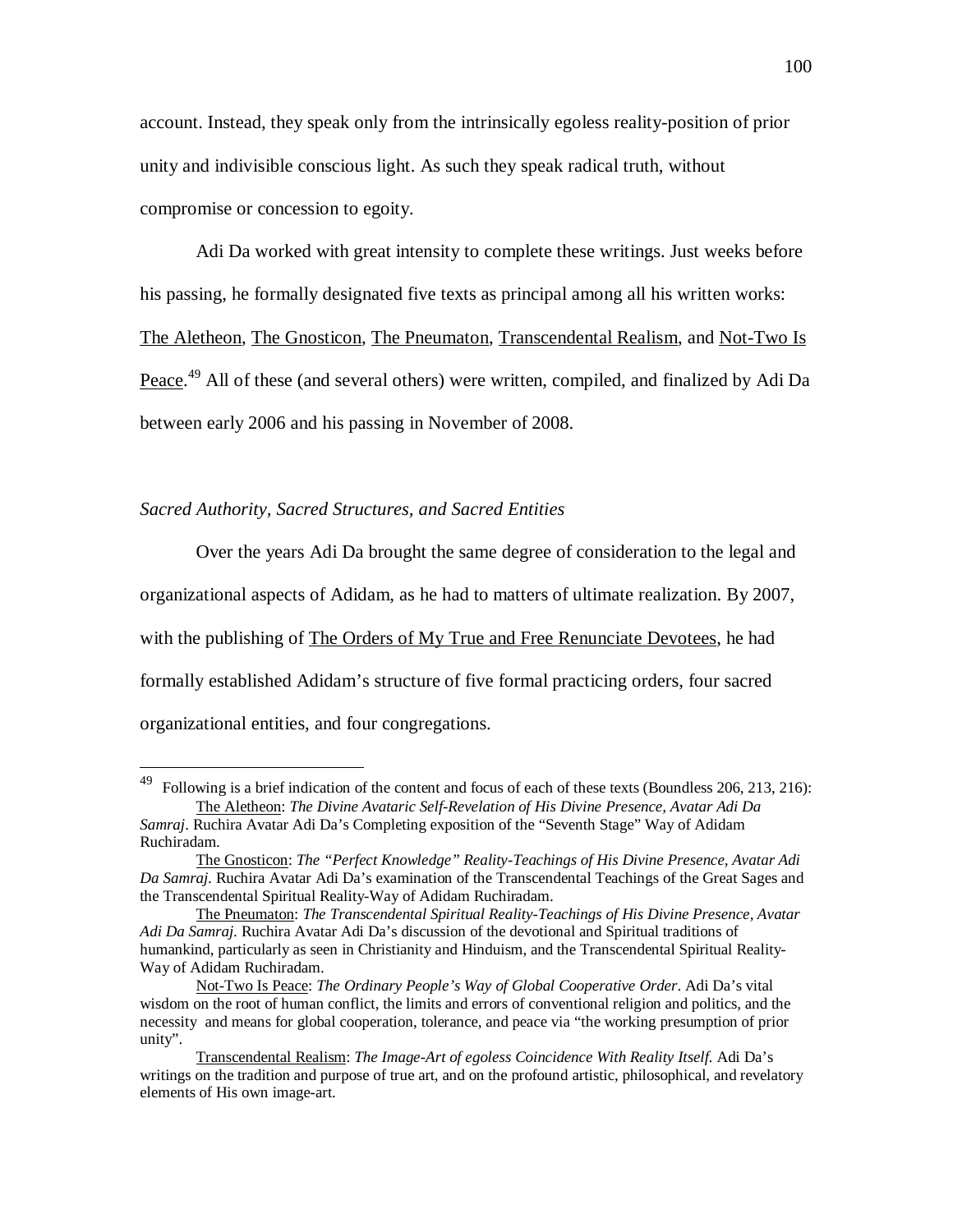The fact that Adi Da will not have a successor does not mean that Adidam is devoid of cultural leadership. Adi Da designated the collective Ruchira Sannyasin Order as "the senior, hierarchically central (entirely renunciate and non-managerial) one and only culturally governing authority" within Adidam (Orders 33-34). The first generation of these renunciates has been identified by Adi Da himself. Demonstrating unique maturity in spiritual fidelity to him and a life of perpetual retreat, they are collectively responsible for aligning and guiding the practicing culture of devotees, ensuring the rightness of all sacred activities, and maintaining the purity and spiritual alignment of the hermitage sanctuaries and holy sites within Adidam—especially those directly linked to Adi Da during his lifetime (Orders 36). About this renunciate order, Adi Da writes:

Only the full members of the Ruchira Sannyasin Order of Adidam are (now, and forever hereafter) Called and Empowered by Me to Function (collectively) as the physically living, (human) Instruments of My Divine Avataric Blessing-Work, and, by their unique (and uniquely authoritative) cultural service (simply by Wisdom-word and practicing example) to provide all other practitioners of the only-by-Me Revealed and Given Way of Adidam with the principal Good Company (of fellow devotees) that is necessary for the inspiration and guidance of their practice of the Way of Adidam (35-36).

Within the Ruchira Sannyasin Order, Adi Da has identified another order of formal renunciate devotees, which he calls the Sapta Na Sannyasin Order: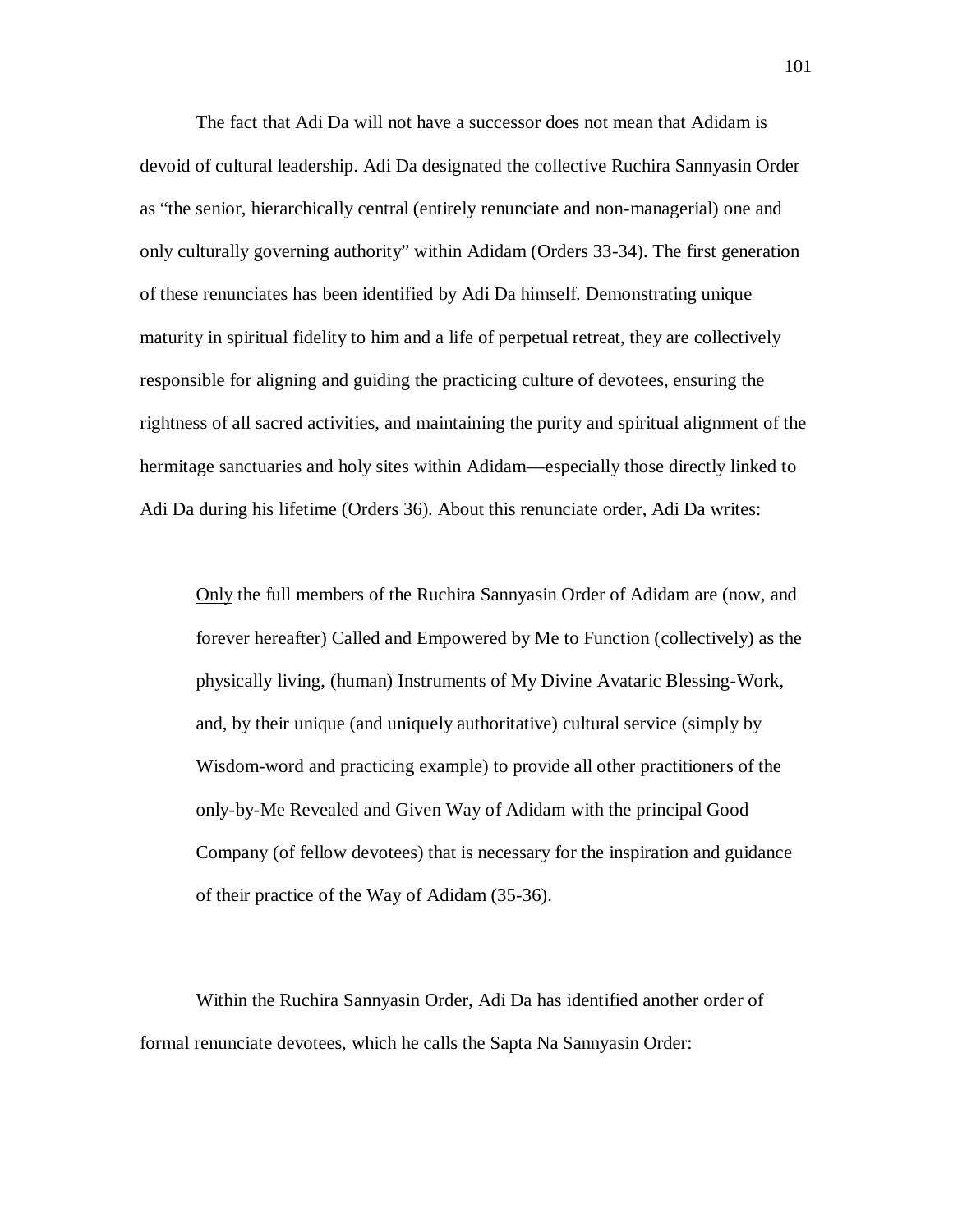The members [of this order] are those of My seventh stage Ruchira Sannyasin devotees in whom the Transcendentally Spiritually manifested sign of Priorly egoless indifference has been uniquely intense and life-pervading, such that a life entirely free of all social, organizational, cultural, and public obligations becomes both appropriate and necessary (Orders 37).

The managerial responsibilities within Adidam fall to members of the Lay Renunciate Order, who are hierarchically accountable to the Ruchira Sannyasin Order. The full practice of Adidam is also progressively adapted to by members of the two lay congregationist orders, as shown here:

| <b>Formal Name Of</b> | <b>Type of Order</b>        |
|-----------------------|-----------------------------|
| Order                 |                             |
|                       |                             |
| The Melrose Lay       | General Lay                 |
| Congregationist Order | Practicing and              |
| of Adidam Ruchiradam  | Service Order               |
| The Clear-Lake        |                             |
| Forward Lay           | General Lay                 |
| Congregationist Order | Practicing and              |
| of Adidam Ruchiradam  | Service Order               |
|                       | Formal Renunciate           |
| The Muliwai Lay       | Lay Cultural And            |
| Renunciate Order of   | <b>Managerial Service</b>   |
| Adidam Ruchiradam     | Order                       |
| The Naitauba Ruchira  | Sannyasin (Legal            |
| Sannyasin Order of    | Renunciate)                 |
| Adidam                | <b>Culturally Governing</b> |
| Ruchiradam            | Authority                   |
| The Sapta Na          | Sannyasin (Legal            |
| Sannyasin Order of    | Renunciate) Order           |
| Adidam Ruchiradam     | That Simply                 |
|                       | Embodies the                |
|                       | Authority of                |
|                       | Realization                 |

**The Five Practicing Orders of Adidam Ruchiradam**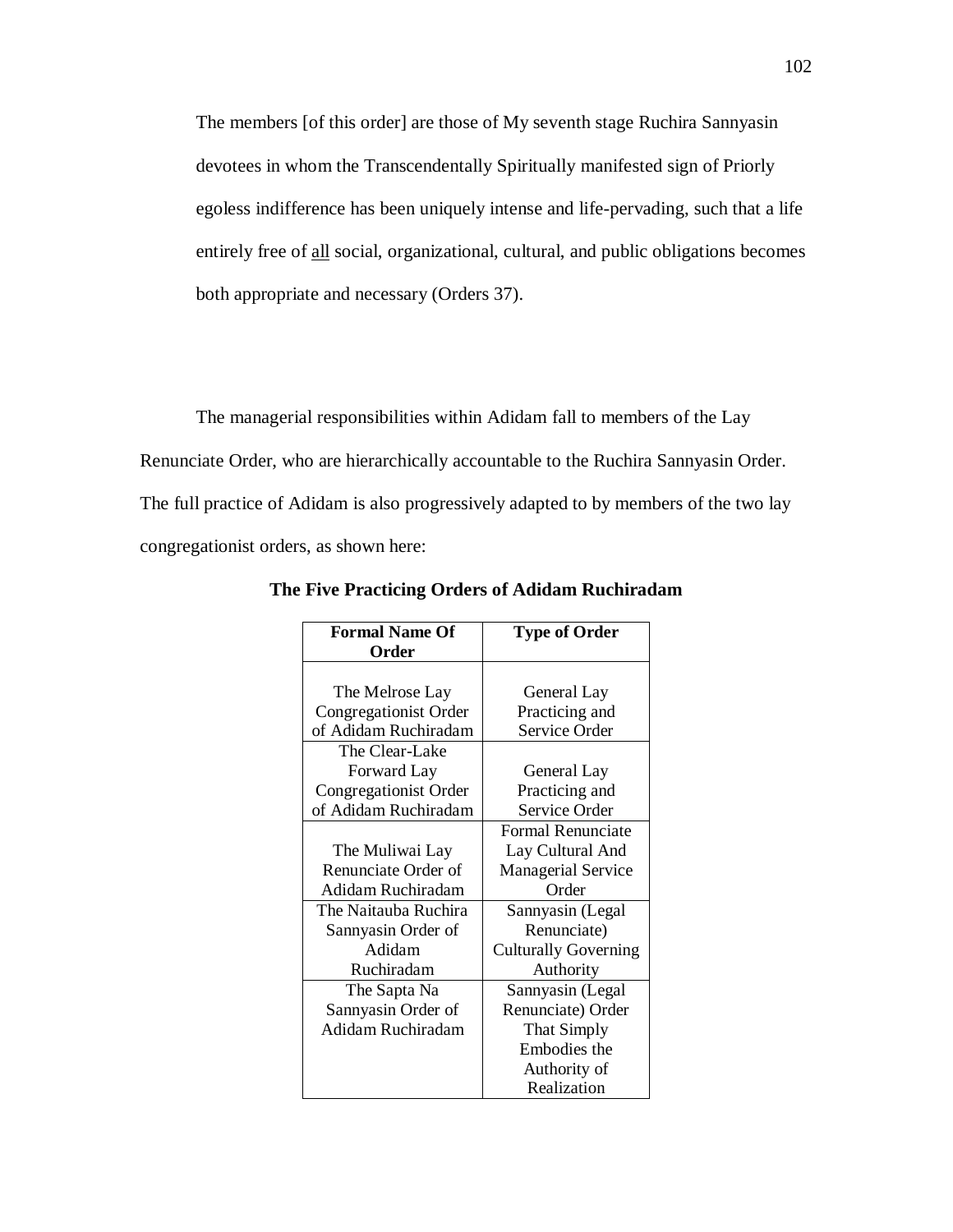#### (Orders 124-25)

#### *The Organizational Entities of Adidam Ruchiradam*

The Divine Avataric Samrajya of Adidam Ruchiradam preserves and protects Adi Da Samrajashram and Adi Da's sacred environments on Naitauba Island. It oversees, protects, and supports the life-circumstance for members of the Ruchira Sannyasin Order and has responsibility for preserving Adi Da's teaching, holding the copyrights to all of his writings, his artistic work, and the media materials produced in his name.

The Divine Avataric Holy Domains of Adidam Ruchiradam has responsibility for preserving the remaining Adidam hermitage sanctuaries—two in northern California, one in Hawaii, and one in northern Washington state. It also holds in trust the sacred treasures of Adidam Ruchiradam, including the archives of Adi Da's writings, talks, and sacred items associated with his life.

The Divine Avataric Holy Institution of Adidam Ruchiradam (also called AdiDaSala) is the organization that publishes Adi Da's teaching, maintains the principal Adidam websites, and makes his spiritual work broadly available in the world. It also oversees the educational services provided to devotees and the public and is linked to the various regional centers of Adidam around the world.

The Divine Avataric "Bright" House of Adidam Ruchiradam provides for and manages the practical and cooperative life of devotees, including cooperative living, educational services related to the "right-life disciplines", cooperative businesses, schools, clinics, and end-of-life services.

103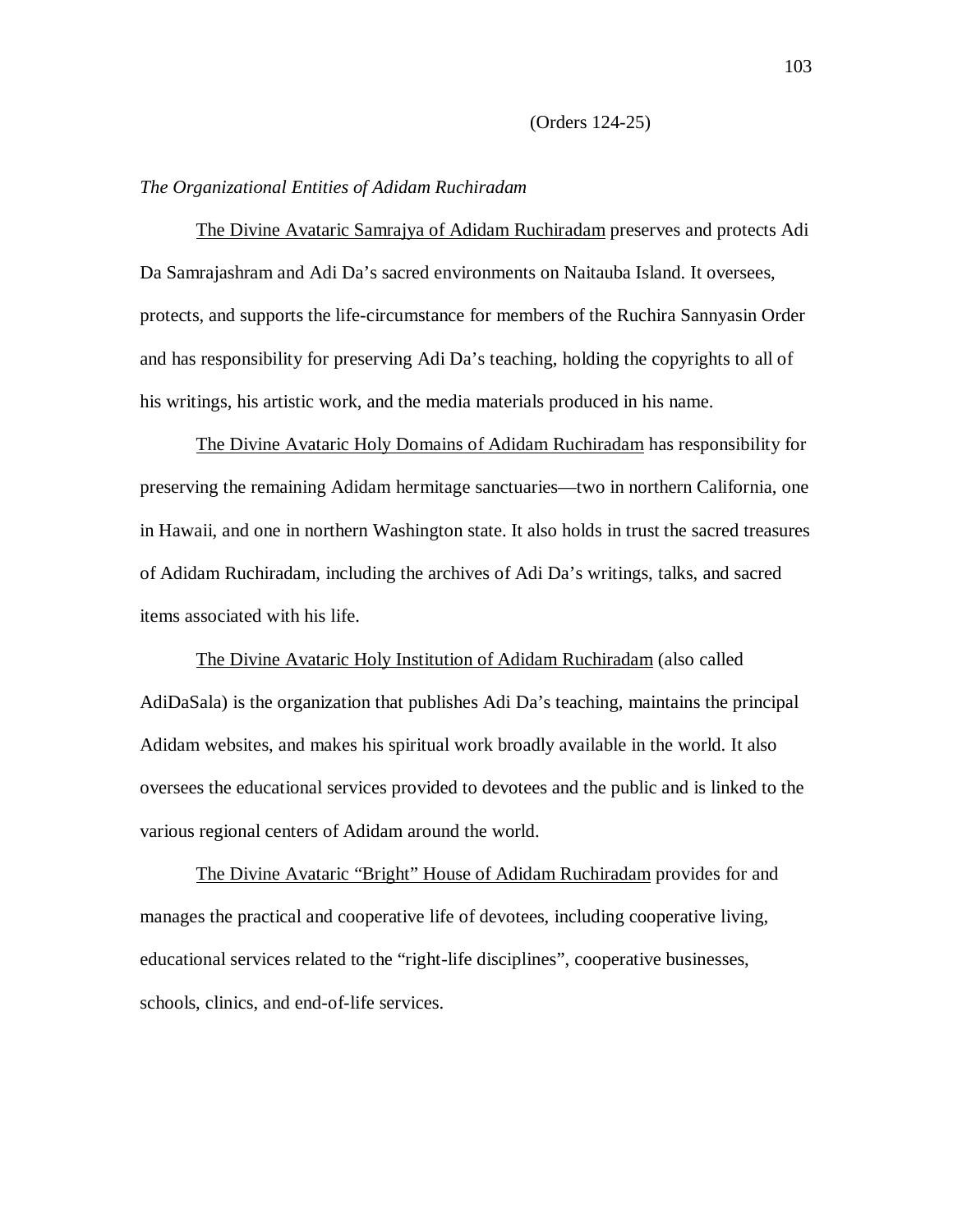#### *The Four Practicing Congregations of Adidam Ruchiradam*

Adi Da's intention was that all human beings be given the opportunity, based on their spiritual impulse and practical circumstance, to participate in the devotional relationship to him. To make this possible, he created four "congregations" of the Reality-Way of Adidam:

The First Congregation of Adidam Ruchiradam comprises those who engage the full and most intensive process of "radical" devotion, right life, and "Perfect Knowledge" in the Reality-Way of Adidam. This congregation serves the fulfillment of the entire transcendental spiritual process, potentially including the ultimate awakening to divine self-realization.

The Second Congregation comprises the gathering of Adi Da's devotees who engage the foundational process of "radical devotion", right life, and the beginning "consideration" of Adi Da's "Perfect Knowledge" teachings. Members adapt to the full range of disciplines. Those who are moved to enter the First Congregation necessarily engage a period of adaptation within the second congregation.

The Third Congregation of Adidam Ruchiradam comprises those who respond to Adi Da and are moved to embrace a simple practice of "radical devotion" to him and support of his work. Members study Adi Da's teaching, engage a simple name-invocation practice, offer services and provide financial support to the public mission of Adidam.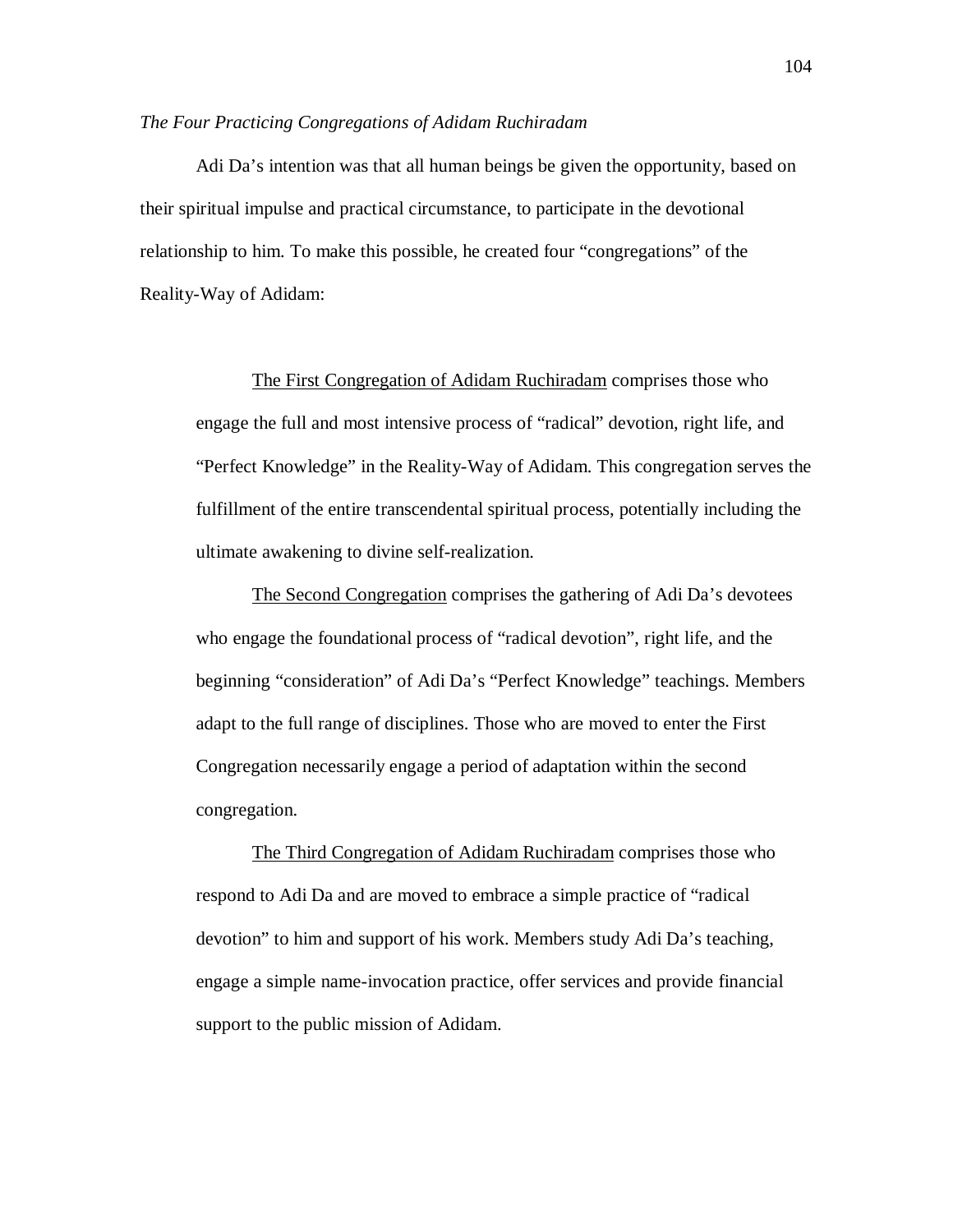The Fourth Congregation comprises those from indigenous and traditional cultures who devotionally respond to Adi Da and are moved to embrace a simple life of practice and service in relation to him. They too engage a simple nameinvocation practice in devotion to Adi Da (Boundless 172-73).

 Thus, there is no successor to Adi Da Samraj. If one understands (and accepts) Adi Da's unique avataric appearance, revelation, and function, it is clear that no successorship is possible. There is, however, the process of devotional and transcendental spiritual communion with him forever after his lifetime. There is an order of legal renunciates, designated by Adi Da, with senior cultural governing authority for the continuation of his work and the alignment of Adidam to his instructions. There are Adi Da's authoritative writings, the oeuvre of his artistic images, and the hermitages and sanctuaries he spiritually empowered. And within these sanctuaries, there are many spiritually empowered temples and holy sites. Finally, there is the collective of all devotee-practitioners. These are the abiding features of the Reality-Way of Adidam Ruchiradam and the means by which it will continue, now and into the future.

"How can the physical presence of the Master be imagined?" they will ask in the year 2300. They will not only have to read The Dawn Horse Testament, they will enjoy the Presence of My living devotees, linked in Revelation with the devotees who survived in My Company while this Body Lived (Discourse 30 Nov. 1985).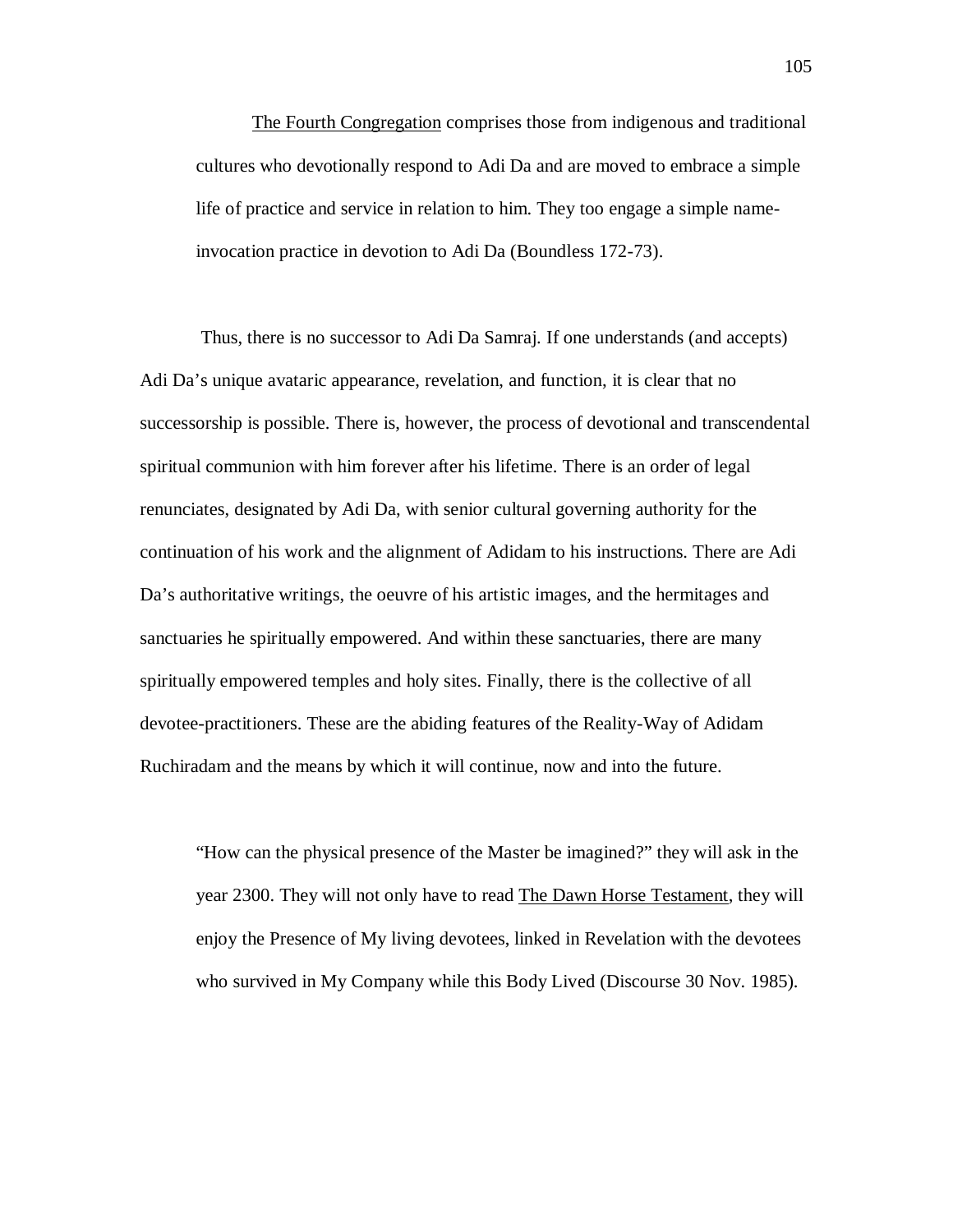## CONCLUSION: THOUGHTS ABOUT THE FUTURE OF ADIDAM

While Adi Da Samraj was physically alive and doing his avataric work, the primary focus of Adidam was essentially centripetal. That is, the attention and energy of devotees were focused on Adi Da—the devotional relationship to him, the services of attending to him bodily, responding to his callings and instructions, and direct accountability to him for service in the extended areas of his work. No one among his devotees would argue that this was anything but appropriate and necessary. It was essential to each one's own spiritual practice and expressive of the devotion devotees naturally felt for their divine master.<sup>50</sup>

But they were also challenged by Adi Da's fiery demands as he worked at an astonishing pace and intensity to bring an entirely new spiritual revelation into the world. From any conventional standpoint, his actions during his years of submission-work were sometimes inscrutable, always spontaneous, seldom predictable, and, as he characterized them, sometimes seemingly "crazy".<sup>51</sup> They were, he says, his free response to the microcosmic "configuration of totality" appearing within the sphere of his own circumstance (and simultaneously within the spheres beyond, visible and invisible). To appreciate his freedom and to be moved and inspired by his actions required (and

<sup>&</sup>lt;sup>50</sup> This was true even though Adi Da fiercely criticized any and all cultic attachment to him—meaning the exclusivistic, childish dependency and man-in-the-middle approach to him, which inevitably results in "the scapegoating game". His devotees were by no means immune from these criticisms. On the contrary, the tendencies and patterns of cultism were pointed out by Adi Da time and again, always with the calling to observe, understand, and transcend them in true devotional communion with him and "right-life" practice in his company. (See the essay, "Do Not Misunderstand Me—I Am Not 'Within' you, but you Are in Me, and I Am Not a Mere 'Man' in the 'Middle' of Mankind, but All of Mankind Is Surrounded, and Pervaded, and Blessed By Me" (Aham 5-24). See also The Mummery Book for Adi Da's scathing literary indictment of cultism.)

<sup>&</sup>lt;sup>51</sup> "Adi Da uses the term 'Crazy' to point to His Spontaneous Mindless Freedom, both while active in bodily (human) Form and forever after . . ." (Testament 1285n17). For Adi Da's usage and meaning of the word "Crazy" in reference to himself and his work, see The Dawn Horse Testament of the Ruchira Avatar (219-20, 262-63, 988-89, 1251-53).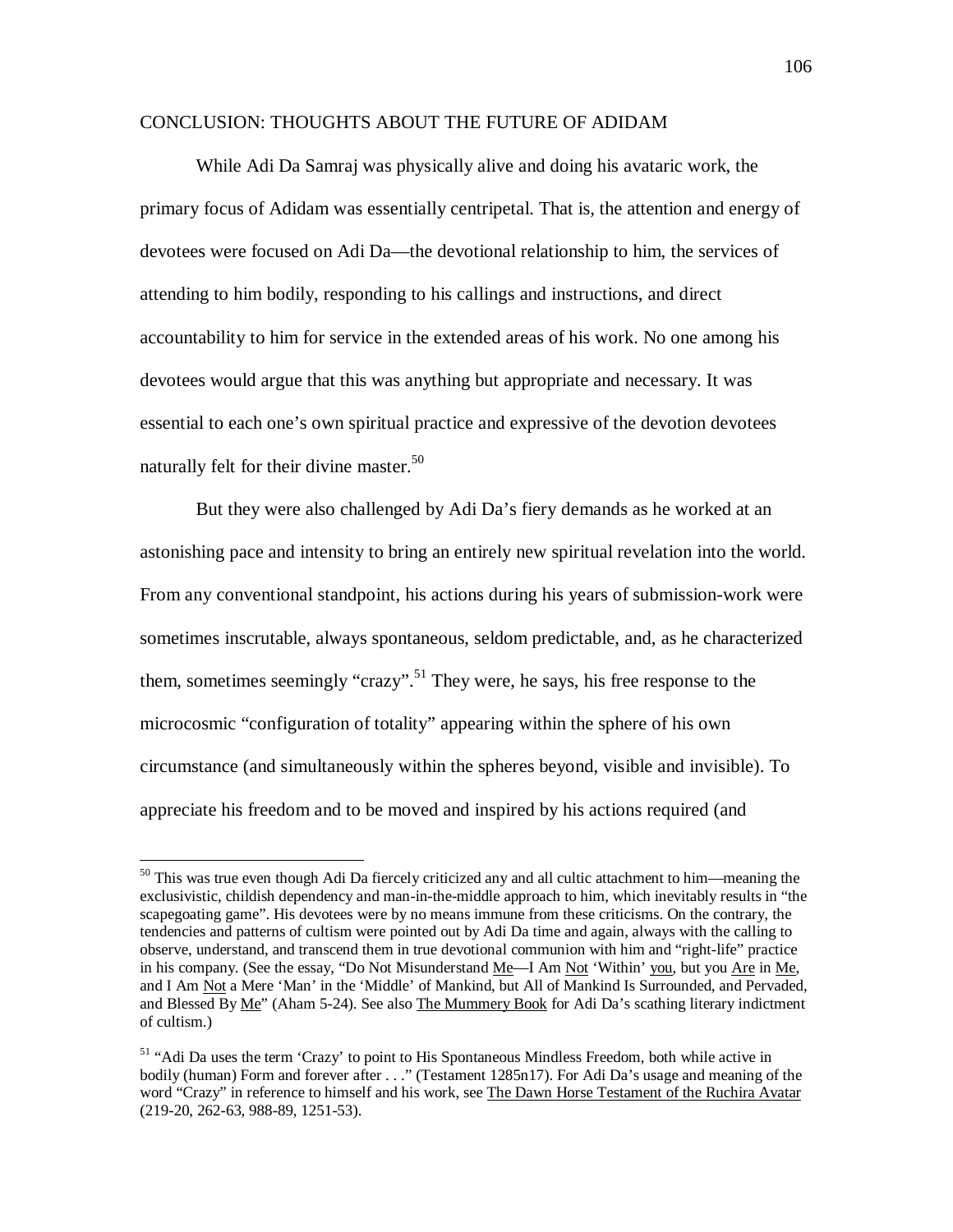continues to require) the intuitive recognition and certainty that Adi Da is indeed a supremely liberated divine avataric master. As one early devotee wrote in his diary after a raucous evening of drinking and partying at Adi Da's house in November of 1975:

Nobody can understand the content of what this Being is doing without loving God and being in that room with him and actually hearing and seeing and feeling at heart all that went on there. Because without the sadhana [recognitionresponsive practice], without the Satsang [practice of devotional turning to Adi Da], it would all have another meaning, and its spiritual import would be entirely lost. But with the sadhana and Satsang, the exquisite perfection of his every action is an amazement to behold (1).

Overall, Adi Da's devotees now clearly see and affirm that he was always shaping, aligning, and correcting the pattern and process that would survive his lifetime—the pattern of Adidam Ruchiradam (which, in esoteric terms, is the primary pattern of his own divine being). The multitude of references in his writings and discourses to "now, and forever hereafter" likewise attests to this intention on his part. He was simply doing all that was necessary and possible for the divine liberation of human beings. As he expresses it:

Such compassion is the origin of the Adept's willingness to do anything—not speaking now in terms of the potential to do something terrible and negative—but the willingness to do anything outrageous yet benign for the sake of liberating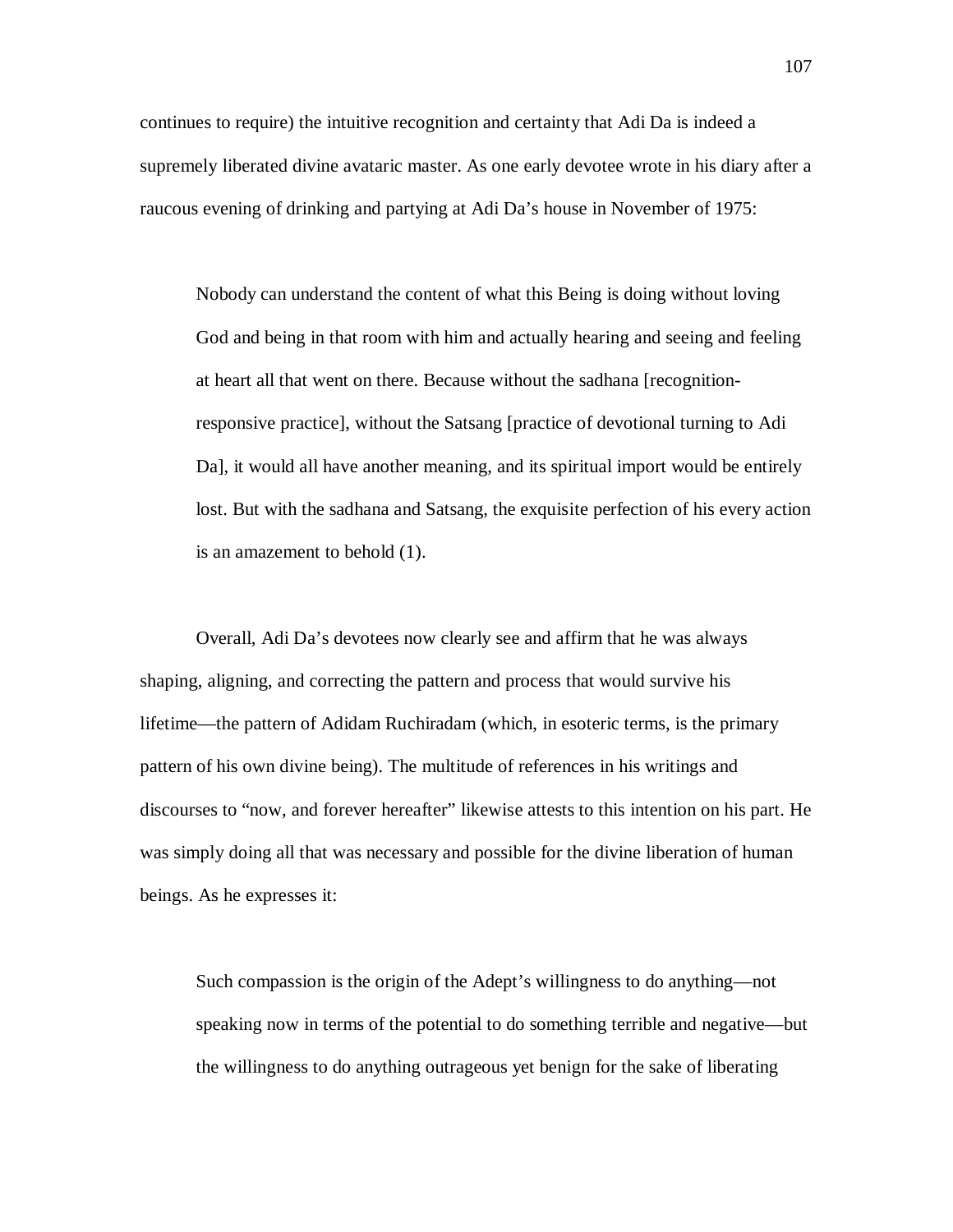others. The compassionate Maha-Siddha does not do for others everything He can do within the bounds of propriety. The compassion of the Maha-Siddha is such that He will do everything, whether in the realm of propriety or not, for the sake of Awakening others (Fire Gospel 110-11).

And again, more radically expressed:

I Function Freely As The Source, In My Avatarically Self-Manifested Divine "Bonding"-Play With My Devotees. I Am . . . Free Among all. I Am Not The Seeker. I Am Not Obliged By ordinary vows and rules. I Stand Apart From all limitations and all restrictions. I Am . . . Free Of all ordinary obligations. I Am here Only By Vow and Obligation Of My Own, For The Sake Of all-and-All. I Do Whatever and All I Must Do For The Sake Of The "Bonding" Of every one and All To Me, and, Altogether, For The Sake Of The Divine Liberation Of alland-All. I (Myself) Appear To Me here and every "where" (As My Very Self) In the bodily form of each and every conditionally Manifested being, and (In Order That My Revelation-Service Become Effective In each and every one) each and every one Must Come To Me and Be My True Devotee (Testament 119).

Adi Da's legacy now hinges on the ability of devotees to reverse the centripetal motion that characterized their lives with him while he was bodily alive. Impelled now by their intensified devotion to Adi Da and their ever-deepening experience of his eternal presence and transmitted blessings, it is incumbent on devotees to find him spiritually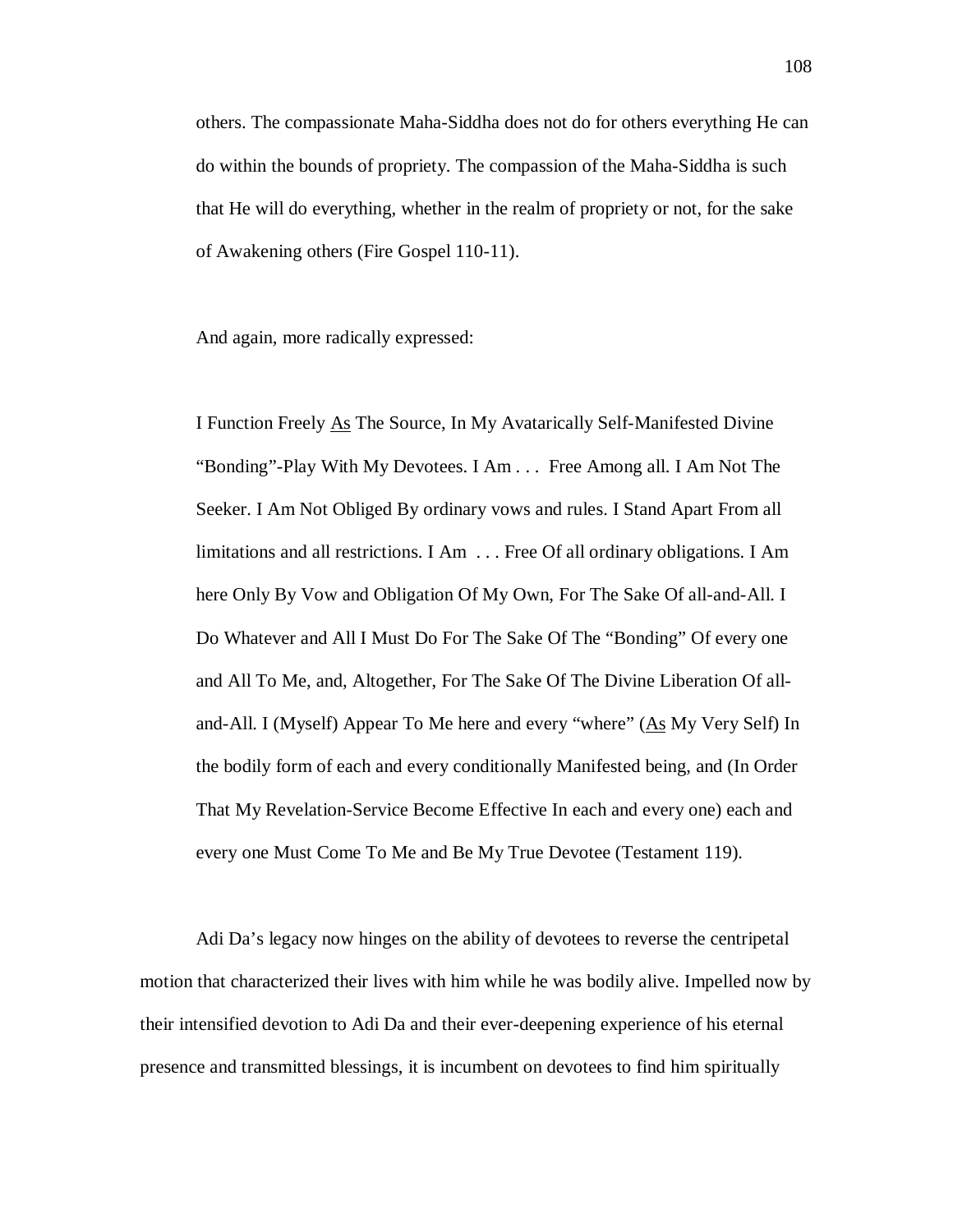active everywhere as they turn outward in service to the world. (This is not true of the formal renunciate devotees, whose practice remains one of perpetual retreat within the hermitages and sanctuaries of Adidam.) The spiritual practice of each devotee remains specific to his or her own degree of recognition and response to Adi Da. But the practical work of all devotees is to make Adi Da's teaching, his literary writings, and his artistic work broadly available; to preserve the sanctuaries and holy domains of Adidam; to develop its cooperative sacred culture; and to do all of this in the context of devotional communion with Adi Da Samraj. This remains the collectively stated intention of Adidam members.

It should be emphasized that securing Adi Da's legacy does not depend on the efforts of his devotees alone. Adi Da has bequeathed a trove of spiritual teachings, artistic images, literary works, and leelas to humankind, and these are only now finding their respective audiences within the public domain. It is for scholars, clerics, religious thinkers, opinion leaders, and practitioners of various traditions to acquaint themselves with Adi Da and to avail themselves of the spiritual wisdom and esoteric revelations contained in his works. Those who do so with openness and receptivity will acknowledge Adi Da's religious and artistic genius, his indefinable presence, and the abiding relevance of his teachings to an imperiled and spiritually impoverished world. Adi Da's work was done with a few for the sake of all. He bequeaths his spiritual legacy to the collective of humankind, where the need for his enlightened wisdom and spiritual revelations is greater and more urgent than ever before.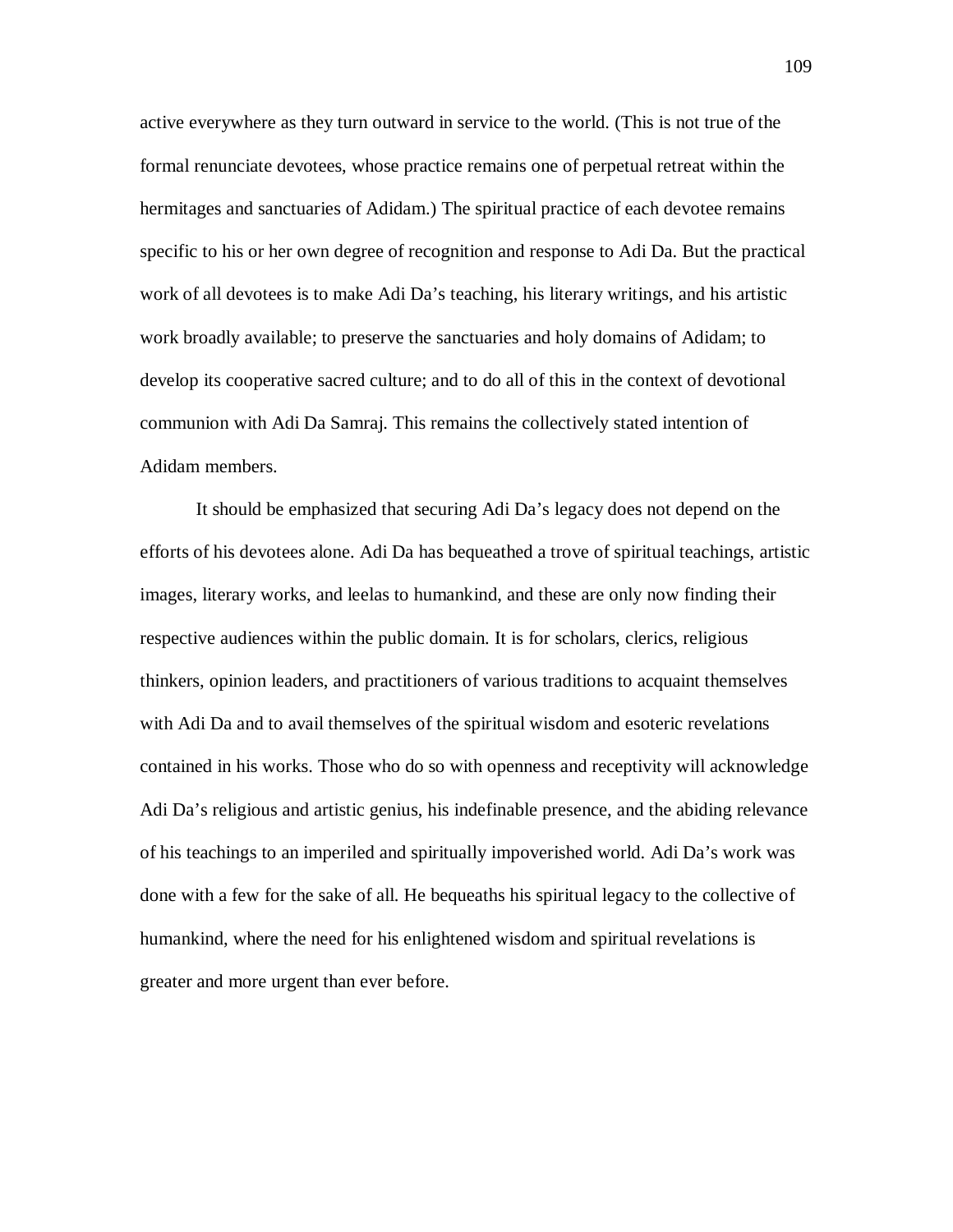### WORKS CITED

#### *BOOKS, PAMPHLETS, AND MANUSCRIPTS*

Adi Da Samraj. Aham Da Asmi (Beloved, I Am Da). Middletown, CA: Dawn Horse Press, 2003.

- ---. Atma Nadi Shakti Yoga. Middletown, CA: Dawn Horse Press, 2008.
- ---. Enlightenment of the Whole Body. Middletown, CA: Dawn Horse Press, 1978.
- ---. Garbage and the Goddess. Middletown, CA: Dawn Horse Press, 1974.

---. Hridaya Rosary (Four Thorns of Heart-Instruction), standard edition. Middletown, CA: Dawn Horse Press, 2005.

- ---. Love of the Two-Armed Form. Middletown, CA: Dawn Horse Press, 1978.
- ---. My "Bright" Word. Middletown, CA: Dawn Horse Press, 2005.
- ---. My Final Work of Divine Indifference. Middletown, CA: Dawn Horse Press, 2007.
- ---.Not-Two Is Peace, third edition. Middletown, CA: Dawn Horse Press, 2009.
- ---. "Radical" Transcendentalism. Middletown, CA: Dawn Horse Press, 2007.
- ---. Ruchira Avatara Gita. Middletown, CA: Dawn Horse Press, 2004.
- ---. "Ruchira Avatara Hridaya-Tantra Yoga Manuscript". Dawn Horse Press, Middletown, CA
- ---. "The Aletheon Manuscript". Dawn Horse Press, Middletown, CA
- ---. The Ancient Reality-Teachings. Middletown, CA: Dawn Horse Press, 2006.
- ---. The Boundless Self-Confession. Middletown, CA: Dawn Horse Press, 2009.
- ---. The Complete Yoga of Human Emotional-Sexual Life. Middletown, CA. Dawn Horse Press, 2007.
- ---. The Dawn Horse Testament, new standard edition. Middletown, CA: Dawn Horse Press, 2004.
- ---. The Fire Gospel. Middletown, CA: Dawn Horse Press, 1983.
- ---. "The Gnosticon Manuscript". Dawn Horse Press, Middletown, CA
- ---. The Mummery Book. Middletown, CA: Dawn Horse Press, 2005.
- ---. The Knee of Listening, new standard edition. Middletown, CA: Dawn Horse Press, 2004.

---. The Only Complete Way to Realize the Unbroken Light of Real God. Middletown, CA: Dawn Horse Press, 2000.

---. The Orders of My True and Free Renunciate Devotees. Middletown, CA: Dawn Horse Press, 2007.

---. "The Pneumaton Manuscript". Dawn Horse Press, Middletown, CA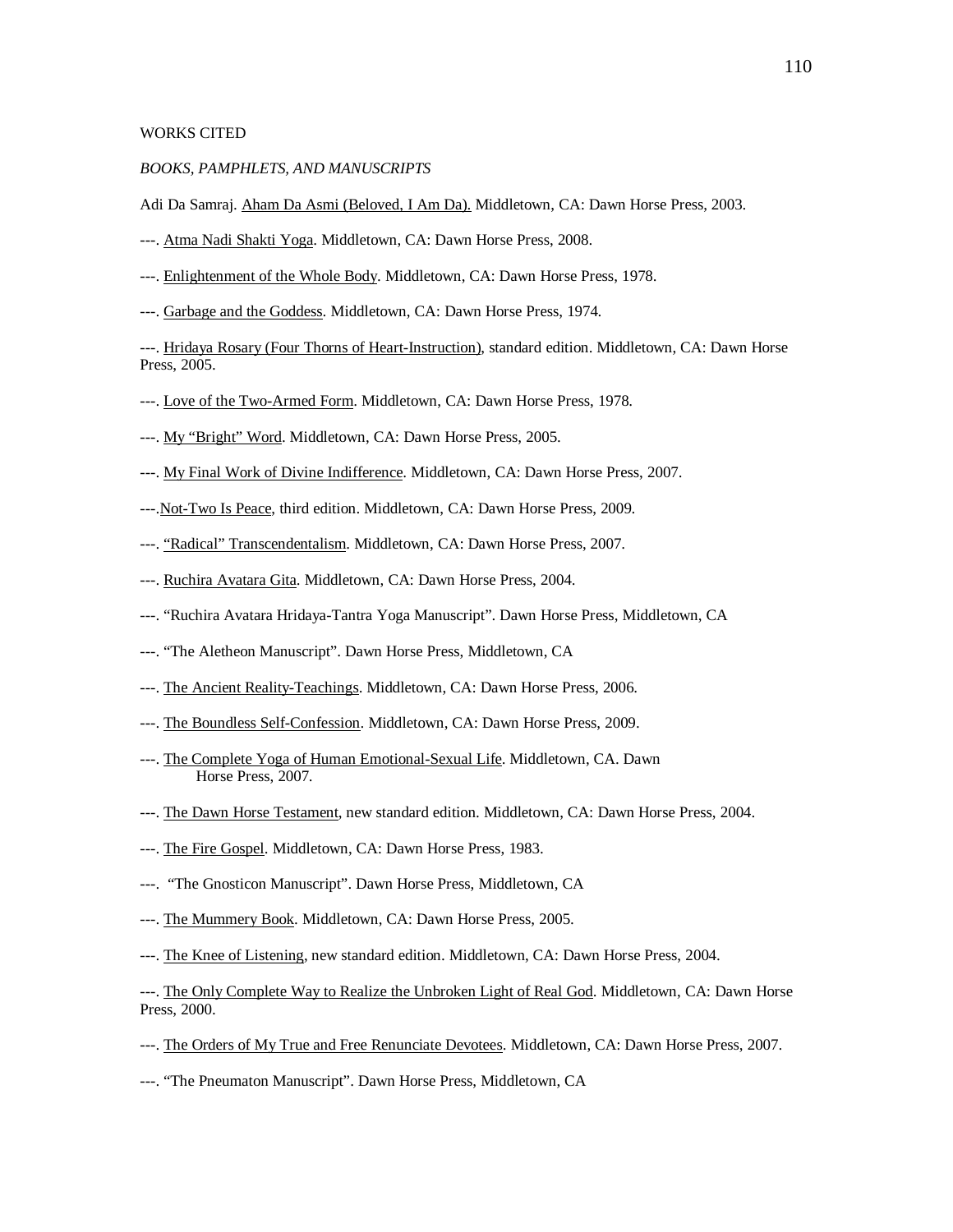- ---. The Seven Stages of Life. Middletown, CA: Dawn Horse Press, 2000.
- ---. The Teaching Manual of Perfect Summaries. Middletown, CA: Dawn Horse Press, 2008.
- ---. "The Way of Transcendental Spirituality" Manuscript, Dawn Horse Press, Middletown, CA.
- ---. The Yoga of Right Diet. Middletown, CA: Dawn Horse Press, 2006.
- ---. Transcendental Realism. Middletown, CA: Dawn Horse Press, 2007.

"History of the Dawn Horse Communion Manuscript". Dawn Horse Press, Middletown, CA.

A. C. Bhaktivedanta Swami Prabhupada Srimad Bhavavatam: Bhagavata Purana. Los Angeles: Bhaktivedanta Book Trust, 1988.

Costabile, Michael (Anthony). "Da Avatar Manuscript", Dawn Horse Press, Middletown, CA.

---. The Call to Be Love. Middletown, CA: Dawn Horse Press, 2008.

Ehrman, Bart D. Lost Christianities. Oxford: University Press, 2003.

Fontenrose, Joseph. The Ritual Theory of Myth. Berkeley: University of California Press, 1966.

Hayward, Jeremy. Warrior King of Shambhala. Boston: Wisdom Publications, 2008.

Kübler-Ross, Elizabeth. On Death and Dying. New York: Simon and Schuster, 1969.

Lee, Carolyn. Adi Da: The Promised God-Man Is Here, new concise edition. Middletown, CA: Dawn Horse Press, 2003.

Lowe, Scott, and David Lane. DA: The Strange Case of Franklin Jones. Walnut, CA: Mt. San Antonio College, 1996.

Marx, K. A Contribution to the Critique of Hegel's Philosophy of Right. Collected Works, v. 3. New York: International Publishers, 1976.

Muller, F. Max. Ed. The Satapatha-Brahmana, Sacred Books of the East (vol. 44). Trans. Julius Eggeling. Delhi: Motila Banarsidass, 1963.

Radhakrishnan, S. and Charles A. Moore. Ed. A Sourcebook in Philosophy. Princeton, NJ: Princeton UP, 1957.

Rigopoulos, Antonio. The Life and Teachings of Shirdi Sai Baba. Albany: SUNY Press, 1993.

Sri Aurobindo. Essays on the Gita. Twin Lakes, WI: Lotus Light publ. 1995.

Tsiknas, William, and Naamleela Free Jones. The Divine Mahasamadhi of Parama-Sapta-Na Adi Da Samraj. Middletown, CA: Dawn Horse Press, 2009.

The New Jerusalem Bible. general edition. New York: Doubleday, 1985.

Zimmer, Heinrich Robert, and Joseph Campbell. Philosophies of India. Princeton University Press, 1951.

*PERIODICALS*

"I Submitted to Be the World", The Free Daist, 2<sup>nd</sup> quarter. Middletown, CA: Dawn Horse Press, 1994.